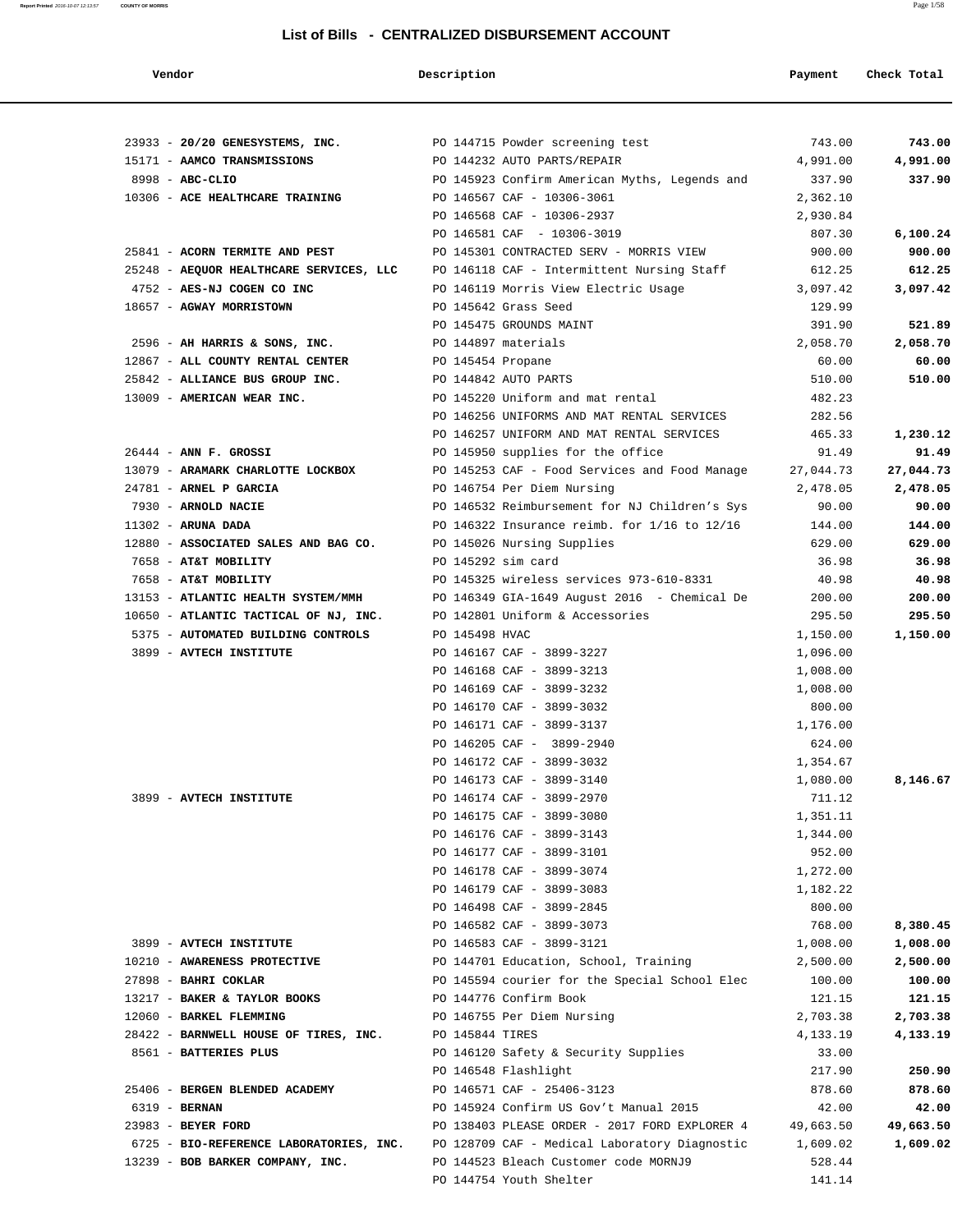**Vendor Description Payment Check Total**

|                                                                  | PO 146216 Clothing and personal hygiene items                                    | 664.83               |            |
|------------------------------------------------------------------|----------------------------------------------------------------------------------|----------------------|------------|
|                                                                  | PO 146401 Resident clothing, personal hygiene                                    | 235.69               | 1,570.10   |
| 8801 - BOBCAT OF NORTH JERSEY-EAST                               | PO 145847 TRUCK PARTS/REPAIR                                                     | 14.22                | 14.22      |
| 18454 - BOROUGH OF WHARTON                                       | PO 146605 SEWER - WHARTON                                                        | 221.25               | 221.25     |
| 5645 - BRIAN HAMILTON                                            | PO 146027 State Voter Reg. System Committee M                                    | 51.34                | 51.34      |
| $13490$ - BRODART CO                                             | PO 145925 Received Processing Materials                                          | 680.00               | 680.00     |
| 28453 - BROWN TRUCK GROUP                                        | PO 145893 TRUCK PARTS                                                            | 306.06               | 306.06     |
| 20985 - BTII INSTITUTE, LLC                                      | PO 146573 CAF - 20985-3221                                                       | 696.00               | 696.00     |
| 20985 - BTII INSTITUTE, LLC                                      | PO 146574 CAF - 20985-3252                                                       | 864.00               | 864.00     |
| 20985 - BTII INSTITUTE, LLC                                      | PO 146575 CAF - 20985-3290                                                       | 1,036.00             | 1,036.00   |
| 20985 - BTII INSTITUTE, LLC                                      | PO 146576 CAF - 20985-3236                                                       | 896.00               | 896.00     |
| 20985 - BTII INSTITUTE, LLC                                      | PO 146580 CAF - 20985-3309                                                       | 720.00               | 720.00     |
| 13591 - CABLEVISION                                              | PO 146121 Morris View Cable & Internet Servic                                    | 3,634.54             | 3,634.54   |
| 27428 - CALICO INDUSTRIES, INC.                                  | PO 146153 CAF - Can Liners                                                       | 2,638.00             | 2,638.00   |
| 28532 - CANDIDO CAMPOS                                           | PO 146756 Per Diem Nursing                                                       | 593.48               | 593.48     |
| 4493 - CARLOTA MANJARRES                                         | PO 146533 Insurance Reimb. for 05/16 - 12/16                                     | 96.00                | 96.00      |
| 9273 - CARMAGNOLA & RITARDI LLC                                  | PO 145809 Legal Services                                                         | 1,844.17             | 1,844.17   |
| 25474 - CARRELLE L CALIXTE                                       | PO 146757 Per Diem Nursing                                                       | 3,031.66             | 3,031.66   |
| 5603 - CARRIER CORPORATION                                       | PO 138073 CAF - Labor Rates HVAC Repairs & Se                                    | 190.00               |            |
|                                                                  | PO 144599 CAF - Labor Rates HVAC Repairs & Se                                    | 2,392.46             |            |
|                                                                  | PO 145249 CAF - Labor Rates HVAC Repairs & Se                                    | 950.00               | 3,532.46   |
| 21725 - CARTRIDGE WORLD FAIRFIELD                                | PO 145926 Confirm Toner Cartridges                                               | 879.80               | 879.80     |
| 1065 - CATHY BURD                                                | PO 146633 Breakfast meeting                                                      | 94.87                | 94.87      |
| 4598 - CDW GOVERNMENT LLC                                        | PO 142021 GIS TOOL - GPS Receiver                                                | 110.00               |            |
|                                                                  | PO 144707 Equipment (CDW-G) MRESC 15/16-11                                       | 61.16                |            |
|                                                                  | PO 144709 Office machines                                                        | 900.00               |            |
|                                                                  | PO 144668 Framed Privacy Filter<br>PO 144670 HP LaserJet Enterprise & HP LaserJe | 1,304.72             |            |
|                                                                  | PO 145440 Stock Order                                                            | 6,843.28<br>1,172.04 | 10,391.20  |
| 3638 - CENTER POINT LARGE PRINT                                  | PO 145927 Confirm Large Print Books                                              | 121.40               | 121.40     |
| 18831 - CENTRAL JERSEY TITLE CO. INC.                            | PO 145998 Professional Services - Konkus Farm                                    | 1,915.00             | 1,915.00   |
| 24625 - CFCS - HOPE HOUSE                                        | PO 146078 CAF - Older Americans Act - Chore P                                    | 2,479.00             | 2,479.00   |
| 24625 - CFCS - HOPE HOUSE                                        | PO 146079 CAF - 3899-2651                                                        | 2,157.00             | 2,157.00   |
| 24625 - CFCS - HOPE HOUSE                                        | PO 146080 CAF - Grant in Aid Senior 2016 - Ch                                    | 5,417.00             | 5,417.00   |
| $24625$ - CFCS - HOPE HOUSE                                      | PO 146081 CAF - Grant in Aid 2016 - Chore Pr                                     | 3,441.00             | 3,441.00   |
| 24625 - CFCS - HOPE HOUSE                                        | PO 146113 CAF - Grant in Aid 2016 - Operation                                    | 3,200.00             | 3,200.00   |
| 24625 - CFCS - HOPE HOUSE                                        | PO 146115 CAF - Grant in Aid 2016 - the AIDS                                     | 6,498.00             | 6,498.00   |
| 24625 - CFCS - HOPE HOUSE                                        | PO 146142 CH51-1606 Adolescent Svcs. August 2                                    | 1,225.00             | 1,225.00   |
| 13787 - CHERRY VALLEY TRACTOR                                    | PO 145235 EQUIPMENT REPAIRS                                                      | 23, 245.10           | 23,245.10  |
| 13788 - CHERRY WEBER & ASSOC. PC                                 | PO 146353 Milling & Resurfacing of Mountain A                                    | 10,356.50            |            |
|                                                                  | PO 146461 CAF - Complete Replacement of Bridg                                    | 566.90               |            |
|                                                                  | PO 146463 CAF - Engineering Design Services f                                    | 996.55               | 11,919.95  |
| 28687 - CHERYL ANN HAYES                                         | PO 146612 Per Diem Nursing                                                       | 296.00               | 296.00     |
| 28373 - CHLIC                                                    | PO 146141 Monthly premium bill for $8/16 \approx 9/1$                            | 51,989.77            | 51,989.77  |
| $28373 - CHLIC$                                                  | PO 146637 Oct 2016 - Main County Medical                                         | 291,120.05           | 291,120.05 |
| 308 - CIVIC RESEARCH INSTITUTE INC                               | PO 145217 SUBSCRIPTION RENEWALS                                                  | 329.90               | 329.90     |
| 25571 - CLEARY GIACOBBE ALFIERI &                                | PO 145728 Labor Manager - 6/24/16 - 8/23/16                                      | 13,692.00            | 13,692.00  |
| 4605 - COACH & EQUIPMENT MANUFACTURING CO. PO 145236 TRUCK PARTS |                                                                                  | 31.85                | 31.85      |
| 23947 - COLONIAL TELEVISION                                      | PO 146511 Kitchen equipment                                                      | 149.95               | 149.95     |
| 9486 - COMPLETE SECURITY SYSTEMS, INC.                           | PO 132082 SECURITY UPGRADES                                                      | 9,894.00             |            |
|                                                                  | PO 139225 SECURITY IMPROVEMENT                                                   | 3,110.00             | 13,004.00  |
| 25489 - CONCRETE CONSTRUCTION CORP.                              | PO 146665 CAF - Intersection Improvements to                                     | 120,828.30           |            |
|                                                                  | PO 146665 CAF - Intersection Improvements to                                     | 30,856.75            | 151,685.05 |
| 26101 - COOPER ELECTRIC SUPPLY CO.                               | PO 146095 ELECTRICAL                                                             | 1,691.75             | 1,691.75   |
| 14643 - CORNERSTONE FAMILY                                       | PO 146107 CAF - Operation of Adult Day Care                                      | 11,725.10            | 11,725.10  |
| 14029 - COUNTY COLLEGE OF MORRIS                                 | PO 146180 CAF - 14029-2461                                                       | 897.00               |            |
|                                                                  | PO 146182 CAF - 14029-2589                                                       | 1,694.00             |            |
|                                                                  | PO 146424 CAF - 14029-2963                                                       | 1,723.00             |            |
|                                                                  | PO 146202 CAF - 14029-2489                                                       | 225.00               |            |
|                                                                  |                                                                                  |                      |            |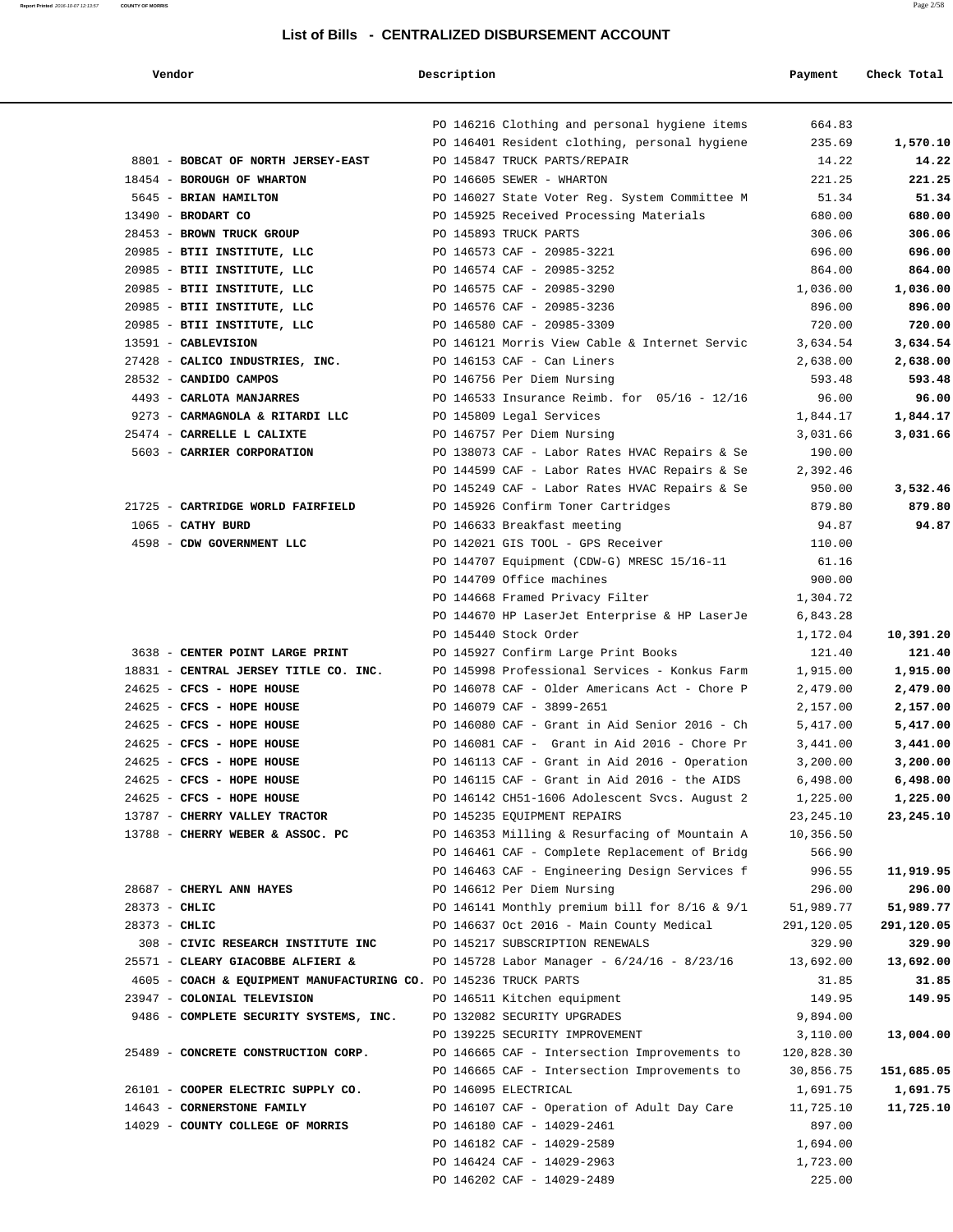| Vendor                                                                    | Description        |                                                | Payment    | Check Total |
|---------------------------------------------------------------------------|--------------------|------------------------------------------------|------------|-------------|
|                                                                           |                    | PO 146712 CAF - Printing Services for 2016     | 16,256.25  | 20,795.25   |
| 14022 - COUNTY COLLEGE OF MORRIS                                          |                    | PO 146640 1st HALF OF OCTOBER 2016 OPERATING   | 492,916.67 | 492,916.67  |
| 13 - COUNTY OF MORRIS                                                     |                    | PO 146351 Fringe Benefit reimbursement         | 159,467.78 | 159,467.78  |
| 13 - COUNTY OF MORRIS                                                     |                    | PO 146853 2nd Half of 9/16 Metered Mail        | 19,339.05  | 19,339.05   |
| 13 - COUNTY OF MORRIS                                                     |                    | PO 146854 2nd Half of 9/16 Metered Mail        | 289.36     | 289.36      |
| 25373 - CREATING WITH CLAY LLC THE RESOLUTE PO 146122 Resident Activities |                    |                                                | 200.00     | 200.00      |
| 14077 - CSL WATER QUALITY INC                                             |                    | PO 144761 CONTRACTED SERVICES                  | 1,179.00   | 1,179.00    |
| 14099 - CUSTOM BANDAG INC                                                 | PO 145237 TIRES    |                                                | 77.50      | 77.50       |
| 14102 - CY DRAKE LOCKSMITHS, INC.                                         | PO 140647 Padlocks |                                                | 140.52     |             |
|                                                                           | PO 145218 PADLOCK  |                                                | 9.75       |             |
|                                                                           |                    | PO 145936 Youth Shelter                        | 21.00      | 171.27      |
|                                                                           |                    |                                                |            |             |
| 27941 - D & M AUTO BODY                                                   |                    | PO 144642 Auto Body Repair Work                | 1,731.25   |             |
|                                                                           |                    | PO 145753 AUTO BODY REPAIR WORK                | 7,580.57   | 9,311.82    |
| 28811 - D & R CAR TOPS                                                    |                    | PO 145593 OEM Maintenance                      | 200.00     | 200.00      |
| 12523 - D&B AUTO SUPPLY                                                   |                    | PO 145849 AUTO PARTS                           | 2,942.40   | 2,942.40    |
| 15499 - DAILY RECORD                                                      |                    | PO 145284 Mail In ad for the November General  | 2,543.94   | 2,543.94    |
| 14123 - DAILY RECORD                                                      |                    | PO 145470 yearly subscription on account #DRO  | 301.85     | 301.85      |
| 14123 - DAILY RECORD                                                      |                    | PO 145800 ADVERTISEMENT                        | 210.36     | 210.36      |
| 14123 - DAILY RECORD                                                      |                    | PO 145948 Legal Ad - Acct # ASB-70021874       | 37.84      | 37.84       |
| 14123 - DAILY RECORD                                                      |                    | PO 146114 9/14/16 Bond Ordinance Adoption      | 70.20      | 70.20       |
| 14123 - DAILY RECORD                                                      |                    | PO 146382 ADVERTISEMENT                        | 142.16     | 142.16      |
| 14123 - DAILY RECORD                                                      |                    | PO 146386 AD0001597244 -Account ASB54031274    | 45.56      | 45.56       |
| 14123 - DAILY RECORD                                                      |                    | PO 146388 Publish of Synopsis of Insurance F   | 160.40     | 160.40      |
| 14123 - DAILY RECORD                                                      |                    | PO 146450 AD0001590229, AD0001590236, AD000159 | 183.32     | 183.32      |
| 14123 - DAILY RECORD                                                      |                    | PO 146451 AD0001590257, AD0001590266, AD00015  | 271.32     | 271.32      |
| 14123 - DAILY RECORD                                                      |                    | PO 146453 AD0001546049, AD0001546093, AD00015  | 708.68     | 708.68      |
| 14123 - DAILY RECORD                                                      |                    | PO 146725 ADVERTISEMENT                        | 177.36     | 177.36      |
| $15642$ - DALE KRAMER                                                     |                    | PO 146028 State Voter Reg. System Committee M  | 19.95      |             |
|                                                                           |                    | PO 146366 September 27th Special School Elect  | 267.62     | 287.57      |
| 27177 - DAMACINA L. OKE                                                   |                    | PO 146614 Per Diem Nursing                     | 893.78     | 893.78      |
| 11155 - DANILO LAPID                                                      |                    | PO 146615 Per Diem Nursing                     | 1,480.74   | 1,480.74    |
| 25386 - DAVID JEAN-LOUIS                                                  |                    | PO 146616 Per Diem Nursing                     | 1,629.22   | 1,629.22    |
| 11434 - DAWN CENTER FOR INDEPENDENT                                       |                    | PO 146082 CAF - Grant in Aid 2016 - Recreatio  |            |             |
|                                                                           |                    | PO 146083 CAF - Grant in Aid 2016 - Care Mana  | 1,266.00   |             |
|                                                                           |                    |                                                | 3,565.00   |             |
|                                                                           |                    | PO 146110 CAF - Grant in Aid Senior 2016 - Ca  | 2,968.00   | 7,799.00    |
| 28637 - DELTA DENTAL OF NEW JERSEY, INC.                                  |                    | PO 145515 Dental coverage for 9/16             | 738.99     |             |
|                                                                           |                    | PO 145516 Dental coverage for 9/16             | 280.06     |             |
|                                                                           |                    | PO 145517 COBRA - Dental coverage for 9/16     | 27.37      |             |
|                                                                           |                    | PO 145518 COBRA - Dental coverage for 9/16     | 154.45     |             |
|                                                                           |                    | PO 145519 Dental coverage for 9/16             | 586.91     |             |
|                                                                           |                    | PO 145494 Sept 2016 Delta Dental - Main Count  | 15,081.42  | 16,869.20   |
| 14265 - DENTRUST DENTAL INC.                                              |                    | PO 144439 CAF - Dental Services                | 4,106.00   | 4,106.00    |
| 14267 - DENVILLE LINE PAINTING INC                                        |                    | PO 146019 CAF - Pavement Markings              | 251,640.77 | 251,640.77  |
| 24349 - DIRECT ENERGY BUSINESS MARKETING                                  |                    | PO 146559 GAS - HESS - SUPPLY - 1316           | 4,280.36   | 4,280.36    |
| 24349 - DIRECT ENERGY BUSINESS MARKETING                                  |                    | PO 146560 NATURAL GAS                          | 478.22     | 478.22      |
| 8735 - DIRECT TV INC                                                      |                    | PO 146550 DirecTV - EOC                        | 45.00      |             |
|                                                                           |                    | PO 146629 DirecTV - MCC                        | 66.99      | 111.99      |
| 24335 - DISCOVERY BENEFITS INC.                                           |                    | PO 145522 COBRA August 2016                    | 770.00     | 770.00      |
| 7339 - DONNA GRUBLE                                                       |                    | PO 145762 REIMBURSEMENT                        | 72.71      | 72.71       |
| 2960 - DOROTHY FONG                                                       |                    | PO 140962 Medicare B Reimbursement January 20  | 629.40     | 629.40      |
| 20687 - DOROTHY TAYLOR                                                    | PO 145733 Nut. Exp |                                                | 129.54     | 129.54      |
| 28010 - DRC-CTB                                                           |                    | PO 144412 Testing materials for literacy lab   | 867.60     | 867.60      |
| 1707 - DREW PAOLELLA                                                      |                    | PO 145595 Courier for the Special School Elec  | 100.00     | 100.00      |
| $14438$ - E.A. MORSE & CO. INC.                                           |                    | PO 145257 JANITORIAL SUPPLIES                  | 3,677.85   | 3,677.85    |
| 12467 - EDITHA MARQUEZ                                                    |                    | PO 146617 Per Diem Nursing                     | 1,505.90   | 1,505.90    |
| 26117 - EDWARDS LEARNING CENTER                                           |                    | PO 146495 CAF - Edwards-JR/JS-16-WFNJ (cost-r  | 4,585.73   | 4,585.73    |
| 27141 - ELLEN M. NOLL                                                     |                    | PO 146618 Per Diem Nursing                     | 2,157.02   | 2,157.02    |
| 24205 - ELMER S. GILO, MD                                                 |                    | PO 145763 REIMBURSEMENT                        | 586.36     | 586.36      |
| 2047 - EMPLOYMENT HORIZONS, INC.                                          |                    | PO 145754 JANITORIAL SERVICE: AUGUST 2016      | 885.00     | 885.00      |
|                                                                           |                    |                                                |            |             |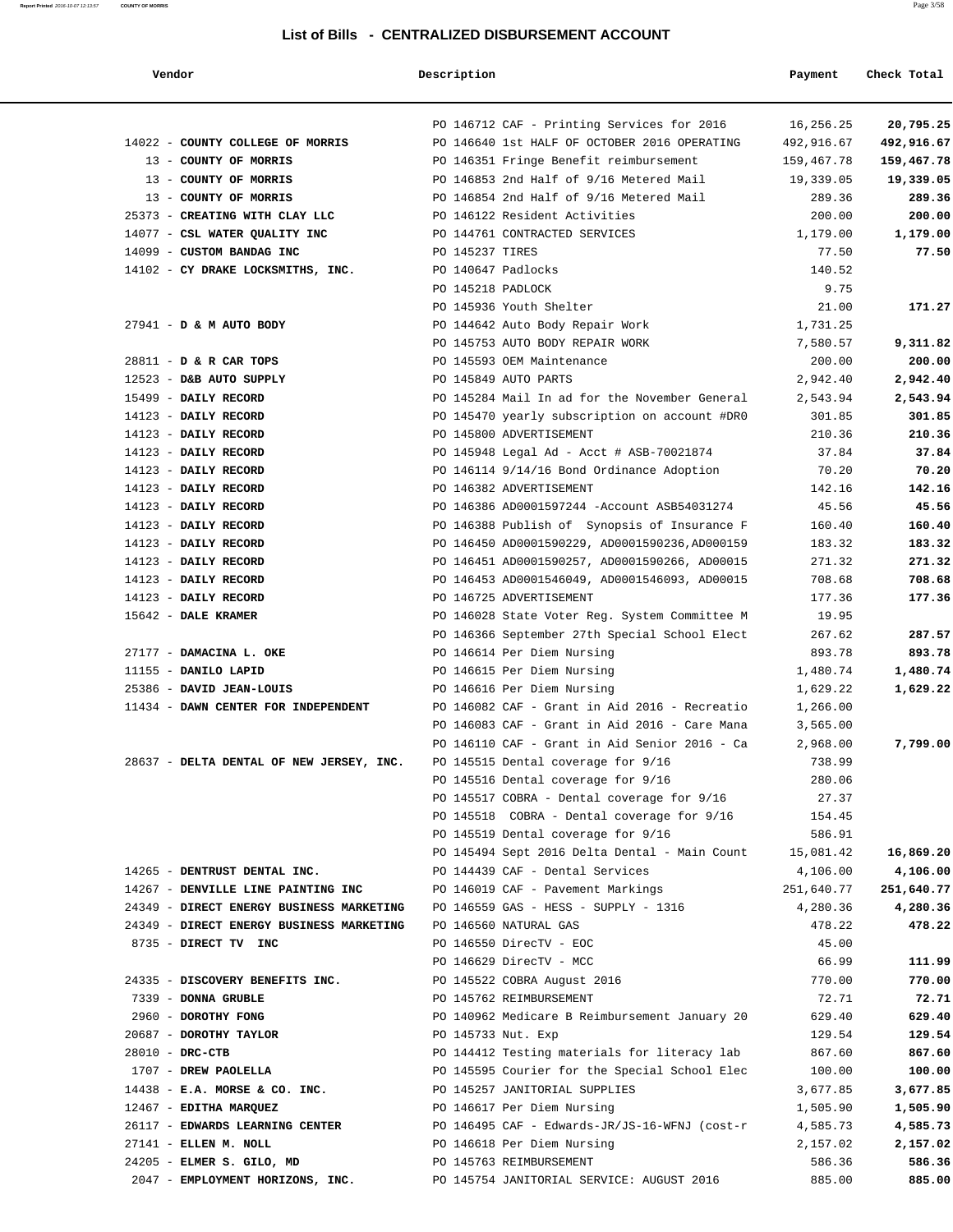| Vendor                                                | Description        |                                               | Payment   | Check Total |
|-------------------------------------------------------|--------------------|-----------------------------------------------|-----------|-------------|
| 20265 - EVELYN TOLENTINO                              |                    | PO 146619 Per Diem Nursing                    | 1,322.75  | 1,322.75    |
| 14604 - EXTEL COMMUNICATIONS                          |                    | PO 145118 OUTSIDE SERVICES                    | 6,960.00  | 6,960.00    |
| 3549 - EZ WHEELS DRIVING SCHOOL                       |                    | PO 146184 CAF - 3549-3093                     | 1,173.04  |             |
|                                                       |                    | PO 146187 CAF - 3549-3241                     | 1,125.81  |             |
|                                                       |                    | PO 146188 CAF - 3549-3240                     | 1,066.40  |             |
|                                                       |                    | PO 146189 CAF - 3549-3216                     | 1,125.81  |             |
|                                                       |                    | PO 146198 CAF - 3549-3198                     | 1,013.08  |             |
|                                                       |                    | PO 146199 CAF - 3549-3211                     | 1,013.08  |             |
|                                                       |                    | PO 146200 CAF - 3549-3256                     | 1,013.08  |             |
|                                                       |                    | PO 146201 CAF - 3549-3239                     | 1,069.52  | 8,599.82    |
| 14641 - FAMILY INTERVENTION                           |                    | PO 146565 CAF - 2016 State Community Partners | 22,558.00 | 22,558.00   |
| 12515 - FASTENAL COMPANY                              |                    | PO 146060 BUILD MAINT/ OPERATING SUPPLY/ PLAN | 3,832.45  |             |
|                                                       | PO 146096 PLUMBING |                                               | 1,527.25  | 5,359.70    |
| $14668$ - FEDEX                                       | PO 145799 Shipping |                                               | 39.71     |             |
|                                                       | PO 146051 Shipping |                                               | 28.59     |             |
|                                                       | PO 146553 Shipping |                                               | 83.52     | 151.82      |
| 9388 - FF1 PROFESSIONAL SAFETY SERVICES               | PO 145215 OEM Gear |                                               | 41.24     | 41.24       |
| 28666 - FLAGSHIP HEALTH SYSTEMS, INC.                 |                    | PO 145524 Sept 2016 Flagship-Main County, Mor | 3,490.57  | 3,490.57    |
| 12151 - FLEMINGTON BUICK CHEVROLET                    |                    | PO 145853 CAR PARTS                           | 201.07    | 201.07      |
| 2147 - FLEMINGTON DEPT STORE INC                      | PO 145154 Uniforms |                                               | 711.14    |             |
|                                                       | PO 145859 Uniforms |                                               | 789.10    | 1,500.24    |
| 25330 - FLEMINGTON DEPT STORE INC                     |                    | PO 145584 Uniform Expense                     | 489.83    | 489.83      |
| 25330 - FLEMINGTON DEPT STORE INC                     |                    | PO 145705 Work Attire                         | 69.98     | 69.98       |
| 28260 - FRANKLIN-GRIFFITH LLC                         |                    | PO 145247 ELECTRICAL SUPPLIES R28 01-13-16    | 248.20    | 248.20      |
| 6181 - GAURDIANSHIP ASSOC OF NJ INC                   |                    | PO 146097 3/15/16 Beth Denmead Mediation in C | 150.00    | 150.00      |
| $14852$ - GANN LAW BOOKS                              |                    | PO 142999 subscription renewal 2017 edition c | 276.00    |             |
|                                                       |                    | PO 143831 Confirm Order of NJ Court Rules - A | 144.00    | 420.00      |
| 8707 - GARRETT SCHUBERT                               |                    | PO 146031 State Voter Reg. System Committee M | 19.95     | 19.95       |
| 19081 - GATES FLAG & BANNER, CO. INC. PO 145886 FLAGS |                    |                                               | 982.70    | 982.70      |
| 8269 - GEORGINA GRAY-HORSLEY                          |                    | PO 146620 Per Diem Nursing                    | 697.45    | 697.45      |
| $14983$ - GRAINGER                                    |                    | PO 145232 MAINTENANCE SUPPLIES                | 587.64    | 587.64      |
| $14984$ - GRAINGER                                    |                    | PO 145302 OTHER OPERATING                     | 152.82    |             |
|                                                       |                    | PO 145347 GROUNDS MAINT/ BLDG MAINT           | 341.39    |             |
|                                                       |                    | PO 145502 GROUNDS MAINT/ BLDG MAINT           | 399.92    |             |
|                                                       |                    | PO 145732 BUILD MAINT/ PAINT/ PLANT OPS/ OTH  | 3,588.73  | 4,482.86    |
| 15007 - GREENMAN PEDERSEN INC                         |                    | PO 146149 CAF - Construction Inspection Servi | 27,984.00 | 27,984.00   |
| 27922 - GROFF TRACTOR NEW JERSEY LLC                  |                    | PO 144134 Misc. Parts                         | 203.69    | 203.69      |
| 15081 - HANOVER SEWERAGE AUTHORITY                    |                    | PO 146603 SEWER - HANOVER                     | 1,718.14  | 1,718.14    |
| 9728 - HARRIET VALLECER RN                            |                    | PO 146621 Per Diem Nursing                    | 1,480.00  | 1,480.00    |
| 25522 - HARRY L. SCHWARZ & CO.                        |                    | PO 145996 OSTF Appraisal Review Services - 20 | 12,645.00 | 12,645.00   |
| 28456 - HERBST-MUSCIANO, LLC                          |                    | PO 144602 Fire Alarm Panel replacement Morris | 12,598.00 | 12,598.00   |
| 11538 - HEWLETT-PACKARD COMPANY                       |                    | PO 144772 MSC Replacement Printer - TICK:1666 | 229.00    | 229.00      |
| 928 - HINDSIGHT, INC                                  |                    | PO 145991 Maintenance of Integrated Software  | 39,960.00 | 39,960.00   |
| $28404$ - HOME DEPOT U.S.A., INC.                     |                    | PO 145884 HOME DEPOT SUPPLIES -               | 326.54    |             |
|                                                       |                    | PO 146358 HOME DEPOT SUPPLIES -               | 299.91    |             |
|                                                       |                    | PO 146547 HOME DEPOT SUPPLIES -               | 735.81    | 1,362.26    |
| 20737 - HOOVER TRUCK CENTERS INC                      |                    | PO 145243 TRUCK PARTS                         | 89.63     | 89.63       |
| $10636$ - HUNAN WOK                                   | PO 145651 Meals    |                                               | 414.00    | 414.00      |
| 28814 - ID CARE PA                                    |                    | PO 145229 INMATE MEDICAL CARE                 | 1,180.00  | 1,180.00    |
| 28642 - ILHAN COKLAR                                  |                    | PO 145596 courier for the Special School Elec | 100.00    | 100.00      |
| 10767 - ILLIENE CHARLES, RN                           |                    | PO 146622 Per Diem Nursing                    | 3,354.05  | 3,354.05    |
| 4592 - INFORMATION & TECHNOLOGY                       |                    | PO 146224 CAF - 4592-3001                     | 1,493.00  | 1,493.00    |
| 15337 - INFORMATION TODAY INC                         |                    | PO 145931 Confirm Book                        | 334.03    | 334.03      |
| 11944 - INFRARED SERVICES INC                         |                    | PO 146159 GROUND PENETRATING RADAR DETECTION  | 995.00    | 995.00      |
| 12041 - INGLESINO, WEBSTER,                           |                    | PO 146524 legal services                      | 4,850.22  | 4,850.22    |
| 1664 - INGRAM LIBRARY SERVICES                        |                    | PO 145491 Received Books                      | 2,751.79  |             |
|                                                       |                    | PO 145492 Received Books                      | 1,267.22  |             |
|                                                       |                    | PO 145869 Confirm Books & Media               | 1,108.07  |             |
|                                                       |                    | PO 145870 Confirm Books & Media               | 2,345.53  |             |
|                                                       |                    |                                               |           |             |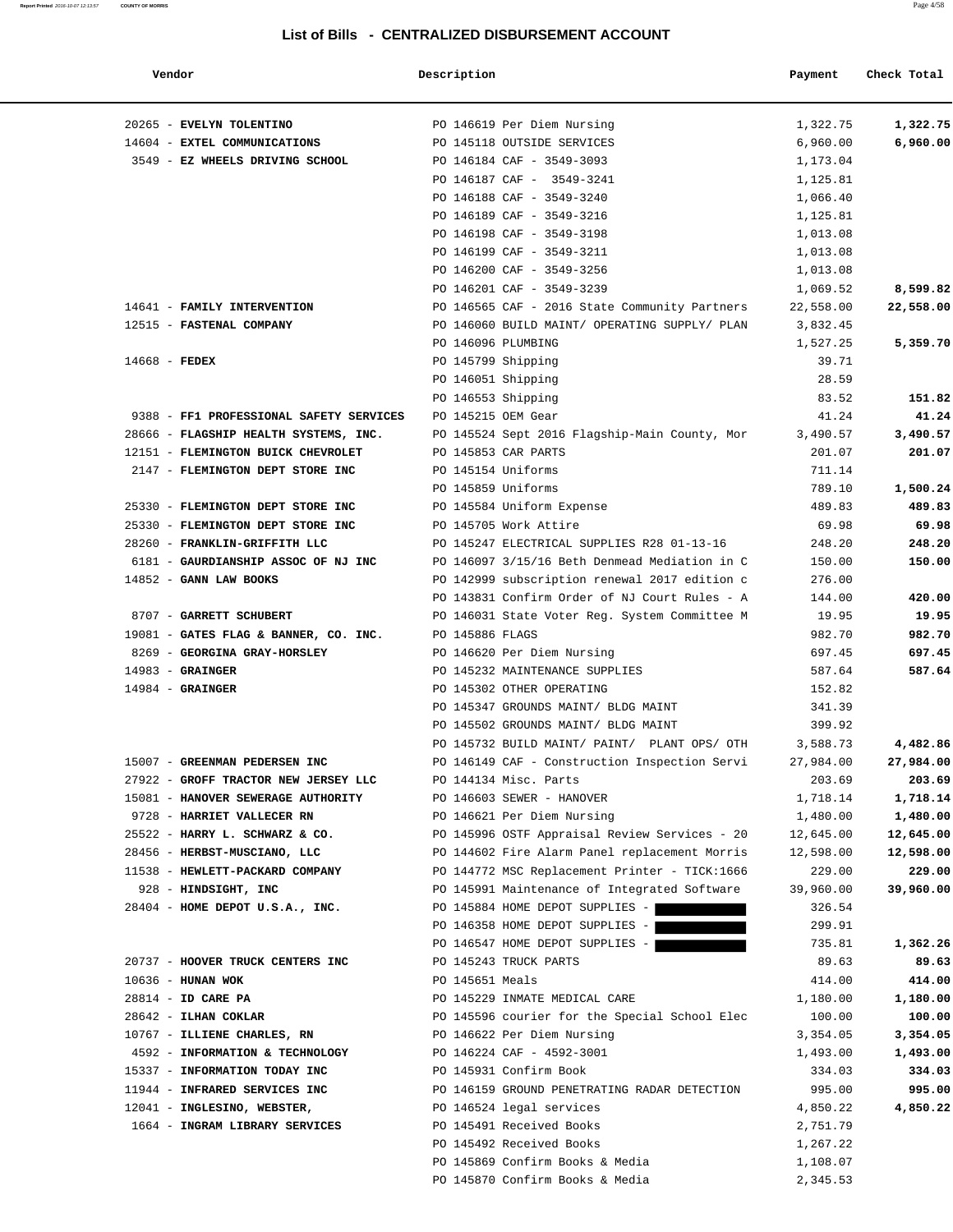| Vendor |  |
|--------|--|
|--------|--|

| Vendor                                                                   | Description     |                                                                       | Payment               | Check Total            |
|--------------------------------------------------------------------------|-----------------|-----------------------------------------------------------------------|-----------------------|------------------------|
|                                                                          |                 | PO 145875 ipage BOOKS                                                 | 321.67                | 7,794.28               |
| 1664 - INGRAM LIBRARY SERVICES                                           |                 | PO 145876 ipage BOOKS                                                 | 632.51                |                        |
|                                                                          |                 | PO 145877 ipage BOOKS & MEDIA                                         | 869.64                |                        |
|                                                                          |                 | PO 145878 ipage BOOKS & MEDIA                                         | 864.35                |                        |
|                                                                          |                 | PO 145879 ipage BOOKS                                                 | 720.03                | 3,086.53               |
| 6100 - INTER CITY TIRE                                                   | PO 145856 TIRES |                                                                       | 440.44                | 440.44                 |
| 25455 - INTERNATIONAL ACADEMIES OF                                       |                 | PO 145338 Education, School, Training                                 | 820.00                | 820.00                 |
| 12477 - J & J ENTERPRISES                                                |                 | PO 145458 Training                                                    | 70.00                 | 70.00                  |
| 11247 - JAIME KLENETSKY                                                  |                 | PO 146325 NGWA Conference                                             | 804.98                | 804.98                 |
| 28871 - JAMES BRYANT                                                     |                 | PO 146492 Travel Reimbursement                                        | 207.28                | 207.28                 |
| 5459 - JAMES LASPINA                                                     |                 | PO 145863 EXPENSE VOUCHER                                             | 90.00                 | 90.00                  |
| 28905 - JAVIER CHAPARRO                                                  |                 | PO 146372 September 27, 2016 Special School E                         | 33.64                 | 33.64                  |
| 960 - JERSEY CENTRAL POWER & LIGHT                                       | PO 145090 JCP&L |                                                                       | 47.23                 | 47.23                  |
| 960 - JERSEY CENTRAL POWER & LIGHT                                       | PO 145897 JCP&L |                                                                       | 636.74                | 636.74                 |
| 960 - JERSEY CENTRAL POWER & LIGHT                                       |                 | PO 145935 ELECTRIC - WARRANTS                                         | 1,255.64              | 1,255.64               |
| 960 - JERSEY CENTRAL POWER & LIGHT                                       | PO 146020 JCP&L |                                                                       | 337.35                | 337.35                 |
| 960 - JERSEY CENTRAL POWER & LIGHT                                       | PO 146021 JCP&L |                                                                       | 32.99                 | 32.99                  |
| 960 - JERSEY CENTRAL POWER & LIGHT<br>960 - JERSEY CENTRAL POWER & LIGHT |                 | PO 146067 Utility - Electric JCPL<br>PO 146157 ELECTRIC - COMM CENTER | 3,083.19<br>17,815.37 | 3,083.19               |
| 960 - JERSEY CENTRAL POWER & LIGHT                                       |                 | PO 146355 ELECTRIC - CAC COMPLEX                                      | 11,311.74             | 17,815.37<br>11,311.74 |
| 960 - JERSEY CENTRAL POWER & LIGHT                                       | PO 146392 JCP&L |                                                                       | 112.50                | 112.50                 |
| 960 - JERSEY CENTRAL POWER & LIGHT                                       |                 | PO 146400 Utility - Electric JCPL                                     | 1,128.46              | 1,128.46               |
| 960 - JERSEY CENTRAL POWER & LIGHT                                       | PO 146405 JCP&L |                                                                       | 52.41                 | 52.41                  |
| 960 - JERSEY CENTRAL POWER & LIGHT                                       |                 | PO 146555 ELECTRIC - MASTER ACCOUNT                                   | 62,469.81             | 62,469.81              |
| 960 - JERSEY CENTRAL POWER & LIGHT                                       |                 | PO 146556 ELECTRIC - 0537 THE HILL                                    | 101,516.33            | 101,516.33             |
| 960 - JERSEY CENTRAL POWER & LIGHT                                       |                 | PO 146557 ELECTRIC - 0538 REMOTE LOCATIONS                            | 3,950.49              | 3,950.49               |
| 960 - JERSEY CENTRAL POWER & LIGHT                                       |                 | PO 146558 ELECTRIC - MOSQUITO CONTROL                                 | 927.07                | 927.07                 |
| 16888 - JERSEY PAPER PLUS INC                                            |                 | PO 145263 CAF - Coarse Paper & Household Supp                         | 270.00                |                        |
|                                                                          |                 | PO 145488 CAF - Coarse Paper & Household Supp                         | 477.23                | 747.23                 |
| 1622 - JERSEY TRACTOR TRAILER                                            |                 | PO 146183 CAF - 1622-3220                                             | 3,200.00              | 3,200.00               |
| 15508 - JML MEDICAL INC.                                                 |                 | PO 146123 CAF - Various Medical Supplies                              | 3,056.66              | 3,056.66               |
| 16957 - JOHN PECORARO                                                    |                 | PO 146222 petty cash                                                  | 89.51                 | 89.51                  |
| 16956 - JOHN PECORARO                                                    |                 | PO 146409 Reimusment for Mileage                                      | 31.71                 | 31.71                  |
| 13008 - JOHN WILLS STUDIOS INC                                           |                 | PO 143294 Plaque - Maglio                                             | 108.56                | 108.56                 |
| 12452 - JOHNSON & JOHNSON, ESQS                                          |                 | PO 145989 Legal services rendered for 8/16                            | 8,256.00              | 8,256.00               |
| 2695 - JOHNSTONE SUPPLY                                                  | PO 145888 HVAC  |                                                                       | 382.03                |                        |
|                                                                          |                 | PO 146630 WO78322/ RE: B&G - FILTERS/ 09-20-1                         | 1,309.99              | 1,692.02               |
| 7432 - JUNE WITTY                                                        |                 | PO 144498 SANE SART Supplemental Nurse Pay                            | 273.30                | 273.30                 |
| 28870 - KAREN INSINGA                                                    |                 | PO 146213 Parking fee reimbursement                                   | 100.00                | 100.00                 |
| 5007 - KARL ZELIFF                                                       |                 | PO 146117 NJJDA Reimbursement                                         | 142.29                | 142.29                 |
| 24924 - KEEGAN TECHNOLOGY &                                              |                 | PO 146685 SHREDDING SERVICES - AUGUST 2010                            | 75.00                 | 75.00                  |
| 24924 - KEEGAN TECHNOLOGY &                                              |                 | PO 146686 CAF - Materials Testing of County-w                         | 240.00                | 240.00                 |
| 15565 - KELLER & KIRKPATRICK                                             |                 | PO 146519 CAF - Engineering Services on an As                         | 9,120.00              |                        |
|                                                                          |                 | PO 146585 CAF - Engineering Consultants for V                         | 6,656.00              |                        |
|                                                                          |                 | PO 146586 CAF - Services for Replacement of C                         | 33,423.57             |                        |
|                                                                          |                 | PO 146687 CAF - Design & Survey Services for                          | 2,465.10              | 51,664.67              |
| 15574 - KENVIL POWER EQUIPMENT, INC.                                     |                 | PO 144893 equip serviced<br>PO 145577 Blade Set 450 MM/18             | 16.08<br>94.49        | 110.57                 |
| 9209 - KEVIN WEYER                                                       |                 | PO 146077 2016 WORK BOOTS                                             | 90.00                 | 90.00                  |
| 4807 - KIM ROGGENKAMP                                                    |                 | PO 145944 NJACTB Educational Conference Reimb                         | 141.50                | 141.50                 |
| 20602 - KONICA MINOLTA BUSINESS                                          |                 | PO 133586 maintenance on Konica Minolta                               | 1,639.56              | 1,639.56               |
| 28883 - KONKUS FARM, LLC                                                 |                 | PO 145997 Refund of Easement Purchase Applica                         | 1,000.00              | 1,000.00               |
| 7434 - LABORATORY CORPORATION OF                                         |                 | PO 144606 DNA testing from 7/2/16 to 7/30/16                          | 64.50                 | 64.50                  |
| 20143 - LASCOMP INSTITUTE                                                |                 | PO 146577 CAF - 20143-3033                                            | 3,200.00              |                        |
|                                                                          |                 | PO 146578 CAF - 20143-3196                                            | 3,200.00              |                        |
|                                                                          |                 | PO 146579 CAF - 20143-3218                                            | 3,200.00              | 9,600.00               |
| 2129 - LASER TECHNOLOGY, INC.                                            |                 | PO 145807 Part & Service - M. Englert/CIS                             | 386.00                | 386.00                 |
| $26914$ - LEE BICZAK                                                     |                 | PO 145597 courier for the Special School Elec                         | 100.00                | 100.00                 |
| 5855 - LEXIS NEXIS                                                       |                 | PO 144779 Confirm On-Line Service for July 01                         | 174.00                | 174.00                 |
|                                                                          |                 |                                                                       |                       |                        |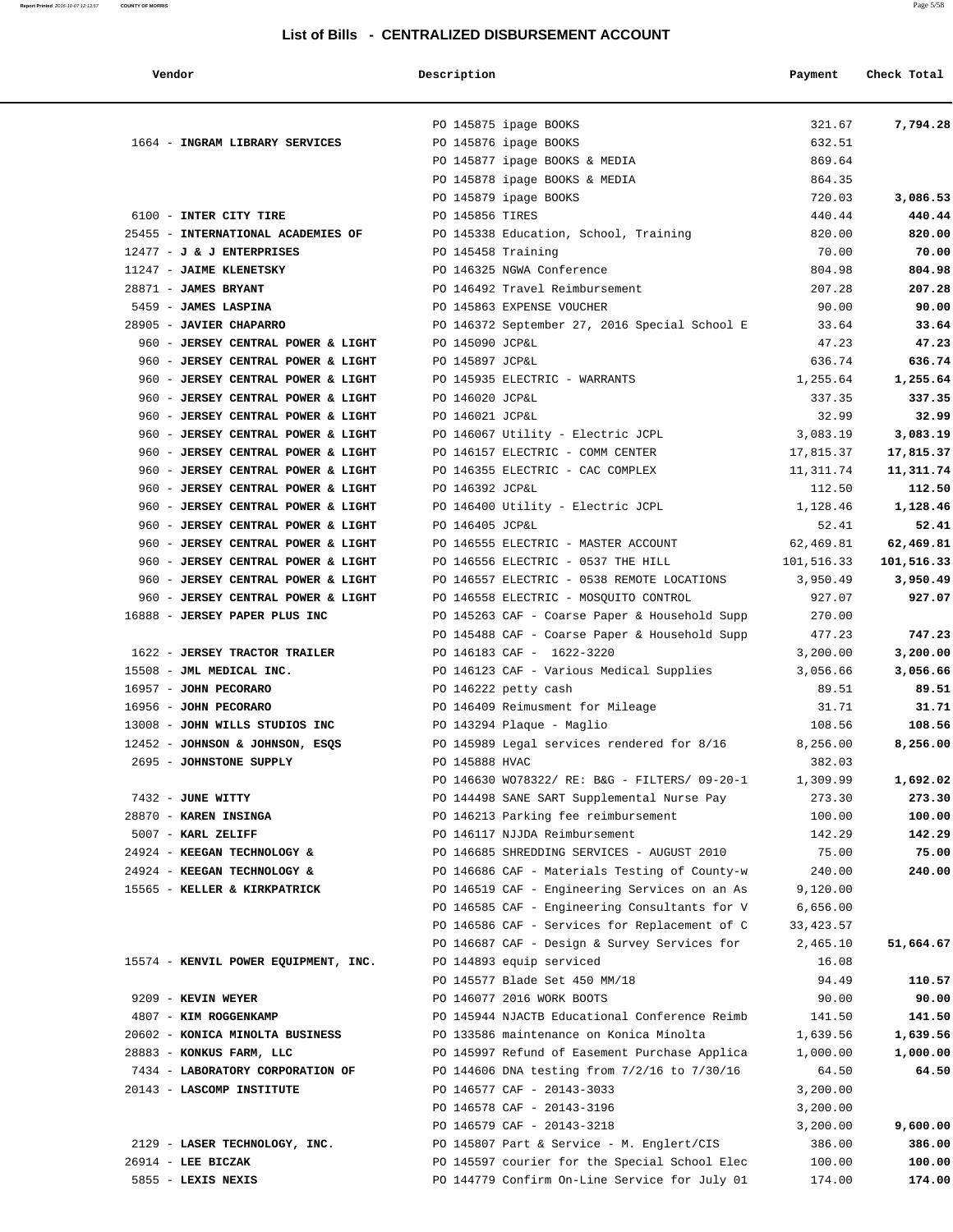**Report Printed** 2016-10-07 12:13:57 **COUNTY OF MORRIS** Page 6/58

#### **Vendor Description Payment Check Total**

| 5068 - LEXIS NEXIS/ MATTHEW BENDER                       |                | PO 145372 Subscription - 8/1/16 - 7/31/17        | 156.00            | 156.00                        |
|----------------------------------------------------------|----------------|--------------------------------------------------|-------------------|-------------------------------|
| 21608 - LOCKUP USA PRODUCTIONS                           |                | PO 144901 Training videos                        | 994.50            | 994.50                        |
| 15816 - LONGFELLOWS SANDWICH DELI                        |                | PO 145901 Dinner & Refreshments for the 9/21/    | 199.00            | 199.00                        |
| 15816 - LONGFELLOWS SANDWICH DELI                        |                | PO 146152 2016 Dept. of Human Services Progra    | 167.50            | 167.50                        |
| 15816 - LONGFELLOWS SANDWICH DELI                        |                | PO 146408 2016 Department of Human Services M    | 134.99            | 134.99                        |
| 8307 - LOREEN RAFISURA                                   |                | PO 146654 Per Diem Nursing                       | 1,078.18          | 1,078.18                      |
| $28882$ - LOUIS PEPE                                     |                | PO 146402 Parts to Build Tool Rack in Life Sa    | 152.80            | 152.80                        |
| 21100 - LOUISE R. MACCHIA                                |                | PO 146641 Per Diem Nursing                       | 2,971.84          | 2,971.84                      |
| 26155 - LS ENGINEERING ASSOCIATES CORP.                  |                | PO 145527 MORRIS COUNTY COURTHOUSE MAIN ENTRA    | 1,330.00          | 1,330.00                      |
| $11004$ - LUCY D'ANNA                                    |                | PO 146323 Insurance reimb. for $1/16$ to $12/16$ | 144.00            | 144.00                        |
| 7568 - MADUKWE IMO IBOKO, RN                             |                | PO 146642 Per Diem Nursing                       | 2,373.18          | 2,373.18                      |
| 20710 - MAMMA CATERINA                                   |                | PO 145590 MRC Training                           | 53.95             | 53.95                         |
| 12021 - MARGARET VIOLA                                   |                | PO 122036 Medicare B Reimbursement January 20    | 629.40            |                               |
|                                                          |                | PO 141708 Medicare B Reimbursement January 20    | 629.40            |                               |
|                                                          |                | PO 141710 Medicare B Reimbursement               | 629.40            | 1,888.20                      |
| 28704 - MARIA A SARABAEZ                                 |                | PO 145765 REIMBURSEMENT                          | 119.99            | 119.99                        |
| 25080 - MARIA CARMELITA OBLINA                           |                | PO 146643 Per Diem Nursing                       | 469.22            | 469.22                        |
| 26678 - MARION ENNIS                                     |                | PO 146644 Per Diem Nursing                       | 2,654.40          | 2,654.40                      |
| 27866 - MARK CARTER                                      |                | PO 145986 EXPENSE VOUCHER                        | 455.55            | 455.55                        |
| $11023$ - MARTHA YAGHI                                   |                | PO 146645 Per Diem Nursing                       | 604.95            | 604.95                        |
| 28835 - MATTHEW R. PETRACCA                              |                | PO 145943 NJACTB Educational Conference Reimb    | 352.40            | 352.40                        |
| 6984 - MAYO PERFORMING ARTS CENTER                       |                | PO 146124 Resident Activities                    | 637.20            | 637.20                        |
| 16065 - MC VOCATIONAL SCHOOL DISTRICT                    |                | PO 146639 10/16 DISTRICT TAXES TO BE RAISED      | 377,801.00        | 377,801.00                    |
| 8949 - MEADOW WOOD MANOR                                 |                | PO 146226 Fiscal Year 2017 Countywide Trainin    | 6,000.00          |                               |
|                                                          |                | PO 146227 2016 County Supplemental - Unencumb    | 1,158.00          | 7,158.00                      |
| 4783 - MEDICAL & DENTAL INSTITUTE                        |                | PO 146166 CAF - 4783-2657                        | 800.00            | 800.00                        |
| 16133 - MERCER COUNTY COMMUNITY                          |                | PO 146852 CHARGEBACK FOR FALL 2016               | 2,329.17          | 2,329.17                      |
| 27879 - METRO PET SUPPLY INC.<br>8956 - MICHAEL DEMATTEO |                | PO 145803 Food - K9<br>PO 146360 2016 WORK BOOTS | 1,532.45<br>89.95 | 1,532.45<br>89.95             |
| 4640 - MICHAEL DRURY                                     |                | PO 146348 2016 CLOTHING ALLOWANCE                | 120.00            | 120.00                        |
| 20546 - MICHALSKI FUNERAL HOME                           |                | PO 145734 Indigent Burial                        | 2,400.00          | 2,400.00                      |
| 24951 - MICHELLE CAPILI                                  |                | PO 146646 Per Diem Nursing                       | 2,960.37          | 2,960.37                      |
| 8285 - MICROSOFT CORPORATION                             |                | PO 139440 Byrne Grant Equipment                  | 10,762.06         | 10,762.06                     |
| 11453 - MIDWEST TAPE LLC                                 |                | PO 145934 Confirm CD's & DVD's                   | 2,961.73          | 2,961.73                      |
| 25428 - MIRLENE ESTRIPLET                                |                | PO 146647 Per Diem Nursing                       | 4,821.84          | 4,821.84                      |
| 6953 - MOBILEX USA                                       |                | PO 145039 X-Rays & Medical Supplies              | 7,884.84          | 7,884.84                      |
| 16248 - MOE DISTRIBUTORS INC.                            |                | PO 145501 BUILD MAINT                            | 38.22             | 38.22                         |
| 5411 - MONMOUTH TRUCK EQUIPMENT CO                       |                | PO 140529 DUMP BED INSERTS                       | 14,750.00         | 14,750.00                     |
| 19478 - MORRIS COUNTY CHAMBER OF                         |                | PO 145456 Registration Deena Leary to attend     | 75.00             | 75.00                         |
| 6213 - MORRIS COUNTY ENGRAVING LLC                       |                | PO 145882 OTHER OPERATING                        | 922.97            |                               |
|                                                          |                | PO 146218 OTHER OPERATING                        | 291.60            | 1,214.57                      |
| 19483 - MORRIS COUNTY MUNICIPAL                          |                | PO 145041 Rubbish & Trash Removal                | 6,899.06          | 6,899.06                      |
| 19483 - MORRIS COUNTY MUNICIPAL                          |                | PO 145860 CAF - Solid Waste Collection Servic    | 1,695.34          | 1,695.34                      |
| 19483 - MORRIS COUNTY MUNICIPAL                          |                | PO 145862 REFUSE REMOVAL                         | 356.26            | 356.26                        |
| 1800 - MORRIS COUNTY PARK COMMISSION                     |                | PO 145282 Open Space Legal Services - June &     | 1,500.47          | 1,500.47                      |
| 1800 - MORRIS COUNTY PARK COMMISSION                     |                | PO 146516 MCPC TAX SUPPORT 2016                  |                   | 2, 279, 165.00 2, 279, 165.00 |
| 16315 - MORRISTOWN AGWAY                                 |                | PO 145891 Propane and pots                       | 37.68             | 37.68                         |
| 16316 - MORRISTOWN AUTO BODY INC                         |                | PO 145857 VEHICLE TOW                            | 225.00            | 225.00                        |
| 16321 - MORRISTOWN LUMBER &                              |                | PO 145379 fence supplies                         | 29.98             |                               |
|                                                          |                | PO 145652 Mason Line                             | 14.97             |                               |
|                                                          |                | PO 145899 Spray Paint, Brush, Tape               | 76.56             | 121.51                        |
| 16334 - MORRISTOWN MEDICAL CENTER                        |                | PO 146350 CH51-1621 August 2016 Co -Occurring    | 1,760.00          | 1,760.00                      |
| 16340 - MORRISTOWN PARKING AUTHORITY                     |                | PO 146545 PARKING MAINTENANCE FEE                | 5,340.00          | 5,340.00                      |
| 792 - MOTION INDUSTRIES INC                              | PO 146093 HVAC |                                                  | 2,806.31          | 2,806.31                      |
| 21791 - MOTOROLA SOLUTIONS INC                           |                | PO 143624 APX7500 Radio Consolette               | 7,184.40          | 7,184.40                      |
| 21791 - MOTOROLA SOLUTIONS INC                           |                | PO 144384 CAF - Assorted Communications Equip    | 124,602.00        | 124,602.00                    |
| 21791 - MOTOROLA SOLUTIONS INC                           |                | PO 144708 VHF MTR3000 Base Station for SPEN      | 6,060.00          | 6,060.00                      |
| 21791 - MOTOROLA SOLUTIONS INC                           |                | PO 145139 Radio Equipment                        | 6,112.50          | 6,112.50                      |
| 9941 - MOVIE LICENSING USA                               |                | PO 144781 Renewal of Public Performance Site     | 378.00            | 378.00                        |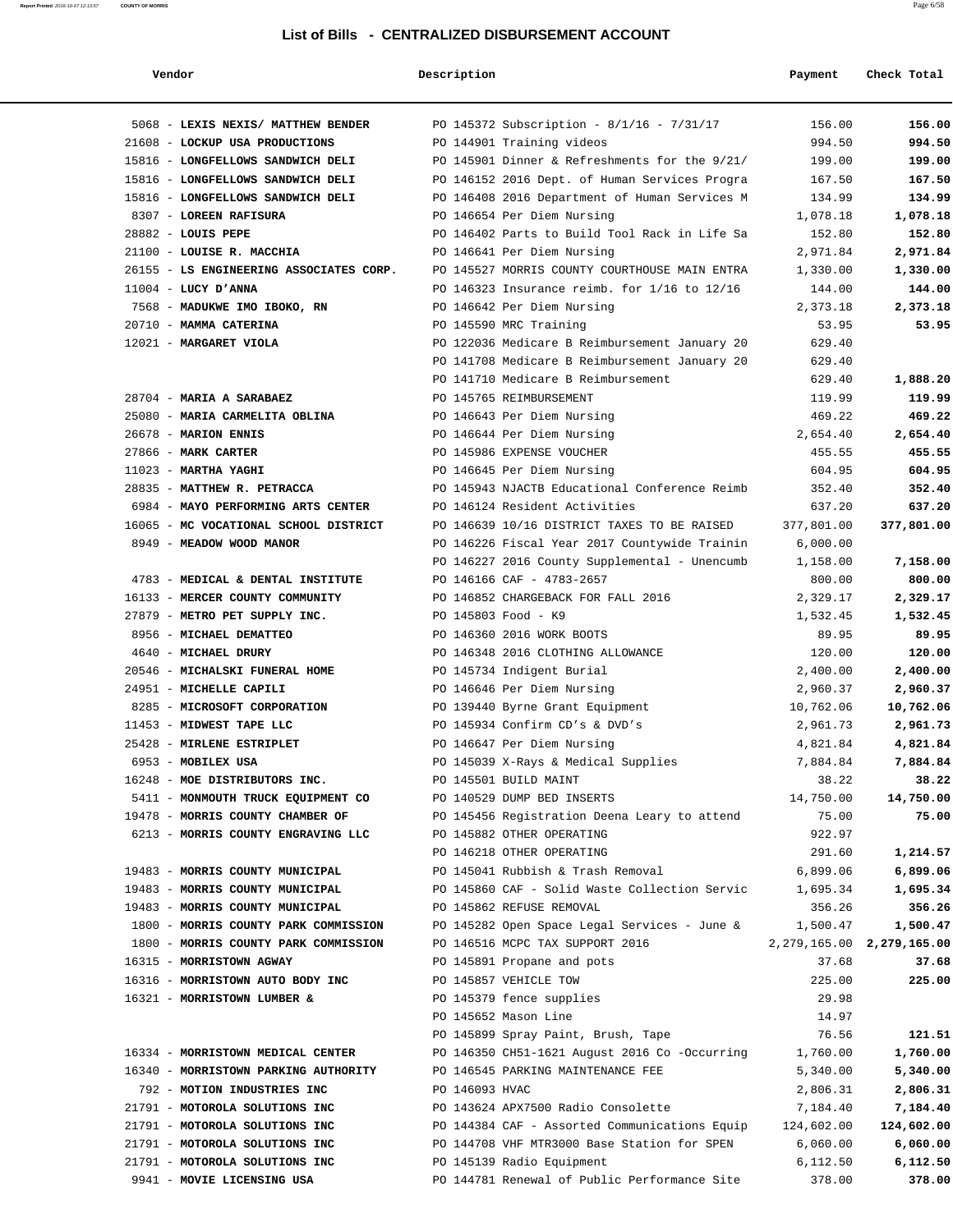| Vendor                                                                 | Description        |                                                | Payment          | Check Total      |
|------------------------------------------------------------------------|--------------------|------------------------------------------------|------------------|------------------|
| 19501 - MSC INDUSTRIAL SUPPLY CO.                                      |                    | PO 144247 SHOP SUPPLIES                        | 351.79           |                  |
|                                                                        |                    | PO 145246 SHOP SUPPLIES                        | 114.40           | 466.19           |
| 28374 - MUNICIPAL EQUIPMENT                                            |                    | PO 144735 HOMELAND SECURITY 2016 #81332 **     | 6,850.10         | 6,850.10         |
| 20763 - MUNICIPAL SOFTWARE INC                                         |                    | PO 145345 3Q16 Fund Accounting & Web Requisit  | 8,137.50         | 8,137.50         |
| 16758 - N R A A O CONFERENCE 2016                                      |                    | PO 138768 Pay to:30 W Gude Dr, Ste 400, Rockv  | 975.00           | 975.00           |
| 28330 - NESTLE WATERS NORTH AMERICA INC.                               |                    | PO 145442 Monthly Water Delivery               | 71.65            |                  |
|                                                                        |                    | PO 145949 Water 8/15/16-9/14/16                | 0.99             |                  |
|                                                                        |                    | PO 146331 Drinking Water for Purchasing Divis  | 28.91            |                  |
|                                                                        |                    | PO 145956 bottled water                        | 18.93            |                  |
|                                                                        |                    | PO 146221 Last Bill for Nestle Waters Sept. 2  | 22.92            |                  |
|                                                                        |                    | PO 146128 Water for Boiler Room Personnel      | 15.95            |                  |
|                                                                        |                    | PO 146327 Inv. 16H0427719620 August 2016 Wate  | 1.98             |                  |
|                                                                        |                    | PO 146379 Spring Water - Acct #8450007060      | 54.33            | 215.66           |
| 28330 - NESTLE WATERS NORTH AMERICA INC.                               |                    | PO 146709 Treasurer Water & Cooler             | 53.34            | 53.34            |
| 16533 - NEW HOPE FOUNDATION INC.                                       |                    | PO 146109 CH51-1604 August 2016                | 23,961.00        |                  |
|                                                                        |                    | PO 146111 CH51-1622 DETOX August 2016          | 7,460.00         |                  |
|                                                                        |                    | PO 146112 GIA-1603 August 2016                 | 2,800.00         | 34,221.00        |
| 5525 - NEW JERSEY ASSOCIATION OF                                       |                    | PO 144711 Learning Session & General Mtg,      | 50.00            | 50.00            |
| 16552 - NEWBRIDGE SERVICES INC                                         |                    | PO 145919 CAF - NEWSER-15M-WIA                 | 3,408.75         |                  |
|                                                                        |                    | PO 145920 CAF - NEWSER-15M-WIA                 | 3,863.25         |                  |
|                                                                        |                    | PO 146108 JACC NO CAF #                        | 1,380.00         |                  |
|                                                                        |                    | PO 146163 CAF - NEWSER-15M-WIA                 | 3,918.75         | 12,570.75        |
| 17819 - NJ ADVANCE MEDIA, LLC                                          |                    | PO 146623 Display Ad - Acct # XMORR3200900     | 132.02           | 132.02           |
| 12423 - NJ DEPT OF LABOR & WORKFORCE                                   |                    | PO 146151 INSPECTION FEES - WHARTON BRIDGE/ G  | 180.00           | 180.00           |
| 16670 - NJ STATE LEAGUE OF                                             |                    | PO 145122 Delegates Luncheon                   | 360.00           | 360.00           |
| 16638 - NJ STATE LEAGUE OF                                             |                    | PO 145221 Subscription NJ Municipalities       | 25.00            | 25.00            |
| 26724 - NJ TRANSACTION CONFERENCE                                      | PO 146049 MAPS Exp |                                                | 225.00           | 225.00           |
| $305 - NJLA$                                                           |                    | PO 144782 Posting of Job: Librarian I          | 50.00            | 50.00            |
| $10662$ - NMS LABS                                                     |                    | PO 146164 Toxicology Testing                   | 7,300.00         | 7,300.00         |
| 1533 - NORMENT SECURITY GROUP, INC.                                    |                    | PO 145350 Equipment                            | 854.00           | 854.00           |
| 26357 - NORTHEAST COMMUNICATIONS, INC.                                 |                    | PO 145344 Radio Installation/Removal           | 498.00           | 498.00           |
| 16738 - NORTHEASTERN HARDWARE CO INC                                   |                    | PO 145768 Dry Blade                            | 85.90            | 85.90            |
| 8742 - O'DOWD ADVERTISING                                              |                    | PO 144440 NJACTB Conference                    | 1,500.63         | 1,500.63         |
| 26726 - OFFICE CONCEPTS GROUP, INC.                                    |                    | PO 145170 Office Supplies                      | 2,011.72         | 2,011.72         |
| 26726 - OFFICE CONCEPTS GROUP, INC.                                    |                    | PO 146071 Received Materials                   | 32.86            | 32.86            |
| 26726 - OFFICE CONCEPTS GROUP, INC.                                    |                    | PO 146073 Fiscal Year 2017 Countywide Coordin  | 299.85           | 299.85           |
| 26726 - OFFICE CONCEPTS GROUP, INC.                                    |                    | PO 146370 Various office supplies              | 327.04           | 327.04           |
| 26726 - OFFICE CONCEPTS GROUP, INC.                                    |                    | PO 146594 Various office supplies              | 200.02           | 200.02           |
| $1456 - OLGA$ MATOS                                                    |                    | PO 146354 Mi. & Insurance reimb. for 3/16 to   | 116.10           | 116.10           |
| 25021 - ONE SOURCE OF NEW JERSEY LLC                                   |                    | PO 145254 MAINTENANCE SUPPLIES                 | 150.30           | 150.30           |
| 25021 - ONE SOURCE OF NEW JERSEY LLC<br>28727 - OPHTHALMOLOGY AND NERO | PO 145262 HARDWARE | PO 143232 INMATE MEDICAL CARE                  | 203.17<br>454.90 | 203.17<br>454.90 |
| 25471 - ORTHOPEDIC SURGERY CENTER                                      |                    | PO 143817 INMATE MEDICAL CARE                  | 1,275.00         | 1,275.00         |
| 16847 - OXFORD UNIVERSITY PRESS                                        |                    | PO 144785 Confirm Research Books               | 319.37           | 319.37           |
| 10287 - PANCIELLO CONSTRUCTION LLC                                     |                    | PO 146357 CAF - Labor Rates Masonry & Concret  | 720.00           | 720.00           |
| 16887 - PAPER MART INC                                                 |                    | PO 144801 Paper - Legal Serv/SHERIFF'S OFFICE  | 314.60           |                  |
|                                                                        |                    | PO 145213 Copy paper                           | 2,280.00         | 2,594.60         |
| 16918 - PASSAIC COUNTY POLICE ACADEMY                                  | PO 145271 TRAINING |                                                | 350.00           | 350.00           |
| 9101 - PATRICIA MARSH                                                  |                    | PO 145945 NJACTB Educational Conference Reimb  | 158.40           | 158.40           |
| 25411 - PATRICIA W. GIBBONS                                            | PO 146052 nut exp  |                                                | 558.93           | 558.93           |
| 24836 - PEIRCE EQUIPMENT CO.                                           |                    | PO 145903 TRUCK PARTS                          | 104.93           | 104.93           |
| 16966 - PENN-JERSEY PAPER CO.                                          |                    | PO 145034 Medical Waste Bags for Nursing Cart  | 754.60           | 754.60           |
| 16966 - PENN-JERSEY PAPER CO.                                          |                    | PO 145044 Plastic Cutlery for Resident Meals   | 1,491.00         | 1,491.00         |
| 10794 - PETER NITZSCHE                                                 |                    | PO 146512 5/16 to 9/16 Expenses                | 361.54           | 361.54           |
| 27929 - PREMIER GLOBAL SERVICES                                        |                    | PO 146160 Conference Call Service              | 59.99            | 59.99            |
| 14825 - PHILIP DIGAVERO                                                |                    | PO 146459 Reimbursement - Banners              | 280.33           | 280.33           |
| 17019 - PHILLIPSBURG SCHOOL BASED                                      |                    | PO 146203 CAF - PHILS-15Y-WIA                  | 881.00           |                  |
|                                                                        |                    | PO 146204 CAF - PHILS-15Y-WIA                  | 1,705.00         | 2,586.00         |
| 4934 - PHYLLIS COPPOLA                                                 |                    | PO 146452 Pre-Election Work-39.5 Hours @ \$10. | 395.00           | 395.00           |
|                                                                        |                    |                                                |                  |                  |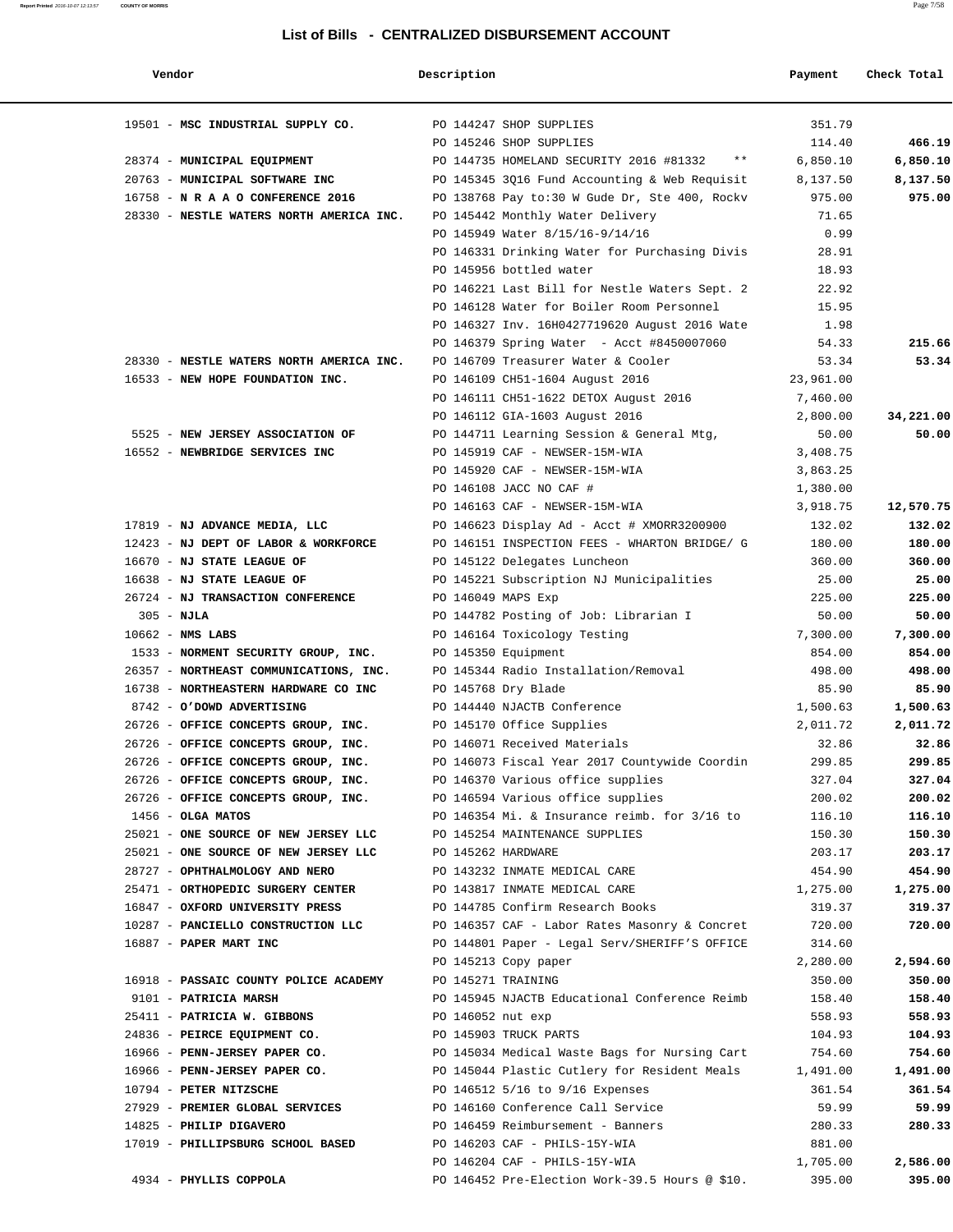| LISLUI DIIIS - CENTRALIZED DISBURSEMENT ACCOUNT |                                               |          |             |  |  |  |
|-------------------------------------------------|-----------------------------------------------|----------|-------------|--|--|--|
| Vendor                                          | Description                                   | Payment  | Check Total |  |  |  |
| 17061 - PITNEY BOWES INC                        | PO 145277 Mailroom Postage Machine Supplies,  | 861.30   | 861.30      |  |  |  |
| 19693 - POLITI AUTO PARTS INC.                  | PO 145471 Misc. Supplies                      | 87.05    |             |  |  |  |
|                                                 | PO 145889 Misc. Parts                         | 171.81   | 258.86      |  |  |  |
| 26363 - PRAXAIR DISTRIBUTION                    | PO 145272 WELDING SUPPLIES                    | 81.00    | 81.00       |  |  |  |
| 26363 - PRAXAIR DISTRIBUTION                    | PO 146069 OXYGEN TANKS - MORRIS VIEW          | 2,266.16 | 2,266.16    |  |  |  |
| 25535 - PRECIOUS GEMS MUSIC, LLC                | PO 146125 Resident Activities                 | 125.00   | 125.00      |  |  |  |
| 25795 - PUBLIC AGENCY TRAINING                  | PO 144904 Training                            | 295.00   | 295.00      |  |  |  |
| 7872 - QUENCH USA, INC.                         | PO 145191 Water                               | 48.00    | 48.00       |  |  |  |
| $264$ - R & J CONTROL, INC.                     | PO 145114 Generator Maintenence               | 87.50    |             |  |  |  |
|                                                 | PO 145251 GENERATOR MONITORING AND REMOTE STA | 155.00   |             |  |  |  |
|                                                 | PO 146214 CAF - Generator Repair Services     | 310.00   |             |  |  |  |
|                                                 | PO 146214 CAF - Generator Repair Services     | 3,410.00 | 3,962.50    |  |  |  |
| 12473 - R.D. SALES DOOR & HARDWARE LLC          | PO 145348 DOOR REPAIR                         | 675.00   |             |  |  |  |
|                                                 | PO 146154 DOOR REPAIR                         | 315.00   | 990.00      |  |  |  |
| $17692$ - R.P. SMITH & SON, INC.                | PO 145332 MASON                               | 156.50   |             |  |  |  |
|                                                 | PO 145645 Basins-Pipes                        | 2,281.92 | 2,438.42    |  |  |  |
| 15620 - R.S. KNAPP CO INC                       | PO 145293 rental                              | 66.64    | 66.64       |  |  |  |
| 16124 - RALPH MELORO                            | PO 145942 NJACTB Educational Conference reimb | 242.59   | 242.59      |  |  |  |
| 26223 - RE-TRON TECHNOLOGIES INC.               | PO 145295 AUTO PARTS                          | 678.17   | 678.17      |  |  |  |
| 26223 - RE-TRON TECHNOLOGIES INC.               | PO 145905 AUTO PARTS                          | 678.17   | 678.17      |  |  |  |
| 28265 - RICHARD FARRELL INC.                    | PO 145248 KITCHEN EOUIPMENT MAINTENANCE & REP | 2,421.46 | 2,421.46    |  |  |  |
| 19765 - RICOH AMERICAS CORPORATION              | PO 145143 2016 Department of Human Services C | 844.70   |             |  |  |  |
|                                                 | PO 145495 Quarterly Copier Lease - IT Ricoh   | 820.63   |             |  |  |  |

PO 145702 Ricoh Copiers MPC 3003 & MP4054 1,379.82 PO 145973 Office Machine Rental 6,240.41

 PO 145259 COLOR COPIES 934.01 PO 146038 Color Copies 5.32

 24397 - **ROSEMARY BATANE COBCOBO** PO 146649 Per Diem Nursing 1,783.03 **1,783.03** 5345 - **ROUTE 23 AUTOMALL LLC** PO 145297 AUTO PARTS 51.84 **51.84**

PO 145995 Ricoh Lease Payment-LAST PAYMENT OF 1,272.80 **10,558.36**

PO 146363 OFFICE MACHINE RENTAL 17.01 **1,779.64** 

PO 146032 Reimbursement of 9/21 Board Worker 55.06 **75.01**

PO 146584 CAF - 9938-3078 569.00 **2,930.00**

PO 145887 EQUIP SERVICE AGREEMENTS - WATERGUA 1,850.00 **2,082.00**

28741 - **RICOH USA, INC.** PO 143711 OFFICE MACHINE RENTAL 823.30

 21788 - **ROAD SAFETY SYSTEMS LLC** PO 145567 Guide Rail Accident on Mt. Hope Roa 5,540.00 **5,540.00** 23739 - **ROBERT J. KENNEDY** PO 146029 State Voter Reg. System Committee M 19.95 20142 - **ROBOTECH CAD SOLUTIONS** PO 146185 CAF - 20142-3215 1,600.00 **1,600.00** 28844 - **ROCKY MOUNTAIN UNMANNED** PO 145487 OEM Equipment 9,500.00 **9,500.00** 7805 - **ROSE DUMAPIT** PO 146648 Per Diem Nursing 901.32 **901.32**

 9938 - **RUTGERS CENTER FOR CONTINUING** PO 146181 CAF - 09938-2699 2,361.00 17461 - **S & S WORLDWIDE, INC.** PO 144787 Received Storage Containers for Chi 78.90 **78.90** 20167 - **SAFARILAND LLC** PO 145255 TRAINING 100.00 **100.00** 24238 - **SCANTRON CORPORATION** PO 145467 Test Answer Sheets and Item Analysi 867.01 **867.01** 3032 - **SCIENTIFIC BOILER WATER** PO 145252 WATER GUARD SERVICE 232.00 19854 - **SHEAFFER SUPPLY INC.** PO 145578 Diablo Blade 12.98 **12.98** 27853 - **SHELLEY REINER** PO 146650 Per Diem Nursing 1,767.84 **1,767.84** 17636 - **SHERWIN-WILLIAMS** PO 146043 PAINT - MV 72.30 **72.30** 17699 - **SMITH MOTOR CO., INC.** PO 145298 AUTO PARTS 7.27 **7.27** 8503 - **SMITH TRACTOR & EQUIPMENT INC.** PO 145299 TRUCK PARTS **882.76** 882.76 882.76 7722 - **SNAP-ON INDUSTRIAL** PO 145300 TOOLS 3,956.75 **3,956.75** 17755 - **SOUTHEAST MORRIS COUNTY** PO 146356 WATER - HIGHVIEW 754.80 **754.80** 17755 - **SOUTHEAST MORRIS COUNTY** PO 146359 WATER - MONTHLY 14,297.33 **14,297.33** 17755 - **SOUTHEAST MORRIS COUNTY** PO 146609 WATER - HILL 3,564.67 **3,564.67** 17755 - **SOUTHEAST MORRIS COUNTY** PO 146613 WATER - FIRE LINES & HYDRANTS 6,396.74 **6,396.74** 11160 - **SPACE FARMS INC** PO 145639 Deer Carcass Removal 2,765.00 **2,765.00** 17766 - **SPECIALIZED PHOTOGRAPHIC** PO 145592 Photograpy 9/11/16 184.50 **184.50** 20804 - **SPECIALTY MEDICAL PRODUCTS INC.** PO 144976 Durable Medical Equipment Rental 1,004.60 **1,004.60** 17772 - **SPEEDWELL ELECTRIC MOTORS** PO 145497 CAF - Labor Rates for Electrical Mo 295.66 **295.66**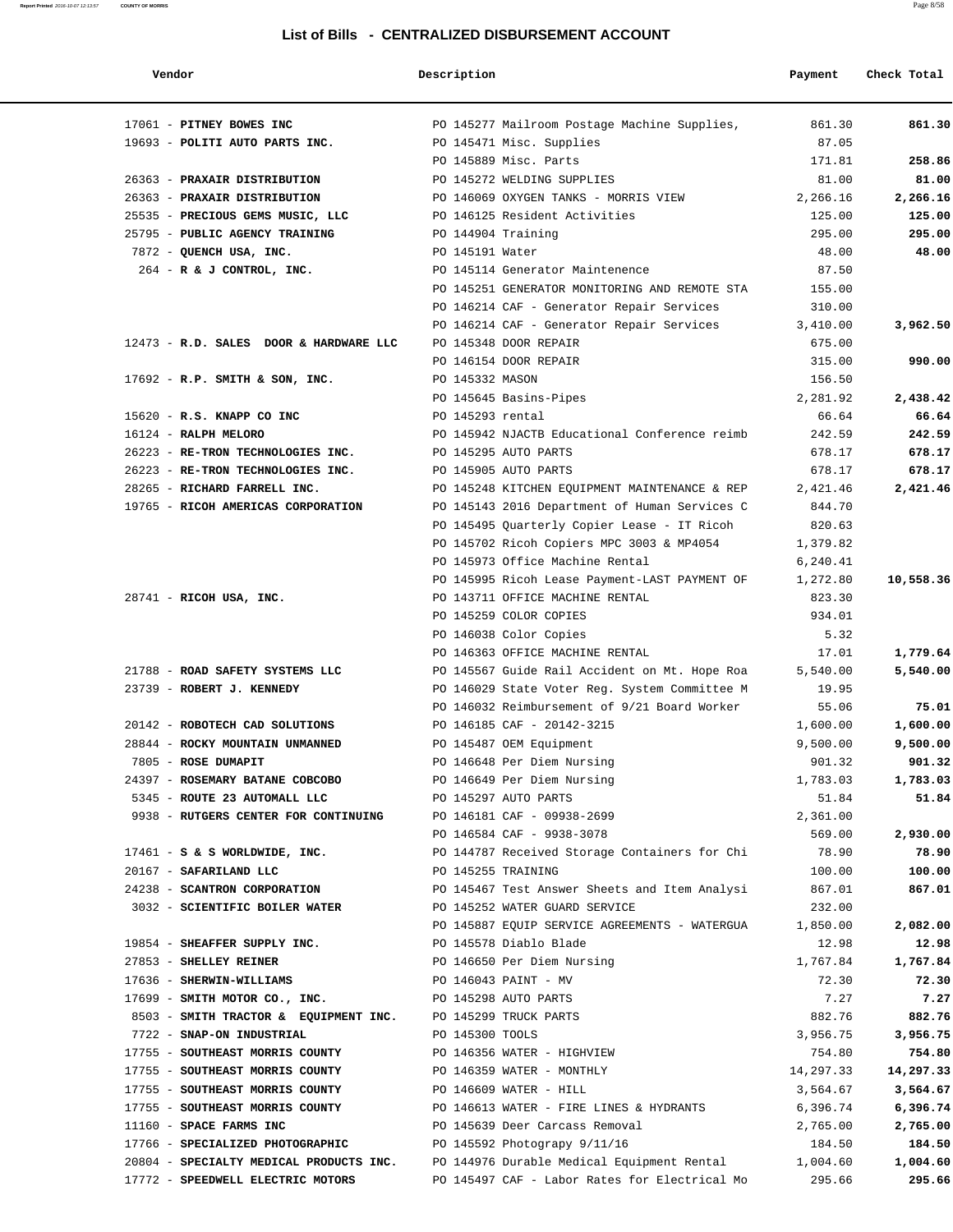| Vendor                                  | Description       |                                                | Payment   | Check Total |
|-----------------------------------------|-------------------|------------------------------------------------|-----------|-------------|
| 5031 - SPRINT NEXTEL                    |                   | PO 144489 cell phone service for WBD director  | 32.63     | 32.63       |
| $19919$ - STAR LEDGER                   |                   | PO 146126 Newspapers for Residents & Coffee S  | 66.25     | 66.25       |
| 28598 - STARMARK APPRAISALS LLC         |                   | PO 139224 Prof. Farm Appraisals - RFQ 16-07 -  | 4,750.00  | 4,750.00    |
| 5021 - AEROFUND FINANCIAL INC.          |                   | PO 146561 CAF - ETS Transportaion Services fo  | 2,865.34  |             |
|                                         |                   | PO 146544 CAF - ETS Transportaion Services fo  | 3,744.44  |             |
|                                         |                   | PO 146554 CAF - ETS Transportaion Services fo  | 3,636.08  | 10,245.86   |
| 28851 - STATUS SOLUTIONS LLC            |                   | PO 145566 ANNUAL MONITORING CONTRACT           | 3,000.00  | 3,000.00    |
| 21595 - STEPHEN NEBESNI                 |                   | PO 146088 Fiscal Year 2017 Coordination - ODC  | 100.00    | 100.00      |
| 11909 - STEVEN RAYMOND                  |                   | PO 145473 EXPENSE VOUCHER - WORK BOOTS         | 90.00     | 90.00       |
| 26016 - STONEFIELD ENGINEERING          |                   | PO 146116 CAF - Traffic Analysis & Constructi  | 4,500.00  | 4,500.00    |
| 8621 - SUBURBAN PROPANE -2347           | PO 145573 Propane |                                                | 102.64    | 102.64      |
| 17937 - SUSSEX COUNTY COMMUNITY COLLEGE |                   | PO 146186 CAF - 17937-2788                     | 3,084.00  |             |
|                                         |                   | PO 146190 CAF - 17937-2862                     | 3,840.00  |             |
|                                         |                   | PO 146197 CAF - 17937-2436                     | 3,200.00  |             |
|                                         |                   | PO 146569 CAF - 17937-2405                     | 3,200.00  |             |
|                                         |                   | PO 146572 CAF - 17937-2404                     | 3,200.00  |             |
|                                         |                   | PO 146499 CAF - 17937-2406                     | 3,200.00  | 19,724.00   |
| 6265 - T & M ASSOCIATES                 |                   | PO 146462 CAF - Remedial Investigation to del  | 3,498.29  | 3,498.29    |
| $11231 - T-MOBILE$                      |                   | PO 144098 Investigation Expense                | 800.00    | 800.00      |
| 26030 - TABB INC.                       |                   | PO 144915 Pre-employment check                 | 348.00    | 348.00      |
| 28827 - TARA WILLIAMS                   |                   | PO 146448 Pre-Election Work-70.0 Hours @ \$10. | 700.00    | 700.00      |
| 17975 - TAYLOR & FRIEDBERG, LLC         |                   | PO 146514 court reporter                       | 298.00    | 298.00      |
| 5611 - TBS CONTROLS LLC                 |                   | PO 145053 CAF - Environmental Controls & HVAC  | 1,077.31  |             |
|                                         |                   | PO 145054 CAF - Environmental Controls & HVAC  | 2,335.78  |             |
|                                         | PO 145635 HVAC    |                                                | 301.34    | 3,714.43    |
| 17990 - TELESEARCH INC                  |                   | PO 145466 temporary staffing                   | 605.48    |             |
|                                         |                   | PO 145520 temporary staffing                   | 614.25    |             |
|                                         |                   | PO 146054 Temporary services weekend 9-18-16   | 2,139.75  |             |
|                                         |                   | PO 146215 reimbursement for parking expense    | 280.00    |             |
|                                         |                   | PO 146055 temporary services weekend 9-11-16   | 1,711.80  | 5,351.28    |
| $4344$ - TEMP-AIR, INC.                 | PO 145373 HVAC    |                                                | 5,800.00  |             |
|                                         | PO 145499 HVAC    |                                                | 13.58     | 5,813.58    |
| 26677 - TEODORA O. DELEON               |                   | PO 146651 Per Diem Nursing                     | 593.11    | 593.11      |
| 4034 - THE CENTER FOR PREVENTION        |                   | PO 146150 Missing and Exploited Children's Fu  | 500.00    | 500.00      |
| 14476 - THE EDUCATIONAL CENTER          |                   | PO 146564 CAF - 2016 State Community Partners  | 22,770.00 | 22,770.00   |
| 20797 - THE MUSIAL GROUP PA             |                   | PO 146680 Central Ave Complex Bldge Area Six   | 3,976.75  | 3,976.75    |
| 19739 - THE RBA GROUP INC.              |                   | PO 146693 New York, Susquehanna & Wester       | 20,859.21 | 20,859.21   |
| 24933 - THOMAS POLLIO                   |                   | PO 146036 Friendlies ice cream for residents   | 166.81    | 166.81      |
| 24933 - THOMAS POLLIO                   |                   | PO 146731 Youth Shelter Petty Cash             | 160.89    | 160.89      |
| 18437 - THOMSON REUTERS-WEST            |                   | PO 144789 Confirm On-Line Service for Period   | 1,544.38  | 1,544.38    |
| 18437 - THOMSON REUTERS-WEST            |                   | PO 145110 Probate Law 2016                     | 534.00    | 534.00      |
| 10812 - THOMSON REUTER-WEST             |                   | PO 145472 west law information charges 8/1/16  | 570.45    | 570.45      |
| 122 - TILCON NEW YORK INC.              |                   | PO 145107 Bituminous Concrete                  | 2,733.98  |             |
|                                         |                   | PO 145646 Bituminous Concrete                  | 1,815.12  |             |
|                                         |                   | PO 145898 Bituminous Concrete                  | 4,665.50  | 9,214.60    |
| 281 - TOMAR INDUSTRIES INC              |                   | PO 145335 Misc. Supplies per Quote 013667      | 454.00    |             |
|                                         |                   | PO 145337 Gloves per Quote 013666              | 248.74    | 702.74      |
| 28751 - TOUCH THE MUSIC LLC             |                   | PO 144788 Confirm Childrens Program "The Nutc  | 180.00    | 180.00      |
| 1122 - TOWNSHIP OF MORRIS               |                   | PO 146604 SEWER- TWP MORRIS                    | 54,743.54 | 54,743.54   |
| $3049$ - TRANE                          |                   | PO 144349 CAF - Labor Rates HVAC Repairs Serv  | 11,688.00 | 11,688.00   |
| 19998 - TREASURER-STATE OF NEW JERSEY   |                   | PO 145278 Fire Codes                           | 75.00     | 75.00       |
| 19990 - TREASURER-STATE OF NEW JERSEY   |                   | PO 145960 Medical Waste Generator State Regis  | 1,000.00  | 1,000.00    |
| 25209 - TURN OUT UNIFORMS, INC.         |                   | PO 144970 INSPECTORS UNIFORMS                  | 5,647.68  | 5,647.68    |
| 2101 - TURNING POINT, INC               |                   | PO 146102 CH51-1614 Detox August 2016          | 816.00    | 816.00      |
| 12739 - TURTLE & HUGHES, INC.           |                   | PO 144747 ELECTRICAL                           | 63.67     | 63.67       |
| 4144 - U-LINE SHIPPING SUPPLY           |                   | PO 143574 Recreation Office Supplies           | 240.42    |             |
|                                         |                   | PO 145112 RECYCLING CONTAINERS                 | 1,685.18  |             |
|                                         |                   | PO 145055 Office Supplies                      | 64.50     | 1,990.10    |
| 9285 - U.S. SECURITY ASSOCIATES, INC.   |                   | PO 145165 Security Officer - 08/12/16-08/18/1  | 1,828.65  |             |

**Report Printed** 2016-10-07 12:13:57 **COUNTY OF MORRIS** Page 9/58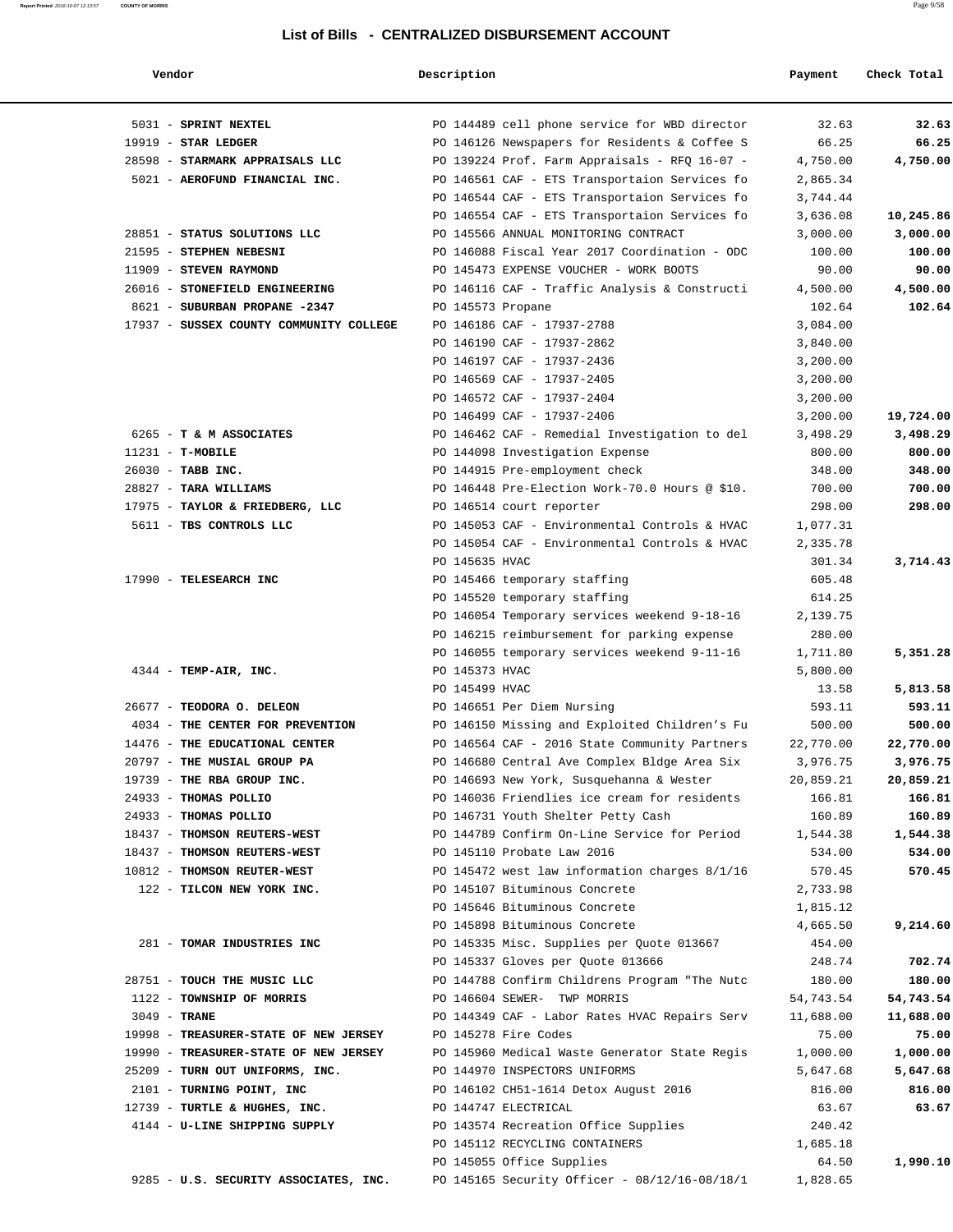| ٦7. | endo: |  |
|-----|-------|--|
|     |       |  |

### **Vendor Description Payment Check Total**

|                                        | PO 145171 Security Officer - 08/19/16-08/25/1 | 1,823.18   |           |
|----------------------------------------|-----------------------------------------------|------------|-----------|
|                                        | PO 145056 CAF - Unarmed Security Guards       | 33, 172.55 |           |
|                                        | PO 145805 CAF - Unarmed Security Guards       | 20,406.32  | 57,230.70 |
| 18232 - UNITED PARCEL SERVICE          | PO 145448 UPS Shipping Fees                   | 56.26      | 56.26     |
| 446 - UNITRONIX DATA SYSTEMS INC       | PO 145370 Software maintenance for 9/16       | 6,137.20   | 6,137.20  |
| 15732 - UNIVERSAL UNIFORM SALES CO INC | PO 144902 Uniform - Diggs                     | 277.99     | 277.99    |
| 15732 - UNIVERSAL UNIFORM SALES CO INC | PO 145135 Uniform - Comayagua                 | 188.99     | 188.99    |
| 15732 - UNIVERSAL UNIFORM SALES CO INC | PO 145141 Uniform - Diggs                     | 131.90     | 131.90    |
| 15732 - UNIVERSAL UNIFORM SALES CO INC | PO 145230 CAF - Contract Renewal uniforms B   | 371.00     | 371.00    |
| 15732 - UNIVERSAL UNIFORM SALES CO INC | PO 145459 Uniforms - Comayagua                | 220.90     | 220.90    |
| 15732 - UNIVERSAL UNIFORM SALES CO INC | PO 145804 Uniforms - SHERIFF'S OFFICE         | 2,591.99   | 2,591.99  |
| 15732 - UNIVERSAL UNIFORM SALES CO INC | PO 146024 Uniforms - SHERIFF'S OFFICE         | 221.95     | 221.95    |
| 12628 - UNIVERSITY OF MISSOURI         | PO 146144 Consultant                          | 900.00     | 900.00    |
| $10158 - VERIZON$                      | PO 144418 Nutrition expense                   | 843.42     | 843.42    |
| $1286$ - VERIZON                       | PO 144974 Land Lines                          | 31.99      | 31.99     |
| $1286$ - VERIZON                       | PO 145823 Telephone pobox4833                 | 235.62     | 235.62    |
| $1286$ - VERIZON                       | PO 146084 Telephone pobox4833                 | 66.23      | 66.23     |
| 21097 - VERIZON BUSINESS               | PO 145321 Telephone Services (NUMS)           | 300.00     | 300.00    |
| $10668$ - VERIZON CABS                 | PO 145322 Telephone Services - 911 switch     | 1,584.58   |           |
|                                        | PO 145324 Telephone Services - T1 American To | 1,121.21   | 2,705.79  |
| 2206 - VERIZON NETWORK INTEGRATION     | PO 100692 VOIP Project - Additional Hardware  | 241.80     | 241.80    |
| 1348 - VERIZON WIRELESS                | PO 144969 Cell Phones                         | 875.79     |           |
|                                        | PO 144996 Cell Phones                         | 9,110.83   |           |
|                                        | PO 145806 Monthly Statement -                 | 811.62     |           |
|                                        | PO 145850 Monthly Statement -                 | 1,661.73   |           |
|                                        | PO 145802 Wireless Service                    | 80.04      | 12,540.01 |
| 28419 - VINELAND AUTO ELECTRIC, INC.   | PO 135232 EMS Support                         | 15,340.00  | 15,340.00 |
| 11333 - VISUAL COMPUTER SOLUTIONS      | PO 145571 Software                            | 2,250.00   | 2,250.00  |
| 25832 - VOIANCE LANGUAGE SERVICES, LLC | PO 145572 Interpreter fees                    | 683.46     | 683.46    |
| 25815 - VOLKER CRANE LLC               | PO 146385 Professional Consulting Services    | 1,340.00   | 1,340.00  |
| 6146 - W.B. MASON COMPANY INC          | PO 145231 OFFICE SUPPLIES                     | 3,765.69   |           |
|                                        | PO 145441 Office Supplies                     | 204.11     |           |
|                                        | PO 145583 office supplies                     | 362.65     |           |
|                                        | PO 145644 Cups, Planner, Pen, Labels          | 132.80     |           |
|                                        | PO 146228 toner invoice                       | 142.86     |           |
|                                        | PO 145723 OFFICE SUPPLIES                     | 389.00     |           |
|                                        | PO 145985 OFFICE SUPPLIES                     | 270.28     |           |
|                                        | PO 145962 Nursing Supplies & Resident Meal Cu | 1,904.14   | 7,171.53  |
| 6146 - W.B. MASON COMPANY INC          | PO 146706 Office Supplies, Adjuster's & Treas | 355.78     | 355.78    |
| 18388 - WARREN COUNTY COMMUNITY COLL.  | PO 146491 CAF - 18388-1841                    | 1,234.80   | 1,234.80  |
| 18389 - WARREN COUNTY TECHNICAL SCHOOL | PO 146191 CAF - 18389-2421                    | 271.60     |           |
|                                        | PO 146192 CAF - 18389-2777                    | 271.60     |           |
|                                        | PO 146193 CAF - 18389-2724                    | 271.60     |           |
|                                        | PO 146194 CAF - 18389-2734                    | 271.60     |           |
|                                        | PO 146195 CAF - 18389-2718                    | 271.60     |           |
|                                        | PO 146196 CAF - 18389-2751                    | 271.60     | 1,629.60  |
| 4210 - WASHINGTON TOWNSHIP             | PO 145560 Conference Reimbursement - Donna Re | 1,235.00   | 1,235.00  |
| 21034 - WEATHER WORKS LLC              | PO 145641 Weather Consult/Alert Services      | 2,625.00   | 2,625.00  |
| 20093 - WELDON QUARRY CO., LLC         | PO 145648 Milling Disposals                   | 1,425.00   | 1,425.00  |
| 25859 - WESCOM SOLUTONS INC.           | PO 146289 Data Processing Services            |            | 3,579.15  |
|                                        |                                               | 3,579.15   |           |
| 13246 - WILLIAM F. BARNISH             | PO 146542 CAF - Use of Property located at 91 | 8,607.50   | 8,607.50  |
| 21361 - WILLIAM STATON                 | PO 141474 Medicare B Reimbursement January 20 | 1,258.80   | 1,258.80  |
| $28843$ - WILMAN A DIAZ                | PO 146026 Reimbursement - Spring Tuition/W. D | 756.30     | 756.30    |
| 28440 - WILSON TORRES                  | PO 146030 State Voter Reg. System Committee M | 19.95      | 19.95     |
| $18564$ - XEROX CORP                   | PO 145339 meter usage and base charge for 620 | 211.57     | 211.57    |

--------------

TOTAL **5,666,252.54**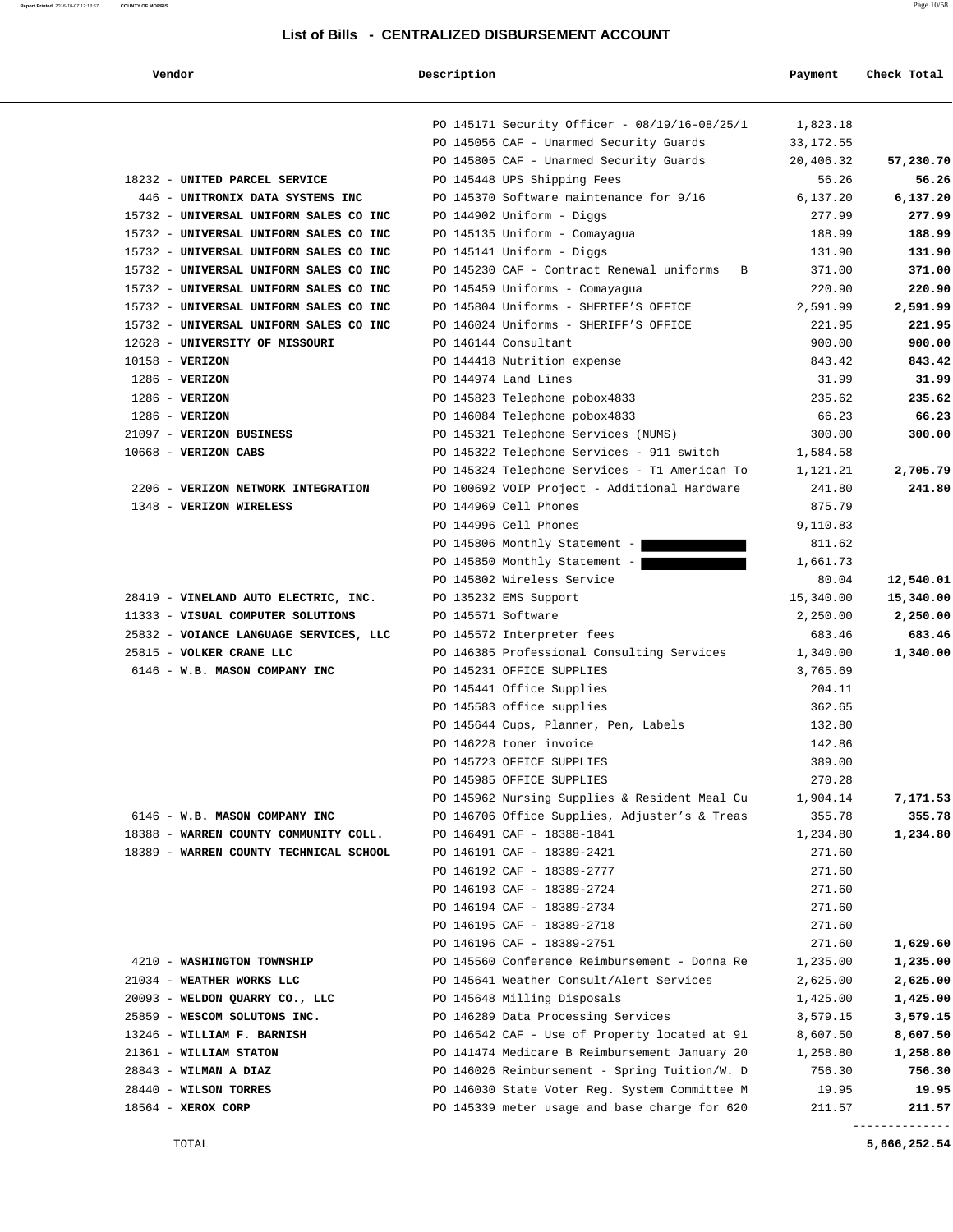| Vendor                                        | Description  | Check Total<br>Payment |
|-----------------------------------------------|--------------|------------------------|
|                                               |              |                        |
| Total to be paid from Fund 01 Current Fund    | 4,790,534.21 |                        |
| Total to be paid from Fund 02 Grant Fund      | 544, 356. 77 |                        |
| Total to be paid from Fund 04 County Capital  | 304,746.57   |                        |
| Total to be paid from Fund 13 Dedicated Trust | 26,614.99    |                        |
|                                               |              |                        |
|                                               | 5,666,252.54 |                        |
|                                               |              |                        |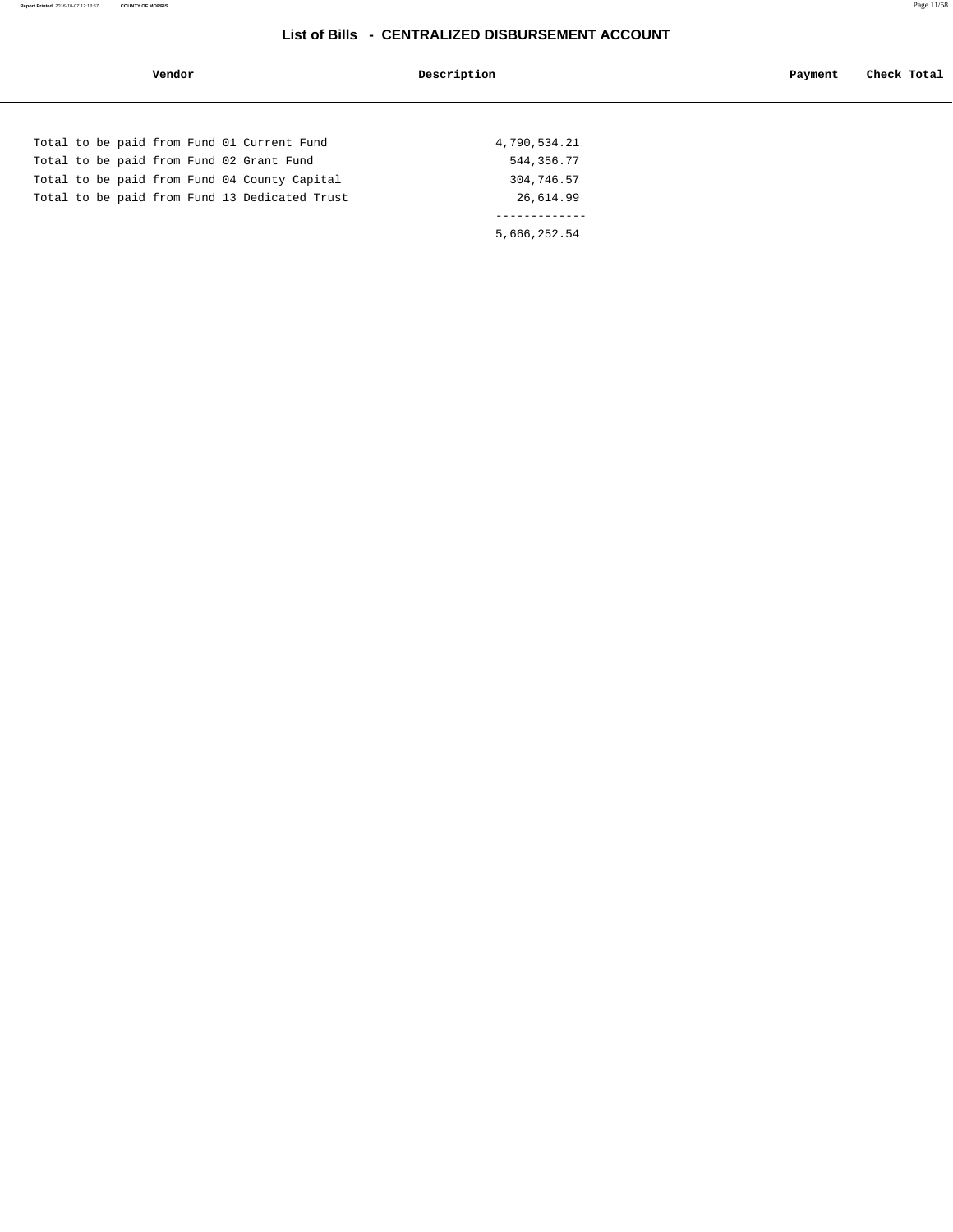**Report Printed** 2016-10-07 12:14:08 **COUNTY OF MORRIS** Page 12/58

# **List of Bills (Department/Account Detail) - CENTRALIZED DISBURSEMENT ACCOUNT**

| Account | PO# | Vendor | Description | Payment<br>the control of the control of the con- | Account Total |
|---------|-----|--------|-------------|---------------------------------------------------|---------------|
|         |     |        |             |                                                   |               |

## **Current Fund**

# **County Administrator**

|           | 25.00     | Subscription renewal 10/2016-6/2017      | 145221 NJ STATE LEAGUE OF          |                                |
|-----------|-----------|------------------------------------------|------------------------------------|--------------------------------|
| 25.00     |           | TOTAL FOR ACCOUNT                        | Books & Periodicals                | $01 - 201 - 20 - 100100 - 028$ |
|           | 80.00     | Reservation for County Administrator Joh | 145122 NJ STATE LEAGUE OF          |                                |
|           | 34.00     | Supershuttle 9/19/16                     | 146325 JAIME KLENETSKY             |                                |
|           | 9.73      | Original Blanco Caf^' - dinner           | 146325 JAIME KLENETSKY             |                                |
|           | 18.35     | Wyndham San Antonio Riverwalk - breakfas | 146325 JAIME KLENETSKY             |                                |
|           | 7.85      | Mi Terra Caf^' - lunch                   | 146325 JAIME KLENETSKY             |                                |
|           | 14.07     | Wyndham San Antonio Riverwalk - dinner   | 146325 JAIME KLENETSKY             |                                |
|           | 4.82      | Starbucks Coffee San Antonio Airport - b | 146325 JAIME KLENETSKY             |                                |
|           | 3.45      | Steak & Shake San Antonio Airport - brea | 146325 JAIME KLENETSKY             |                                |
|           | 12.21     | Luigi Stefani's Midway Airport - lunch   | 146325 JAIME KLENETSKY             |                                |
|           | 700.50    | Wyndham San Antonio Riverwalk Hotel 9/19 | 146325 JAIME KLENETSKY             |                                |
| 884.98    |           | TOTAL FOR ACCOUNT                        | Education Schools & Training       | 01-201-20-100100-039           |
|           | 327.04    | Ink #96 blk, Ink #97 tricolor, breakfast | 146370 OFFICE CONCEPTS GROUP, INC. |                                |
|           | 200.02    | Poster strip, minute book, water resist  | 146594 OFFICE CONCEPTS GROUP, INC. |                                |
| 527.06    |           | TOTAL FOR ACCOUNT                        | Office Supplies & Stationery       | 01-201-20-100100-058           |
|           | 94.87     | Breakfast for Payroll System Presentatio | 146633 CATHY BURD                  |                                |
| 94.87     |           | TOTAL FOR ACCOUNT                        | Other General Expenses             | 01-201-20-100100-059           |
|           | 43.03     | 2nd Half of 9/16 Metered Mail            | 146853 COUNTY OF MORRIS            |                                |
| 43.03     |           | TOTAL FOR ACCOUNT                        | Postage & Metered Mail             | 01-201-20-100100-068           |
|           | 13,692.00 | Labor Mgr: Legal Svcs Rendered thru 8/23 | 145728 CLEARY GIACOBBE ALFIERI &   |                                |
|           | 184.50    | Photography for Morris County Remembers  | 145592 SPECIALIZED PHOTOGRAPHIC    |                                |
| 13,876.50 |           | TOTAL FOR ACCOUNT                        | Other Outside Services             | 01-201-20-100100-084           |
|           | 24,708.00 | 2017 FORD EXPLORER 4X4                   | 138403 BEYER FORD                  |                                |
|           | 275.00    | OPTION: 76R REVERSE SENSING SYSTEM       | 138403 BEYER FORD                  |                                |
|           | $-27.50$  | 10% DISCOUNT OFF MSRP                    | 138403 BEYER FORD                  |                                |
|           | 24,708.00 | 2017 FORD EXPLORER 4X4                   | 138403 BEYER FORD                  |                                |
|           | 2,500.00  | NJ LABOR HOMELAND SECURITY T-0106 #81332 | 144735 MUNICIPAL EQUIPMENT         |                                |
|           | 530.88    | K9 TRANSPORT OPTION RADIOTRONICS 10" FAN | 144735 MUNICIPAL EQUIPMENT         |                                |
|           | 455.60    | K9 TRANSPORT OPTION DIVIDER FOR LARGE 48 | 144735 MUNICIPAL EOUIPMENT         |                                |
|           |           |                                          |                                    |                                |
|           | 3,363.62  | PRODUCT DETAILS: PLEASE SEE ATTACHED     | 144735 MUNICIPAL EQUIPMENT         |                                |

#### **Personnel**

|                      | 146853 COUNTY OF MORRIS                 | 2nd Half of 9/16 Metered Mail            | 85.67 |
|----------------------|-----------------------------------------|------------------------------------------|-------|
| 01-201-20-105100-068 | Postage & Metered Mail                  | TOTAL FOR ACCOUNT                        | 85.67 |
|                      |                                         |                                          |       |
|                      | 145949 NESTLE WATERS NORTH AMERICA INC. | 8/15/16-9/14/16 Acct#0436628846, Inv#06I | 0.99  |
| 01-201-20-105100-095 | Other Administrative Supplies           | TOTAL FOR ACCOUNT                        | 0.99  |
|                      |                                         |                                          |       |
|                      |                                         |                                          |       |
|                      | TOTAL for Personnel                     |                                          | 86.66 |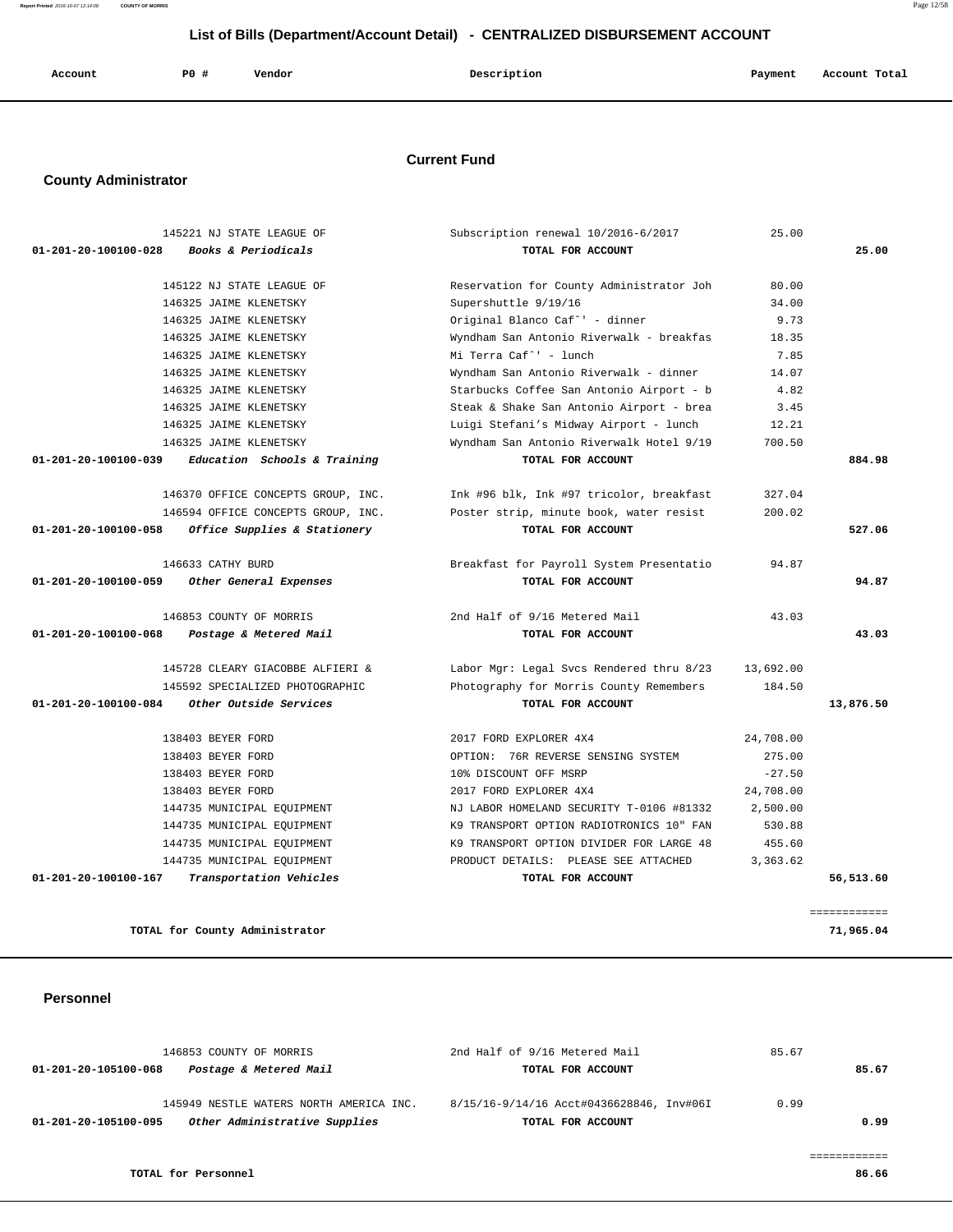**Report Printed** 2016-10-07 12:14:08 **COUNTY OF MORRIS** Page 13/58

# **List of Bills (Department/Account Detail) - CENTRALIZED DISBURSEMENT ACCOUNT**

| Account | P0 # | Vendor | Description | Payment | Account Total |
|---------|------|--------|-------------|---------|---------------|
|         |      |        |             |         |               |

## **Board of Chosen Freeholders**

| 146228 W.B. MASON COMPANY INC                           | toner                                   | 142.86 |        |
|---------------------------------------------------------|-----------------------------------------|--------|--------|
| 01-201-20-110100-058<br>Office Supplies & Stationery    | TOTAL FOR ACCOUNT                       |        | 142.86 |
|                                                         |                                         |        |        |
| 146853 COUNTY OF MORRIS                                 | 2nd Half of 9/16 Metered Mail           | 126.41 |        |
| 146853 COUNTY OF MORRIS                                 | 2nd Half of 9/16 Metered Mail           | 78.27  |        |
| 01-201-20-110100-068<br>Postage & Metered Mail          | TOTAL FOR ACCOUNT                       |        | 204.68 |
| 145122 NJ STATE LEAGUE OF                               | Reservation for the following to attend | 280.00 |        |
| 01-201-20-110100-079<br>Special Projects                | TOTAL FOR ACCOUNT                       |        | 280.00 |
| 146038 RICOH USA, INC.                                  | Color Copies for the months from 05/23/ | 5.32   |        |
| $01 - 201 - 20 - 110100 - 164$ Office Machines - Rental | TOTAL FOR ACCOUNT                       |        | 5.32   |
|                                                         |                                         |        |        |
| TOTAL for Board of Chosen Freeholders                   |                                         |        | 632.86 |

## **Clerk of the Board**

| 145800 DAILY RECORD                 | ASB-03668474 ADDENDUM #1 FOR MORRIS COU   | 128.72 |
|-------------------------------------|-------------------------------------------|--------|
| 145800 DAILY RECORD                 | ASB-03668474 BIDS 16-80R & 16-86 09/16/   | 81.64  |
| 146114 DAILY RECORD                 | ASB-70021774   1.\$225,000 BOND ORDINANCE | 70.20  |
| 146382 DAILY RECORD                 | ASB-03668474 ADDENDUM #1 for M.C. Bid f   | 62.28  |
| 146382 DAILY RECORD                 | ASB-03668474 BID 16-85 09/20/16           | 79.88  |
| 146388 DAILY RECORD                 | ASB-70021774 - Synopsis of Audit for 20   | 160.40 |
| 146725 DAILY RECORD                 | SEALED BID #16-87, 16-88,<br>ASB-03668474 | 90.44  |
| 146725 DAILY RECORD                 | ASB-03668474 PUBLIC AUCTION 09/28/16      | 86.92  |
| Advertising<br>01-201-20-110105-022 | TOTAL FOR ACCOUNT                         | 760.48 |
|                                     |                                           |        |
|                                     |                                           | .      |
| TOTAL for Clerk of the Board        |                                           | 760.48 |

# **County Clerk**

| 146055 TELESEARCH INC                                    | temporary services weekend 9/11/16 Lori     | 729.00   |          |
|----------------------------------------------------------|---------------------------------------------|----------|----------|
| 146215 TELESEARCH INC                                    | parking expense for Lori Condon temporar    | 80.00    |          |
| Outside Salaries & Wages<br>01-201-20-120100-016         | TOTAL FOR ACCOUNT                           |          | 809.00   |
| 145470 DAILY RECORD                                      | subscription on account #DR0157818          | 301.85   |          |
| 142999 GANN LAW BOOKS                                    | subscription renewal 2017 edition NJ cou    | 144.00   |          |
| 142999 GANN LAW BOOKS                                    | 2016 NJ rules of evidence annotated inc     | 132.00   |          |
| 145472 THOMSON REUTER-WEST                               | west information charges $8/1/16$ to $8/31$ | 570.45   |          |
| 01-201-20-120100-028<br><b>Books &amp; Periodicals</b>   | TOTAL FOR ACCOUNT                           |          | 1,148.30 |
| 145325 AT&T MOBILITY                                     | wireless statement on account # 973-610-    | 40.98    |          |
| $01 - 201 - 20 - 120100 - 031$<br>Cellular Phones/Pagers | TOTAL FOR ACCOUNT                           |          | 40.98    |
|                                                          |                                             |          |          |
| 133586 KONICA MINOLTA BUSINESS                           | annual invoice for the 5070 cannon image    | 1,639.56 |          |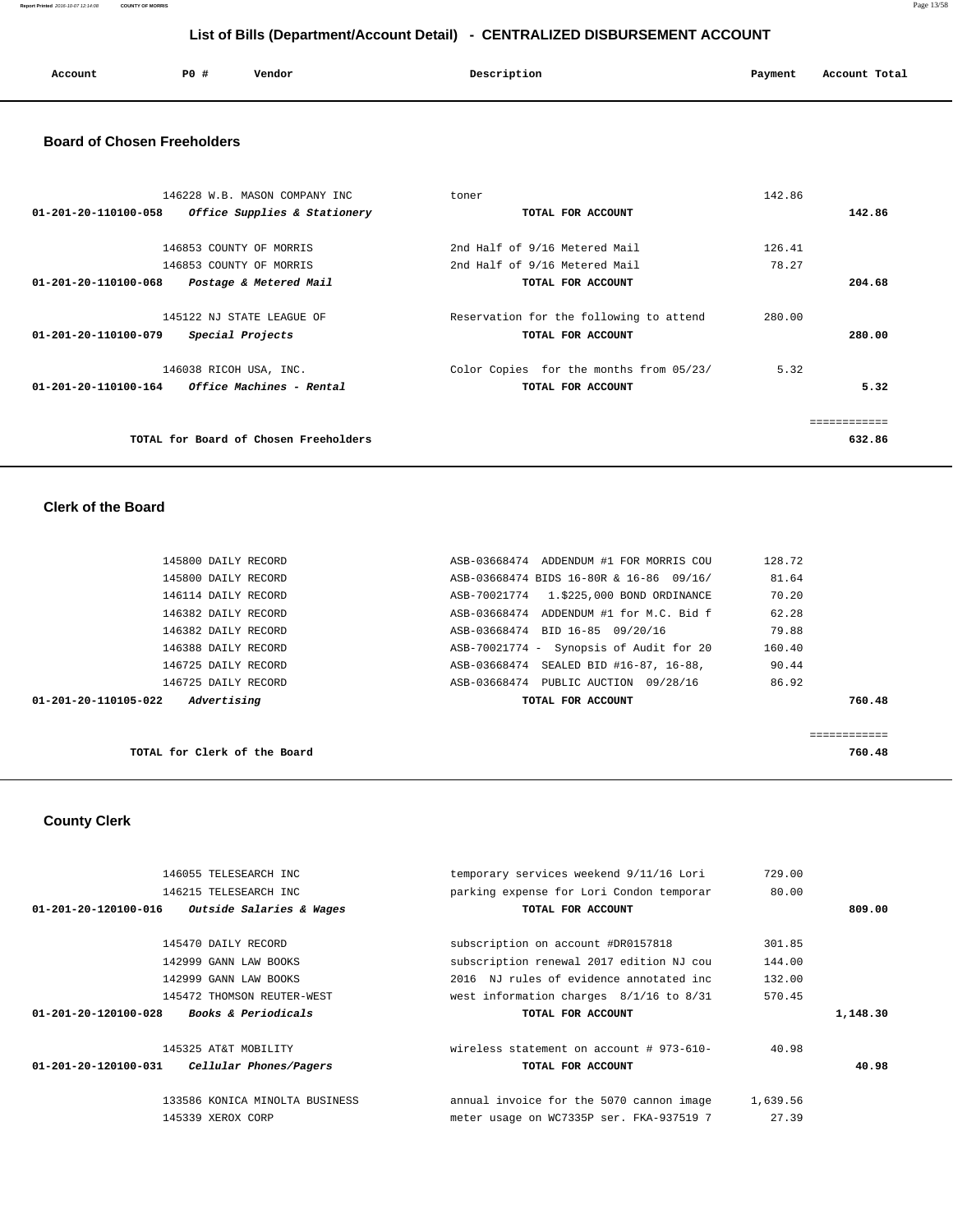| Account                        | PO#                    | Vendor                                  | Description                              | Payment  | Account Total |
|--------------------------------|------------------------|-----------------------------------------|------------------------------------------|----------|---------------|
| <b>County Clerk</b>            |                        |                                         |                                          |          |               |
|                                | 145339 XEROX CORP      |                                         | maintenance plan base charge for 6204 5/ | 109.50   |               |
| 01-201-20-120100-044           |                        | Equipment Service Agreements            | TOTAL FOR ACCOUNT                        |          | 1,851.13      |
|                                |                        | 146853 COUNTY OF MORRIS                 | 2nd Half of 9/16 Metered Mail            | 4,268.92 |               |
| 01-201-20-120100-068           |                        | Postage & Metered Mail                  | TOTAL FOR ACCOUNT                        |          | 4,268.92      |
|                                |                        | 145956 NESTLE WATERS NORTH AMERICA INC. | bottled water 8/16/16 ref.#4508892579    | 18.93    |               |
| $01 - 201 - 20 - 120100 - 095$ |                        | Other Administrative Supplies           | TOTAL FOR ACCOUNT                        |          | 18.93         |
|                                |                        |                                         |                                          |          | ---------     |
|                                | TOTAL for County Clerk |                                         |                                          |          | 8,137.26      |

## **County Board of Elections**

| 146386 DAILY RECORD                            | ASB-54031274 - Board of Elections Septe  | 10.56    |          |
|------------------------------------------------|------------------------------------------|----------|----------|
| 146386 DAILY RECORD                            | Affidavit of Publication                 | 35.00    |          |
| Advertising<br>01-201-20-121100-022            | TOTAL FOR ACCOUNT                        |          | 45.56    |
| 146853 COUNTY OF MORRIS                        | 2nd Half of 9/16 Metered Mail            | 2,221.21 |          |
| 01-201-20-121100-068<br>Postage & Metered Mail | TOTAL FOR ACCOUNT                        |          | 2,221.21 |
| 146453 DAILY RECORD                            | Chatham Borough/Chatham Twp Legal Ad - E | 322.08   |          |
| 146453 DAILY RECORD                            | Affidavit of Publication                 | 35.00    |          |
| 146453 DAILY RECORD                            | Morris Plains Borough Legal Ad-Election  | 158.40   |          |
| 146453 DAILY RECORD                            | Affidavit of Publication                 | 35.00    |          |
| 146453 DAILY RECORD                            | Mount Olive Twp Legal Ad - Election Refe | 123.20   |          |
| 146453 DAILY RECORD                            | Affidavit of Publication                 | 35.00    |          |
| School Board Elections<br>01-201-20-121100-076 | TOTAL FOR ACCOUNT                        |          | 708.68   |
| 146452 PHYLLIS COPPOLA                         | Monday, September 12, 2016 8:00AM-3:00PM | 65.00    |          |
| 146452 PHYLLIS COPPOLA                         | Wednesday-September 14, 2016 8:00AM-3:00 | 65.00    |          |
| 146452 PHYLLIS COPPOLA                         | Thursday-September 15, 2016 8:00AM-3:00P | 65.00    |          |
| 146452 PHYLLIS COPPOLA                         | Tuesday- September 20, 2016 8:00AM-3:00P | 65.00    |          |
| 146452 PHYLLIS COPPOLA                         | Wednesday-September 21, 2016 8:00AM-3:00 | 65.00    |          |
| 146452 PHYLLIS COPPOLA                         | Thursday, September 22, 2016 7:30AM - 3: | 70.00    |          |
| 146448 TARA WILLIAMS                           | Monday, September 12, 2016 8:30AM-4:30PM | 70.00    |          |
| 146448 TARA WILLIAMS                           | Tuesday-September 13, 2016 8:30AM-4:30PM | 70.00    |          |
| 146448 TARA WILLIAMS                           | Wednesday-September 14, 2016 8:30AM-4:30 | 70.00    |          |
| 146448 TARA WILLIAMS                           | Thursday- September 15, 2016 8:00AM-3:00 | 70.00    |          |
| 146448 TARA WILLIAMS                           | Friday-September 16, 2016 8:00AM-3:00PM  | 70.00    |          |
| 146448 TARA WILLIAMS                           | Monday, September 19, 2016 8:30AM-4:30PM | 70.00    |          |
| 146448 TARA WILLIAMS                           | Tuesday, September 20, 2016 8:30AM-4:30P | 70.00    |          |
| 146448 TARA WILLIAMS                           | Wednesday, September 21, 2016 8:30AM-4:3 | 70.00    |          |
| 146448 TARA WILLIAMS                           | Thursday, September 22, 2016 8:30AM-4:30 | 70.00    |          |
| 146448 TARA WILLIAMS                           | Friday, September 23, 2016 8:30AM-4:30PM | 70.00    |          |
| 01-201-20-121100-096<br>Election Officer       | TOTAL FOR ACCOUNT                        |          | 1,095.00 |
|                                                |                                          |          |          |

**TOTAL for County Board of Elections 4,070.45**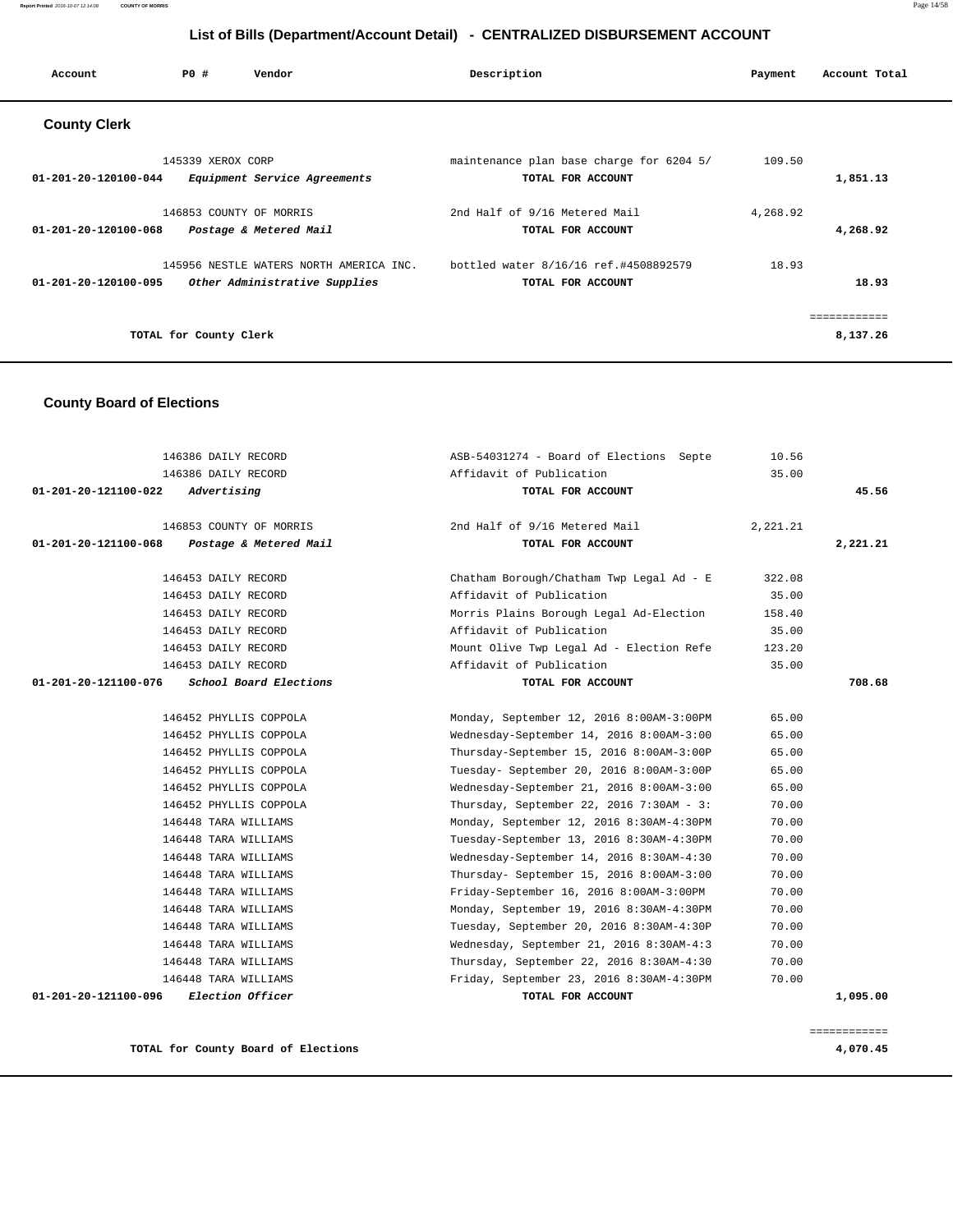| Account | PO # | Vendor | Description | Payment | Account Total |
|---------|------|--------|-------------|---------|---------------|

|                      | TOTAL for Superintendent of Elections                |                                                                                    |               | ============<br>977.25 |
|----------------------|------------------------------------------------------|------------------------------------------------------------------------------------|---------------|------------------------|
| 01-201-20-121105-095 | Other Administrative Supplies                        | TOTAL FOR ACCOUNT                                                                  |               | 1.98                   |
|                      | 146327 NESTLE WATERS NORTH AMERICA INC.              | Water & Rental for 8/1/16 thru 8/31/16 A                                           | 1.98          |                        |
| 01-201-20-121105-076 | School Board Elections                               | TOTAL FOR ACCOUNT                                                                  |               | 454.64                 |
|                      | 146450 DAILY RECORD                                  | Affidavit of Publication                                                           | 35.00         |                        |
|                      | 146450 DAILY RECORD                                  | Mount Olive Twp Legal Ad - Voter's Remin                                           | 25.52         |                        |
|                      | 146450 DAILY RECORD                                  | Affidavit of Publication                                                           | 35.00         |                        |
|                      | 146450 DAILY RECORD                                  | Morris Plains Borough Legal Ad-Voter's R                                           | 25.52         |                        |
|                      | 146450 DAILY RECORD                                  | Affidavit of Publication                                                           | 35.00         |                        |
|                      | 146450 DAILY RECORD                                  | Chatham Borough/Chatham Twp Legal Ad - V                                           | 27.28         |                        |
|                      | 146451 DAILY RECORD                                  | Affidavit of Publication                                                           | 35.00         |                        |
|                      | 146451 DAILY RECORD                                  | Mount Olive Twp Legal Ad - Challenge & C                                           | 55.44         |                        |
|                      | 146451 DAILY RECORD                                  | Affidavit of Publication                                                           | 35.00         |                        |
|                      | 146451 DAILY RECORD                                  | Morris Plains Borough Legal Ad-Challenge                                           | 55.44         |                        |
|                      | 146451 DAILY RECORD                                  | Affidavit of Publication                                                           | 35.00         |                        |
|                      | 146451 DAILY RECORD                                  | Chatham Borough/Chatham Twp Legal Ad - C                                           | 55.44         |                        |
| 01-201-20-121105-068 | Postage & Metered Mail                               | TOTAL FOR ACCOUNT                                                                  |               | 33.17                  |
|                      | 146853 COUNTY OF MORRIS                              | 2nd Half of 9/16 Metered Mail                                                      | 33.17         |                        |
| 01-201-20-121105-057 | National Voter Registration                          | TOTAL FOR ACCOUNT                                                                  |               | 487.46                 |
|                      | 146372 JAVIER CHAPARRO                               | TAX                                                                                | 0.14          |                        |
|                      | 146372 JAVIER CHAPARRO                               | VFG Diner                                                                          | 1.99          |                        |
|                      | 146372 JAVIER CHAPARRO                               | TAX                                                                                | 2.06          |                        |
|                      | 146372 JAVIER CHAPARRO                               | Brown Cal Roll 6oz                                                                 | 6.49          |                        |
|                      | 146372 JAVIER CHAPARRO                               | Brown Cal Roll 6oz                                                                 | 6.49          |                        |
|                      | 146372 JAVIER CHAPARRO                               | VFG Diner                                                                          | 10.48         |                        |
|                      | 146372 JAVIER CHAPARRO                               | 9/27/16 Shoprite of Greater Morristown -                                           | 5.99          |                        |
|                      | 146366 DALE KRAMER                                   | 9/27/16 Top's China-Morristown - Septemb                                           | 258.01        |                        |
|                      | 146366 DALE KRAMER                                   | tax                                                                                | 0.63          |                        |
|                      | 146366 DALE KRAMER                                   | Hefty Bowl Foam 12                                                                 | 2.99          |                        |
|                      | 146366 DALE KRAMER                                   | 9/24/16 Shoprite of Rockaway-Supplies fo                                           | 5.99          |                        |
|                      | 146028 DALE KRAMER                                   | 9/20/16 State Voter Registration System<br>9/20/16 State Voter Registration System | 19.95         |                        |
|                      | 146032 ROBERT J. KENNEDY<br>146029 ROBERT J. KENNEDY | Tax                                                                                | 3.61<br>19.95 |                        |
|                      | 146032 ROBERT J. KENNEDY                             | Side Salad Reg/Side House                                                          | 4.95          |                        |
|                      | 146032 ROBERT J. KENNEDY                             | Calzone/ham                                                                        | 9.95          |                        |
|                      | 146032 ROBERT J. KENNEDY                             | Fountain Soda                                                                      | 1.85          |                        |
|                      | 146032 ROBERT J. KENNEDY                             | Marg Slice                                                                         | 3.00          |                        |
|                      | 146032 ROBERT J. KENNEDY                             | Fountain Soda                                                                      | 1.85          |                        |
|                      | 146032 ROBERT J. KENNEDY                             | Eggplnt Prm Din/w salad                                                            | 14.50         |                        |
|                      | 146032 ROBERT J. KENNEDY                             | Fountain Soda                                                                      | 1.85          |                        |
|                      | 146032 ROBERT J. KENNEDY                             | Jerry Salad                                                                        | 9.50          |                        |
|                      | 146032 ROBERT J. KENNEDY                             | 9/21/16 Reimbursement of Board Worker Cl                                           | 4.00          |                        |
|                      | 146030 WILSON TORRES                                 | 9/20/16 State Voter Registration System                                            | 19.95         |                        |
|                      | 146031 GARRETT SCHUBERT                              | 9/20/16 State Voter Registration System                                            | 19.95         |                        |
|                      | 146027 BRIAN HAMILTON                                | 9/7/16 State Voter Registration System C                                           | 51.34         |                        |

# **County Elections (Cty Clerk)**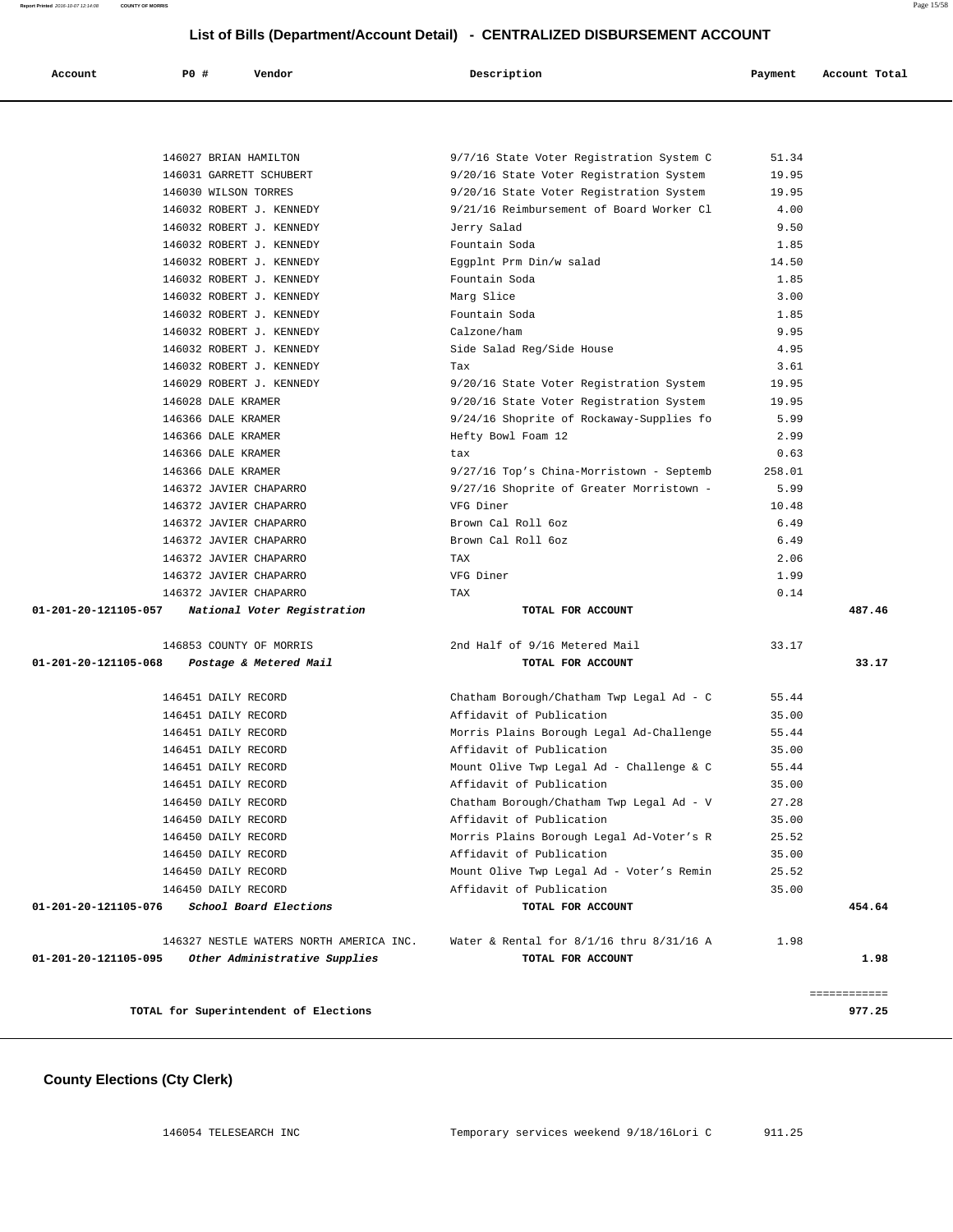**Report Printed** 2016-10-07 12:14:08 **COUNTY OF MORRIS** Page 16/58

# **List of Bills (Department/Account Detail) - CENTRALIZED DISBURSEMENT ACCOUNT**

| Account                             | PO#               | Vendor                                 | Description                              | Payment  | Account Total |
|-------------------------------------|-------------------|----------------------------------------|------------------------------------------|----------|---------------|
| <b>County Elections (Cty Clerk)</b> |                   |                                        |                                          |          |               |
|                                     |                   | 146054 TELESEARCH INC                  | Temporary services weekend 9/18/16 Glen  | 614.25   |               |
|                                     |                   | 146055 TELESEARCH INC                  | temporary services weekend 9/11/16. Mary | 491.40   |               |
|                                     |                   | 146055 TELESEARCH INC                  | temporary services weekend 9/11/16.Glen  | 491.40   |               |
|                                     |                   | 146215 TELESEARCH INC                  | parking expense for Mary Ellen Stefanak  | 100.00   |               |
|                                     |                   | 146215 TELESEARCH INC                  | parking expense for Glen Treslar weekend | 100.00   |               |
| 01-201-20-121110-016                |                   | Outside Salaries & Wages               | TOTAL FOR ACCOUNT                        |          | 3,322.55      |
|                                     |                   | 145284 DAILY RECORD                    | Display Ad for the mail in application f | 2,543.94 |               |
| 01-201-20-121110-022                | Advertising       |                                        | TOTAL FOR ACCOUNT                        |          | 2,543.94      |
|                                     |                   | 146853 COUNTY OF MORRIS                | 2nd Half of 9/16 Metered Mail            | 7,532.29 |               |
| $01 - 201 - 20 - 121110 - 068$      |                   | Postage & Metered Mail                 | TOTAL FOR ACCOUNT                        |          | 7,532.29      |
|                                     |                   | 145594 BAHRI COKLAR                    | Courier for the Special School Election  | 100.00   |               |
|                                     |                   | 145595 DREW PAOLELLA                   | Courier for the Special School Election  | 100.00   |               |
|                                     |                   | 145596 ILHAN COKLAR                    | Courier for the Special School Election  | 100.00   |               |
|                                     | 145597 LEE BICZAK |                                        | Courier for the Special School Election  | 100.00   |               |
| 01-201-20-121110-076                |                   | School Board Elections                 | TOTAL FOR ACCOUNT                        |          | 400.00        |
|                                     |                   | 145950 ANN F. GROSSI                   | petty cash -shop rite 9/7/16variety pack | 12.80    |               |
|                                     |                   | 145950 ANN F. GROSSI                   | petty cash- BJ variety of candy for the  | 78.69    |               |
| 01-201-20-121110-185                | Food              |                                        | TOTAL FOR ACCOUNT                        |          | 91.49         |
|                                     |                   |                                        |                                          |          | ============  |
|                                     |                   | TOTAL for County Elections (Cty Clerk) |                                          |          | 13,890.27     |

 **County Treasurer** 

| 146706 W.B. MASON COMPANY INC                     | Sorter, Wall 6 Tier Wire                                                         | 10.81    |              |
|---------------------------------------------------|----------------------------------------------------------------------------------|----------|--------------|
| 146706 W.B. MASON COMPANY INC                     | Sorter, Wire, Dsktp                                                              | 20.14    |              |
| 146706 W.B. MASON COMPANY INC                     | Toner, F/P3015 MPS ONLY, Black                                                   | 297.20   |              |
| 146706 W.B. MASON COMPANY INC                     | Highlighter, Pocket, 5                                                           | 5.52     |              |
| 146706 W.B. MASON COMPANY INC                     | Highlighter, Desk, 5                                                             | 5.61     |              |
| 146706 W.B. MASON COMPANY INC                     | Wallet, Exp, 15x10, RD                                                           | 16.50    |              |
| 01-201-20-130100-058 Office Supplies & Stationery | TOTAL FOR ACCOUNT                                                                |          | 355.78       |
| 146853 COUNTY OF MORRIS                           | 2nd Half of 9/16 Metered Mail                                                    | 394.51   |              |
| 01-201-20-130100-068<br>Postage & Metered Mail    | TOTAL FOR ACCOUNT                                                                |          | 394.51       |
| 145345 MUNICIPAL SOFTWARE INC                     | 3016 Fund Accounting & Web Requisition S                                         | 8,137.50 |              |
| 01-201-20-130100-078 Software Maintenance         | TOTAL FOR ACCOUNT                                                                |          | 8,137.50     |
|                                                   | 146709 NESTLE WATERS NORTH AMERICA INC. 8/1/16-8/31/16 Nestle Pure Life Drinking | 52.35    |              |
| 146709 NESTLE WATERS NORTH AMERICA INC.           | Cooler Rental                                                                    | 0.99     |              |
| $01-201-20-130100-084$ Other Outside Services     | TOTAL FOR ACCOUNT                                                                |          | 53.34        |
|                                                   |                                                                                  |          | ============ |
| TOTAL for County Treasurer                        |                                                                                  |          | 8,941.13     |
|                                                   |                                                                                  |          |              |

 **Purchasing Division**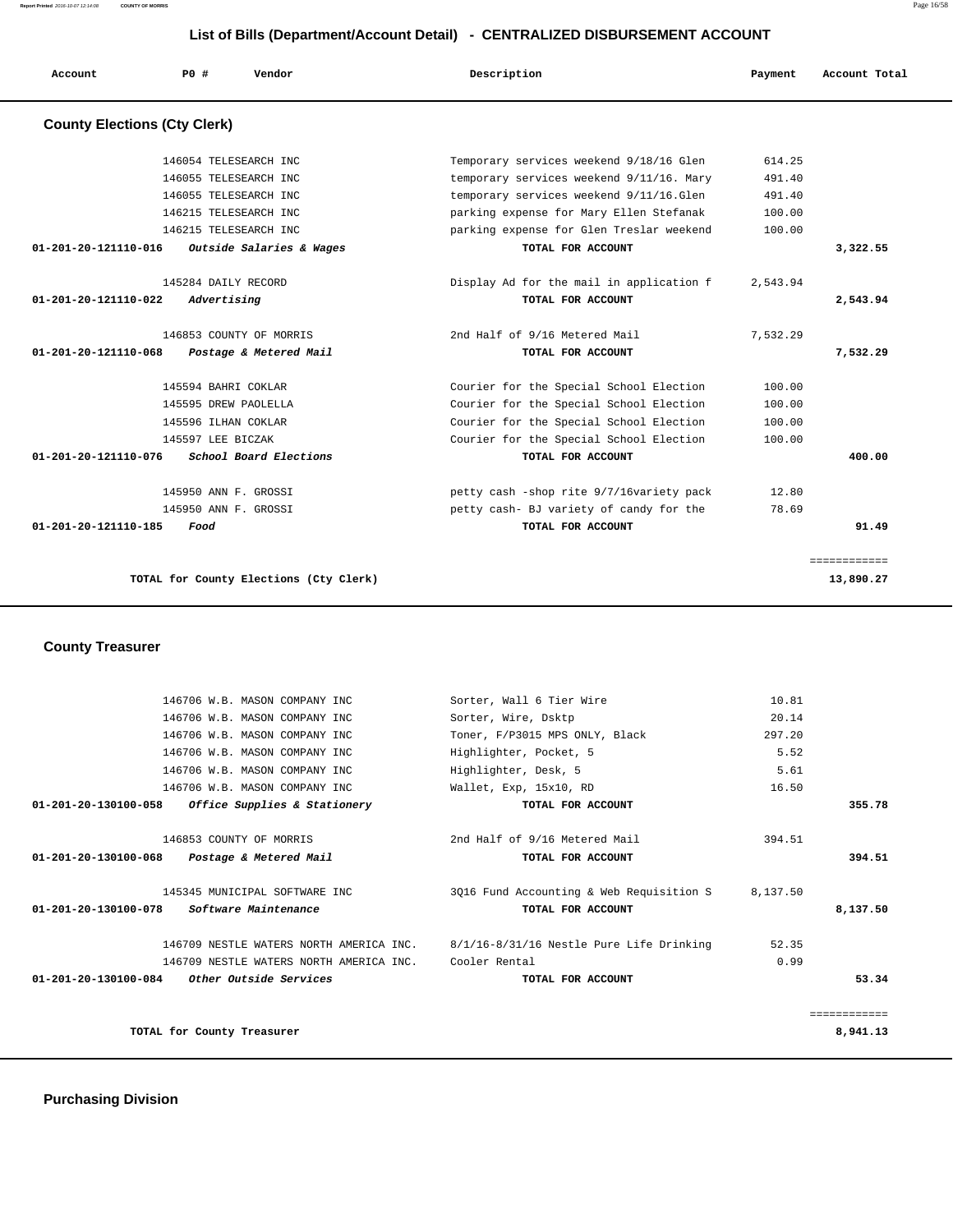**Report Printed** 2016-10-07 12:14:08 **COUNTY OF MORRIS** Page 17/58

# **List of Bills (Department/Account Detail) - CENTRALIZED DISBURSEMENT ACCOUNT**

| Account                    | PO# | Vendor                                  | Description |                               | Payment | Account Total |
|----------------------------|-----|-----------------------------------------|-------------|-------------------------------|---------|---------------|
| <b>Purchasing Division</b> |     |                                         |             |                               |         |               |
| 01-201-20-130105-068       |     | Postage & Metered Mail                  |             | TOTAL FOR ACCOUNT             |         | 220.87        |
|                            |     | 146331 NESTLE WATERS NORTH AMERICA INC. | 0434495552  | $08/15/16 - 09/14/19$ - 5 Gal | 27.92   |               |
|                            |     | 146331 NESTLE WATERS NORTH AMERICA INC. | Rent        |                               | 0.99    |               |
| 01-201-20-130105-095       |     | Other Administrative Supplies           |             | TOTAL FOR ACCOUNT             |         | 28.91         |
|                            |     |                                         |             |                               |         | ------------  |
|                            |     | TOTAL for Purchasing Division           |             |                               |         | 249.78        |

## **Office Services**

| 145277 PITNEY BOWES INC<br>Office Supplies & Stationery<br>01-201-20-130110-058 | Mailroom Postage Machine Supplies, 7/12/<br>TOTAL FOR ACCOUNT | 861.30    | 861.30     |
|---------------------------------------------------------------------------------|---------------------------------------------------------------|-----------|------------|
| 146712 COUNTY COLLEGE OF MORRIS<br>Printing<br>01-201-20-130110-069             | Printing as per contract Sept 2016<br>TOTAL FOR ACCOUNT       | 16,256.25 | 16,256.25  |
| TOTAL for Office Services                                                       |                                                               |           | 17, 117.55 |

# **Information Technology Div**

|              | 46.74    | Account 0419423314 7/1-7/31/16       | 145442 NESTLE WATERS NORTH AMERICA INC.                 |                      |
|--------------|----------|--------------------------------------|---------------------------------------------------------|----------------------|
|              | 24.91    | Account 0419423314 8/1-8/31/16       | 145442 NESTLE WATERS NORTH AMERICA INC.                 |                      |
|              | 101.91   | HP Toner 85A (Dual Pack)             | 145441 W.B. MASON COMPANY INC                           |                      |
|              | 81.60    | Post-It 4x4 Pads                     | 145441 W.B. MASON COMPANY INC                           |                      |
|              | 20.60    | Pencils                              | 145441 W.B. MASON COMPANY INC                           |                      |
| 275.76       |          | TOTAL FOR ACCOUNT                    | $01-201-20-140100-058$ Office Supplies & Stationery     |                      |
|              | 56.26    | Account W6Y434                       | 145448 UNITED PARCEL SERVICE                            |                      |
| 56.26        |          | TOTAL FOR ACCOUNT                    | 01-201-20-140100-068 Postage & Metered Mail             |                      |
|              | 1,172.04 | Kingston 256GB SSD HD                | 145440 CDW GOVERNMENT LLC                               |                      |
|              | 110.00   | Dual XGPS150A Bluetooth GPS Receiver | 142021 CDW GOVERNMENT LLC                               |                      |
|              | 229.00   | HP OfficeJet Pro 8720                | 144772 HEWLETT-PACKARD COMPANY                          |                      |
| 1,511.04     |          | TOTAL FOR ACCOUNT                    | Other Operating&Repair Supply                           | 01-201-20-140100-098 |
|              | 785.63   | Ricoh MP C3003                       | 145495 RICOH AMERICAS CORPORATION                       |                      |
|              | 35.00    | Color Copy/Print                     | 145495 RICOH AMERICAS CORPORATION                       |                      |
| 820.63       |          | TOTAL FOR ACCOUNT                    | $01 - 201 - 20 - 140100 - 164$ Office Machines - Rental |                      |
| ============ |          |                                      |                                                         |                      |
| 2,663.69     |          |                                      | TOTAL for Information Technology Div                    |                      |
|              |          |                                      |                                                         |                      |

## **County Board of Taxation**

|                      | 146853 COUNTY OF MORRIS |                        |  |  |
|----------------------|-------------------------|------------------------|--|--|
| 01-201-20-150100-068 |                         | Postage & Metered Mail |  |  |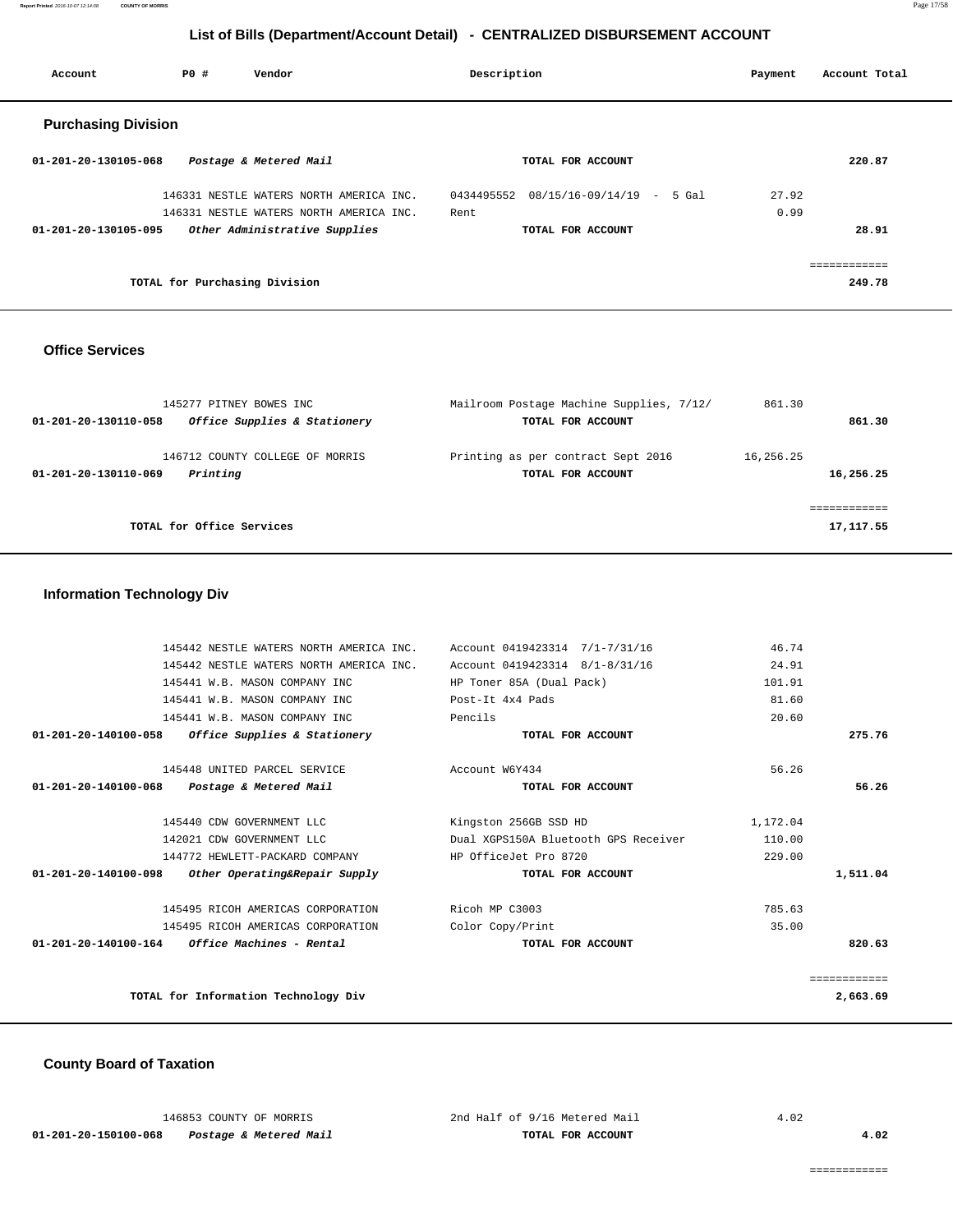| Account | P0 # | Vendor | Description | Payment | Account Total |
|---------|------|--------|-------------|---------|---------------|
|         |      |        |             |         |               |

## **County Board of Taxation**

**TOTAL for County Board of Taxation 4.02**

## **County Counsel**

| 145809 CARMAGNOLA & RITARDI LLC                | Legal services - Clancy                  | 756.00       |  |
|------------------------------------------------|------------------------------------------|--------------|--|
| 145809 CARMAGNOLA & RITARDI LLC                | Legal services - General Labor Matters   | 300.00       |  |
| 145809 CARMAGNOLA & RITARDI LLC                | Legal services - Kelley                  | 168.00       |  |
| 145809 CARMAGNOLA & RITARDI LLC                | Legal services - Lane v Koloski          | 80.17        |  |
| 145809 CARMAGNOLA & RITARDI LLC                | Legal services - Correa                  | 540.00       |  |
| 146524 INGLESINO, WEBSTER,                     | Morris View August legal services        | 4,850.22     |  |
| 01-201-20-155100-051<br>Legal                  | TOTAL FOR ACCOUNT                        | 6,694.39     |  |
|                                                |                                          |              |  |
| 146514 TAYLOR & FRIEDBERG, LLC                 | transcript - Grievance Arbitration Settl | 298.00       |  |
| 01-201-20-155100-059<br>Other General Expenses | TOTAL FOR ACCOUNT                        | 298.00       |  |
|                                                |                                          |              |  |
| 146853 COUNTY OF MORRIS                        | 2nd Half of 9/16 Metered Mail            | 96.84        |  |
| 01-201-20-155100-068<br>Postage & Metered Mail | TOTAL FOR ACCOUNT                        | 96.84        |  |
|                                                |                                          |              |  |
|                                                |                                          | ============ |  |
| TOTAL for County Counsel                       |                                          | 7,089.23     |  |
|                                                |                                          |              |  |

# **County Surrogate**

| 145110 THOMSON REUTERS-WEST                           | NJ estate and Probate Law 2016           | 534.00 |              |
|-------------------------------------------------------|------------------------------------------|--------|--------------|
| 01-201-20-160100-050<br>Law Books                     | TOTAL FOR ACCOUNT                        |        | 534.00       |
|                                                       |                                          |        |              |
| 146853 COUNTY OF MORRIS                               | 2nd Half of 9/16 Metered Mail            | 396.70 |              |
| 01-201-20-160100-068<br>Postage & Metered Mail        | TOTAL FOR ACCOUNT                        |        | 396.70       |
|                                                       |                                          |        |              |
| 146409 JOHN PECORARO                                  | Mileage for presentation to 1 cedar cres | 19.32  |              |
| 146409 JOHN PECORARO                                  | Mileage for presentation to 126 N. Main  | 12.39  |              |
| $01 - 201 - 20 - 160100 - 082$<br>Travel Expense      | TOTAL FOR ACCOUNT                        |        | 31.71        |
| 146222 JOHN PECORARO                                  | PETTY CASH                               | 89.51  |              |
| Other Administrative Supplies<br>01-201-20-160100-095 | TOTAL FOR ACCOUNT                        |        | 89.51        |
|                                                       |                                          |        |              |
|                                                       |                                          |        | ============ |
| TOTAL for County Surrogate                            |                                          |        | 1,051.92     |

# **Engineering**

| 145583 W.B. MASON COMPANY INC                        | Paper, My copy 8.5 x11, 20#, 98 Brite | 349.90 |        |
|------------------------------------------------------|---------------------------------------|--------|--------|
| 145583 W.B. MASON COMPANY INC                        | Pad, Ruled 5x8, 4pk Can               | 12.75  |        |
| Office Supplies & Stationery<br>01-201-20-165100-058 | TOTAL FOR ACCOUNT                     |        | 362.65 |
|                                                      |                                       |        |        |
| 146853 COUNTY OF MORRIS                              | 2nd Half of 9/16 Metered Mail         | 4.11   |        |
| 146853 COUNTY OF MORRIS                              | 2nd Half of 9/16 Metered Mail         | 57.54  |        |
| Postage & Metered Mail<br>01-201-20-165100-068       | TOTAL FOR ACCOUNT                     |        | 61.65  |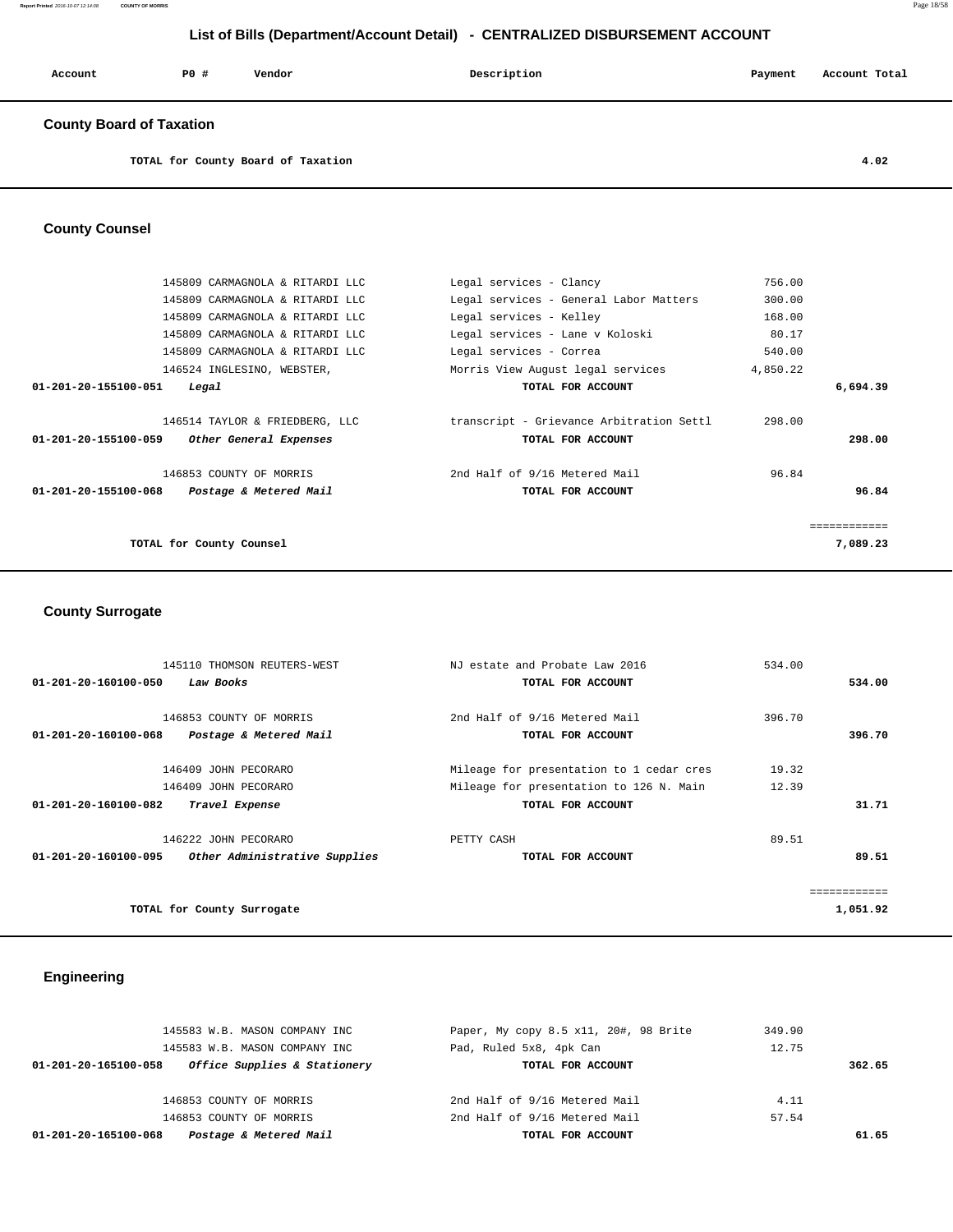| Account              | PO#                   | Vendor                            | Description                                                                          | Payment           | Account Total |
|----------------------|-----------------------|-----------------------------------|--------------------------------------------------------------------------------------|-------------------|---------------|
| Engineering          |                       |                                   |                                                                                      |                   |               |
|                      | 145292 AT&T MOBILITY  | 145702 RICOH AMERICAS CORPORATION | Sim Card for EquipmentAcct.# 28723598868<br>Ricoh MPC 3003 & MP4054SP Copiers. For M | 36.98<br>1,379.82 |               |
| 01-201-20-165100-164 |                       | Office Machines - Rental          | TOTAL FOR ACCOUNT                                                                    |                   | 1,483.44      |
|                      |                       | 145705 FLEMINGTON DEPT STORE INC  | Wash Dungare B11MOS                                                                  | 39.99             |               |
|                      |                       | 145705 FLEMINGTON DEPT STORE INC  | TRD Fit Jean                                                                         | 29.99             |               |
|                      |                       | 145584 FLEMINGTON DEPT STORE INC  | Hood Pull over, Pkt Tee's, Dungares. - s                                             | 199.92            |               |
|                      |                       | 145584 FLEMINGTON DEPT STORE INC  | Jeans, Work Tee's, Zip Hood Sweat shirt                                              | 289.91            |               |
| 01-201-20-165100-207 |                       | Uniform & Clothing Allowance      | TOTAL FOR ACCOUNT                                                                    |                   | 559.81        |
|                      |                       |                                   |                                                                                      |                   | ------------  |
|                      | TOTAL for Engineering |                                   |                                                                                      |                   | 2,467.55      |

 **Heritage Commission** 

| 146853 COUNTY OF MORRIS                        | 2nd Half of 9/16 Metered Mail | 228.51 |
|------------------------------------------------|-------------------------------|--------|
| Postage & Metered Mail<br>01-201-20-175100-068 | TOTAL FOR ACCOUNT             | 228.51 |
|                                                |                               |        |
|                                                |                               |        |
| TOTAL for Heritage Commission                  |                               | 228.51 |
|                                                |                               |        |

# **Planning Board**

| 145456 MORRIS COUNTY CHAMBER OF                      | MEMBER ID#624 - Registration for Deena L      | 75.00    |              |
|------------------------------------------------------|-----------------------------------------------|----------|--------------|
| Education Schools & Training<br>01-201-20-180100-039 | TOTAL FOR ACCOUNT                             |          | 75.00        |
| 146853 COUNTY OF MORRIS                              | 2nd Half of 9/16 Metered Mail                 |          |              |
|                                                      |                                               | 80.79    |              |
| 01-201-20-180100-068<br>Postage & Metered Mail       | TOTAL FOR ACCOUNT                             |          | 80.79        |
|                                                      |                                               |          |              |
| 145995 RICOH AMERICAS CORPORATION                    | Front office quarterly copier lease $\hat{a}$ | 1,272.80 |              |
| Office Machines - Rental<br>01-201-20-180100-164     | TOTAL FOR ACCOUNT                             |          | 1,272.80     |
|                                                      |                                               |          |              |
|                                                      |                                               |          | ============ |
| TOTAL for Planning Board                             |                                               |          | 1,428.59     |
|                                                      |                                               |          |              |

# **County Weights & Measures**

|          | 0.47     | 2nd Half of 9/16 Metered Mail      | 146853 COUNTY OF MORRIS                        |
|----------|----------|------------------------------------|------------------------------------------------|
| 0.47     |          | TOTAL FOR ACCOUNT                  | 01-201-22-201100-068<br>Postage & Metered Mail |
|          | 885.00   | AUGUST 2016                        | 145754 EMPLOYMENT HORIZONS, INC.               |
| 885.00   |          | TOTAL FOR ACCOUNT                  | Other Outside Services<br>01-201-22-201100-084 |
|          | 1,008.57 | 100 007 051 277 WEIGHTS & MEASURES | 146555 JERSEY CENTRAL POWER & LIGHT            |
| 1,008.57 |          | TOTAL FOR ACCOUNT                  | 01-201-22-201100-137<br>Electricity            |
|          |          |                                    |                                                |
|          | 26.52    | WEIGHTS & MEASURES                 | 146559 DIRECT ENERGY BUSINESS MARKETING        |
| 26.52    |          | TOTAL FOR ACCOUNT                  | 01-201-22-201100-141<br>Natural Gas            |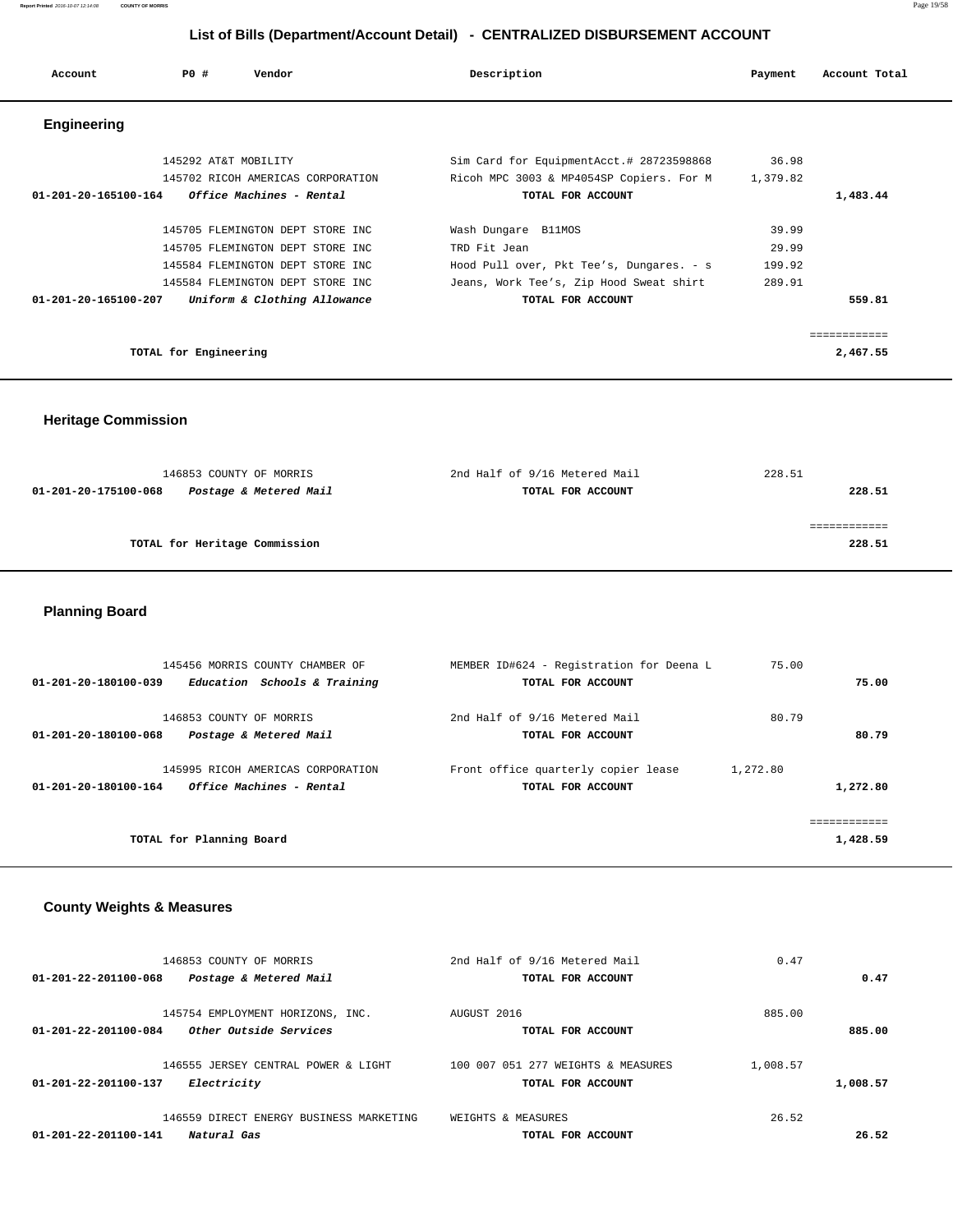**Report Printed** 2016-10-07 12:14:08 **COUNTY OF MORRIS** Page 20/58

# **List of Bills (Department/Account Detail) - CENTRALIZED DISBURSEMENT ACCOUNT**

| Account                              | PO# | Vendor                              | Description       | Payment | Account Total            |
|--------------------------------------|-----|-------------------------------------|-------------------|---------|--------------------------|
| <b>County Weights &amp; Measures</b> |     |                                     |                   |         |                          |
| 01-201-22-201100-291                 |     | Vehicle Repairs                     | TOTAL FOR ACCOUNT |         | 5,647.68                 |
|                                      |     | TOTAL for County Weights & Measures |                   |         | ============<br>7,568.24 |

## **Employee Group Insurance**

| 141708 MARGARET VIOLA                                           | Medicare B - January 2016 through June 2 | 629.40      |              |
|-----------------------------------------------------------------|------------------------------------------|-------------|--------------|
| 140962 DOROTHY FONG                                             | Medicare B - January 2016 through June 2 | 629.40      |              |
| 145494 DELTA DENTAL OF NEW JERSEY, INC.                         | Sept 2016 - Main County, Acct #09480-000 | 9,497.39    |              |
| 145494 DELTA DENTAL OF NEW JERSEY, INC.                         | Sept 2016 - Main County, Acct #09480-060 | 4,404.58    |              |
| 145494 DELTA DENTAL OF NEW JERSEY, INC.                         | Sept 2016 - Main County Cobra, Acct #094 | 246.33      |              |
| 145494 DELTA DENTAL OF NEW JERSEY, INC.                         | Sept 2016- Main County Cobra, Acct #0948 | 25.46       |              |
| 145494 DELTA DENTAL OF NEW JERSEY, INC.                         | Sept 2016 - Morris View, Acct #09480-000 | 410.55      |              |
| 145494 DELTA DENTAL OF NEW JERSEY, INC.                         | Sept 2016 - Morris View, Acct #09480-060 | 280.06      |              |
| 145494 DELTA DENTAL OF NEW JERSEY, INC.                         | Sept 2016 - Mosquito, Acct #09480-00003, | 191.59      |              |
| 145494 DELTA DENTAL OF NEW JERSEY, INC.                         | Sept 2016 - Mosquito, Acct #09480-06013, | 25.46       |              |
| 145524 FLAGSHIP HEALTH SYSTEMS, INC.                            | Sept 2016 Flagship - Main County Dental, | 2,347.64    |              |
| 145524 FLAGSHIP HEALTH SYSTEMS, INC.                            | Sept 2016 Flagship - Main County Cobra D | 92.67       |              |
| 145524 FLAGSHIP HEALTH SYSTEMS, INC.                            | Sept 2016 Flagship - Morris View Dental, | 864.92      |              |
| 145524 FLAGSHIP HEALTH SYSTEMS, INC.                            | Sept 2016 Flagship - Morris View Cobra D | 154.45      |              |
| 145524 FLAGSHIP HEALTH SYSTEMS, INC.                            | Sept 2016 Flagship - Mosquito Dental, Gr | 30.89       |              |
| 141474 WILLIAM STATON                                           | Medicare B - January 2016 through June 2 | 1,258.80    |              |
| 146637 CHLIC                                                    | Oct 2016 - Main County Medical, Client I | 291, 325.32 |              |
| 146637 CHLIC                                                    | Oct 2016 - Main County Medical, Client I | $-205.27$   |              |
| 145522 DISCOVERY BENEFITS INC.                                  | August 2016 COBRA Inv # 0000677859-IN; C | 770.00      |              |
| 01-201-23-220100-090<br>Employee Group Insurance Expenditures   | TOTAL FOR ACCOUNT                        |             | 312,979.64   |
| 122036 MARGARET VIOLA                                           | Medicare B - January 2015 through June 2 | 629.40      |              |
| 141710 MARGARET VIOLA                                           | Medicare B - July 2015 through December  | 629.40      |              |
| $01-203-23-220100-090$ (2015) Employee Group Insurance Expendit | TOTAL FOR ACCOUNT                        |             | 1,258.80     |
|                                                                 |                                          |             |              |
|                                                                 |                                          |             | ============ |
| TOTAL for Employee Group Insurance                              |                                          | 314,238.44  |              |

# **Office of Emergency Management**

|                                | 145802 VERIZON WIRELESS                 | Wireless Service - MCP                   | 80.04     |       |
|--------------------------------|-----------------------------------------|------------------------------------------|-----------|-------|
| $01 - 201 - 25 - 252100 - 031$ | Cellular Phones/Pagers                  | TOTAL FOR ACCOUNT                        |           | 80.04 |
|                                | 145191 QUENCH USA, INC.                 | AC#D060587, 9/1/16, 066877, Breakroom    | 48.00     |       |
| $01 - 201 - 25 - 252100 - 058$ | Office Supplies & Stationery            | TOTAL FOR ACCOUNT                        |           | 48.00 |
|                                | 145215 FF1 PROFESSIONAL SAFETY SERVICES | 5.11 Taclite Pro Pants per attached invo | 41.24     |       |
|                                | 145114 R & J CONTROL, INC.              | Per attached invoice dated 8/31/16       | 87.50     |       |
|                                | 135232 VINELAND AUTO ELECTRIC, INC.     | Supply and Install Command Light on 2000 | 15,340.00 |       |
|                                | 145454 ALL COUNTY RENTAL CENTER         | Propane per attached invoice dated 8/27/ | 60.00     |       |
|                                | 145593 D & R CAR TOPS                   | Tarp for Fuel Cube Trailer per attached  | 200.00    |       |
|                                | 145487 ROCKY MOUNTAIN UNMANNED          | DJI Zenmuse XT (SKU DJI-Zenmuse-XT-640-3 | 9,500.00  |       |
|                                | 145278 TREASURER-STATE OF NEW JERSEY    | NJ Uniform Fire Code w/o SS              | 75.00     |       |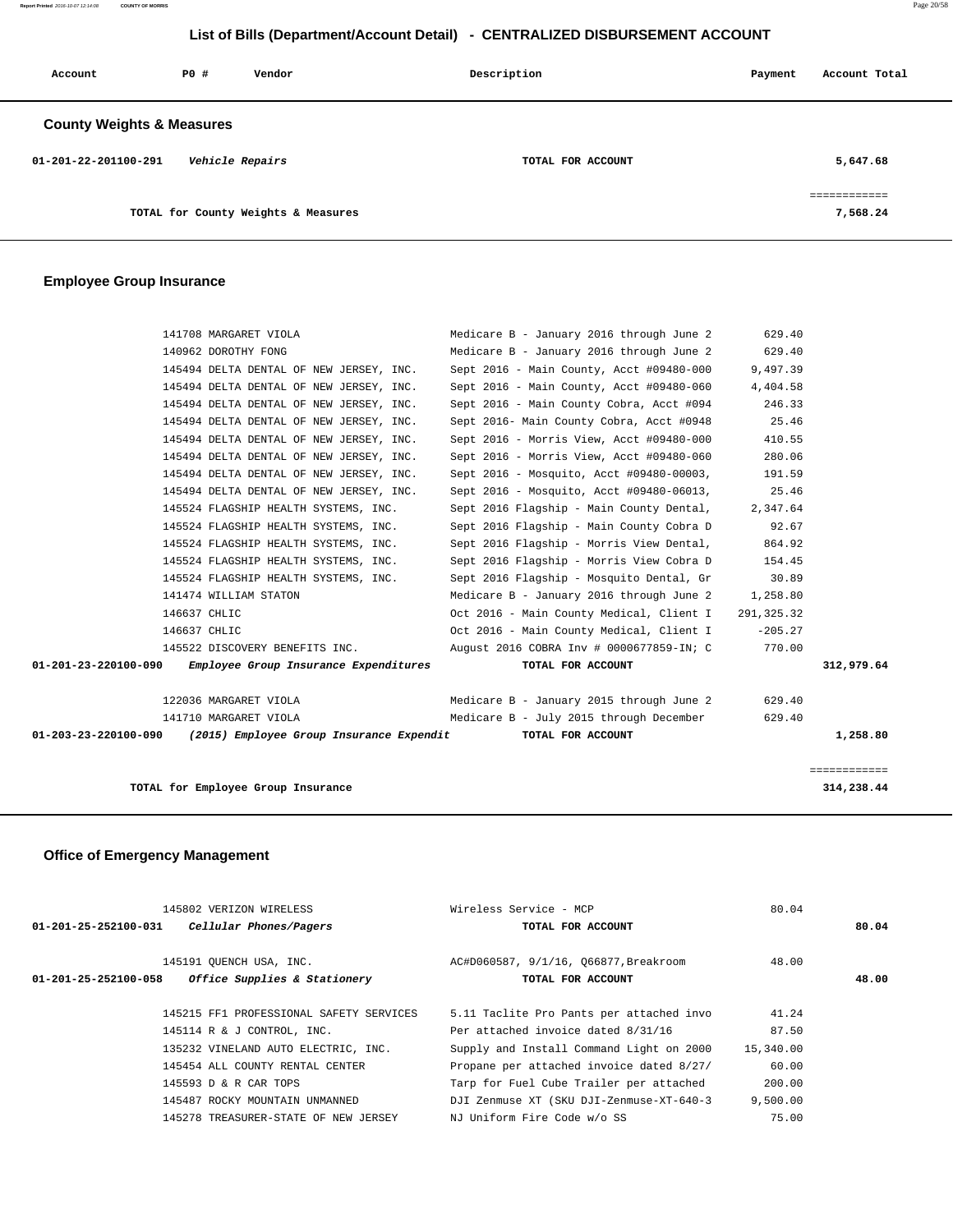| Account | P <sub>0</sub> | Vendor | Description | Payment | Account Total |
|---------|----------------|--------|-------------|---------|---------------|
|         |                |        |             |         |               |

# **Office of Emergency Management**

| 146550 DIRECT TV INC                                     | Account 065593658 - Monthly Access Charg | 45.00        |
|----------------------------------------------------------|------------------------------------------|--------------|
| 01-201-25-252100-059<br>Other General Expenses           | TOTAL FOR ACCOUNT                        | 25,415.73    |
| 145799 FEDEX                                             | AC#387620443, 9/12/16                    | 39.71        |
| 146051 FEDEX                                             | AC#164215938, 9/12/16                    | 28.59        |
| 146853 COUNTY OF MORRIS                                  | 2nd Half of 9/16 Metered Mail            | 41.35        |
| 146853 COUNTY OF MORRIS                                  | 2nd Half of 9/16 Metered Mail            | 2.79         |
| 146553 FEDEX                                             | AC#164215938, 9/26/16                    | 20.47        |
| 146553 FEDEX                                             | AC#164215938, 9/26/16                    | 36.55        |
| $01 - 201 - 25 - 252100 - 068$<br>Postage & Metered Mail | TOTAL FOR ACCOUNT                        | 169.46       |
| 146160 PREMIER GLOBAL SERVICES                           | Per Inv dated 6/19/16 for Account 164058 | 39.40        |
| 146160 PREMIER GLOBAL SERVICES                           | Per Inv dated 9/19/16                    | 20.59        |
| $01 - 201 - 25 - 252100 - 146$<br>Telephone              | TOTAL FOR ACCOUNT                        | 59.99        |
|                                                          |                                          |              |
|                                                          |                                          | ============ |
| TOTAL for Office of Emergency Management                 |                                          | 25,773.22    |

## **Communications Center**

| 144701 AWARENESS PROTECTIVE                          | 8/11/16, Telecommunications training 8/1                                      | 2,500.00 |          |
|------------------------------------------------------|-------------------------------------------------------------------------------|----------|----------|
| 145338 INTERNATIONAL ACADEMIES OF                    | 8/4/16, (21) EMD/EFD/EPD Recertification                                      | 820.00   |          |
| Education Schools & Training<br>01-201-25-252105-039 | TOTAL FOR ACCOUNT                                                             |          | 3,320.00 |
| 146853 COUNTY OF MORRIS                              | 2nd Half of 9/16 Metered Mail                                                 | 23.34    |          |
| 01-201-25-252105-068<br>Postage & Metered Mail       | TOTAL FOR ACCOUNT                                                             |          | 23.34    |
|                                                      | 145344 NORTHEAST COMMUNICATIONS, INC. M0350LPS 8/29/16, Flat rate factory rep | 498.00   |          |
| 01-201-25-252105-072 Radio Repairs                   | TOTAL FOR ACCOUNT                                                             |          | 498.00   |
| 145571 VISUAL COMPUTER SOLUTIONS                     | Quote# 1582, 9/2/16, Hosting of Client's                                      | 2,250.00 |          |
| Software Maintenance<br>01-201-25-252105-078         | TOTAL FOR ACCOUNT                                                             |          | 2,250.00 |
| 145572 VOIANCE LANGUAGE SERVICES, LLC                | Cust# 16638, 8/31/16, Interpreter fees 8                                      | 683.46   |          |
| 01-201-25-252105-117<br>Interpretor Fees             | TOTAL FOR ACCOUNT                                                             |          | 683.46   |
| 146067 JERSEY CENTRAL POWER & LIGHT                  | 100 078 771 605, 9/13/16, George St Dove                                      | 506.44   |          |
| 146067 JERSEY CENTRAL POWER & LIGHT                  | 100 100 194 933, 9/14/16, High Ridge Rd                                       | 440.31   |          |
| 146067 JERSEY CENTRAL POWER & LIGHT                  | 100 078 772 421, 9/15/16, Hickory Tvrn R                                      | 562.95   |          |
| 146067 JERSEY CENTRAL POWER & LIGHT                  | 100 097 920 035, 9/15/16, W Springtown R                                      | 455.43   |          |
| 146067 JERSEY CENTRAL POWER & LIGHT                  | 100 097 970 519, 9/16/16, W Hanover Dr R                                      | 1,118.06 |          |
| 146400 JERSEY CENTRAL POWER & LIGHT                  | 100 078 770 714, 9/22/16, Conkling Rd Fl                                      | 537.59   |          |
| 146400 JERSEY CENTRAL POWER & LIGHT                  | 100 082 995 745, 9/22/16, Conkling Rd An                                      | 10.90    |          |
| 146400 JERSEY CENTRAL POWER & LIGHT                  | 100 078 774 427, 9/22/16, Ross Dr Boonto                                      | 579.97   |          |
| Electricity<br>01-201-25-252105-137                  | TOTAL FOR ACCOUNT                                                             |          | 4,211.65 |
| 145573 SUBURBAN PROPANE -2347                        | 2347-275877, 8/22/16, 91.6 gal. Propane,                                      | 102.64   |          |
| $01-201-25-252105-148$ Other Utilities               | TOTAL FOR ACCOUNT                                                             |          | 102.64   |
| 144709 CDW GOVERNMENT LLC                            | Quote# HHLX504, 8/17/16, HP LaserJet Ent                                      | 900.00   |          |
| Office Machines<br>01-201-25-252105-163              | TOTAL FOR ACCOUNT                                                             |          | 900.00   |
| 144915 TABB INC.                                     | Acct# 3059, 8/31/16, (5) Pre-employment                                       | 348.00   |          |
| $01 - 201 - 25 - 252105 - 189$<br>Medical            | TOTAL FOR ACCOUNT                                                             |          | 348.00   |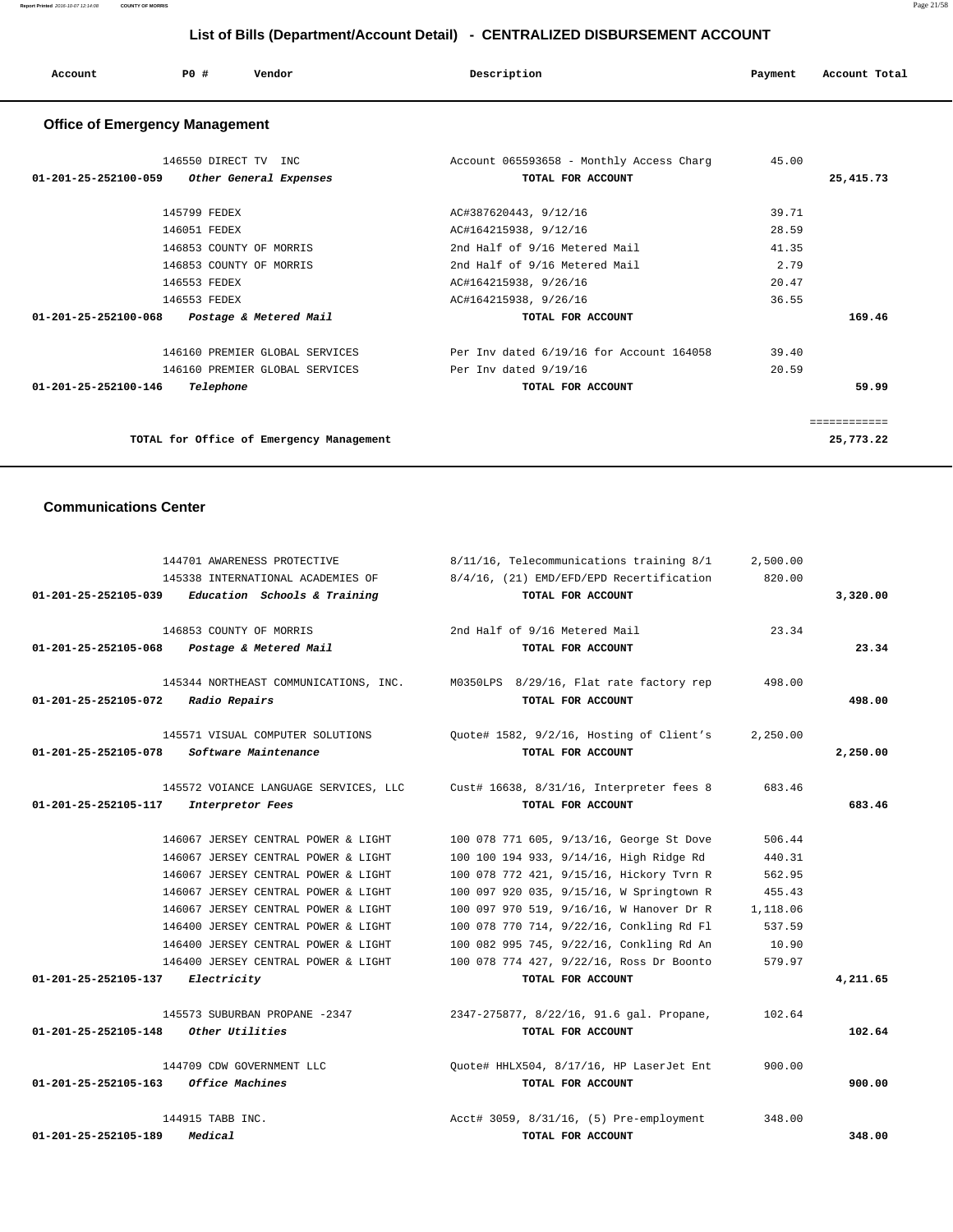**Report Printed** 2016-10-07 12:14:08 **COUNTY OF MORRIS** Page 22/58

# **List of Bills (Department/Account Detail) - CENTRALIZED DISBURSEMENT ACCOUNT**

| Account                      | PO#       | Vendor                          | Description       | Payment | Account Total             |
|------------------------------|-----------|---------------------------------|-------------------|---------|---------------------------|
| <b>Communications Center</b> |           |                                 |                   |         |                           |
| 01-201-25-252105-258         | Equipment |                                 | TOTAL FOR ACCOUNT |         | 61.16                     |
|                              |           | TOTAL for Communications Center |                   |         | ============<br>12,398.25 |

# **County Medical Examiner Office**

|                                | 145734 MICHALSKI FUNERAL HOME                 | Case 19-16-0155, 9/13/16                 | 2,400.00 |              |
|--------------------------------|-----------------------------------------------|------------------------------------------|----------|--------------|
| 01-201-25-254100-030           | Cartage                                       | TOTAL FOR ACCOUNT                        |          | 2,400.00     |
|                                | 146144 UNIVERSITY OF MISSOURI                 | Cust #28039, 9/7/16, Case A16-10, 141604 | 900.00   |              |
| $01 - 201 - 25 - 254100 - 035$ | <i>Consultation Fee</i>                       | TOTAL FOR ACCOUNT                        |          | 900.00       |
|                                | 146853 COUNTY OF MORRIS                       | 2nd Half of 9/16 Metered Mail            | 26.62    |              |
|                                | 146553 FEDEX                                  | AC#164215938, 9/26/16                    | 26.50    |              |
| 01-201-25-254100-068           | Postage & Metered Mail                        | TOTAL FOR ACCOUNT                        |          | 53.12        |
|                                | 146164 NMS LABS                               | Morris Toxicology, 8/16                  | 5,230.00 |              |
|                                | 146164 NMS LABS                               | Sussex Toxicology, 8/16                  | 1,555.00 |              |
|                                | 146164 NMS LABS                               | Warren Toxicology, 8/16                  | 515.00   |              |
|                                | $01-201-25-254100-084$ Other Outside Services | TOTAL FOR ACCOUNT                        |          | 7,300.00     |
|                                |                                               |                                          |          | ------------ |
|                                | TOTAL for County Medical Examiner Office      |                                          |          | 10,653.12    |
|                                |                                               |                                          |          |              |

# **County Sheriff's Department**

| 146026 WILMAN A DIAZ                                | Reimbursement for Spring "2016" Tuition                                        | 756.30   |           |
|-----------------------------------------------------|--------------------------------------------------------------------------------|----------|-----------|
| $01-201-25-270100-039$ Education Schools & Training | TOTAL FOR ACCOUNT                                                              |          | 756.30    |
| 146459 PHILIP DIGAVERO                              | (4) Banners "Under Construction Crane" f                                       | 280.33   |           |
| 01-201-25-270100-059 Other General Expenses         | TOTAL FOR ACCOUNT                                                              |          | 280.33    |
| 146853 COUNTY OF MORRIS                             | 2nd Half of 9/16 Metered Mail                                                  | 496.97   |           |
| 01-201-25-270100-068 Postage & Metered Mail         | TOTAL FOR ACCOUNT                                                              |          | 496.97    |
|                                                     | 145805 U.S. SECURITY ASSOCIATES, INC. 25199 - 7/29/16 - 8/4/16, Inv dtd 8/4/16 | 3,346.61 |           |
| 145805 U.S. SECURITY ASSOCIATES, INC.               | $8/5/16 - 8/11/6$ , Inv dtd $8/11/16$                                          | 3,283.20 |           |
| 145805 U.S. SECURITY ASSOCIATES, INC.               | $8/12/16 - 8/18/16$ , Inv dtd $8/18/16$                                        | 3,197.57 |           |
| 145805 U.S. SECURITY ASSOCIATES, INC.               | $8/19/16 - 8/25/16$ , Inv dtd $8/25/16$                                        | 3,617.90 |           |
| 145805 U.S. SECURITY ASSOCIATES, INC.               | $8/26/16$ - $9/1/16$ , Inv dtd $9/1/16$                                        | 3,420.64 |           |
| 145805 U.S. SECURITY ASSOCIATES, INC.               | $6/17/16$ - $6/23/16$ , Inv dtd $6/23/16$                                      | 3,540.40 |           |
| $01-201-25-270100-084$ Other Outside Services       | TOTAL FOR ACCOUNT                                                              |          | 20,406.32 |
| 144801 PAPER MART INC                               | ITEM #5501030 - (10) Cases of Supreme Mu                                       | 314.60   |           |
| 01-201-25-270100-095 Other Administrative Supplies  | TOTAL FOR ACCOUNT                                                              |          | 314.60    |
| 145850 VERIZON WIRELESS                             | 482559481-00001 8/2/16 - 9/1/16, Inv dt 1,661.73                               |          |           |
| 145806 VERIZON WIRELESS                             | 442002049-00001 7/24/16-8/23/16 dated 8                                        | 811.62   |           |
| $01-201-25-270100-161$ Communications Equipment     | TOTAL FOR ACCOUNT                                                              |          | 2,473.35  |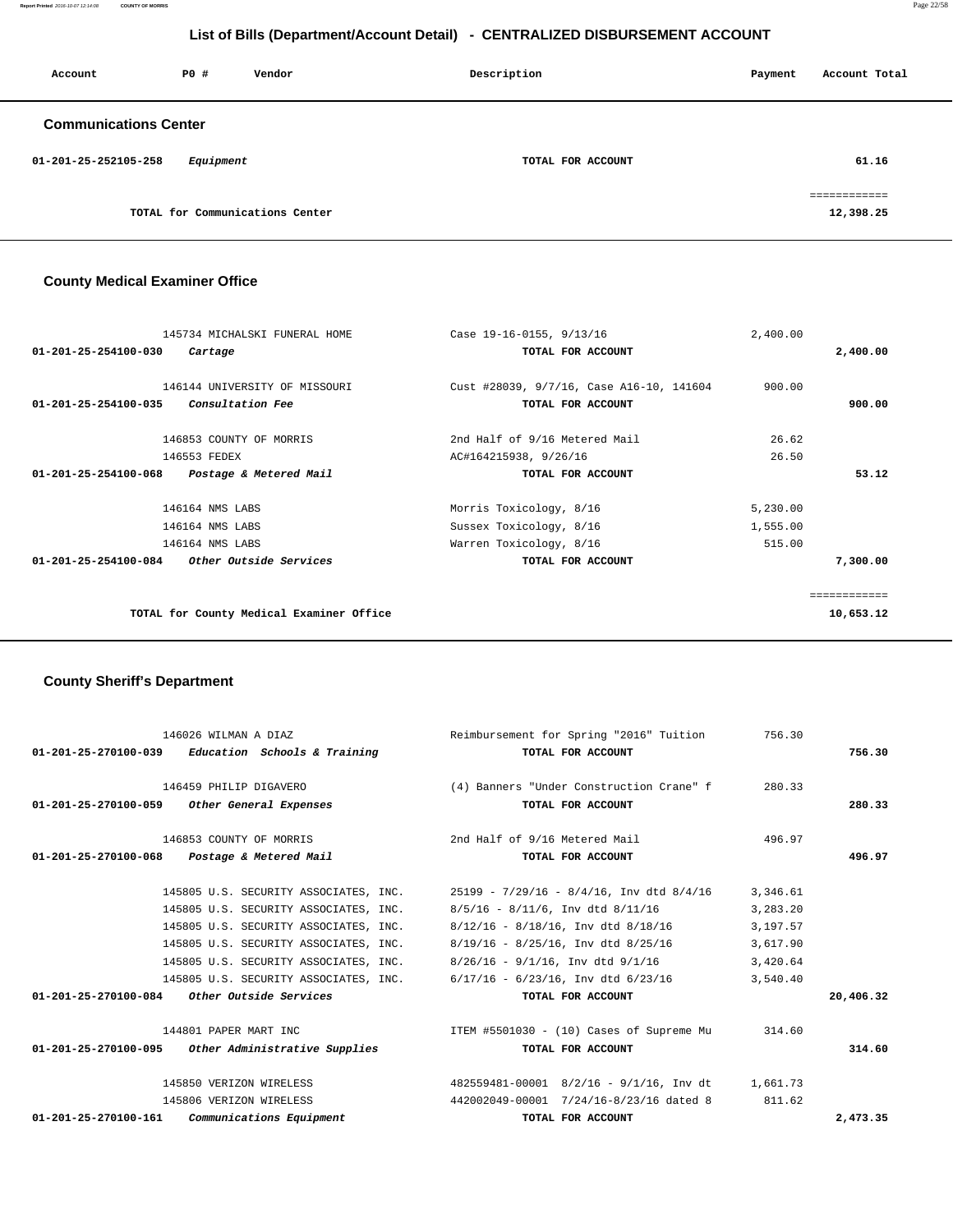|  | Account<br>. | <b>PO #</b> | Vendor | Description | Payment | Account Total |
|--|--------------|-------------|--------|-------------|---------|---------------|
|--|--------------|-------------|--------|-------------|---------|---------------|

## **County Sheriff's Department**

| 01-201-25-270100-185<br>Food                                 | TOTAL FOR ACCOUNT                                                               |          | 1,532.45                  |
|--------------------------------------------------------------|---------------------------------------------------------------------------------|----------|---------------------------|
| 145804 UNIVERSAL UNIFORM SALES CO INC                        | A. ZAHAROPOULOS - Shirts/Pants/Jacket/Fo                                        | 1,030.99 |                           |
| 145804 UNIVERSAL UNIFORM SALES CO INC                        | M. CHIAROLANZA - Shirts w/Emblems, POS #                                        | 398.00   |                           |
| 145804 UNIVERSAL UNIFORM SALES CO INC                        | W. PERALTA - Holster, POS #2-7109, Inv d                                        | 225.00   |                           |
| 145804 UNIVERSAL UNIFORM SALES CO INC                        | R. MONACO - Pants w/strips, POS #2-27168                                        | 236.00   |                           |
| 145804 UNIVERSAL UNIFORM SALES CO INC                        | S. OUIGLEY - Name Plate/Footwear, POS #2                                        | 131.00   |                           |
| 145804 UNIVERSAL UNIFORM SALES CO INC                        | J. VAN VALEN - Shirts, POS #2-27603, Inv                                        | 110.00   |                           |
| 145804 UNIVERSAL UNIFORM SALES CO INC                        | E. TOMASINI - Shirts, POS #2-27604, Inv                                         | 110.00   |                           |
| 145804 UNIVERSAL UNIFORM SALES CO INC                        | M. CARBONE - Shirts, POS #2-27607, Inv d                                        | 110.00   |                           |
| 145804 UNIVERSAL UNIFORM SALES CO INC                        | P. DIGAVERO - Equipment, POS #2-27728, I                                        | 46.00    |                           |
| 145804 UNIVERSAL UNIFORM SALES CO INC                        | K. ZIENOWICZ - Holster drop adapter, POS                                        | 11.00    |                           |
| 145804 UNIVERSAL UNIFORM SALES CO INC                        | S. WEILER - Pants, POS #2-27825, Inv dtd                                        | 118.00   |                           |
| 145804 UNIVERSAL UNIFORM SALES CO INC                        | D. GARDNER - Pant's, POS #2-27829, Inv d                                        | 50.00    |                           |
| 145804 UNIVERSAL UNIFORM SALES CO INC                        | DEPT/JULIET NIGARA (HERO OF THE DAY), Po                                        | 16.00    |                           |
| 146024 UNIVERSAL UNIFORM SALES CO INC                        | E. ROCHFORD - Shirt, POS #2-27698, Inv d                                        | 55.00    |                           |
| 146024 UNIVERSAL UNIFORM SALES CO INC                        | D. BUSTAMANTE - Pant's, POS #2-27809, In                                        | 47.00    |                           |
| 146024 UNIVERSAL UNIFORM SALES CO INC                        | W. RAWA - (4) Safety Glasses, POS #2-280                                        | 80.00    |                           |
| 146024 UNIVERSAL UNIFORM SALES CO INC                        | N. RICCIOTTI - Shirt Alternations, POS #                                        | 10.00    |                           |
| 146024 UNIVERSAL UNIFORM SALES CO INC                        | R. MOSER - Mace Holder, POS #1-32239, In                                        | 29.95    |                           |
| Uniform And Accessories<br>01-201-25-270100-202              | TOTAL FOR ACCOUNT                                                               |          | 2,813.94                  |
|                                                              | 145807 LASER TECHNOLOGY, INC. THE REAGNER POR PORT PORT IS A SET ART (Serial #T | 386.00   |                           |
| <i>Machinery Repairs &amp; Parts</i><br>01-201-25-270100-262 | TOTAL FOR ACCOUNT                                                               |          | 386.00                    |
| TOTAL for County Sheriff's Department                        |                                                                                 |          | ============<br>29,460.26 |

## **County Prosecutor's Office**

|                                                                |                                          |                                                               | ============                                                                        |
|----------------------------------------------------------------|------------------------------------------|---------------------------------------------------------------|-------------------------------------------------------------------------------------|
| Uniform And Accessories<br>$01 - 201 - 25 - 275100 - 202$      | TOTAL FOR ACCOUNT                        |                                                               | 295.50                                                                              |
| 142801 ATLANTIC TACTICAL OF NJ, INC.                           | Expedited Shipping                       | 90.00                                                         |                                                                                     |
| 142801 ATLANTIC TACTICAL OF NJ, INC.                           |                                          | 205.50                                                        |                                                                                     |
| $01 - 201 - 25 - 275100 - 118$<br><i>Investigation Expense</i> | TOTAL FOR ACCOUNT                        |                                                               | 831.99                                                                              |
| 144974 VERIZON                                                 | Account #973 285-5371 820 57Y (8/14-9/6/ | 31.99                                                         |                                                                                     |
| 144098 T-MOBILE                                                | Case #2016X-00730 Pen Register and GPS L | 800.00                                                        |                                                                                     |
| Postage & Metered Mail                                         | TOTAL FOR ACCOUNT                        |                                                               | 1,002.47                                                                            |
| 146853 COUNTY OF MORRIS                                        | 2nd Half of 9/16 Metered Mail            | 1,002.47                                                      |                                                                                     |
| Education Schools & Training<br>$01 - 201 - 25 - 275100 - 039$ | TOTAL FOR ACCOUNT                        |                                                               | 295.00                                                                              |
| 144904 PUBLIC AGENCY TRAINING                                  | Fire Pattern Certification - 8/16/16 **  | 295.00                                                        |                                                                                     |
| Cellular Phones/Pagers                                         | TOTAL FOR ACCOUNT                        |                                                               | 9,986.62                                                                            |
| 144996 VERIZON WIRELESS                                        |                                          | 9,110.83                                                      |                                                                                     |
| 144969 VERIZON WIRELESS                                        | Account #982471570-00001 (7/13-8/12)     | 875.79                                                        |                                                                                     |
| $01 - 201 - 25 - 275100 - 016$                                 |                                          |                                                               | 273.30                                                                              |
| 144498 JUNE WITTY                                              |                                          | 150.00                                                        |                                                                                     |
| 144498 JUNE WITTY                                              | Wkend & Holiday- July 2016               | 26.50                                                         |                                                                                     |
| 144498 JUNE WITTY                                              | Reg.On Call Supplemental Pay- July 2016  | 96.80                                                         |                                                                                     |
|                                                                | <i>Outside Salaries &amp; Wages</i>      | TOTAL FOR ACCOUNT<br>Ouote #SO-80472809 **Assistant Prosecuto | Supplemental Case Pay-#160721MRMM & #160<br>Account #242004961-00001 (7/24-8/23/16) |

**TOTAL for County Prosecutor's Office 12,684.88**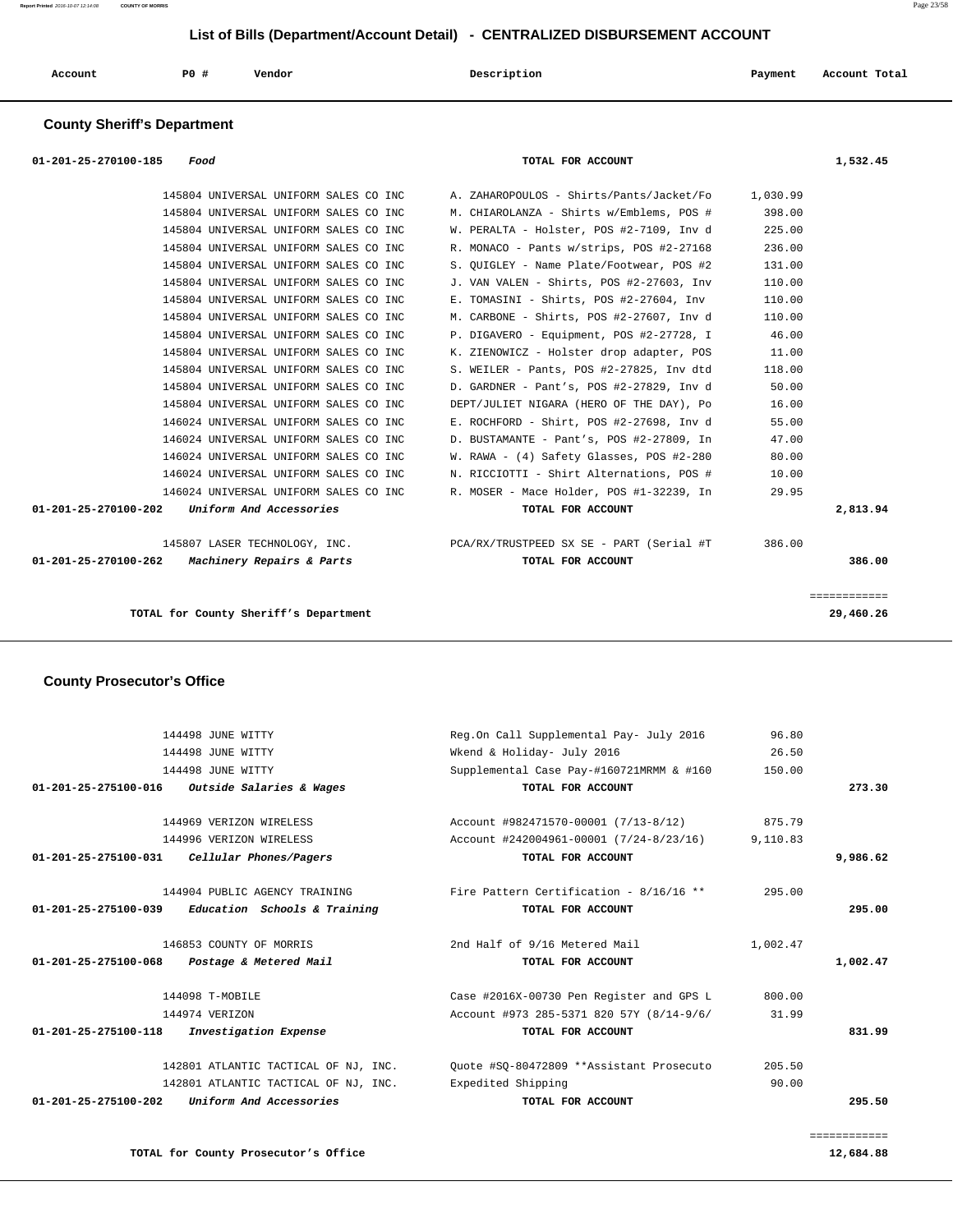| Account                        | PO#<br>Vendor                                                  | Description                                                    | Payment         | Account Total |
|--------------------------------|----------------------------------------------------------------|----------------------------------------------------------------|-----------------|---------------|
| <b>County Jail</b>             |                                                                |                                                                |                 |               |
|                                |                                                                |                                                                |                 |               |
|                                |                                                                |                                                                |                 |               |
|                                | 145217 CIVIC RESEARCH INSTITUTE INC                            | CORRECTIONS MANAGERS REPORT RENEWAL DATE                       | 149.95          |               |
| 01-201-25-280100-028           | 145217 CIVIC RESEARCH INSTITUTE INC<br>Books & Periodicals     | CORRECTIONAL LAW REPORTER RENEWAL DATED<br>TOTAL FOR ACCOUNT   | 179.95          | 329.90        |
|                                |                                                                |                                                                |                 |               |
|                                | 145271 PASSAIC COUNTY POLICE ACADEMY                           | TRAINING FOR CILURSO AND RZUCIDLO FROM 8                       | 350.00          |               |
|                                | 145255 SAFARILAND LLC                                          | TRAINING FOR MARKEY DATED 8.17.16                              | 100.00          |               |
| 01-201-25-280100-039           | Education Schools & Training                                   | TOTAL FOR ACCOUNT                                              |                 | 450.00        |
|                                |                                                                |                                                                |                 |               |
|                                | 145252 SCIENTIFIC BOILER WATER                                 | WATER GUARD SERVICE FOR AUG, SEP, OCT 20                       | 232.00          |               |
| 01-201-25-280100-044           | Equipment Service Agreements                                   | TOTAL FOR ACCOUNT                                              |                 | 232.00        |
|                                |                                                                |                                                                |                 |               |
|                                | 145231 W.B. MASON COMPANY INC                                  | OFFICE SUPPLIES DATED 8.11.16                                  | 3,396.85        |               |
|                                | 145231 W.B. MASON COMPANY INC                                  | OFFICE SUPPLIES DATED 8.12.16                                  | 175.35          |               |
|                                | 145231 W.B. MASON COMPANY INC<br>145231 W.B. MASON COMPANY INC | OFFICE SUPPLIES DATED 8.24.16<br>OFFICE SUPPLIES DATED 8.24.16 | 11.50<br>181.99 |               |
|                                | 145259 RICOH USA, INC.                                         | COLOR COPIES FOR INTAKE COPIER FROM 4.1.                       | 300.37          |               |
|                                | 145259 RICOH USA, INC.                                         | COLOR COPIES FOR ADMIN COPIER FROM 4.1.1                       | 538.65          |               |
|                                | 145259 RICOH USA, INC.                                         | COLOR COPIES FOR I.A. COPIER FROM 4.1.16                       | 94.99           |               |
|                                | 145723 W.B. MASON COMPANY INC                                  | OFFICE SUPPLIES DATED 8.30.16                                  | 272.36          |               |
|                                | 145723 W.B. MASON COMPANY INC                                  | OFFICE SUPPLIES DATED 8.31.16                                  | 116.64          |               |
| 01-201-25-280100-058           | Office Supplies & Stationery                                   | TOTAL FOR ACCOUNT                                              |                 | 5,088.70      |
|                                |                                                                |                                                                |                 |               |
|                                | 145765 MARIA A SARABAEZ                                        | REIMBURSEMENT FOR CONTAMINATED SHOES DAT                       | 119.99          |               |
| 01-201-25-280100-059           | Other General Expenses                                         | TOTAL FOR ACCOUNT                                              |                 | 119.99        |
|                                |                                                                |                                                                |                 |               |
|                                | 146853 COUNTY OF MORRIS                                        | 2nd Half of 9/16 Metered Mail                                  | 47.02           |               |
| 01-201-25-280100-068           | Postage & Metered Mail                                         | TOTAL FOR ACCOUNT                                              |                 | 47.02         |
|                                | 145249 CARRIER CORPORATION                                     | HVAC REPAIRS/PARTS DATED 7.28.16                               | 285.00          |               |
|                                | 145249 CARRIER CORPORATION                                     | HVAC REPAIRS/PARTS DATED 7.28.16                               | 665.00          |               |
|                                | 145248 RICHARD FARRELL INC.                                    | WORK PREFORMED ON KITCHEN STEAMER DATED                        | 1,874.46        |               |
|                                | 145248 RICHARD FARRELL INC.                                    | PARTS/REPAIRS ON KITCHEN WALK-IN FREEZER                       | 547.00          |               |
| 01-201-25-280100-084           | <i>Other Outside Services</i>                                  | TOTAL FOR ACCOUNT                                              |                 | 3,371.46      |
|                                |                                                                |                                                                |                 |               |
|                                | 145218 CY DRAKE LOCKSMITHS, INC.                               | PADLOCK DATED 8.25.16                                          | 9.75            |               |
| $01 - 201 - 25 - 280100 - 128$ | Security Equipment                                             | TOTAL FOR ACCOUNT                                              |                 | 9.75          |
|                                |                                                                |                                                                |                 |               |
|                                | 145253 ARAMARK CHARLOTTE LOCKBOX                               | 200334000 - STAFF & INMATE MEALS DATED 8                       | 13,314.67       |               |
|                                | 145253 ARAMARK CHARLOTTE LOCKBOX                               | 200334000 - STAFF & INMATE MEALS DATED 8                       | 13,730.06       |               |
| 01-201-25-280100-185           | Food                                                           | TOTAL FOR ACCOUNT                                              |                 | 27,044.73     |
|                                | 145763 ELMER S. GILO, MD                                       | REIMBURSEMENT FOR SUBSCRIPTION TO UPTODA                       | 586.36          |               |
|                                | 143232 OPHTHALMOLOGY AND NERO                                  | INMATE MEDICAL CARE FOR J.GONZALEZLUIS D                       | 454.90          |               |
|                                | 143817 ORTHOPEDIC SURGERY CENTER                               | MEDICAL CARE FOR V. VERTETIS DATED 5.4.16                      | 1,100.00        |               |
|                                | 143817 ORTHOPEDIC SURGERY CENTER                               | MEDICAL CARE FOR V. VERTETIS DATED 3.14.1                      | 175.00          |               |
|                                | 144439 DENTRUST DENTAL INC.                                    | INMATE DENTAL CARE FOR JULY 2016 DATED 8                       | 4,106.00        |               |
|                                | 145762 DONNA GRUBLE                                            | REIMBURSEMENT FOR MEDICAL SUPPLIES DATED                       | 17.71           |               |
|                                | 145762 DONNA GRUBLE                                            | REIMBURSEMENT FOR DISTILLED WATER FOR ME                       | 5.00            |               |
|                                | 145762 DONNA GRUBLE                                            | REIMBURSEMENT FOR ACHP RENEWAL DATED 8.1                       | 50.00           |               |
| 01-201-25-280100-189           | Medical                                                        | TOTAL FOR ACCOUNT                                              |                 | 6,494.97      |
|                                |                                                                |                                                                |                 |               |
|                                | 145230 UNIVERSAL UNIFORM SALES CO INC                          | UNIFORMS FOR MARKEY DATED 8.16.16                              | 156.00          |               |
|                                | 145230 UNIVERSAL UNIFORM SALES CO INC                          | UNIFORMS FOR GOODMAN DATED 8.16.16                             | 110.00          |               |
|                                | 145230 UNIVERSAL UNIFORM SALES CO INC                          | UNIFORMS FOR J.SIMPSON DATED 8.17.16                           | 105.00          |               |
| 01-201-25-280100-202           | Uniform And Accessories                                        | TOTAL FOR ACCOUNT                                              |                 | 371.00        |

**Report Printed** 2016-10-07 12:14:08 **COUNTY OF MORRIS** Page 24/58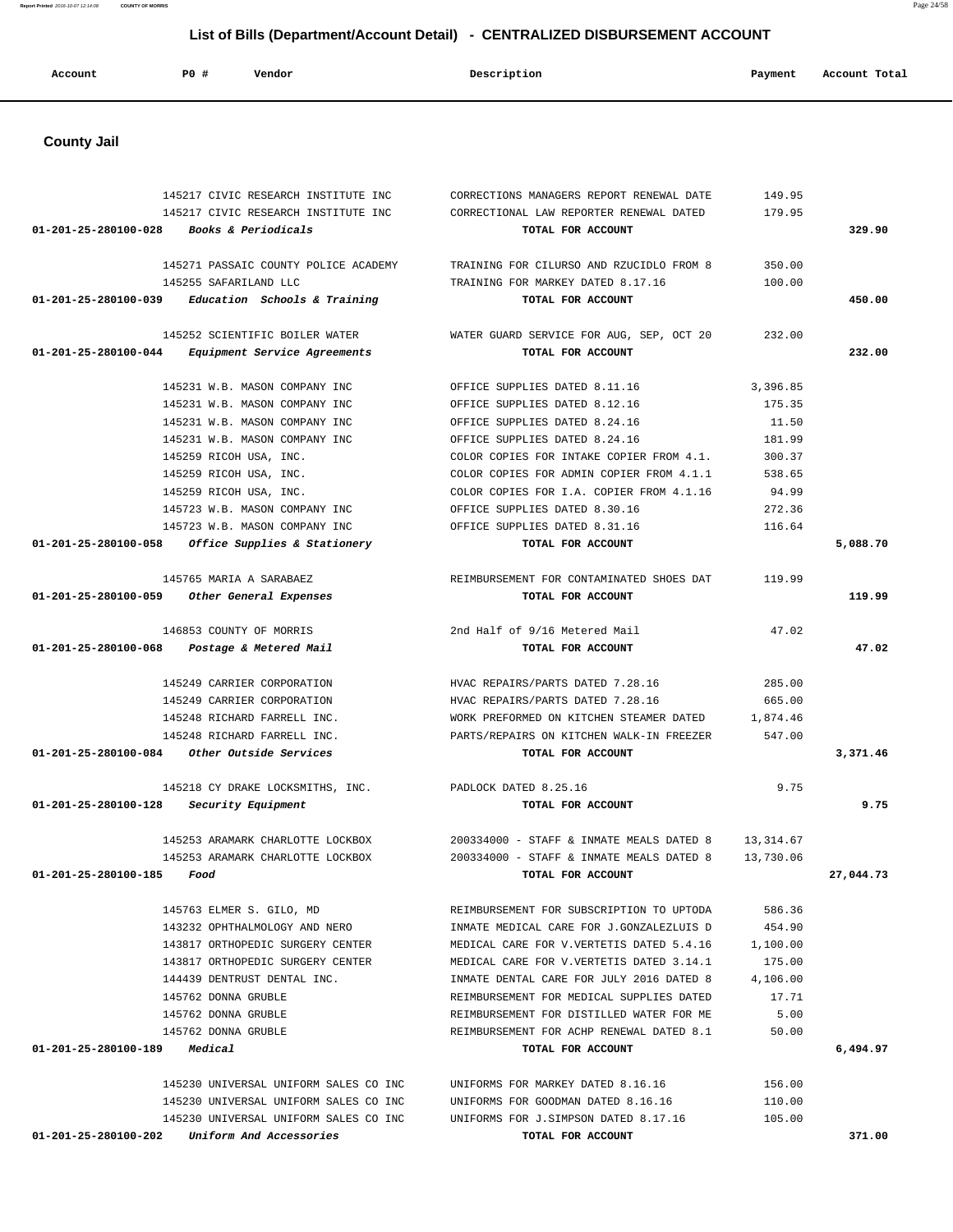**Report Printed** 2016-10-07 12:14:08 **COUNTY OF MORRIS** Page 25/58

# **List of Bills (Department/Account Detail) - CENTRALIZED DISBURSEMENT ACCOUNT**

| Account                        | PO# | Vendor                                  | Description                              | Payment  | Account Total |
|--------------------------------|-----|-----------------------------------------|------------------------------------------|----------|---------------|
| <b>County Jail</b>             |     |                                         |                                          |          |               |
|                                |     | 145232 GRAINGER                         | MAINTENANCE SUPPLIES-TOILET REPAIR KIT D | 333.00   |               |
|                                |     | 145232 GRAINGER                         | MAINTENANCE SUPPLIES-CABINET DATED 8.5.1 | 188.78   |               |
|                                |     | 145232 GRAINGER                         | MAINTENANCE SUPPLIES-SCREWS DATED 8.3.16 | 21.28    |               |
|                                |     | 145232 GRAINGER                         | MAINTENANCE SUPPLIES-FAN DATED 8.16.16   | 44.58    |               |
|                                |     | 145254 ONE SOURCE OF NEW JERSEY LLC     | MAINTENANCE SUPPLIES DATED 7.31.16       | 150.30   |               |
| 01-201-25-280100-249           |     | Bldg Maintenance Supplies               | TOTAL FOR ACCOUNT                        |          | 986.14        |
|                                |     | 145257 E.A. MORSE & CO. INC.            | JANITORIAL SUPPLIES DATED 8.23.16        | 3,677.85 |               |
|                                |     | 145112 U-LINE SHIPPING SUPPLY           | RECYCLING CONTAINERS DATED 8.23.16       | 1,685.18 |               |
|                                |     | 145263 JERSEY PAPER PLUS INC            | FACILITY JANITORIAL PRODUCTS DATED 8.18. | 270.00   |               |
| 01-201-25-280100-252           |     | Janitorial Supplies                     | TOTAL FOR ACCOUNT                        |          | 5,633.03      |
|                                |     | 145251 R & J CONTROL, INC.              | GENERATOR MONITORING AND REMOTE STARTING | 155.00   |               |
| $01 - 201 - 25 - 280100 - 262$ |     | Machinery Repairs & Parts               | TOTAL FOR ACCOUNT                        |          | 155.00        |
|                                |     | 128709 BIO-REFERENCE LABORATORIES, INC. | INMATE LAB WORK FOR OCT 2015 DATED 10.31 | 1,609.02 |               |
|                                |     | 145229 ID CARE PA                       | MEDICAL CARE FOR J.JONES DATED 9.26.15   | 490.00   |               |
|                                |     | 145229 ID CARE PA                       | MEDICAL CARE FOR J.JONES DATED 9.27.15   | 230.00   |               |
|                                |     | 145229 ID CARE PA                       | MEDICAL CARE FOR J.JONES DATED 9.28.15   | 230.00   |               |
|                                |     | 145229 ID CARE PA                       | MEDICAL CARE FOR J.JONES DATED 9.29.15   | 230.00   |               |
| 01-203-25-280100-189           |     | (2015) Medical                          | TOTAL FOR ACCOUNT                        |          | 2,789.02      |
|                                |     |                                         |                                          |          | ============  |
|                                |     | TOTAL for County Jail                   |                                          |          | 53,122.71     |

# **County Youth Detention Facilit**

| 145458 J & J ENTERPRISES                            | Current Drug Trends training for Officer | 70.00  |          |
|-----------------------------------------------------|------------------------------------------|--------|----------|
| 144901 LOCKUP USA PRODUCTIONS                       | 45 Lockup USA training DVDs for JDC      | 969.00 |          |
| 144901 LOCKUP USA PRODUCTIONS                       | Shipping/Handling                        | 25.50  |          |
| $01-201-25-281100-039$ Education Schools & Training | TOTAL FOR ACCOUNT                        |        | 1,064.50 |
|                                                     |                                          |        |          |
| 146216 BOB BARKER COMPANY, INC.                     | Jumpsuit, Navy Valueline Large, 12ea/cs  | 171.81 |          |
| 146216 BOB BARKER COMPANY, INC.                     | Jumpsuit, Navy Valueline XL, 12ea/cs     | 171.81 |          |
| 146216 BOB BARKER COMPANY, INC.                     | Sock, Polyester White, 100dz/cs          | 58.95  |          |
| 146216 BOB BARKER COMPANY, INC.                     | Sandal, Shower, Orange, Medium, 36pr/mc  | 30.80  |          |
| 146216 BOB BARKER COMPANY, INC.                     | Sandal, Shower, Orange, Large, 36pr/mc   | 30.80  |          |
| 146216 BOB BARKER COMPANY, INC.                     | Sandal, Shower, Orange, 2XL, 36pr/mc     | 30.80  |          |
| 143294 JOHN WILLS STUDIOS INC                       | Morris County Juvenile Officer '07 w/cav | 84.00  |          |
| 143294 JOHN WILLS STUDIOS INC                       | Brass engraved characters                | 8.80   |          |
| 143294 JOHN WILLS STUDIOS INC                       | Freight                                  | 15.76  |          |
| 146401 BOB BARKER COMPANY, INC.                     | XL Navy Sweatshirt                       | 53.16  |          |
| 146401 BOB BARKER COMPANY, INC.                     | L Navy Sweatshirt                        | 53.16  |          |
| 146401 BOB BARKER COMPANY, INC.                     | L Poly Disposable Gloves 1000ea/cs       | 44.95  |          |
| 146401 BOB BARKER COMPANY, INC.                     | Freight                                  | 8.53   |          |
| 01-201-25-281100-059 Other General Expenses         | TOTAL FOR ACCOUNT                        |        | 763.33   |
| 146853 COUNTY OF MORRIS                             | 2nd Half of 9/16 Metered Mail            | 18.78  |          |
| 01-201-25-281100-068 Postage & Metered Mail         | TOTAL FOR ACCOUNT                        |        | 18.78    |
|                                                     |                                          |        |          |
| 146117 KARL ZELIFF                                  | Roundtrip miles                          | 99.40  |          |
| 146117 KARL ZELIFF                                  | Tolls each way                           | 9.00   |          |
| $01 - 201 - 25 - 281100 - 082$<br>Travel Expense    | TOTAL FOR ACCOUNT                        |        | 108.40   |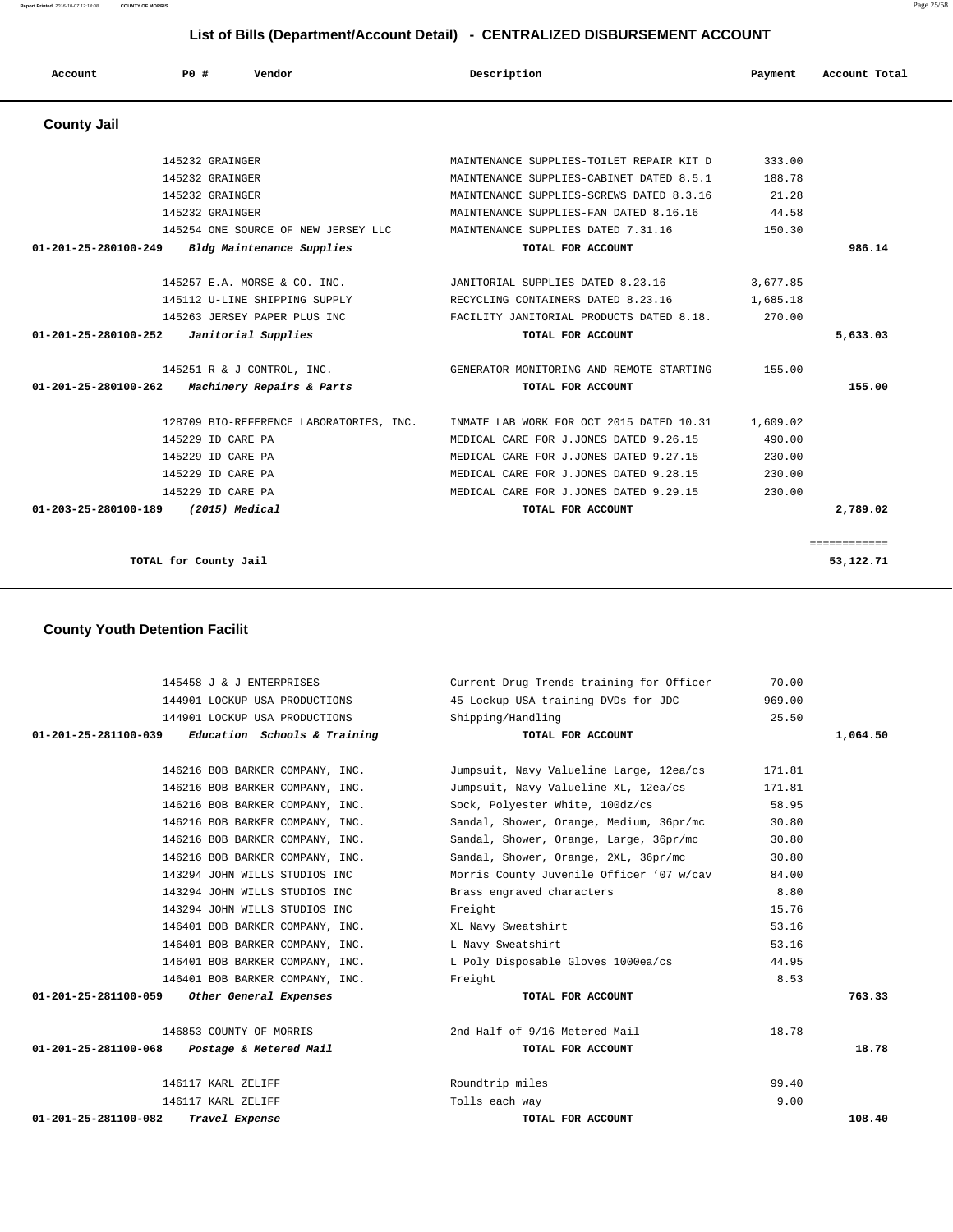| Account | PO# | Vendor | Description | Payment | Account Total<br>. |
|---------|-----|--------|-------------|---------|--------------------|
|         |     |        |             |         |                    |

# **County Youth Detention Facilit**

| 33.89    |           | TOTAL FOR ACCOUNT                        | 01-201-25-281100-185<br>Food                              |
|----------|-----------|------------------------------------------|-----------------------------------------------------------|
|          | 59.04     | Antiperspirant, suave, Pacif, 12ea/cs    | 146216 BOB BARKER COMPANY, INC.                           |
|          | 30.50     | Lotion, Suave, Cocoa Butter, 6ec/cs      | 146216 BOB BARKER COMPANY, INC.                           |
|          | 80.32     | Freight                                  | 146216 BOB BARKER COMPANY, INC.                           |
|          | 45.39     | Dove Soap 36ea/cs                        | 146401 BOB BARKER COMPANY, INC.                           |
|          | 30.50     | Suave Skin Therapy Lotion                | 146401 BOB BARKER COMPANY, INC.                           |
| 245.75   |           | TOTAL FOR ACCOUNT                        | Medical<br>01-201-25-281100-189                           |
|          | 112.99    | Black Leather Oxford size 10             | 145135 UNIVERSAL UNIFORM SALES CO INC                     |
|          | 50.00     | Navy Sweatpants Sz-Med                   | 145135 UNIVERSAL UNIFORM SALES CO INC                     |
|          | 26.00     | Plain Garrison Belt Black 34             | 145135 UNIVERSAL UNIFORM SALES CO INC                     |
|          | 55.90     | Heavy Twill Khaki 36                     | 145141 UNIVERSAL UNIFORM SALES CO INC                     |
|          | 50.00     | Navy Sweatpants Sz-Med                   | 145141 UNIVERSAL UNIFORM SALES CO INC                     |
|          | 26.00     | Plain Garrison Belt - Black 38           | 145141 UNIVERSAL UNIFORM SALES CO INC                     |
|          | 30.00     | Navy Gym Shorts                          | 144902 UNIVERSAL UNIFORM SALES CO INC                     |
|          | 112.99    | Black Leather Oxford - 6D                | 144902 UNIVERSAL UNIFORM SALES CO INC                     |
|          | 75.00     | Navy T-shirt size Med w/ Heat Press Whit | 144902 UNIVERSAL UNIFORM SALES CO INC                     |
|          | 60.00     | Navy Crewneck Sweatshirt size Med        | 144902 UNIVERSAL UNIFORM SALES CO INC                     |
|          | 55.90     | Mens Heal Twill Khaki                    | 145459 UNIVERSAL UNIFORM SALES CO INC                     |
|          | 60.00     | Navy Crew Sweatshirt, (heat press last n | 145459 UNIVERSAL UNIFORM SALES CO INC                     |
|          | 75.00     | Navy S/S T-shirt (heat press last name o | 145459 UNIVERSAL UNIFORM SALES CO INC                     |
|          | 30.00     | Navy Gum Shorts                          | 145459 UNIVERSAL UNIFORM SALES CO INC                     |
| 819.78   |           | TOTAL FOR ACCOUNT                        | Uniform And Accessories<br>$01 - 201 - 25 - 281100 - 202$ |
|          | 780.00    | Closer 2215 DPS Std LH AL                | 145350 NORMENT SECURITY GROUP, INC.                       |
|          | 780.00    | Closer 2215 DPS Std RH AL                | 145350 NORMENT SECURITY GROUP, INC.                       |
|          | $-856.00$ | Credit for returned Closer 2215 DPS Invo | 145350 NORMENT SECURITY GROUP, INC.                       |
|          | 150.00    | Shipping/Handling                        | 145350 NORMENT SECURITY GROUP, INC.                       |
|          | 149.95    | GE Microwave Oven                        | 146511 COLONIAL TELEVISION                                |
|          | 217.90    | Polystinger LED W120V AC                 | 146548 BATTERIES PLUS                                     |
| 1,221.85 |           | TOTAL FOR ACCOUNT                        | 01-201-25-281100-258<br>Equipment                         |

# **Road Repairs**

| $8/1 - 8/31/2016$ deer carcass removal<br>145639 SPACE FARMS INC<br>01-201-26-290100-036<br><i>Contracted Services</i><br>TOTAL FOR ACCOUNT                     | 2,765.00<br>2,765.00      |
|-----------------------------------------------------------------------------------------------------------------------------------------------------------------|---------------------------|
| cups, 1/2" Blk/Wht, 3/4" Blk/Yel label,<br>145644 W.B. MASON COMPANY INC<br>Office Supplies & Stationery<br>$01 - 201 - 26 - 290100 - 058$<br>TOTAL FOR ACCOUNT | 132.80<br>132.80          |
| 2nd Half of 9/16 Metered Mail<br>146853 COUNTY OF MORRIS<br>Postage & Metered Mail<br>01-201-26-290100-068<br>TOTAL FOR ACCOUNT                                 | 1.14<br>1.14              |
| meals $2/26 - 9/9/2016$<br>145651 HUNAN WOK<br>145651 HUNAN WOK<br>15% Gratuity<br>$01 - 201 - 26 - 290100 - 188$<br><i>Meals</i><br>TOTAL FOR ACCOUNT          | 360.00<br>54.00<br>414.00 |
| pocket tees, relaxed jeans, hooded<br>145859 FLEMINGTON DEPT STORE INC<br>Uniform & Clothing Allowance<br>$01 - 201 - 26 - 290100 - 207$<br>TOTAL FOR ACCOUNT   | 789.10<br>789.10          |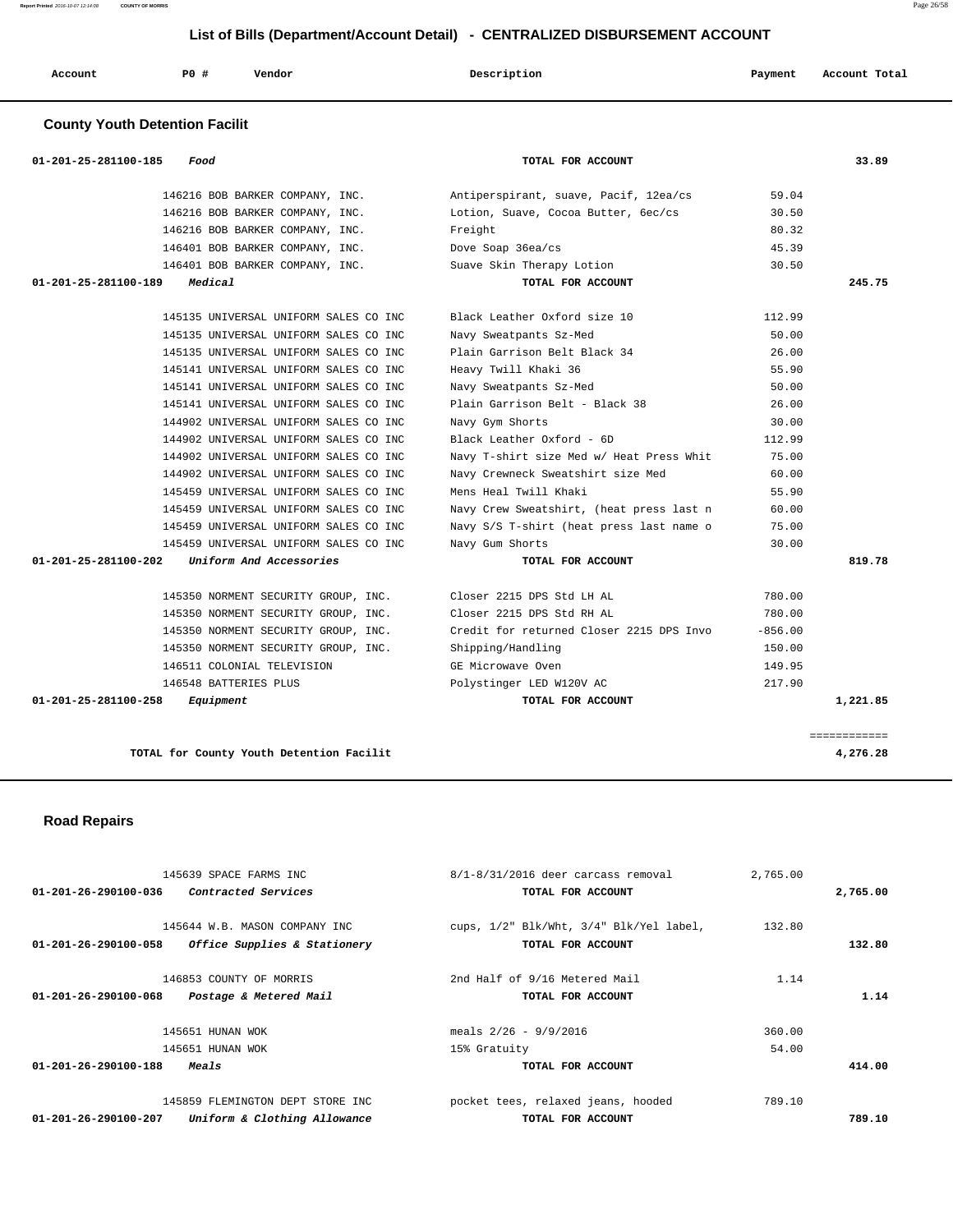| Account | PO# | Vendor | Description | Payment | Account Total |
|---------|-----|--------|-------------|---------|---------------|
|         |     |        |             |         |               |

## **Road Repairs**

| 01-201-26-290100-221<br><i>Beads &amp; Paints</i>       | TOTAL FOR ACCOUNT                                                |          | 251,640.77   |
|---------------------------------------------------------|------------------------------------------------------------------|----------|--------------|
| 145107 TILCON NEW YORK INC. T-5 FABC                    |                                                                  | 115.04   |              |
| 145107 TILCON NEW YORK INC.                             | Liquid Asphalt                                                   | 407.96   |              |
| 145107 TILCON NEW YORK INC.                             | I-5 FABC, Liquid Asphalt                                         | 601.66   |              |
| 145107 TILCON NEW YORK INC.                             | I-5 FABC, I-6 Skin Patch                                         | 1,609.32 |              |
| 145648 WELDON QUARRY CO., LLC 8-19-2016 rap tandem      |                                                                  | 950.00   |              |
| 145648 WELDON QUARRY CO., LLC 8-19-2016 concrete tandem |                                                                  | 475.00   |              |
| 145646 TILCON NEW YORK INC.                             | I-5 FABC                                                         | 57.52    |              |
| 145646 TILCON NEW YORK INC. T-5 FABC                    |                                                                  | 392.75   |              |
| 145646 TILCON NEW YORK INC.                             | I-6 Skin Patch                                                   | 1,364.85 |              |
| 145898 TILCON NEW YORK INC. T-5 FABC, I-6 Skin Patch    |                                                                  | 2,234.84 |              |
| 145898 TILCON NEW YORK INC.                             | $I-5$ FABC                                                       | 407.96   |              |
| 145898 TILCON NEW YORK INC. T-5 FABC                    |                                                                  | 184.50   |              |
| 145898 TILCON NEW YORK INC. T-6 Skin Patch              |                                                                  | 1,838.20 |              |
| $01-201-26-290100-222$ Bituminous Concrete              | TOTAL FOR ACCOUNT                                                |          | 10,639.60    |
|                                                         | 145645 R.P. SMITH & SON, INC. 2270 concrete bricks, catch basins | 2,281.92 |              |
| $01-201-26-290100-224$ Catch Basin Drainage & Pipes     | TOTAL FOR ACCOUNT                                                |          | 2,281.92     |
| 145641 WEATHER WORKS LLC                                | weather consult Oct. 1, 2016 - Sept. 30,                         | 2,625.00 |              |
| 01-201-26-290100-242<br>Snow Removal & Ice Control      | TOTAL FOR ACCOUNT                                                |          | 2,625.00     |
| 145768 NORTHEASTERN HARDWARE CO INC                     | 14" dry diamond blade                                            | 85.90    |              |
| 145652 MORRISTOWN LUMBER &                              | mason line CNF244 #24                                            | 14.97    |              |
| 145642 AGWAY MORRISTOWN                                 | grass seed mix 50#                                               | 129.99   |              |
| 01-201-26-290100-260 Construction Materials             | TOTAL FOR ACCOUNT                                                |          | 230.86       |
|                                                         |                                                                  |          | ============ |
| TOTAL for Road Repairs                                  |                                                                  |          | 271,520.19   |

# **Bridges and Culverts**

| 144893 KENVIL POWER EQUIPMENT, INC.                     | Fuel System Flush                        | 15.83    |          |
|---------------------------------------------------------|------------------------------------------|----------|----------|
| 144893 KENVIL POWER EOUIPMENT, INC.                     |                                          | 0.25     |          |
| 145578 SHEAFFER SUPPLY INC.                             | D0518X, 5-1/8x18T Diablo Blade 10MM Arbo | 12.98    |          |
| 145577 KENVIL POWER EOUIPMENT, INC.                     | Blade Set 450 MM/18                      | 94.49    |          |
| Small Tools<br>$01 - 201 - 26 - 292100 - 239$           | TOTAL FOR ACCOUNT                        |          | 123.55   |
|                                                         |                                          |          |          |
| 144897 AH HARRIS & SONS, INC.                           | Wabo Silicone Seal Case(12 Tubes). Harri | 890.66   |          |
| 144897 AH HARRIS & SONS, INC.                           | Freight In                               | 125.00   |          |
| 144897 AH HARRIS & SONS, INC.                           | Verticoat Supreme 50# Bag64/Skid - 24    | 1,043.04 |          |
| $01 - 201 - 26 - 292100 - 246$<br><i>Tools - Others</i> | TOTAL FOR ACCOUNT                        |          | 2,058.70 |
|                                                         |                                          |          |          |
| TOTAL for Bridges and Culverts                          |                                          |          | 2,182.25 |

#### **Shade Tree Commission**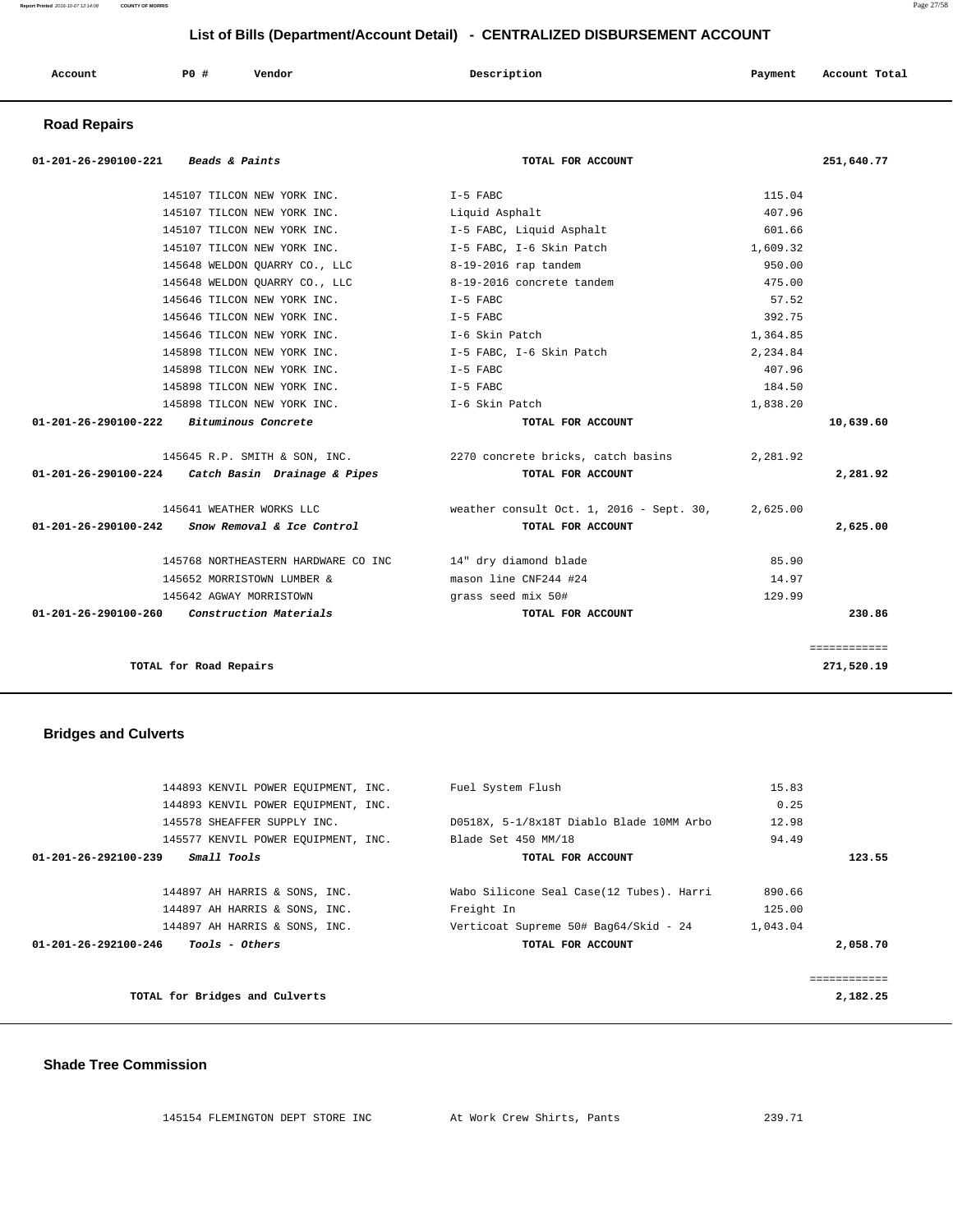**Account P0 # Vendor Description Payment Account Total Shade Tree Commission** 

| 145154 FLEMINGTON DEPT STORE INC                     | S/S Pkt Viz, Viz Zip Hoodie              | 239.49 |        |
|------------------------------------------------------|------------------------------------------|--------|--------|
| Uniform & Clothing Allowance<br>01-201-26-300100-207 | TOTAL FOR ACCOUNT                        |        | 711.14 |
| 145899 MORRISTOWN LUMBER &                           | black spray paint                        | 28.62  |        |
| 145899 MORRISTOWN LUMBER &                           | poly varnish brush, trim roller w/cover, | 47.94  |        |
| Ground Maintenance Supplies<br>01-201-26-300100-251  | TOTAL FOR ACCOUNT                        |        | 76.56  |
|                                                      |                                          |        |        |
| TOTAL for Shade Tree Commission                      |                                          |        | 787.70 |

# **Buildings & Grounds**

| 146542 WILLIAM F. BARNISH                                       | RENT FOR DOVER PROBATION / NOVEMBER 2016 | 8,607.50  |           |
|-----------------------------------------------------------------|------------------------------------------|-----------|-----------|
| 01-201-26-310100-029<br>Building Rental                         | TOTAL FOR ACCOUNT                        |           | 8,607.50  |
| 145301 ACORN TERMITE AND PEST                                   | RE: PEST CONTROL - JULY 2016/ DATED 07-3 | 900.00    |           |
| 144761 CSL WATER QUALITY INC                                    | RE: MV - CHEMICALS FOR BOILER ROOM/ 07-0 | 1,179.00  |           |
| 01-201-26-310100-036<br>Contracted Services                     | TOTAL FOR ACCOUNT                        |           | 2,079.00  |
| 145887 SCIENTIFIC BOILER WATER                                  | RE: COOLING TOWER - REPAIR/ 08-30-16     | 1,850.00  |           |
| 144349 TRANE                                                    | RE: MORRIS VIEW/ 08-05-16                | 298.00    |           |
| 144349 TRANE                                                    | RE: MORRIS VIEW/ 08-05-16                | 745.00    |           |
| 144349 TRANE                                                    | RE: MORRIS VIEW/ 08-09-16                | 9,525.00  |           |
| 144349 TRANE                                                    | RE: MORRIS VIEW/ 08-09-16                | 1,120.00  |           |
| 01-201-26-310100-044<br>Equipment Service Agreements            | TOTAL FOR ACCOUNT                        |           | 13,538.00 |
| 146545 MORRISTOWN PARKING AUTHORITY                             | PARKING MAINTENANCE FEE/ OCTOBER 2016    | 5,340.00  |           |
| 01-201-26-310100-062 Parking Lot Rental                         | TOTAL FOR ACCOUNT                        |           | 5,340.00  |
| 145118 EXTEL COMMUNICATIONS                                     | RE: INSTALL TELEPHONE CABLES FOR ELEVATO | 6,960.00  |           |
| 146151 NJ DEPT OF LABOR & WORKFORCE                             | PV - STATE INSPECTION FEE A - NJ015053-1 | 20.00     |           |
| 146151 NJ DEPT OF LABOR & WORKFORCE                             | BOILER - STATE INSPECTION FEE A - NJ0540 | 80.00     |           |
| 146151 NJ DEPT OF LABOR & WORKFORCE                             | BOILER - STATE INSPECTION FEE A - NJ1061 | 80.00     |           |
| 146159 INFRARED SERVICES INC                                    | WO78232/ RE: COUNTY GARAGE - GROUND PENE | 995.00    |           |
| 01-201-26-310100-084<br><i>Other Outside Services</i>           | TOTAL FOR ACCOUNT                        |           | 8,135.00  |
| 145302 GRAINGER                                                 | WO78291/ RE: 911 MEMORIAL/ 08-23-16      | 764.10    |           |
| 145302 GRAINGER                                                 | RE: CREDIT MEMO/ 08-29-16                | $-611.28$ |           |
| 145882 MORRIS COUNTY ENGRAVING LLC                              | RE: FREEHOLDER SIGNS/ 01-04-16           | 713.70    |           |
| 145882 MORRIS COUNTY ENGRAVING LLC                              | RE: SHERIFF/ 02-25-16                    | 209.27    |           |
| 145886 GATES FLAG & BANNER, CO. INC.                            | WO78387/ RE: B&G - HILL/ 09-12-16        | 982.70    |           |
| 145732 GRAINGER                                                 | WO78385/ RE: B&G/ 09-12-16               | 342.66    |           |
| 146218 MORRIS COUNTY ENGRAVING LLC                              | RE: COURTROOM SIGNS/ 09-20-16            | 291.60    |           |
| 146060 FASTENAL COMPANY                                         | WO78291/ RE: 911/ 09-08-16               | 2,793.60  |           |
| $01 - 201 - 26 - 310100 - 098$<br>Other Operating&Repair Supply | TOTAL FOR ACCOUNT                        |           | 5,486.35  |
| 145566 STATUS SOLUTIONS LLC                                     | SS SMART 24-7 EXT SPT 4 SARA             | 3,000.00  |           |
| 01-201-26-310100-128<br>Security Equipment                      | TOTAL FOR ACCOUNT                        |           | 3,000.00  |
| 145860 MORRIS COUNTY MUNICIPAL                                  | 100055/ TIPPING FEES - AUGUST 2016/ 09-0 | 1,695.34  |           |
| 145862 MORRIS COUNTY MUNICIPAL                                  | 000291/ RE: REFUSE REMOVAL/ AUGUST 2016/ | 356.26    |           |
| 01-201-26-310100-143<br>Rubbish & Trash Removal                 | TOTAL FOR ACCOUNT                        |           | 2,051.60  |

**Report Printed** 2016-10-07 12:14:08 **COUNTY OF MORRIS** Page 28/58

# **List of Bills (Department/Account Detail) - CENTRALIZED DISBURSEMENT ACCOUNT**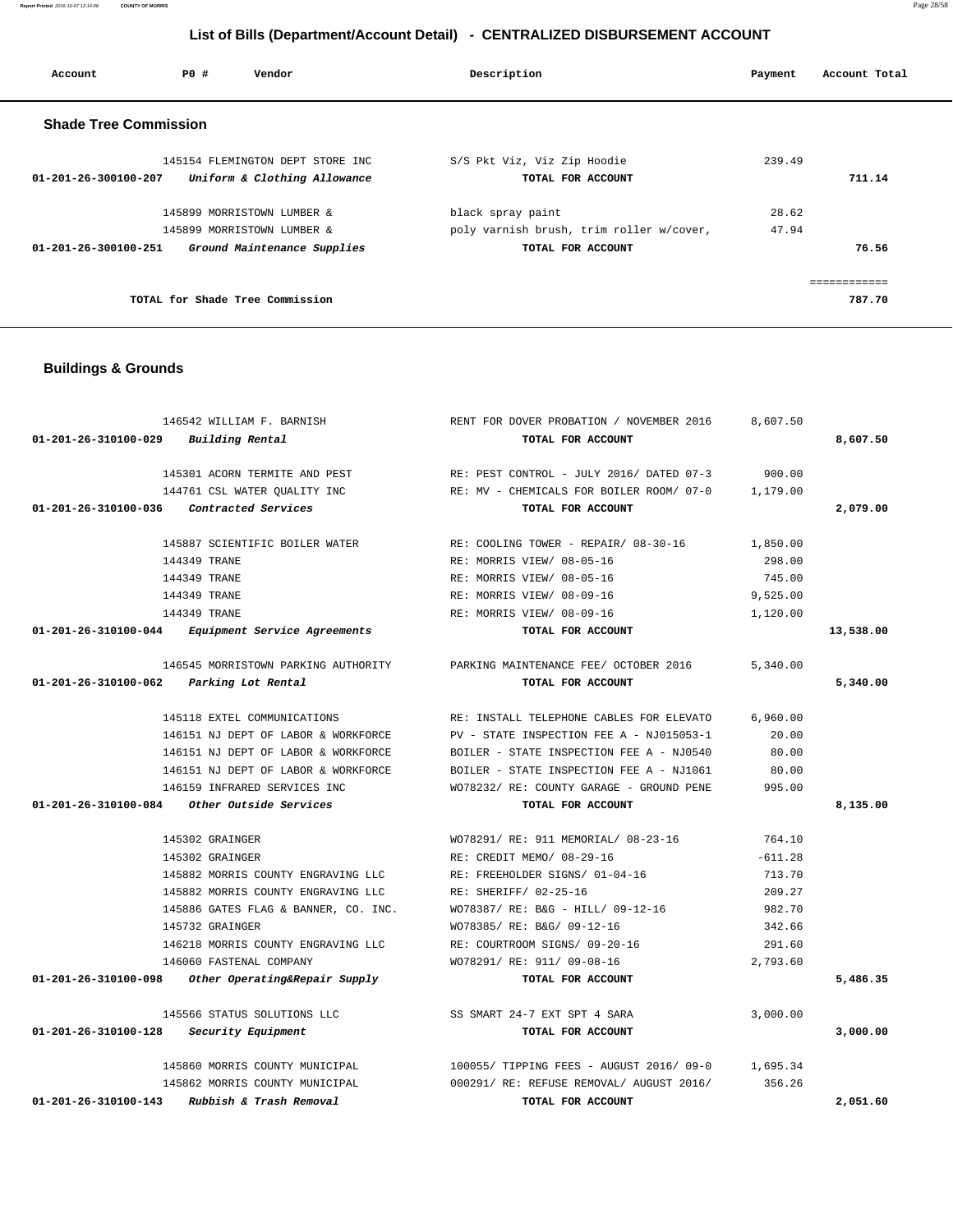**Account P0 # Vendor Description Payment Account Total Buildings & Grounds**  146363 RICOH USA, INC. SERIAL NO.: W493L501247/ RE: COLOR COPIE 17.01  **01-201-26-310100-164 Office Machines - Rental TOTAL FOR ACCOUNT 840.31** 146358 HOME DEPOT U.S.A., INC. WO78349/ RE: MV/09-19-16 299.91 145732 GRAINGER WO78349/ RE: MV/ 09-08-16 227.40 145732 GRAINGER WO78349/ RE: MV/ 09-09-16 26.40 146069 PRAXAIR DISTRIBUTION ID: 71615034/ 08-23-16 1,473.50 146069 PRAXAIR DISTRIBUTION ID: 71615034/ 08-23-16 264.22 146069 PRAXAIR DISTRIBUTION ID: 71615034/ 07-31-16 264.22 146069 PRAXAIR DISTRIBUTION ID: 71615034/ 09-02-16 264.22 146060 FASTENAL COMPANY WO78367/ RE: MV/ 09-13-16 14.43 146060 FASTENAL COMPANY WO78349/ RE: MV/ 09-13-16 170.93  **01-201-26-310100-204 Plant Operations TOTAL FOR ACCOUNT 3,005.23** 146077 KEVIN WEYER RE: 2016 WORK BOOTS/ DATED 09-18-16 90.00 146360 MICHAEL DEMATTEO RE: 2016 WORK BOOTS/ DATED 09-26-16 89.95 146348 MICHAEL DRURY 2016 CLOTHING - BOOT ALLOWANCE/ 9/17/201 120.00 145473 STEVEN RAYMOND WORK BOOTS PER CONTRACT 90.00  **01-201-26-310100-207 Uniform & Clothing Allowance TOTAL FOR ACCOUNT 389.95** 145332 R.P. SMITH & SON, INC. RE: K-9/ 08-11-16 156.50  **01-201-26-310100-223 Building Repairs TOTAL FOR ACCOUNT 156.50** 145732 GRAINGER WO78349/ RE: OPI/ 09-08-16 643.44 146043 SHERWIN-WILLIAMS WO78150/ RE: k-9/ 09-12-16 72.30  **01-201-26-310100-234 Paint TOTAL FOR ACCOUNT 715.74** 146096 FASTENAL COMPANY WO77528/ RE: ROADS/ 08-29-16 236.70 146096 FASTENAL COMPANY WO77528/ RE: ROADS/ 09-09-16 285.38 146096 FASTENAL COMPANY WO77528/ RE: ROADS/ 09-09-16 803.79 146096 FASTENAL COMPANY WO77528/ RE: ROADS/ 09-09-16 201.38  **01-201-26-310100-235 Pipes - Others TOTAL FOR ACCOUNT 1,527.25** 146547 HOME DEPOT U.S.A., INC. WO78425/ RE: SMALL TOOLS/09-21-16 735.81  **01-201-26-310100-239 Small Tools TOTAL FOR ACCOUNT 735.81** 145884 HOME DEPOT U.S.A., INC. WO78424/ RE: SHERIFF/ 09-20-16 326.54 145347 GRAINGER WO78211/ RE:PROSECUTOR/ 08-30-16 46.65 145502 GRAINGER WO77970/ RE: B&G / 9/6/16 125.28 145502 GRAINGER WO77970/ RE: B&G / 9/6/16 274.64 145501 MOE DISTRIBUTORS INC. WO78395/ RE: FREEDOM HOUSE/ 9/14/16 38.22 145732 GRAINGER WO78314/ RE: ANN ST. PKG/ 09-01-16 1,576.06 145732 GRAINGER WO78330/ RE: MAPS TRAILER/ 09-07-16 202.85 145732 GRAINGER WO78330/ RE: MAPS TRAILER/ 09-12-16 569.92 146060 FASTENAL COMPANY WO78287/ RE: PROSECUTOR/ 08-30-16 6.65 146060 FASTENAL COMPANY WO78280/ RE: PSTA/ 09-07-16 691.98 146060 FASTENAL COMPANY WO78358/ RE: K-9/ 09-08-16 78.12  **01-201-26-310100-249 Bldg Maintenance Supplies TOTAL FOR ACCOUNT 3,936.91** 145475 AGWAY MORRISTOWN WO: 78342/ 9-11 MEMORIAL 131.94 145475 AGWAY MORRISTOWN WO: 78342/9-11 MEMORIAL 259.96 145347 GRAINGER WO78277/ RE: CH/ 08-24-16 173.36 145347 GRAINGER WO78217/ RE: B&G - HILL/ 08-26-16 121.38  **01-201-26-310100-251 Ground Maintenance Supplies TOTAL FOR ACCOUNT 686.64** 146153 CALICO INDUSTRIES, INC. WO78166/ RE: B&G/ 09-12-16 2,638.00  **01-201-26-310100-252 Janitorial Supplies TOTAL FOR ACCOUNT 2,638.00**

 **List of Bills (Department/Account Detail) - CENTRALIZED DISBURSEMENT ACCOUNT**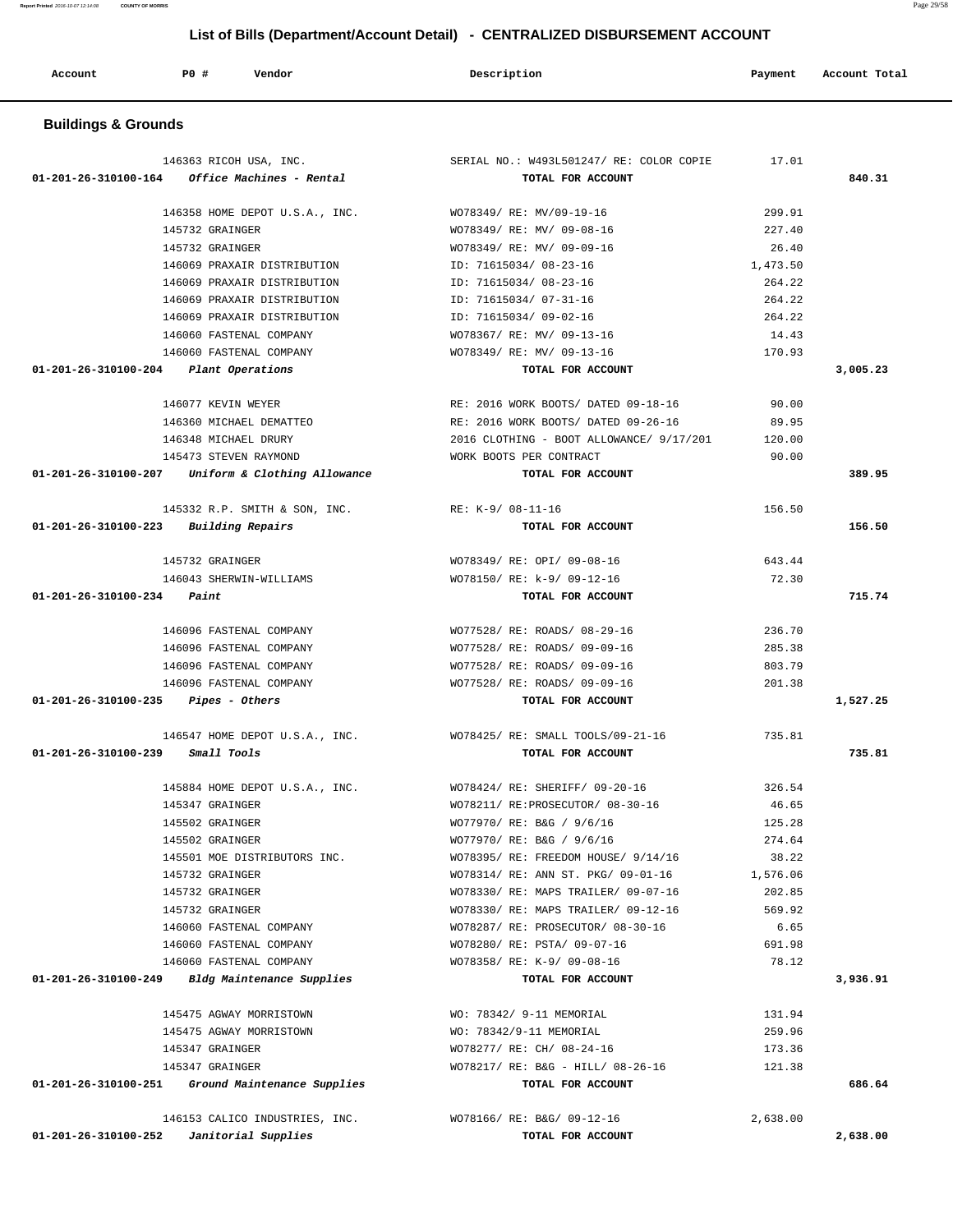| Report Printed 2016-10-07 12:14:08 COUNTY OF MORRIS |  | Page $30/5$ |
|-----------------------------------------------------|--|-------------|
|                                                     |  |             |
|                                                     |  |             |

| Account                        | P0 #<br>Vendor                                 | Description                              | Payment  | Account Total |
|--------------------------------|------------------------------------------------|------------------------------------------|----------|---------------|
| <b>Buildings &amp; Grounds</b> |                                                |                                          |          |               |
|                                | 146214 R & J CONTROL, INC.                     | 002838/ PSTA                             | 310.00   |               |
|                                | 146214 R & J CONTROL, INC.                     | 002839/ A & R BLDG-KOHLER                | 155.00   |               |
|                                | 146214 R & J CONTROL, INC.                     | $002840/$ A & R BLDG - ONAN              | 155.00   |               |
|                                | 146214 R & J CONTROL, INC.                     | 002841/ JDC                              | 155.00   |               |
|                                | 146214 R & J CONTROL, INC.                     | 002866/ YOUTH SHELTER                    | 155.00   |               |
|                                | 146214 R & J CONTROL, INC.                     | 002867/ COUNTY GARAGE                    | 155.00   |               |
|                                | 146214 R & J CONTROL, INC.                     | 002868/ WHARTON                          | 155.00   |               |
|                                | 146214 R & J CONTROL, INC.                     | 002869/ SCHUYLER                         | 155.00   |               |
|                                | 146214 R & J CONTROL, INC.                     | 003091/ ROCKAWAY                         | 155.00   |               |
|                                | 146214 R & J CONTROL, INC.                     | 003092/ LONG VALLEY                      | 155.00   |               |
|                                | 146214 R & J CONTROL, INC.                     | 003108/ HEALTH MNGMNT                    | 155.00   |               |
|                                | 146214 R & J CONTROL, INC.                     | 003109/ MONTVILLE                        | 155.00   |               |
|                                | 146214 R & J CONTROL, INC.                     | 003113/ CAC BLDG                         | 155.00   |               |
|                                | 146214 R & J CONTROL, INC.                     | 003114/ SEU                              | 155.00   |               |
|                                | 146214 R & J CONTROL, INC.                     | 003129/ LAW & PUBLIC SAFETY - TS25 TRAIL | 155.00   |               |
|                                | 146214 R & J CONTROL, INC.                     | 003130/ LAW & PUBLIC SAFETY - 225K BALDO | 155.00   |               |
|                                | 146214 R & J CONTROL, INC.                     | 003131/ LAW & PUBLIC SAFETY - TRAILER    | 155.00   |               |
|                                | 146214 R & J CONTROL, INC.                     | 003132/ LAW & PUBLIC SAFETY - 500K BALDO | 155.00   |               |
|                                | 146214 R & J CONTROL, INC.                     | 003133/ LAW & PUBLIC SAFETY - WHISPERWAT | 155.00   |               |
|                                | 146214 R & J CONTROL, INC.                     | 003134/ FUEL TRANSFER STATION            | 155.00   |               |
|                                | 146214 R & J CONTROL, INC.                     | 0003135/ W&M                             | 155.00   |               |
|                                | 146214 R & J CONTROL, INC.                     | 0003136/ OTA                             | 155.00   |               |
|                                | 146214 R & J CONTROL, INC.                     | 004143/ PSTA                             | 155.00   |               |
|                                | 01-201-26-310100-262 Machinery Repairs & Parts | TOTAL FOR ACCOUNT                        |          | 4,015.66      |
|                                | 145888 JOHNSTONE SUPPLY                        | WO78383/RE: YOUTH SHELTER/ 09-12-16      | 95.88    |               |
|                                | 145888 JOHNSTONE SUPPLY                        | WO78344/ RE: B&G/ 09-13-16               | 55.80    |               |
|                                | 145888 JOHNSTONE SUPPLY                        | WO78189/ RE: B&G - HILL/ 09-13-16        | 102.19   |               |
|                                | 145888 JOHNSTONE SUPPLY                        | WO78343/ RE: B&G/ 09-14-16               | 128.16   |               |
|                                | 145635 TBS CONTROLS LLC                        | WO77162/ RE: PSTA/ 08-18-16              | 301.34   |               |
|                                | 145373 TEMP-AIR, INC.                          | WO78259/ RE: CTY LIBRARY/ 08-19-16       | 5,800.00 |               |
|                                | 145499 TEMP-AIR, INC.                          | WO78259/ RE: B&G/ 9/6/16                 | 13.58    |               |
|                                | 138073 CARRIER CORPORATION                     | RE: WHARTON GARAGE/ 04-13-16             | 190.00   |               |
|                                | 146060 FASTENAL COMPANY                        | WO78240/ RE: HUMAN SERV/ 08-31-16        | 76.74    |               |
|                                | 146093 MOTION INDUSTRIES INC                   | WO78344/ RE: B&G/ 09-12-16               | 2,806.31 |               |
|                                | 146630 JOHNSTONE SUPPLY                        | WO78322/ RE: B&G - FILTERS/ 09-20-16     | 170.88   |               |
|                                | 146630 JOHNSTONE SUPPLY                        | WO78344/ RE: B&G - FILTERS/ 09-20-16     | 19.99    |               |
|                                | 146630 JOHNSTONE SUPPLY                        | WO78334/ RE: B&G - FILTERS/ 09-22-16     | 33.60    |               |
|                                | 146630 JOHNSTONE SUPPLY                        | WO78322/ RE: B&G - FILTERS/ 09-23-16     | 1,085.52 |               |
|                                | 01-201-26-310100-264 Heat & A/C                | TOTAL FOR ACCOUNT                        |          | 10,879.99     |
|                                | 144747 TURTLE & HUGHES, INC.                   | WO78227/ RE: CH/ 08-12-16                | 63.67    |               |
|                                | 146095 COOPER ELECTRIC SUPPLY CO.              | WO78282/ RE: A&R/ 09-08-16               | 164.40   |               |
|                                | 146095 COOPER ELECTRIC SUPPLY CO.              | WO78282/ RE: A&R/ 09-09-16               | 1,527.35 |               |
|                                | $01 - 201 - 26 - 310100 - 265$ Electrical      | TOTAL FOR ACCOUNT                        |          | 1,755.42      |
|                                |                                                |                                          |          | ============  |
|                                | TOTAL for Buildings & Grounds                  |                                          |          | 79,520.86     |

 **Motor Services Center** 

 145985 W.B. MASON COMPANY INC TOWEL,PENCIL,GRIP,NOTE,POST-IT,TAPE 270.28  **01-201-26-315100-058 Office Supplies & Stationery TOTAL FOR ACCOUNT 270.28**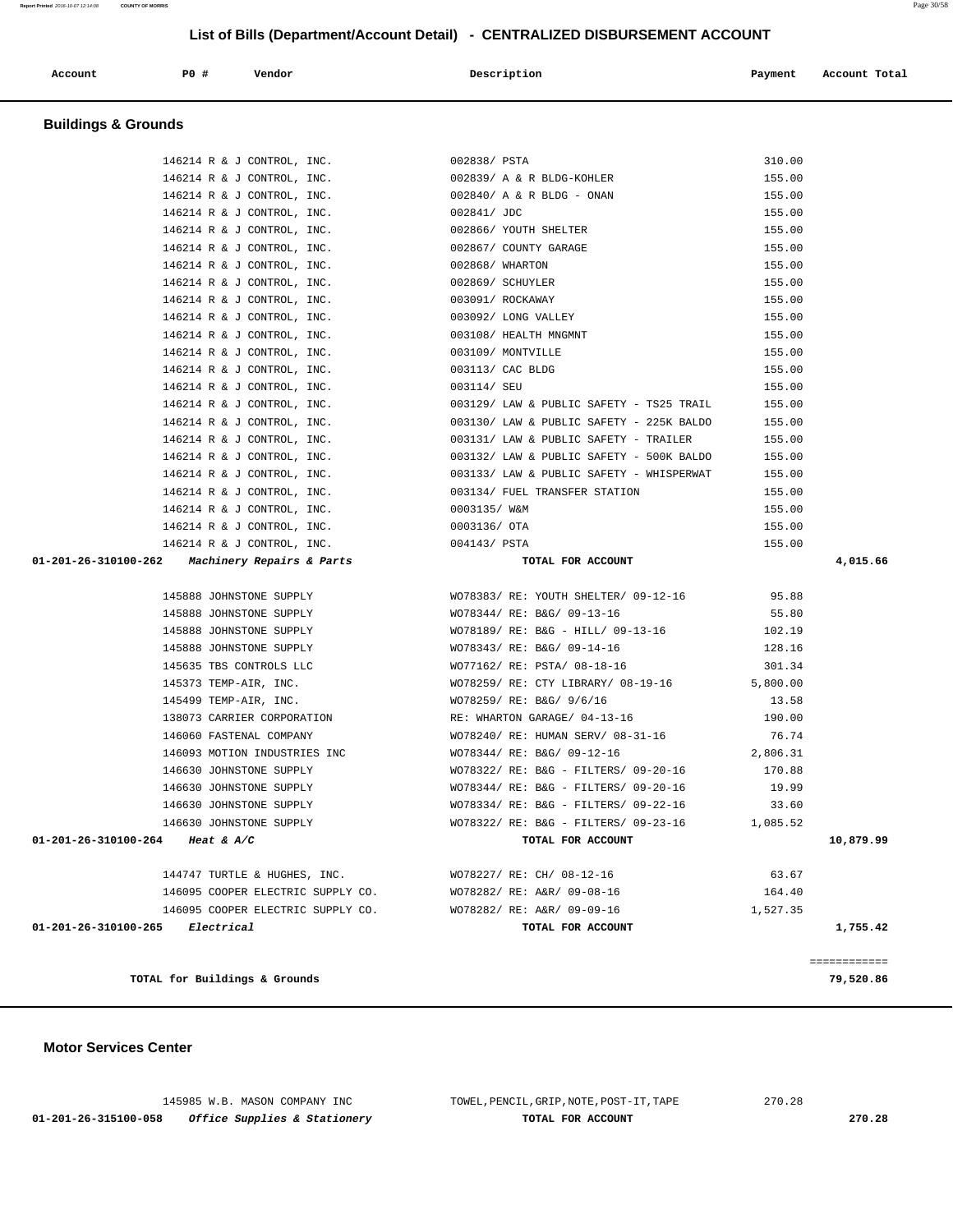| Motor Services Center                 |                                                         |                                                |                  |           |
|---------------------------------------|---------------------------------------------------------|------------------------------------------------|------------------|-----------|
|                                       | 145986 MARK CARTER                                      | MOTOR VEHICLE COMMISSION - 9 TITLES            | 420.00           |           |
|                                       | 145986 MARK CARTER                                      | NJ EMISSIONS PROGRAM                           | 35.55            |           |
|                                       | 144247 MSC INDUSTRIAL SUPPLY CO.                        | PENETRATING OIL.                               | 29.64            |           |
|                                       | 145246 MSC INDUSTRIAL SUPPLY CO.                        | COOLANT                                        | 114.40           |           |
| 01-201-26-315100-098                  | Other Operating&Repair Supply                           | TOTAL FOR ACCOUNT                              |                  | 802.76    |
|                                       | 146256 AMERICAN WEAR INC.                               | Uniforms and Mat Rental Services               | 282.56           |           |
|                                       | 146257 AMERICAN WEAR INC.                               | Uniforms and Mat Rental Services               | 221.77           |           |
|                                       | 146257 AMERICAN WEAR INC.                               | Uniform and Mat Rental Services                | 243.56           |           |
|                                       | 145220 AMERICAN WEAR INC.                               | Uniforms and Mat Rental Services               | 188.77           |           |
|                                       | 145220 AMERICAN WEAR INC.                               | Uniforms and Mat Rental Services               | 243.56           |           |
|                                       | 145220 AMERICAN WEAR INC.                               | Shirts.                                        | 49.90            |           |
|                                       | 145863 JAMES LASPINA                                    | WORK BOOTS PER CONTRACT                        | 90.00            |           |
| 01-201-26-315100-207                  | Uniform & Clothing Allowance                            | TOTAL FOR ACCOUNT                              |                  | 1,320.12  |
|                                       | 145237 CUSTOM BANDAG INC                                | MOUNT & DISMOUNT RIM                           | 77.50            |           |
|                                       | 145856 INTER CITY TIRE                                  | TIRES                                          | 440.44           |           |
|                                       | 145844 BARNWELL HOUSE OF TIRES, INC.                    | TIRES                                          | 1,035.15         |           |
|                                       | 145844 BARNWELL HOUSE OF TIRES, INC.                    | TIRES                                          | 123.66           |           |
|                                       | 145844 BARNWELL HOUSE OF TIRES, INC.                    | TIRES                                          | 494.64           |           |
|                                       | 145844 BARNWELL HOUSE OF TIRES, INC.                    | TIRES                                          | 385.04           |           |
|                                       | 145844 BARNWELL HOUSE OF TIRES, INC.                    | TIRES                                          | 465.14           |           |
|                                       |                                                         |                                                | 698.84           |           |
|                                       | 145844 BARNWELL HOUSE OF TIRES, INC.                    | TIRES                                          |                  |           |
|                                       | 145844 BARNWELL HOUSE OF TIRES, INC.                    | TIRES                                          | 698.84<br>231.88 |           |
| $01 - 201 - 26 - 315100 - 245$ Tires  | 145844 BARNWELL HOUSE OF TIRES, INC.                    | TIRES<br>TOTAL FOR ACCOUNT                     |                  | 4,651.13  |
|                                       |                                                         |                                                |                  |           |
|                                       | 144247 MSC INDUSTRIAL SUPPLY CO.                        | EXTRACTOR KITS.                                | 322.15           |           |
|                                       | 145300 SNAP-ON INDUSTRIAL                               | TOOL BOX                                       | 2,523.75         |           |
|                                       | 145300 SNAP-ON INDUSTRIAL                               | TIRE SENSOR TOOL                               | 1,056.00         |           |
|                                       | 145300 SNAP-ON INDUSTRIAL                               | SENSOR, BATTERY                                | 377.00           |           |
| $01-201-26-315100-246$ Tools - Others |                                                         | TOTAL FOR ACCOUNT                              |                  | 4,278.90  |
|                                       | 145272 PRAXAIR DISTRIBUTION                             | WELDING ROD                                    | 81.00            |           |
| 01-201-26-315100-248                  | Welding-Oxygen-Acetylene Etc                            | TOTAL FOR ACCOUNT                              |                  | 81.00     |
|                                       | 145235 CHERRY VALLEY TRACTOR                            | (UNIT 4L1) SEAL, U-JOINT, KIT, RING, SEAL, FI  | 23, 245. 10      |           |
|                                       | 145236 COACH & EQUIPMENT MANUFACTURING CO. HARNESS KIT. |                                                | 31.85            |           |
|                                       | 145243 HOOVER TRUCK CENTERS INC                         | DRAIN PLUG                                     | 14.17            |           |
|                                       | 145243 HOOVER TRUCK CENTERS INC                         | CLAMP                                          | 26.14            |           |
|                                       | 145243 HOOVER TRUCK CENTERS INC                         | HOSE                                           | 46.18            |           |
|                                       | 145243 HOOVER TRUCK CENTERS INC                         | GASKET                                         | 3.14             |           |
|                                       | 145299 SMITH TRACTOR & EQUIPMENT INC.                   | RADIATOR, HOSE, BAND, TUBE, CAP, MUFFLER, GASK | 882.76           |           |
|                                       | 145903 PEIRCE EQUIPMENT CO.                             | ROTARY UNION                                   | 104.93           |           |
|                                       | 145893 BROWN TRUCK GROUP                                | CREDIT                                         | $-86.56$         |           |
|                                       | 145893 BROWN TRUCK GROUP                                | FILTER, ASSY OIL, FLTR KIT, PUMP               | 258.64           |           |
|                                       | 145893 BROWN TRUCK GROUP                                | FUEL FILTER, CENTRIFUGE OIL                    | 133.98           |           |
|                                       | 145847 BOBCAT OF NORTH JERSEY-EAST                      | HINGE                                          | 8.24             |           |
|                                       | 145847 BOBCAT OF NORTH JERSEY-EAST                      | FREIGHT                                        | 5.98             |           |
| 01-201-26-315100-261                  | Spare Parts for Equipment                               | TOTAL FOR ACCOUNT                              |                  | 24,674.55 |
|                                       | 144842 ALLIANCE BUS GROUP INC.                          | (UNIT MV1) CAMERA, INSTALL REVIEW CAMERA       | 510.00           |           |
|                                       | 144232 AAMCO TRANSMISSIONS                              | (UNIT 13-34) REMANUFACTURED TRANSMISSION.      | 4,991.00         |           |
|                                       | 145295 RE-TRON TECHNOLOGIES INC.                        | BATTERY                                        | 678.17           |           |
|                                       | 145297 ROUTE 23 AUTOMALL LLC                            | SWITCH                                         | 13.30            |           |
|                                       | 145297 ROUTE 23 AUTOMALL LLC                            | LATCH                                          | 38.54            |           |
|                                       |                                                         |                                                |                  |           |

 **Motor Services Center** 

 **List of Bills (Department/Account Detail) - CENTRALIZED DISBURSEMENT ACCOUNT**

Account **PO #** Vendor **Description Description Payment** Account Total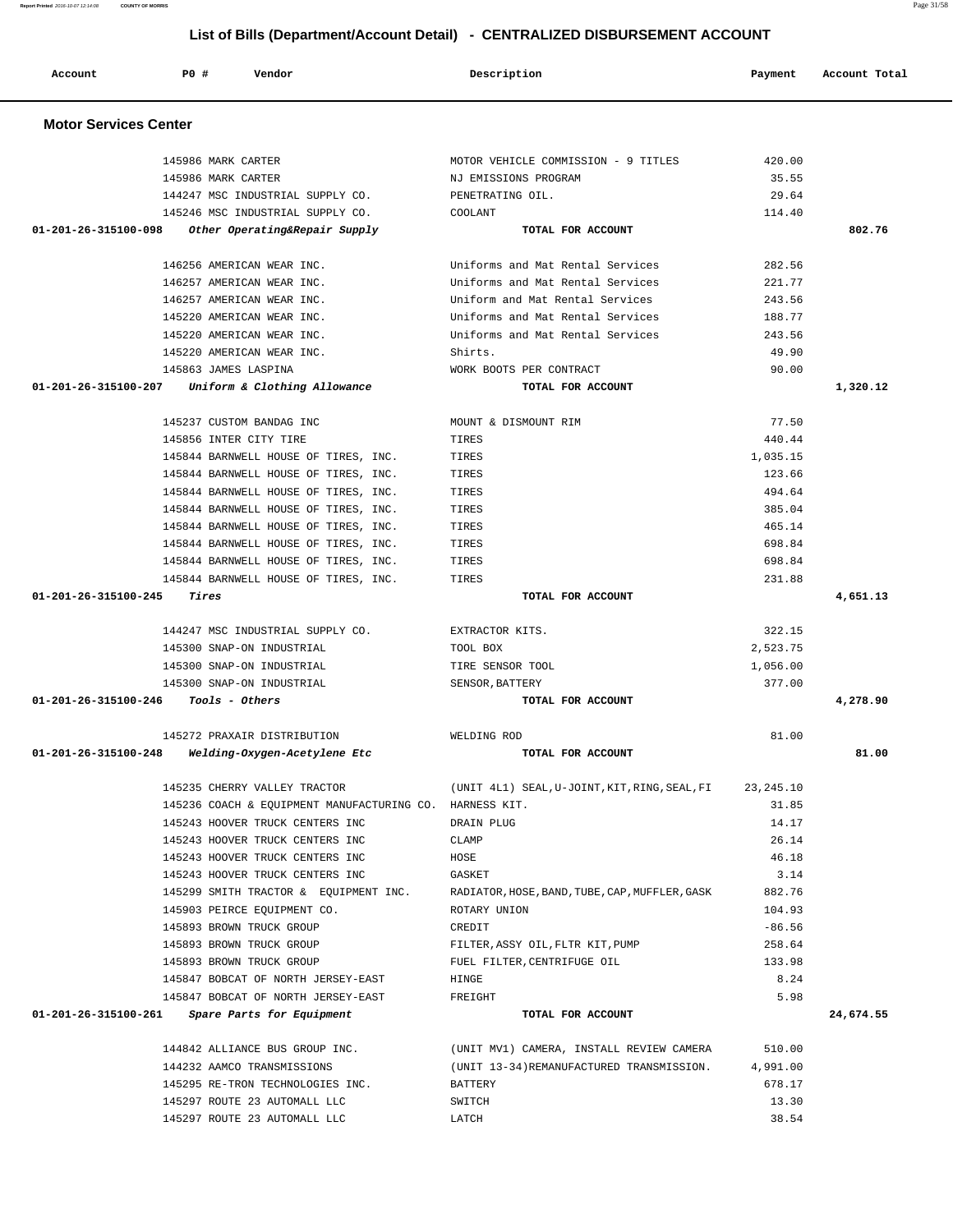**Report Printed** 2016-10-07 12:14:08 **COUNTY OF MORRIS** Page 32/58

# **List of Bills (Department/Account Detail) - CENTRALIZED DISBURSEMENT ACCOUNT**

| Account<br>. | P0 # | Vendor | Description | Payment | Account Total |
|--------------|------|--------|-------------|---------|---------------|
|              |      |        |             |         |               |

## **Motor Services Center**

| TOTAL for Motor Services Center                  |                                                        |                       | 55,675.48    |
|--------------------------------------------------|--------------------------------------------------------|-----------------------|--------------|
|                                                  |                                                        |                       | ============ |
| 01-203-26-315100-291<br>(2015) Vehicle Repairs   | TOTAL FOR ACCOUNT                                      |                       | 7.27         |
| 145298 SMITH MOTOR CO., INC.                     | LOCK, CONDENSER, BELT                                  | 232.27                |              |
| 145298 SMITH MOTOR CO., INC.                     | CREDIT                                                 | $-225.00$             |              |
| 01-201-26-315100-291    Vehicle Repairs          | TOTAL FOR ACCOUNT                                      |                       | 19,589.47    |
| 145849 D&B AUTO SUPPLY                           | OIL FIL, FUEL FIL, CONNECTOR, NEW STARTED, H 1, 616.31 |                       |              |
| 145849 D&B AUTO SUPPLY                           | BRAKE ROTOR DIH PERFO, MIRROR                          | 239.31                |              |
| 145849 D&B AUTO SUPPLY                           | IGNITION COIL, OXYGEN SENSOR, DISC PAD, BRA            | 689.70                |              |
| 145849 D&B AUTO SUPPLY                           | ABS SENSOR, TRL/LAMP, DISC PAD                         | 90.06                 |              |
| 145849 D&B AUTO SUPPLY                           | DRUM BRAKE WHEEL, HERSEE                               | 134.00                |              |
| 145849 D&B AUTO SUPPLY                           | WINDOW REG, BRAKE SHOES, OIL FILT, DISC PAD            | 679.13                |              |
| 145849 D&B AUTO SUPPLY<br>145849 D&B AUTO SUPPLY | CREDIT<br>CREDIT                                       | $-9.00$               |              |
| 145849 D&B AUTO SUPPLY                           | CREDIT                                                 | $-28.86$<br>$-257.65$ |              |
| 145849 D&B AUTO SUPPLY                           | CREDIT                                                 | $-141.56$             |              |
| 145849 D&B AUTO SUPPLY                           | CREDIT                                                 | $-69.04$              |              |
| 145753 D & M AUTO BODY                           | [UNIT12-28] BUMPER COVER, DEFLECTOR, BRACK             | 7,580.57              |              |
| 145853 FLEMINGTON BUICK CHEVROLET                | FLITER                                                 | 41.93                 |              |
| 145853 FLEMINGTON BUICK CHEVROLET                | REGULATOR                                              | 159.14                |              |
| 145857 MORRISTOWN AUTO BODY INC                  | TOWING (11-21) 8/31/16                                 | 225.00                |              |
| 145905 RE-TRON TECHNOLOGIES INC.                 | BATTERY                                                | 678.17                |              |
|                                                  |                                                        |                       |              |

# **Mosquito Extermination**

|                                | 145948 DAILY RECORD                                 | ASB-70021874 - ULV Spray Notice - Insert 37.84                                  |        |        |
|--------------------------------|-----------------------------------------------------|---------------------------------------------------------------------------------|--------|--------|
|                                | 146623 NJ ADVANCE MEDIA, LLC                        | ULV Spray Notice Insertion Date 9/17/16                                         | 132.02 |        |
| $01 - 201 - 26 - 320100 - 051$ | Legal                                               | TOTAL FOR ACCOUNT                                                               |        | 169.86 |
|                                |                                                     |                                                                                 |        |        |
|                                |                                                     | 146379 NESTLE WATERS NORTH AMERICA INC. 8450007060 Spring Water 8/01/16 - 8/31/ | 54.33  |        |
|                                | $01-201-26-320100-058$ Office Supplies & Stationery | TOTAL FOR ACCOUNT                                                               |        | 54.33  |
|                                | 144134 GROFF TRACTOR NEW JERSEY LLC                 | Kit Service #B96411                                                             | 57.66  |        |
|                                | 144134 GROFF TRACTOR NEW JERSEY LLC                 | Tooth Tool #B23HL1                                                              | 52.20  |        |
|                                | 144134 GROFF TRACTOR NEW JERSEY LLC                 | 3 Ton Hook #GUN UKN-3                                                           | 93.83  |        |
|                                | 145889 POLITI AUTO PARTS INC.                       | Battery #BAT 24-70                                                              | 88.43  |        |
|                                | 145889 POLITI AUTO PARTS INC.                       | Screwdriver Set #AHT 80050                                                      | 30.06  |        |
|                                | 140647 CY DRAKE LOCKSMITHS, INC.                    | Padlocks                                                                        | 75.06  |        |
|                                | 140647 CY DRAKE LOCKSMITHS, INC.                    | Padlocks                                                                        | 65.46  |        |
| $01 - 201 - 26 - 320100 - 098$ | Other Operating & Repair Supply                     | TOTAL FOR ACCOUNT                                                               |        | 462.70 |
|                                |                                                     |                                                                                 |        |        |
|                                | 145335 TOMAR INDUSTRIES INC                         | Lysol Crisp Linen 12/19oz/case CS #PPM-                                         | 91.80  |        |
|                                | 145335 TOMAR INDUSTRIES INC                         | Poly Bag 15X9X30 Black 250/cs CS #MPB-T                                         | 34.00  |        |
|                                | 145335 TOMAR INDUSTRIES INC                         | #GNPR-XL-1M The Safety Zone Powder Free                                         | 69.00  |        |
|                                | 01-201-26-320100-249 Bldg Maintenance Supplies      | TOTAL FOR ACCOUNT                                                               |        | 194.80 |
|                                | 145379 MORRISTOWN LUMBER &                          | $3/8$ " X $48$ " #2 Wood Lath 50pc BDL #ML                                      | 9.99   |        |
|                                | 145379 MORRISTOWN LUMBER &                          | 3' X 100' Silt fence #SILT                                                      | 19.99  |        |
|                                | 145335 TOMAR INDUSTRIES INC                         | PPM-KCC49005 Kleenquard 2XL A20 Breathab                                        | 129.60 |        |
|                                | 145335 TOMAR INDUSTRIES INC                         | PPM-KCC49007 Kleenquard 4XL A20 Breathab                                        | 129.60 |        |
|                                | 145337 TOMAR INDUSTRIES INC                         | Luminator Drivers Gloves XL DZ #3440XL                                          | 236.40 |        |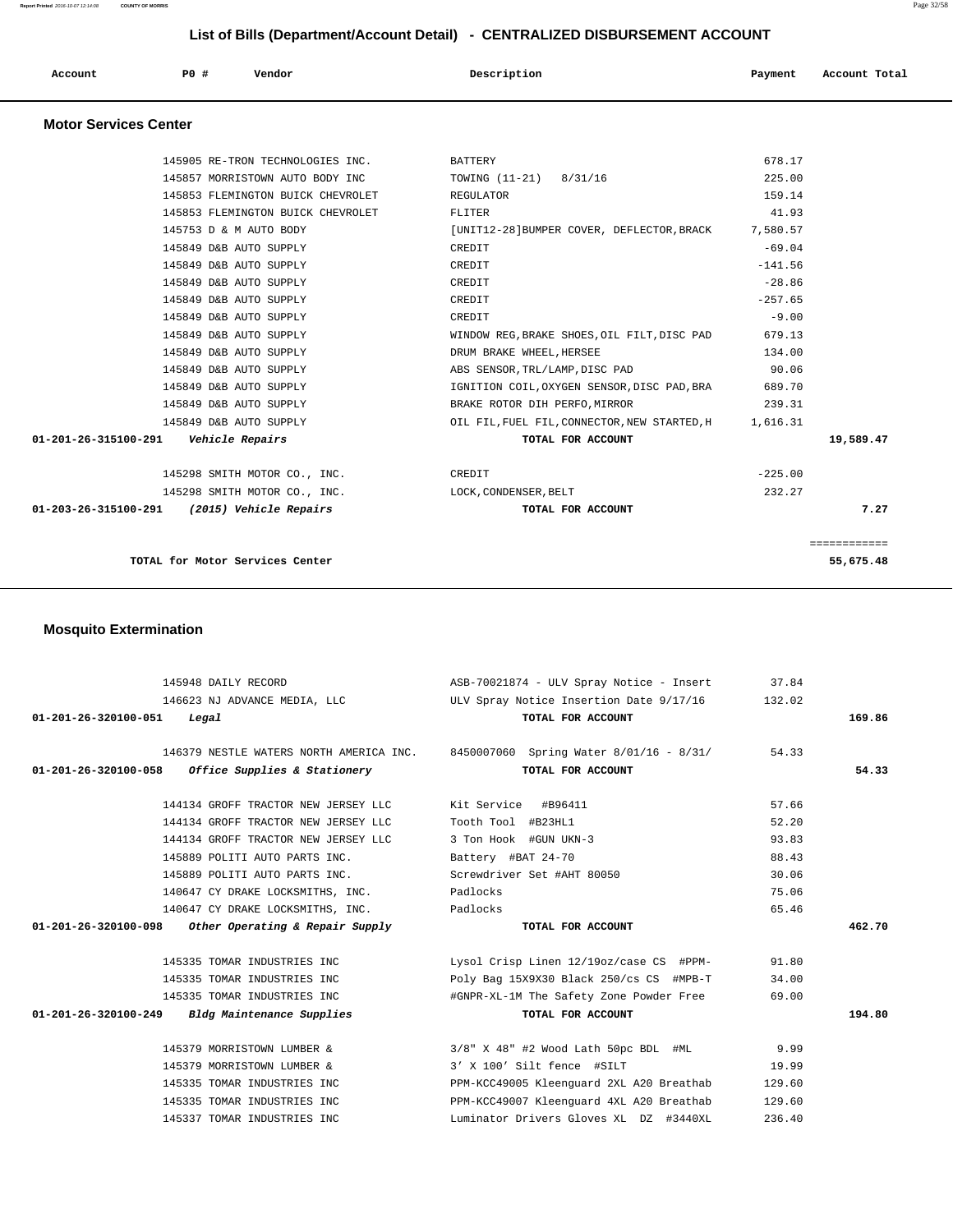**Report Printed** 2016-10-07 12:14:08 **COUNTY OF MORRIS** Page 33/58

## **List of Bills (Department/Account Detail) - CENTRALIZED DISBURSEMENT ACCOUNT**

| Account                       | P0 #<br>Vendor                | Description                     | Account Total<br>Payment |
|-------------------------------|-------------------------------|---------------------------------|--------------------------|
| <b>Mosquito Extermination</b> |                               |                                 |                          |
|                               | 145891 MORRISTOWN AGWAY       | 6"Terra pot #87262877           | 2.99                     |
|                               | 145891 MORRISTOWN AGWAY       | 6" Terra Saucer #87267277       | 1.69                     |
|                               | 145891 MORRISTOWN AGWAY       | Propane Refill 20# #90900200    | 33.00                    |
| 01-201-26-320100-258          | Equipment                     | TOTAL FOR ACCOUNT               | 575.60                   |
|                               |                               |                                 |                          |
|                               | 145471 POLITI AUTO PARTS INC. | Xtreme Blue - 20 WWF #WWS-30903 | 11.94                    |
|                               | 145471 POLITI AUTO PARTS INC. | Oil Filter - Red #RFI-R85085    | 4.04                     |
|                               | 145471 POLITI AUTO PARTS INC. | Oil Filter - Red #RFI-R85372    | 4.04                     |
|                               | 145471 POLITI AUTO PARTS INC. | V-Belt-Top COG #15375           | 12.68                    |
|                               | 145471 POLITI AUTO PARTS INC. | Connector #HPK 52016            | 32.96                    |
|                               | 145471 POLITI AUTO PARTS INC. | SKT Torx External 8P #LST-26750 | 21.39                    |

| 145889 POLITI AUTO PARTS INC.                  | Deep Crystal Wash #MEG G10464 | 5.84     |
|------------------------------------------------|-------------------------------|----------|
| 145889 POLITI AUTO PARTS INC.                  | Class 2 Ball Mount #TOW 45519 | 47.48    |
| <i>Vehicle Repairs</i><br>01-201-26-320100-291 | TOTAL FOR ACCOUNT             | 140.37   |
|                                                |                               |          |
|                                                |                               |          |
| TOTAL for Mosquito Extermination               |                               | 1,597.66 |
|                                                |                               |          |

## **Health Management**

| 144711 NEW JERSEY ASSOCIATION OF                     | Stephanie Gorman-Is Hoarding the New Bla | 50.00  |        |
|------------------------------------------------------|------------------------------------------|--------|--------|
| Education Schools & Training<br>01-201-27-330100-039 | TOTAL FOR ACCOUNT                        |        | 50.00  |
| 144715 20/20 GENESYSTEMS, INC.                       | Item # GB1001 BioCheck Powder Screening  | 687.50 |        |
| 144715 20/20 GENESYSTEMS, INC.                       | Item GB1002 BioCheck Training Package    | 34.50  |        |
| 144715 20/20 GENESYSTEMS, INC.                       | Approx shipping                          | 21.00  |        |
| 146853 COUNTY OF MORRIS                              | 2nd Half of 9/16 Metered Mail            | 34.19  |        |
| Environmental Compliance<br>01-201-27-330100-210     | TOTAL FOR ACCOUNT                        |        | 777.19 |
|                                                      |                                          |        |        |
|                                                      |                                          |        |        |
| TOTAL for Health Management                          |                                          |        | 827.19 |

## **Human Services**

| 146853 COUNTY OF MORRIS                                                                    | 2nd Half of 9/16 Metered Mail                                 | 115.70           |
|--------------------------------------------------------------------------------------------|---------------------------------------------------------------|------------------|
| Postage & Metered Mail<br>01-201-27-331100-068                                             | TOTAL FOR ACCOUNT                                             | 115.70           |
| 146408 LONGFELLOWS SANDWICH DELI<br>Meeting Exp Advisory Board Etc<br>01-201-27-331100-088 | 2016 Department of Human Services Meetin<br>TOTAL FOR ACCOUNT | 134.99<br>134.99 |
| 145143 RICOH AMERICAS CORPORATION<br>01-201-27-331100-164<br>Office Machines - Rental      | 2016 Department of Human Services Copier<br>TOTAL FOR ACCOUNT | 844.70<br>844.70 |
| TOTAL for Human Services                                                                   |                                                               | 1,095.39         |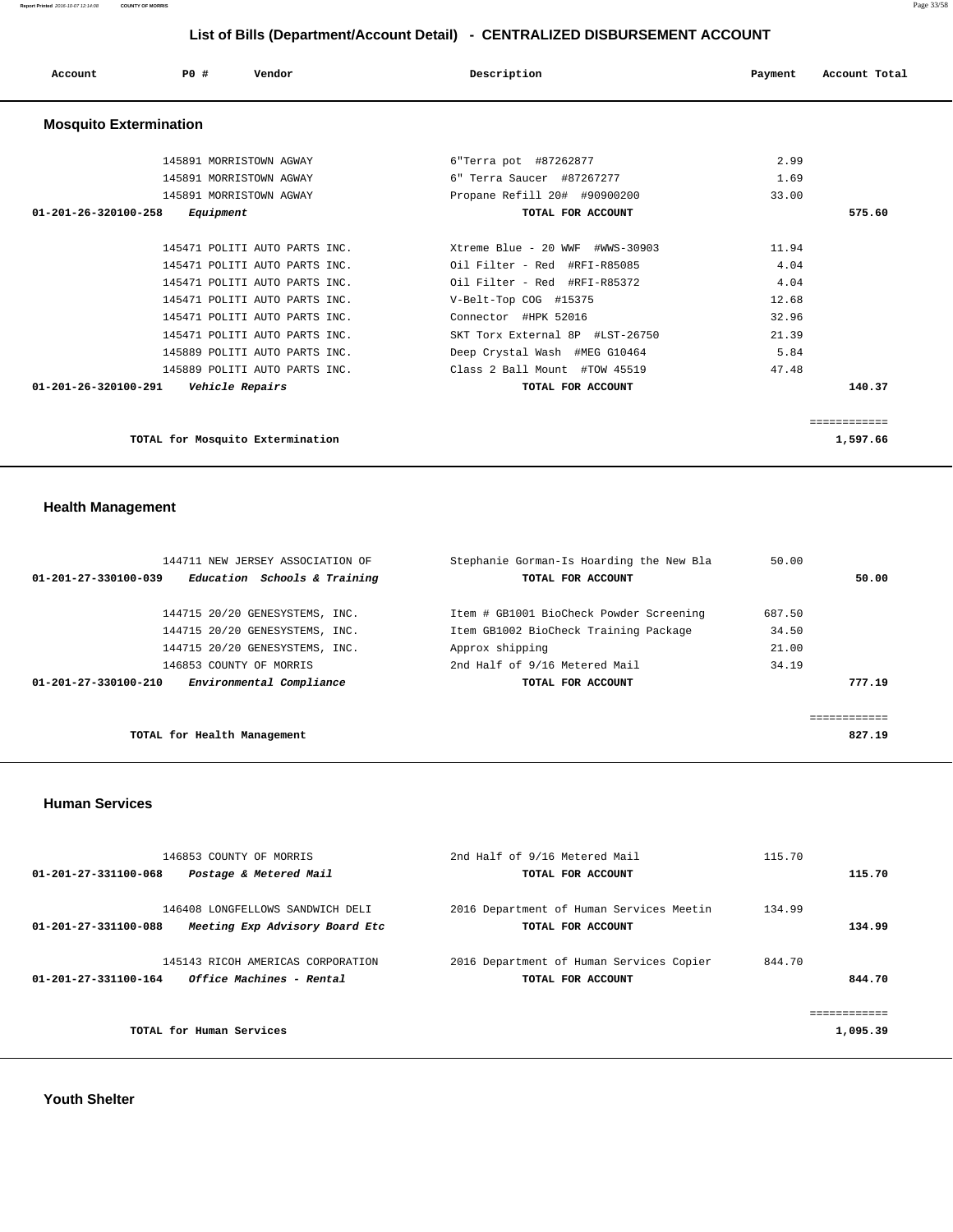| Account | P <sub>0</sub> | Vendor | Description | Payment | Account Total |
|---------|----------------|--------|-------------|---------|---------------|
|         |                |        |             |         |               |

## **Youth Shelter**

| $01-201-27-331110-039$ Education Schools & Training | TOTAL FOR ACCOUNT                        |        | 90.00        |
|-----------------------------------------------------|------------------------------------------|--------|--------------|
| 144523 BOB BARKER COMPANY, INC.                     | Bleach Customer code MORNJ9              | 179.30 |              |
| 144523 BOB BARKER COMPANY, INC.                     | Disinfectant spray                       | 48.67  |              |
| 144523 BOB BARKER COMPANY, INC.                     | 1000, Large Ziplock bags                 | 88.95  |              |
| 144523 BOB BARKER COMPANY, INC.                     | Liquid Soap                              | 70.76  |              |
| 144523 BOB BARKER COMPANY, INC.                     | Freight charge                           | 140.76 |              |
| 144754 BOB BARKER COMPANY, INC.                     | Item 9651 Purell hand sanitizer          | 59.83  |              |
| 144754 BOB BARKER COMPANY, INC.                     | item 94903 Off Deep woods                | 75.95  |              |
| 144754 BOB BARKER COMPANY, INC.                     | freight                                  | 5.36   |              |
| 146036 THOMAS POLLIO                                | Friendlies ice cream for residents of th | 20.00  |              |
| 146036 THOMAS POLLIO                                | Six Flags tolls, parking, 2 tickets to p | 129.21 |              |
| 146036 THOMAS POLLIO                                | Adventure Aquarium parking 9/11/16       | 17.60  |              |
| 146731 THOMAS POLLIO                                | liberty science center tolls and parking | 11.30  |              |
| 146731 THOMAS POLLIO                                | Heaven Hill. Food for residents in YS 10 | 9.67   |              |
| 146731 THOMAS POLLIO                                | Amc tickets                              | 30.00  |              |
| 146731 THOMAS POLLIO                                | Entertainment Book for Youth Shelter 9/3 | 30.00  |              |
| 146731 THOMAS POLLIO                                | Monster Mini Golf 9/25/16                | 39.95  |              |
| 146731 THOMAS POLLIO                                | Primary Time for Youth Shelter Beauty Sa | 10.00  |              |
| 146731 THOMAS POLLIO                                | Monster Mini Golf 9/24/16                | 29.97  |              |
| 145936 CY DRAKE LOCKSMITHS, INC.                    | 5 keys for Youth Shelter                 | 21.00  |              |
| Other General Expenses<br>01-201-27-331110-059      | TOTAL FOR ACCOUNT                        |        | 1,018.28     |
| 146853 COUNTY OF MORRIS                             | 2nd Half of 9/16 Metered Mail            | 0.47   |              |
| 01-201-27-331110-068<br>Postage and Metered Mail    | TOTAL FOR ACCOUNT                        |        | 0.47         |
| 146221 NESTLE WATERS NORTH AMERICA INC.             | Six 5 gallon Nestle pure water 8/15/16-  | 20.94  |              |
| 146221 NESTLE WATERS NORTH AMERICA INC.             | Rent.                                    | 1.98   |              |
| 01-201-27-331110-185<br>Food                        | TOTAL FOR ACCOUNT                        |        | 22.92        |
|                                                     |                                          |        | ============ |
| TOTAL for Youth Shelter                             |                                          |        | 1,131.67     |

# **Office on Aging**

| 146097 GAURDIANSHIP ASSOC OF NJ INC                  | 3/15/16 Beth Denmead Mediation in Contes | 150.00 |
|------------------------------------------------------|------------------------------------------|--------|
| Education Schools & Training<br>01-201-27-333100-039 | TOTAL FOR ACCOUNT                        | 150.00 |
| 146853 COUNTY OF MORRIS                              | 2nd Half of 9/16 Metered Mail            | 96.87  |
| Postage & Metered Mail<br>01-201-27-333100-068       | TOTAL FOR ACCOUNT                        | 96.87  |
|                                                      |                                          |        |
|                                                      |                                          |        |
| TOTAL for Office on Aging                            |                                          | 246.87 |

# **NJEASE Phase II**

| 146108 NEWBRIDGE SERVICES INC                               | 2016 JACC reimb for 2nd Ouarter 2016 | 1,380.00 |
|-------------------------------------------------------------|--------------------------------------|----------|
| <i>NJEASE Phase II Expenditures</i><br>01-201-27-333105-090 | TOTAL FOR ACCOUNT                    | 1,380.00 |
|                                                             |                                      |          |
|                                                             |                                      |          |
| TOTAL for NJEASE Phase II                                   |                                      | 1,380.00 |
|                                                             |                                      |          |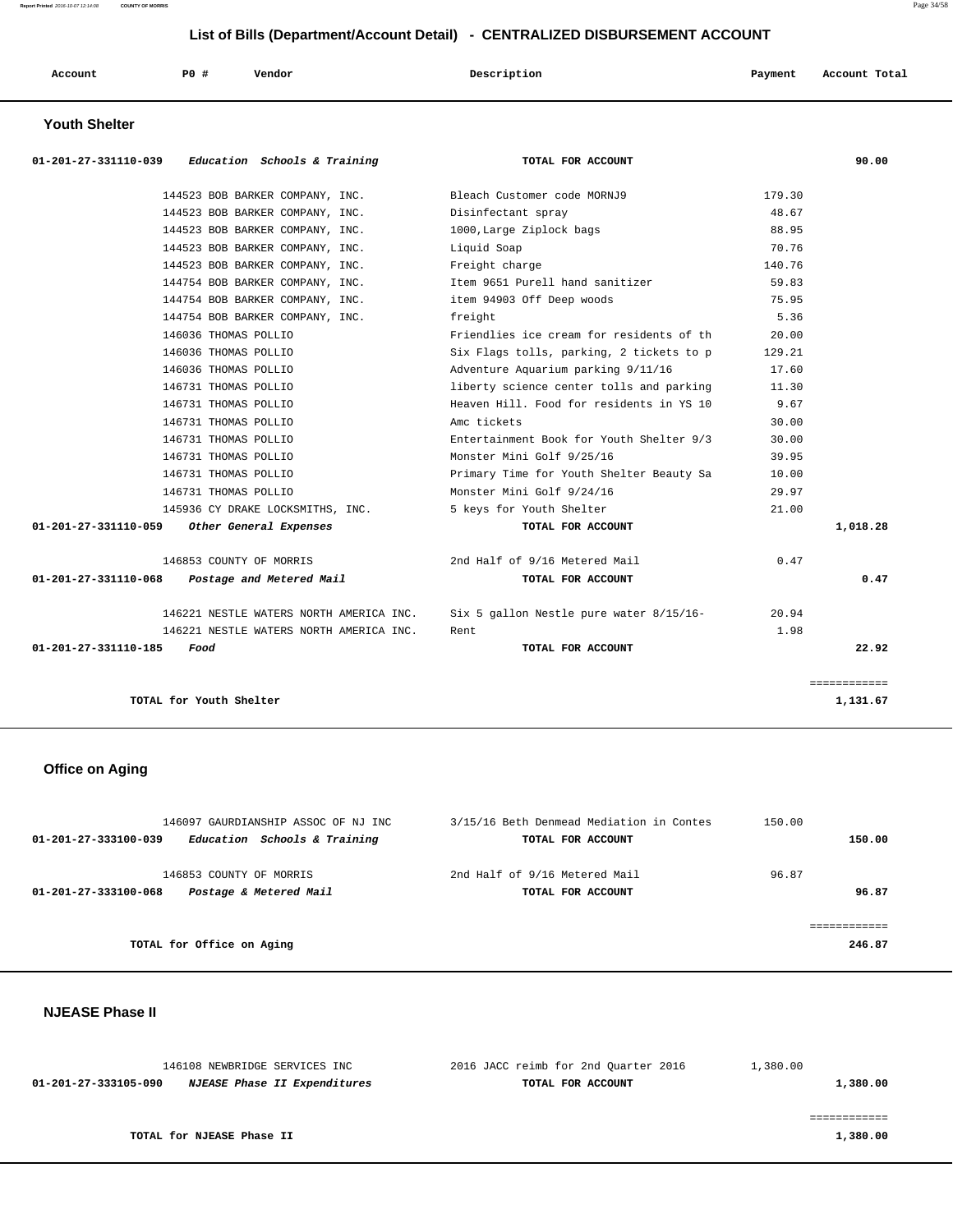**Report Printed** 2016-10-07 12:14:08 **COUNTY OF MORRIS** Page 35/58

# **List of Bills (Department/Account Detail) - CENTRALIZED DISBURSEMENT ACCOUNT**

| Account | P0 # | Vendor | Description | Payment | Account Total |
|---------|------|--------|-------------|---------|---------------|
|         |      |        |             |         |               |

## **Grant in Aid**

| 146349 ATLANTIC HEALTH SYSTEM/MMH                                        | Aftercare sessions                     | 200.00    |
|--------------------------------------------------------------------------|----------------------------------------|-----------|
| $01 - 201 - 27 - 342000 - 464$<br>Grant in Aid GIA: MORR MEMOR. HOSPITAL | TOTAL FOR ACCOUNT                      | 200.00    |
|                                                                          |                                        |           |
| 146082 DAWN CENTER FOR INDEPENDENT                                       | GIA 1657 R&S 8/1/16-8/31/16            | 1,266.00  |
| 146083 DAWN CENTER FOR INDEPENDENT                                       | qia 1658 cm 8/1/16-8/31/16             | 3,565.00  |
| Grant in Aid GIA:DAWN INC<br>$01 - 201 - 27 - 342000 - 473$              | TOTAL FOR ACCOUNT                      | 4,831.00  |
| 146115 CFCS - HOPE HOUSE                                                 | GIA-1621 The Aids Center - August 2016 | 6,498.00  |
|                                                                          |                                        |           |
| 146081 CFCS - HOPE HOUSE                                                 | gia 1639 8/1/16-8/31/16 Chore          | 3,441.00  |
| 146113 CFCS - HOPE HOUSE                                                 | GIA 1625 8/1/16-8/31                   | 3,200.00  |
| $01 - 201 - 27 - 342000 - 480$<br>Grant in Aid GIA: HOPEHOUSEOPERTNFIXIT | TOTAL FOR ACCOUNT                      | 13,139.00 |
| 146112 NEW HOPE FOUNDATION INC.                                          | Workshop days                          | 2,800.00  |
| 01-201-27-342000-491<br>Grant in Aid: New Hope                           | TOTAL FOR ACCOUNT                      | 2,800.00  |
|                                                                          |                                        |           |
| TOTAL for Grant in Aid                                                   |                                        | 20,970.00 |

# **Seniors, Disabled & Veterans**

| 146107 CORNERSTONE FAMILY                                    | MorrisView ADC for August 2106 | 11,725.10 |
|--------------------------------------------------------------|--------------------------------|-----------|
| Contracted Services - Adult Day Care<br>01-201-27-343100-036 | TOTAL FOR ACCOUNT              | 11,725.10 |
|                                                              |                                |           |
|                                                              |                                |           |
| TOTAL for Seniors, Disabled & Veterans                       |                                | 11,725.10 |

# **County Board of Social Service**

| Purchase of office supplies -<br>145170 OFFICE CONCEPTS GROUP, INC. | 2,011.72   |                                                                                                                                                                             |
|---------------------------------------------------------------------|------------|-----------------------------------------------------------------------------------------------------------------------------------------------------------------------------|
|                                                                     | 2,280.00   |                                                                                                                                                                             |
| TOTAL FOR ACCOUNT                                                   |            | 4,291.72                                                                                                                                                                    |
|                                                                     |            |                                                                                                                                                                             |
| HP LaserJet Enterprise M604dn - Quote #H                            | 5,070.40   |                                                                                                                                                                             |
|                                                                     | 1,772.88   |                                                                                                                                                                             |
|                                                                     | 1,304.72   |                                                                                                                                                                             |
| TOTAL FOR ACCOUNT                                                   |            | 8,148.00                                                                                                                                                                    |
|                                                                     |            |                                                                                                                                                                             |
|                                                                     | 156.00     |                                                                                                                                                                             |
| TOTAL FOR ACCOUNT                                                   |            | 156.00                                                                                                                                                                      |
|                                                                     |            |                                                                                                                                                                             |
| 8 & 9/16 - Support & Maintenance of Inte                            | 39,960.00  |                                                                                                                                                                             |
| Payment for Security Officer - 08/12/16-                            | 1,828.65   |                                                                                                                                                                             |
| Payment for Security Officer - 08/19/16-                            | 1,823.18   |                                                                                                                                                                             |
| Software maintenance for the month of Se                            | 6,137.20   |                                                                                                                                                                             |
| Legal services rendered for the month of                            | 336.00     |                                                                                                                                                                             |
|                                                                     | 3,384.00   |                                                                                                                                                                             |
|                                                                     |            |                                                                                                                                                                             |
| Collections - MCOTA                                                 | 4,536.00   |                                                                                                                                                                             |
|                                                                     | CS - MCOTA | Copy paper - Supreme Multi White 92 BRT,<br>HP LaserJet 500 Sheets Input Feeder for<br>3M 24'' Framed Privacy Filter for Wildes<br>Subscription for NJ Admin. Code title 4A |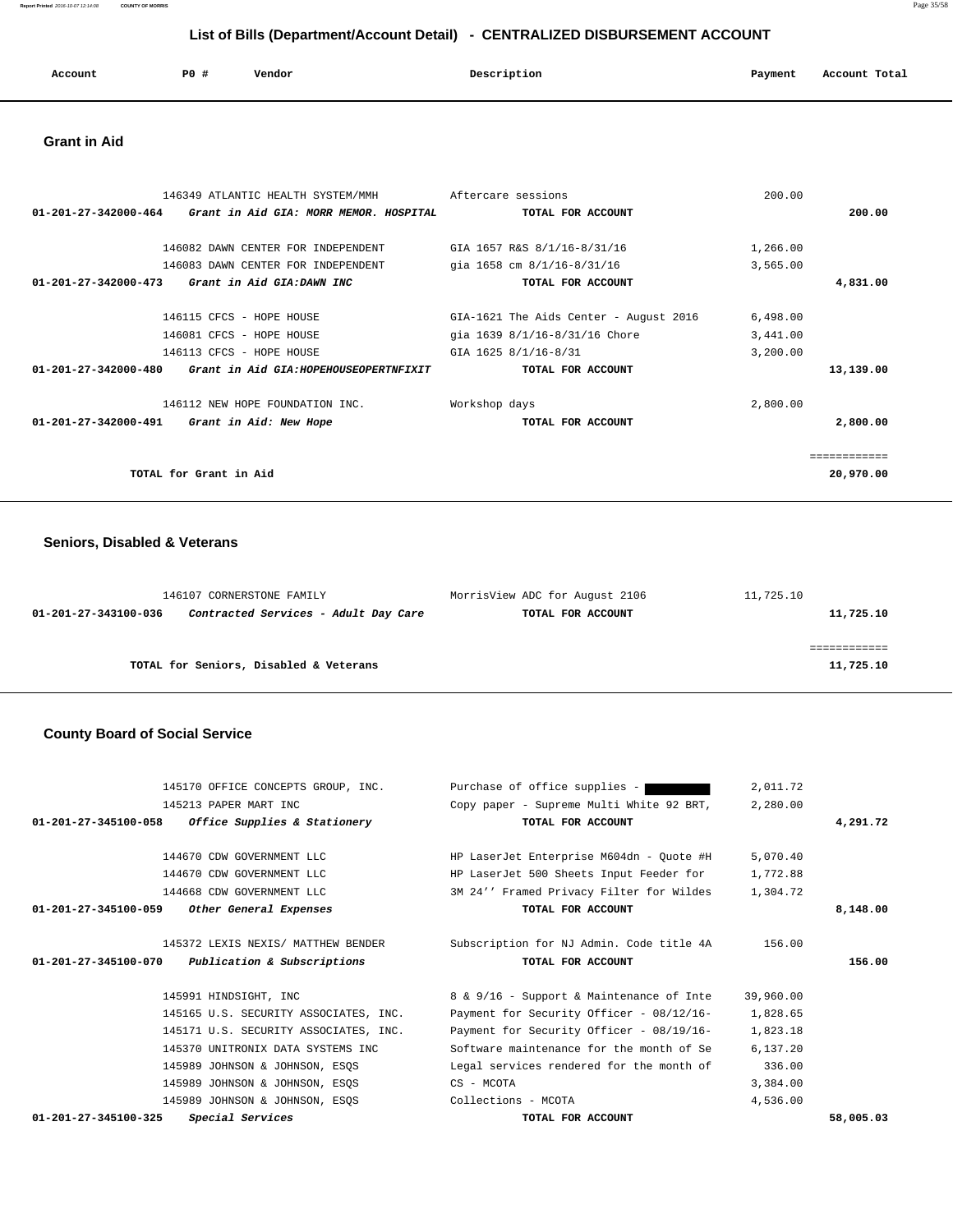**Report Printed** 2016-10-07 12:14:08 **COUNTY OF MORRIS** Page 36/58

## **List of Bills (Department/Account Detail) - CENTRALIZED DISBURSEMENT ACCOUNT**

| Account                               | <b>PO #</b>        | Vendor                                           | Description                                   | Payment   | Account Total |
|---------------------------------------|--------------------|--------------------------------------------------|-----------------------------------------------|-----------|---------------|
| <b>County Board of Social Service</b> |                    |                                                  |                                               |           |               |
|                                       |                    | 145518 DELTA DENTAL OF NEW JERSEY, INC.          | COBRA - Dental coverage for the month of      | 154.45    |               |
|                                       |                    | 145517 DELTA DENTAL OF NEW JERSEY, INC.          | COBRA - Dental coverage for the month of      | 27.37     |               |
|                                       |                    | 145516 DELTA DENTAL OF NEW JERSEY, INC.          | Dental coverage for the month of Septemb      | 280.06    |               |
|                                       |                    | 145515 DELTA DENTAL OF NEW JERSEY, INC.          | Dental coverage for the month of Septemb      | 738.99    |               |
|                                       | 146141 CHLIC       |                                                  | Monthly Premium bill for the month of Au      | 26,609.28 |               |
|                                       | 146141 CHLIC       |                                                  | September 2016 - Acct. #3339425 - Client      | 25,380.49 |               |
|                                       |                    | 01-201-27-345100-329 Hospital Insurance Premiums | TOTAL FOR ACCOUNT                             |           | 53,777.55     |
|                                       | 146354 OLGA MATOS  |                                                  | FIS - Mileage reimb. for March 2016           | 44.10     |               |
| 01-201-27-345100-332                  | <i>Mileage</i>     |                                                  | TOTAL FOR ACCOUNT                             |           | 44.10         |
|                                       | 146354 OLGA MATOS  |                                                  | Insurance reimb. for July to December 20      | 72.00     |               |
|                                       | 146322 ARUNA DADA  |                                                  | FSS - Insurance reimb. for January to De      | 144.00    |               |
|                                       | 146323 LUCY D'ANNA |                                                  | MAP - Insurance reimb. for January to De      | 144.00    |               |
|                                       |                    | 146533 CARLOTA MANJARRES                         | $FSS$ - Insurance Reimb. for $05/16$ - $12/1$ | 96.00     |               |
| 01-201-27-345100-333                  |                    | Other Allowances                                 | TOTAL FOR ACCOUNT                             |           | 456.00        |
|                                       |                    | 144606 LABORATORY CORPORATION OF                 | 29811040 DNA testing from 7/2/16 to 7/3       | 64.50     |               |
| 01-201-27-345100-351                  |                    | Paternity Expenses                               | TOTAL FOR ACCOUNT                             |           | 64.50         |
|                                       |                    |                                                  |                                               |           | ============  |
|                                       |                    | TOTAL for County Board of Social Service         |                                               |           | 124,942.90    |

#### **MV:Administration**

| Temporary Help - Per Diem Nurses<br>01-201-27-350100-013 | TOTAL FOR ACCOUNT                                                     | 46,602.76 |
|----------------------------------------------------------|-----------------------------------------------------------------------|-----------|
| 146644 MARION ENNIS                                      | LPN, 9-18-2016 thru 10-01-2016 2, 654.40                              |           |
| 146754 ARNEL P GARCIA                                    | LPN, 9-18-2016 thru 10-01-2016 2, 478.05                              |           |
|                                                          | 146755 BARKEL FLEMMING LPN, 9-18-2016 thru 10-01-2016 12, 703.38      |           |
| 146756 CANDIDO CAMPOS                                    | RN, 9-18-2016 thru 10-01-2016 593.48                                  |           |
|                                                          |                                                                       |           |
| 146612 CHERYL ANN HAYES                                  | RN, 9-18-2016 thru 10-01-2016 296.00                                  |           |
| 146614 DAMACINA L. OKE                                   | RN, 9-18-2016 thru 10-01-2016                                         | 893.78    |
|                                                          | 1,480.74 146615 DANILO LAPID RN 9-18-2016 thru 10-01-2016             |           |
|                                                          | 146616 DAVID JEAN-LOUIS LPN, 9-18-2016 thru 10-01-2016 1.629.22       |           |
|                                                          | 146617 EDITHA MARQUEZ RN, 9-18-2016 thru 10-01-2016 1,505.90          |           |
| 146618 ELLEN M. NOLL                                     | LPN, 9-18-2016 thru 10-01-2016 2, 157.02                              |           |
| 146619 EVELYN TOLENTINO                                  | RN, 9-18-2016 thru 10-01-2016 1, 322.75                               |           |
|                                                          | 146620 GEORGINA GRAY-HORSLEY LPN, 9-18-2016 thru 10-01-2016 697.45    |           |
|                                                          |                                                                       |           |
|                                                          | 146622 ILLIENE CHARLES, RN RN, 9-18-2016 thru 10-01-2016 3, 354.05    |           |
|                                                          | 146646 MICHELLE CAPILI RN, 9-18-2016 thru 10-01-2016                  | 2,960.37  |
| 146654 LOREEN RAFISURA                                   | RN, 9-18-2016 thru 10-01-2016 1, 078.18                               |           |
|                                                          |                                                                       |           |
|                                                          | 146642 MADUKWE IMO IBOKO, RN 8-18-2016 thru 10-01-2016 2,373.18       |           |
|                                                          | 146643 MARIA CARMELITA OBLINA LPN, 9-18-2016 thru 10-01-2016 469.22   |           |
| 146645 MARTHA YAGHI                                      | RN, 9-18-2016 thru 10-01-2016                                         | 604.95    |
|                                                          | 146647 MIRLENE ESTRIPLET RN, 9-18-2016 thru 10-01-2016 4, 821.84      |           |
|                                                          | 146648 ROSE DUMAPIT RN 9-18-2016 thru 10-01-2016 RN 9-18-2016         |           |
|                                                          | 1,783.03 146649 ROSEMARY BATANE COBCOBO RN, 9-18-2016 thru 10-01-2016 |           |
| 146650 SHELLEY REINER                                    | LPN, 9-18-2016 thru 10-01-2016 1, 767.84                              |           |
| 146651 TEODORA O. DELEON                                 | RN, 9-18-2016 thru 10-01-2016                                         | 593.11    |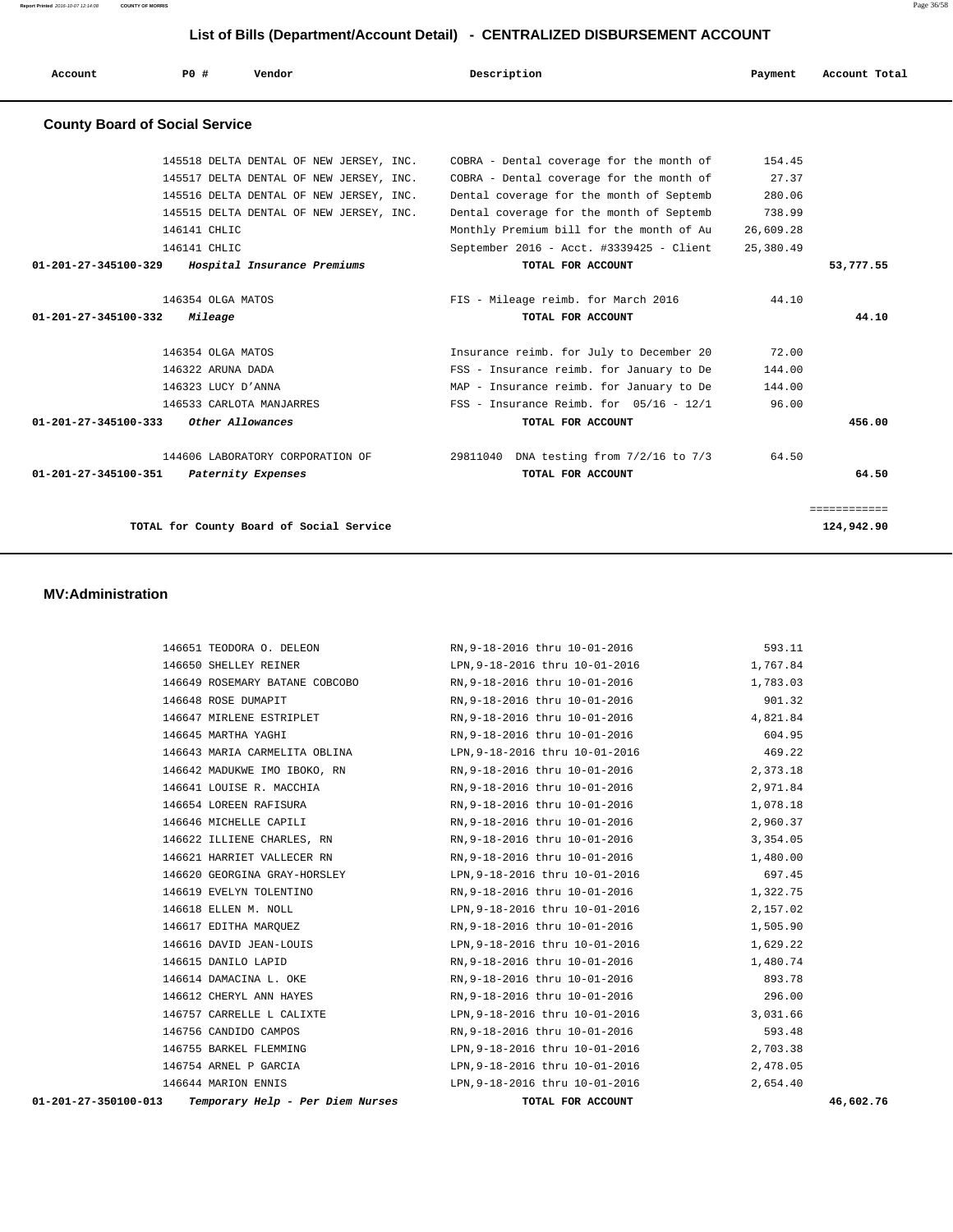#### **Report Printed** 2016-10-07 12:14:08 **COUNTY OF MORRIS** Page 37/58

 **List of Bills (Department/Account Detail) - CENTRALIZED DISBURSEMENT ACCOUNT**

| Account                        | P0#<br>Vendor                                               | Description                                                   | Payment  | Account Total |
|--------------------------------|-------------------------------------------------------------|---------------------------------------------------------------|----------|---------------|
| <b>MV:Administration</b>       |                                                             |                                                               |          |               |
| 01-201-27-350100-016           | Outside Salaries & Wages                                    | TOTAL FOR ACCOUNT                                             |          | 612.25        |
| 01-201-27-350100-036           | 145960 TREASURER-STATE OF NEW JERSEY<br>Contracted Services | Medical Waste Generator#0129765.7-20-201<br>TOTAL FOR ACCOUNT | 1,000.00 | 1,000.00      |
|                                | 146289 WESCOM SOLUTONS INC.                                 | morr-1, Training Database, September-2016                     | 100.00   |               |
|                                | 146289 WESCOM SOLUTONS INC.                                 | morr-1, ADT/MDS/3rd Party Integration, Sep                    | 3,479.15 |               |
| 01-201-27-350100-040           | Electronic Data Processing                                  | TOTAL FOR ACCOUNT                                             |          | 3,579.15      |
| $01 - 201 - 27 - 350100 - 046$ | 146128 NESTLE WATERS NORTH AMERICA INC.<br>General Stores   | 0435619937,8-15-16 thru 9-14-16<br>TOTAL FOR ACCOUNT          | 15.95    | 15.95         |
|                                | 143574 U-LINE SHIPPING SUPPLY                               | 6576155, Divider Boxes w/Dividers, 7-11-20                    | 240.42   |               |
|                                | 145055 U-LINE SHIPPING SUPPLY                               | 6576155, 7-20-2016                                            | 64.50    |               |
| 01-201-27-350100-058           | Office Supplies & Stationery                                | TOTAL FOR ACCOUNT                                             |          | 304.92        |
|                                | 146853 COUNTY OF MORRIS                                     | 2nd Half of 9/16 Metered Mail                                 | 249.04   |               |
| 01-201-27-350100-068           | Postage & Metered Mail                                      | TOTAL FOR ACCOUNT                                             |          | 249.04        |
|                                | 145973 RICOH AMERICAS CORPORATION                           | 12281, August thru October~2016                               | 5,328.20 |               |
|                                | 145973 RICOH AMERICAS CORPORATION                           | 12432, August thru October~2016                               | 706.57   |               |
|                                | 145973 RICOH AMERICAS CORPORATION                           | 16099, September thru November~2016                           | 205.64   |               |
| $01 - 201 - 27 - 350100 - 164$ | Office Machines - Rental                                    | TOTAL FOR ACCOUNT                                             |          | 6,240.41      |
|                                | 146120 BATTERIES PLUS                                       | 9732856340.9-19-2016                                          | 33.00    |               |
|                                | 145056 U.S. SECURITY ASSOCIATES, INC.                       | 27010,7-15 thru 7-21-2016                                     | 6,999.98 |               |
|                                | 145056 U.S. SECURITY ASSOCIATES, INC.                       | 27010,7-22 thru 7-28-2016                                     | 6,499.97 |               |
|                                | 145056 U.S. SECURITY ASSOCIATES, INC.                       | 27010,7-29 thru 8-04-2016                                     | 6,617.78 |               |
|                                | 145056 U.S. SECURITY ASSOCIATES, INC.                       | 27010,8-05 thru 8-11-2016                                     | 6,394.20 |               |
|                                | 145056 U.S. SECURITY ASSOCIATES, INC.                       | 27010,8-12 thru 8-18-2016                                     | 6,660.62 |               |
| 01-201-27-350100-266           | Safety Items                                                | TOTAL FOR ACCOUNT                                             |          | 33,205.55     |
|                                |                                                             |                                                               |          | ============  |
|                                | TOTAL for MV:Administration                                 |                                                               |          | 91,810.03     |

| 146604 TOWNSHIP OF MORRIS                         | 1609-0/ MORRIS VIEW/ SPLIT INVOICE | 49,014.94 |
|---------------------------------------------------|------------------------------------|-----------|
| 01-201-27-350110-144<br>Sewer                     | TOTAL FOR ACCOUNT                  | 49,014.94 |
| 145054 TBS CONTROLS LLC                           | M13000,7-7-2016                    | 2,335.78  |
| 145053 TBS CONTROLS LLC                           | M13000, Parts for Boiler Room      | 1,077.31  |
| Machinery Repairs & Parts<br>01-201-27-350110-262 | TOTAL FOR ACCOUNT                  | 3,413.09  |
|                                                   |                                    |           |
| TOTAL for MV: Building Services                   |                                    | 52,428.03 |

## **MV:Dietary**

 **MV:Building Services** 

**TOTAL for MV:Building Services 52,428.03**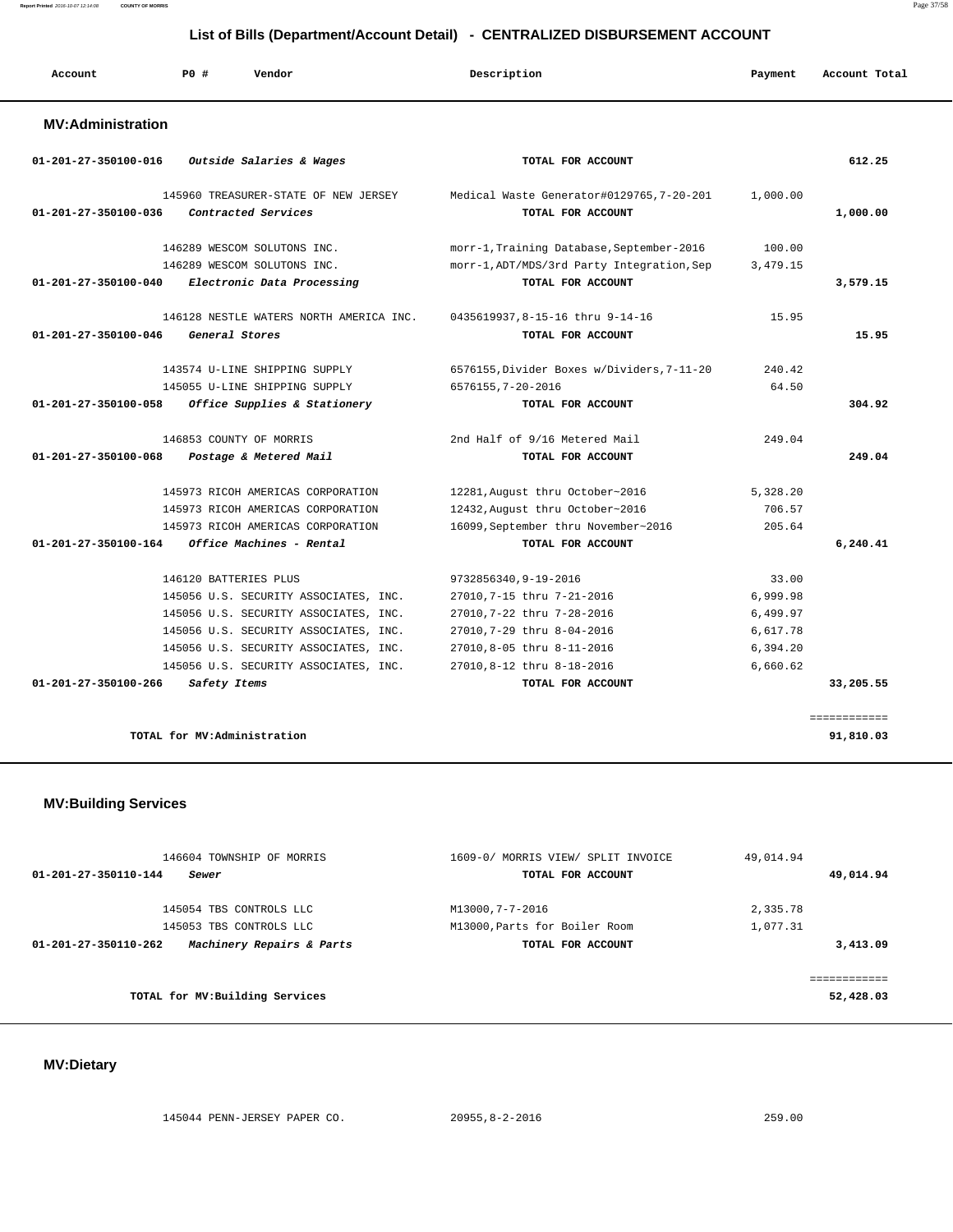**Report Printed** 2016-10-07 12:14:08 **COUNTY OF MORRIS** Page 38/58

| List of Bills (Department/Account Detail) - CENTRALIZED DISBURSEMENT ACCOUNT |                    |                               |                                          |           |               |
|------------------------------------------------------------------------------|--------------------|-------------------------------|------------------------------------------|-----------|---------------|
| Account                                                                      | <b>PO #</b>        | Vendor                        | Description                              | Payment   | Account Total |
| <b>MV:Dietary</b>                                                            |                    |                               |                                          |           |               |
|                                                                              |                    | 145962 W.B. MASON COMPANY INC | C1019843, 8-24-2016                      | 212.25    |               |
|                                                                              |                    | 145962 W.B. MASON COMPANY INC | C1019843, 8-24-2016                      | 1,524.75  |               |
|                                                                              |                    | 145962 W.B. MASON COMPANY INC | C1019843, 8-08-2016 [Returned 9oz. Cups] | $-357.56$ |               |
| 01-201-27-350115-036                                                         |                    | Contracted Services           | TOTAL FOR ACCOUNT                        |           | 2,870.44      |
|                                                                              | 146126 STAR LEDGER |                               | 947758, w/e 9-10-2016                    | 66.25     |               |
| 01-201-27-350115-186                                                         |                    | Coffee / Gift Shop            | TOTAL FOR ACCOUNT                        |           | 66.25         |
|                                                                              |                    |                               |                                          |           |               |

| 146126 STAR LEDGER                         | 947758, w/e 9-10-2016 | 66.25    |
|--------------------------------------------|-----------------------|----------|
| 01-201-27-350115-186<br>Coffee / Gift Shop | TOTAL FOR ACCOUNT     | 66.25    |
|                                            |                       |          |
|                                            |                       |          |
| TOTAL for MV:Dietary                       |                       | 2,936.69 |
|                                            |                       |          |

# **MV:Nursing**

|                      | 145026 ASSOCIATED SALES AND BAG CO.    | 314307, 7-20-2016     | 629.00      |              |
|----------------------|----------------------------------------|-----------------------|-------------|--------------|
|                      | 146123 JML MEDICAL INC.                | 5MOC02, 9-15-2016     | 2,782.58    |              |
|                      | 146123 JML MEDICAL INC.                | 5MOC02, 9-19-2016     | 108.33      |              |
|                      | 146123 JML MEDICAL INC.                | 5MOC02, 9-15-2016     | 165.75      |              |
|                      | 145034 PENN-JERSEY PAPER CO.           | $20955, 8 - 2 - 2016$ | 2,270.90    |              |
|                      | 145034 PENN-JERSEY PAPER CO.           | $20955, 8 - 3 - 2016$ | $-1,654.40$ |              |
|                      | 145034 PENN-JERSEY PAPER CO.           | $20955, 8 - 4 - 2016$ | 138.10      |              |
|                      | 145962 W.B. MASON COMPANY INC          | C1019843, 8-24-2016   | 524.70      |              |
| 01-201-27-350130-046 | General Stores                         | TOTAL FOR ACCOUNT     |             | 4,964.96     |
|                      |                                        |                       |             |              |
|                      | 145039 MOBILEX USA                     | 71060, March-2016     | 788.07      |              |
|                      | 145039 MOBILEX USA                     | 71060, April-2016     | 814.18      |              |
|                      | 145039 MOBILEX USA                     | 71060, June-2016      | 893.94      |              |
|                      | 145039 MOBILEX USA                     | 71060, June-2016      | 962.43      |              |
|                      | 145039 MOBILEX USA                     | 71060, July-2016      | 2,874.17    |              |
|                      | 145039 MOBILEX USA                     | 71060, July-2016      | 1,552.05    |              |
| 01-201-27-350130-203 | X-Ray & Medical Supplies               | TOTAL FOR ACCOUNT     |             | 7,884.84     |
|                      |                                        |                       |             |              |
|                      | 144976 SPECIALTY MEDICAL PRODUCTS INC. | MOVMN, July~2016      | 1,004.60    |              |
| 01-201-27-350130-258 | Equipment                              | TOTAL FOR ACCOUNT     |             | 1,004.60     |
|                      |                                        |                       |             |              |
|                      |                                        |                       |             | ============ |
|                      | TOTAL for MV:Nursing                   |                       |             | 13,854.40    |
|                      |                                        |                       |             |              |

## **MV:Recreation/Volunteer Svc**

| 146121 CABLEVISION                          | 07876-533982-01-2.October-2016           | 3,634.54 |          |
|---------------------------------------------|------------------------------------------|----------|----------|
| Contracted Services<br>01-201-27-350135-036 | TOTAL FOR ACCOUNT                        |          | 3,634.54 |
| 146122 CREATING WITH CLAY LLC               | Pottery Program on 2D, 9-15-2016         | 100.00   |          |
| 146122 CREATING WITH CLAY LLC               | Pottery Program in Atrium, 9-15-2016     | 100.00   |          |
| 146124 MAYO PERFORMING ARTS CENTER          | Broadway Christmas Wonderland Holiday Sh | 637.20   |          |
| 146125 PRECIOUS GEMS MUSIC, LLC             | Music Program on Unit-2D, 9-22-2016      | 125.00   |          |
| Patient Activities<br>01-201-27-350135-194  | TOTAL FOR ACCOUNT                        |          | 962.20   |
|                                             |                                          |          |          |
|                                             |                                          |          |          |
| TOTAL for MV: Recreation/Volunteer Svc      |                                          |          | 4,596.74 |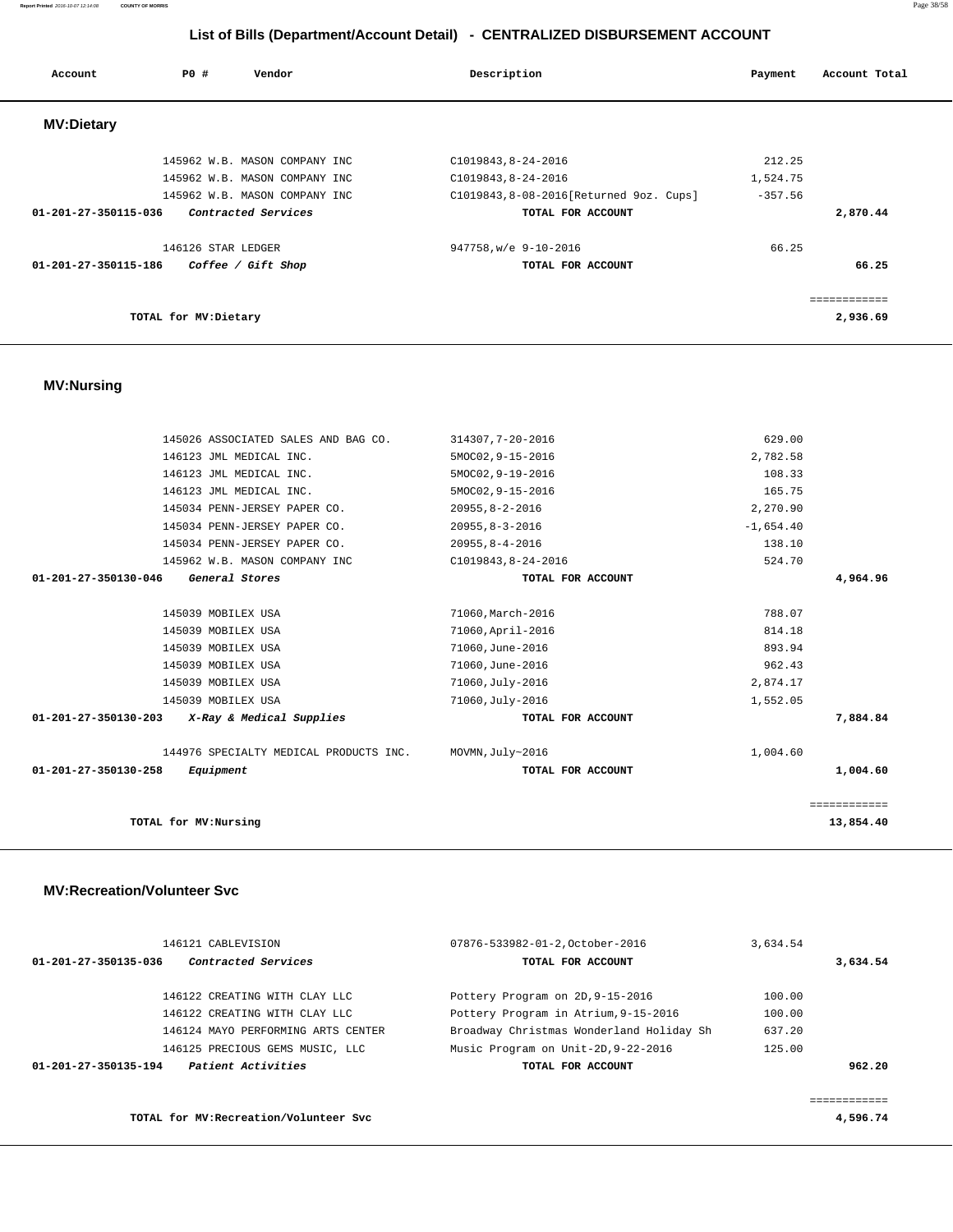**Report Printed** 2016-10-07 12:14:08 **COUNTY OF MORRIS** Page 39/58

# **List of Bills (Department/Account Detail) - CENTRALIZED DISBURSEMENT ACCOUNT**

| Account                | PO#                       | Vendor                                            | Description                                        | Account Total<br>Payment |
|------------------------|---------------------------|---------------------------------------------------|----------------------------------------------------|--------------------------|
| <b>County Adjuster</b> |                           |                                                   |                                                    |                          |
| 01-201-27-357100-068   |                           | 146853 COUNTY OF MORRIS<br>Postage & Metered Mail | 2nd Half of 9/16 Metered Mail<br>TOTAL FOR ACCOUNT | 130.96<br>130.96         |
|                        | TOTAL for County Adjuster |                                                   |                                                    | ============<br>130.96   |

# **Morris Cty Park Commission**

|                      | 146516 MORRIS COUNTY PARK COMMISSION    |  | MCPC 2016 Tax Support - Request 6 | 2,279,165.00 |              |
|----------------------|-----------------------------------------|--|-----------------------------------|--------------|--------------|
| 01-201-28-370100-090 | Morris Cty Park Commission Expenditures |  | TOTAL FOR ACCOUNT                 |              | 2,279,165.00 |
|                      |                                         |  |                                   |              |              |
|                      |                                         |  |                                   |              |              |
|                      | TOTAL for Morris Cty Park Commission    |  |                                   |              | 2,279,165.00 |
|                      |                                         |  |                                   |              |              |

# **County Library**

| 144782 NJLA                                           | NJLA Job Hotline Posting: Librarian I - 50.00                                  |           |       |
|-------------------------------------------------------|--------------------------------------------------------------------------------|-----------|-------|
| 01-201-29-390100-023 Associations and Memberships     | TOTAL FOR ACCOUNT                                                              |           | 50.00 |
|                                                       | 144785 OXFORD UNIVERSITY PRESS 1011326 dated 07/26/16; One title return 556.37 |           |       |
|                                                       |                                                                                |           |       |
| 144785 OXFORD UNIVERSITY PRESS CREDIT MEMO            |                                                                                | $-237.00$ |       |
| 144779 LEXIS NEXIS                                    | 150KMG dated 07/31/16                                                          | 174.00    |       |
| 144789 THOMSON REUTERS-WEST                           | 10003308031 dated 08/01/16                                                     | 1,544.38  |       |
| 145931 INFORMATION TODAY INC                          | International Literary Market Place date 334.03                                |           |       |
| 145924 BERNAN                                         | 0782711 dated 08/31/16                                                         | 42.00     |       |
| 144776 BAKER & TAYLOR BOOKS                           | 321652 C000745 3 B00000 dated 08/05/16 121.15                                  |           |       |
| 143831 GANN LAW BOOKS                                 | 000184 ship Id 0 dated 07/15/16 144.00                                         |           |       |
| 145870 INGRAM LIBRARY SERVICES 20C0083 dated 09/07/16 |                                                                                | 1,816.06  |       |
| 145870 INGRAM LIBRARY SERVICES                        | 20C0083 dated 09/07/16                                                         | 91.55     |       |
| 145870 INGRAM LIBRARY SERVICES                        | 20C0083 dated 09/07/16                                                         | 19.84     |       |
| 145870 INGRAM LIBRARY SERVICES                        | 20C0083 dated 09/07/16 Split Object Code 57.60                                 |           |       |
| 145870 INGRAM LIBRARY SERVICES                        | 20C0083 dated 09/07/16                                                         | 337.46    |       |
| 145491 INGRAM LIBRARY SERVICES                        | 20C0083 dated 08/23/16                                                         | 124.34    |       |
| 145491 INGRAM LIBRARY SERVICES 2000083 dated 08/23/16 |                                                                                | 45.80     |       |
|                                                       | 145491 INGRAM LIBRARY SERVICES 20C0083 dated 08/23/16 (Credit Memo of \$390.08 |           |       |
| 145491 INGRAM LIBRARY SERVICES                        | 20C0083 dated 08/25/16                                                         | 52.11     |       |
| 145491 INGRAM LIBRARY SERVICES                        | 20C0083 dated 008/25/16                                                        | 2,072.43  |       |
| 145869 INGRAM LIBRARY SERVICES                        | 20C0083 dated 08/22/16                                                         | 112.49    |       |
| 145869 INGRAM LIBRARY SERVICES                        | 20C0083 dated 08/31/16                                                         | 20.90     |       |
| 145869 INGRAM LIBRARY SERVICES                        | 20C0083 dated 09/01/16 Split Object Code 11.99                                 |           |       |
| 145869 INGRAM LIBRARY SERVICES                        | 20C0083 dated 09/010/16                                                        | 11.99     |       |
| 145869 INGRAM LIBRARY SERVICES                        | 20C0083 dated 09/02/16 Split Object Code                                       | 434.60    |       |
| 145869 INGRAM LIBRARY SERVICES                        | 20C0083 dated 09/02/16                                                         | 11.90     |       |
| 145492 INGRAM LIBRARY SERVICES                        | 20C0083 dated 08/25/13                                                         | 12.90     |       |
| 145492 INGRAM LIBRARY SERVICES                        | 20C0083 dated 08/26/16                                                         | 67.51     |       |
| 145492 INGRAM LIBRARY SERVICES 20C0083 dated 08/31/16 |                                                                                | 101.22    |       |
| 145492 INGRAM LIBRARY SERVICES                        | 20C0083 dated 08/31/16                                                         | 183.60    |       |
| 145492 INGRAM LIBRARY SERVICES 20C0083 dated 08/31/16 |                                                                                | 851.05    |       |
| 145492 INGRAM LIBRARY SERVICES                        | 20C0083 dated 09/01/16                                                         | 50.94     |       |
|                                                       |                                                                                |           |       |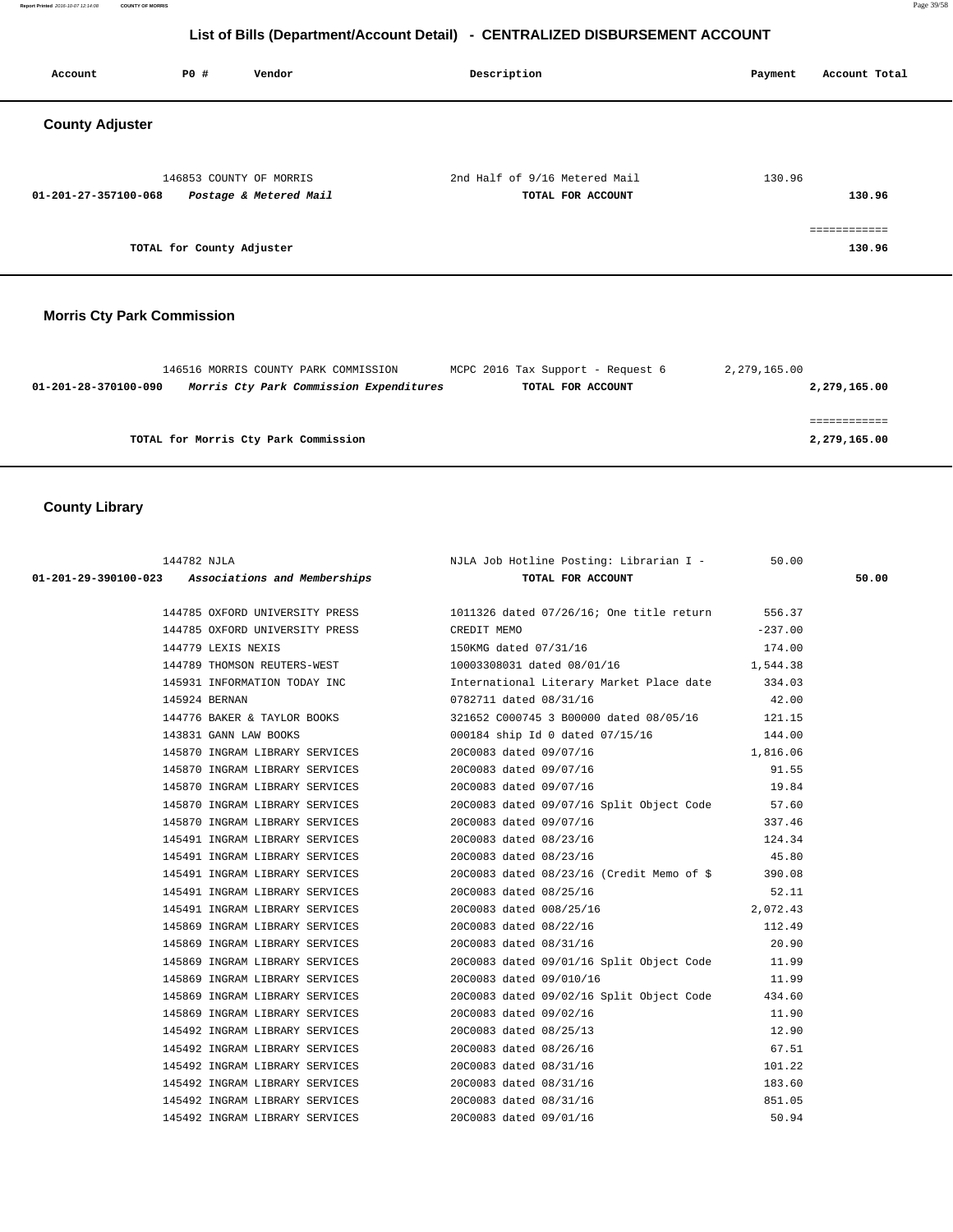**County Library**  145879 INGRAM LIBRARY SERVICES 20C0083 dated 09/16/16 89.72 145878 INGRAM LIBRARY SERVICES 20C0083 dated Split Object Code 22.63 145878 INGRAM LIBRARY SERVICES 20C0083 dated 09/15/16 Split Object Code 29.94 145878 INGRAM LIBRARY SERVICES 20C0083 dated 09/15/16 Split Object Code 13.19 145878 INGRAM LIBRARY SERVICES 20C0083 dated 09/15/16 650.35 145877 INGRAM LIBRARY SERVICES 20C0083 dated 09/14/16 Split Object Code 8.97 145877 INGRAM LIBRARY SERVICES 20C0083 dated 09/14/16 137.30 145876 INGRAM LIBRARY SERVICES 20C0083 dated 09/12/16 228.86 145876 INGRAM LIBRARY SERVICES 20C0083 dated 09/13/16 49.45 145876 INGRAM LIBRARY SERVICES 20C0083 dated 09/13/16 354.20 145875 INGRAM LIBRARY SERVICES 20C0083 dated 09/12/16 247.49 145875 INGRAM LIBRARY SERVICES 20C0083 dated 09/13/16 60.54 145875 INGRAM LIBRARY SERVICES 20C0083 dated 09/13/16 13.64 145927 CENTER POINT LARGE PRINT XCP16-8 dated 08/01/16 121.40 145923 ABC-CLIO 00036845 dated 08/30/16 337.90  **01-201-29-390100-028 Books & Periodicals TOTAL FOR ACCOUNT 12,553.18** 145925 BRODART CO 290667 dated 08/26/16 680.00  **01-201-29-390100-058 Office Supplies & Stationery TOTAL FOR ACCOUNT 680.00** 146853 COUNTY OF MORRIS 2nd Half of 9/16 Metered Mail 915.97  **01-201-29-390100-068 Postage & Metered Mail TOTAL FOR ACCOUNT 915.97** 145934 MIDWEST TAPE LLC 2000001148 dated 08/11/16 748.05 145934 MIDWEST TAPE LLC 2000001148 dated 08/18/16 249.08 145934 MIDWEST TAPE LLC 2000001148 dated 08/29/196 1,490.24 145934 MIDWEST TAPE LLC 2000001148 dated 09/01/16 474.36 145870 INGRAM LIBRARY SERVICES 20C0083 dated 09/07/16 Split Object Code 23.02 145491 INGRAM LIBRARY SERVICES 20C0083 date 08/24/16 67.03 145869 INGRAM LIBRARY SERVICES 20C0083 dated 09/01/16 Split Object Code 43.32 145869 INGRAM LIBRARY SERVICES 20C0083 dated 09/02/16 Split Object Code 460.88 145878 INGRAM LIBRARY SERVICES 20C0083 dated 09/15/16 Split Object Code 50.54 145878 INGRAM LIBRARY SERVICES 20C0083 dated 09/15/16 Split Object Code 46.10 145878 INGRAM LIBRARY SERVICES 20C0083 dated 09/15/16 Split Object Code 51.60 145877 INGRAM LIBRARY SERVICES 20C0083 dated 09/14/16 Split Object Code 680.08 145877 INGRAM LIBRARY SERVICES 20C0083 dated 09/14/16 43.29  **01-201-29-390100-083 Video & Film Materials TOTAL FOR ACCOUNT 4,427.59** 144781 MOVIE LICENSING USA 0196935-001 378.00  **01-201-29-390100-084 Other Outside Services TOTAL FOR ACCOUNT 378.00** 144788 TOUCH THE MUSIC LLC Touch the Music at MC Library; Thursday 180.00  **01-201-29-390100-090 Program Expenditures TOTAL FOR ACCOUNT 180.00** 144787 S & S WORLDWIDE, INC. 21013342 dated 08/09/16; Morris County L 78.90 145926 CARTRIDGE WORLD FAIRFIELD 10006 dated 08/25/16; R/S \$439.90 Ref \$4 879.80 146071 OFFICE CONCEPTS GROUP, INC. 16868 DEPT# LIB dated 08/25/16 31.77 146071 OFFICE CONCEPTS GROUP, INC. 16868 DEPT# LIB dated08/26/16 1.09  **01-201-29-390100-095 Other Administrative Supplies TOTAL FOR ACCOUNT 991.56** ============ **TOTAL for County Library 20,176.30**

## **List of Bills (Department/Account Detail) - CENTRALIZED DISBURSEMENT ACCOUNT**

 **Account P0 # Vendor Description Payment Account Total**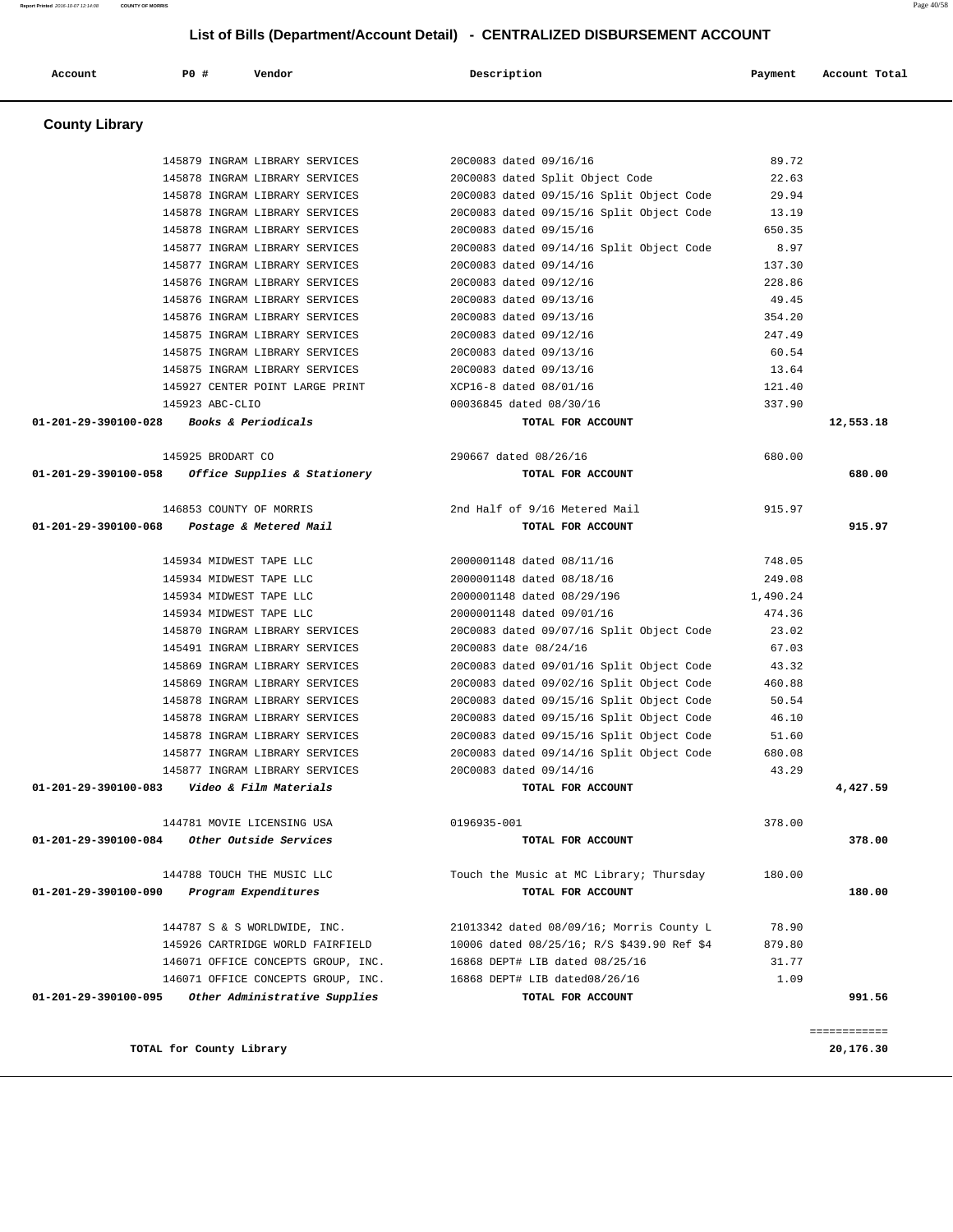**Report Printed** 2016-10-07 12:14:08 **COUNTY OF MORRIS** Page 41/58

# **List of Bills (Department/Account Detail) - CENTRALIZED DISBURSEMENT ACCOUNT**

| Account              | P0 # | Vendor                                            | Description                                        | Account Total<br>Payment |
|----------------------|------|---------------------------------------------------|----------------------------------------------------|--------------------------|
|                      |      |                                                   |                                                    |                          |
| 01-201-29-392100-068 |      | 146853 COUNTY OF MORRIS<br>Postage & Metered Mail | 2nd Half of 9/16 Metered Mail<br>TOTAL FOR ACCOUNT | 133.93<br>133.93         |
|                      |      | TOTAL for County Superintendent of Schoo          |                                                    | <br>133.93               |

# **Contribution to County College**

| 146640 COUNTY COLLEGE OF MORRIS          | 1st HALF OF OCTOBER 2016 OPERATING BUDGE | 492,916.67 |
|------------------------------------------|------------------------------------------|------------|
| Expenditures<br>01-201-29-395100-090     | TOTAL FOR ACCOUNT                        | 492,916.67 |
|                                          |                                          |            |
|                                          |                                          |            |
| TOTAL for Contribution to County College |                                          | 492,916.67 |
|                                          |                                          |            |

## **Rutgers Extension Service**

|                      | 146853 COUNTY OF MORRIS             | 2nd Half of 9/16 Metered Mail   | 38.06      |        |
|----------------------|-------------------------------------|---------------------------------|------------|--------|
| 01-201-29-396100-068 | Postage & Metered Mail              | TOTAL FOR ACCOUNT               |            | 38.06  |
|                      |                                     |                                 |            |        |
|                      | 146512 PETER NITZSCHE               | Mileage, Conferences & Meetings | 275.43     |        |
| 01-201-29-396100-082 | Travel Expense                      | TOTAL FOR ACCOUNT               |            | 275.43 |
|                      |                                     |                                 |            |        |
|                      | 146512 PETER NITZSCHE               | Alministrative Supplies         | 86.11      |        |
| 01-201-29-396100-095 | Other Administrative Supplies       | TOTAL FOR ACCOUNT               |            | 86.11  |
|                      |                                     |                                 |            |        |
|                      |                                     |                                 | eeeeeeeeee |        |
|                      | TOTAL for Rutgers Extension Service |                                 |            | 399.60 |
|                      |                                     |                                 |            |        |

## **Rmb Out of Cty Two Yr Coll**

|                      | 146852 MERCER COUNTY COMMUNITY          | CHARGEBACK FOR FALL 2016 | 2,329.17 |
|----------------------|-----------------------------------------|--------------------------|----------|
| 01-201-29-397100-090 | Rmb Out of Cty Two Yr Coll Expenditures | TOTAL FOR ACCOUNT        | 2,329.17 |
|                      |                                         |                          |          |
|                      |                                         |                          |          |
|                      | TOTAL for Rmb Out of Cty Two Yr Coll    |                          | 2,329.17 |

### **Cont M.C. School of Tech**

|                      | 146639 MC VOCATIONAL SCHOOL DISTRICT  | 10/16 DISTRICT TAXES TO BE RAISED | 377,801.00 |
|----------------------|---------------------------------------|-----------------------------------|------------|
| 01-201-29-400100-090 | Cont M.C. School of Tech Expenditures | TOTAL FOR ACCOUNT                 | 377,801.00 |
|                      |                                       |                                   |            |
|                      |                                       |                                   |            |
|                      | TOTAL for Cont M.C. School of Tech    |                                   | 377,801.00 |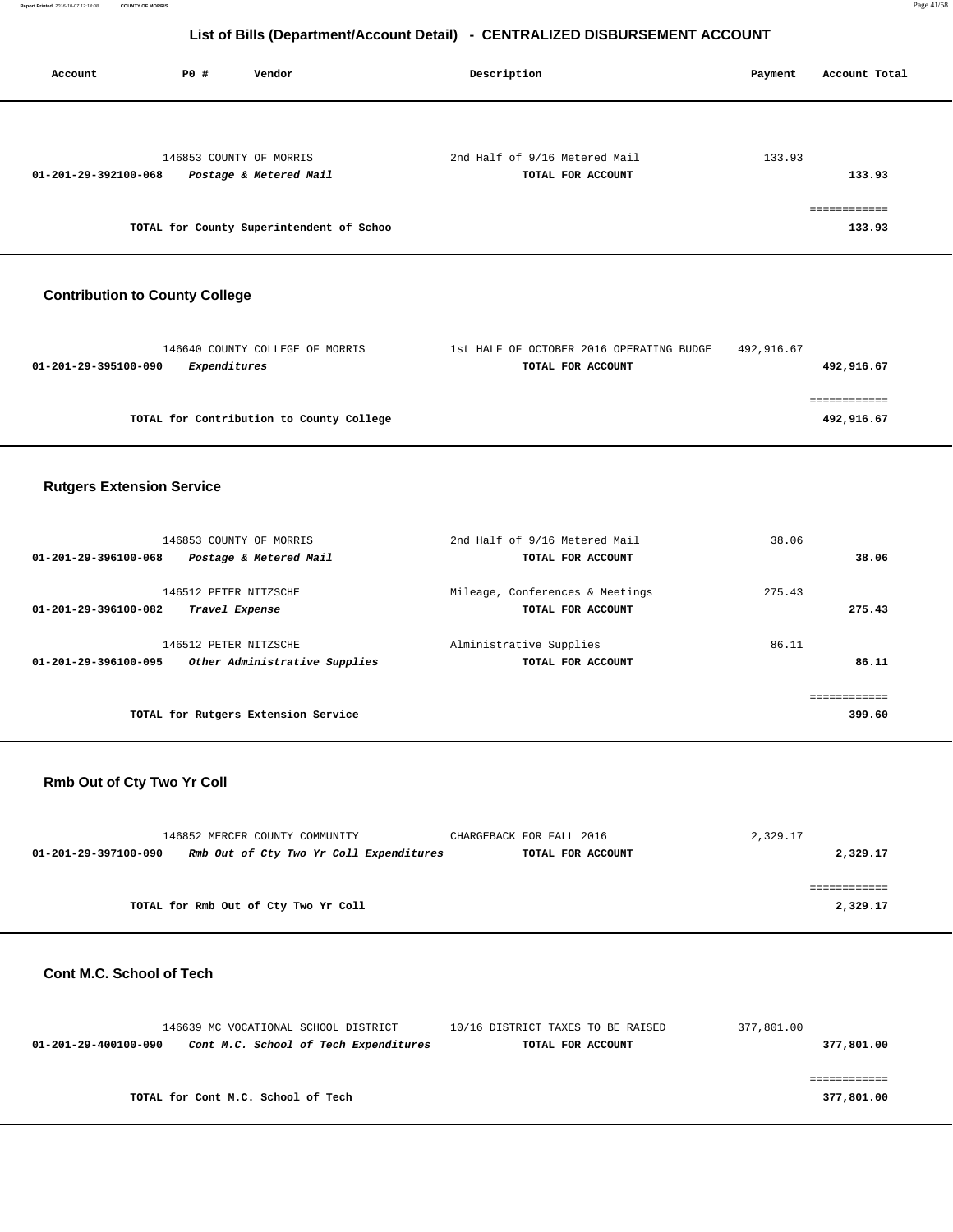| 145897 JERSEY CENTRAL POWER & LIGHT                                              | 10-00-01-6063-0-8 St Lighting Dover 9-1                          | 636.74          |            |
|----------------------------------------------------------------------------------|------------------------------------------------------------------|-----------------|------------|
| 145935 JERSEY CENTRAL POWER & LIGHT                                              | 100 102 459 516 - WARRANTS 8/17/16 - 9/1 1,255.64                |                 |            |
| 146020 JERSEY CENTRAL POWER & LIGHT                                              | 10-00-05-8414-2-2 St Lighting Morristown                         | 337.35          |            |
| 146021 JERSEY CENTRAL POWER & LIGHT                                              | 10-00-44-7627-6-1 Rt 46 & Canfield Ave M                         | 32.99           |            |
| 146119 AES-NJ COGEN CO INC                                                       | Electric Co-Generation, August-2016                              | 3,097.42        |            |
| 146355 JERSEY CENTRAL POWER & LIGHT                                              | 100 079 438 253 - CAC COMPLEX 8/19/16 -                          | 11,311.74       |            |
| 146557 JERSEY CENTRAL POWER & LIGHT                                              | 20-00-00-0538-4-9, REMOTE LOCATIONS, DATE                        | 3,950.49        |            |
| 146556 JERSEY CENTRAL POWER & LIGHT                                              | 20 00 00 0537 8 1 - MASTER ACCT - HILL 9                         | 100,874.33      |            |
| 146556 JERSEY CENTRAL POWER & LIGHT                                              | 100 005 064 306 - DISCONNECT/RECONNECT                           | 214.00          |            |
| 146556 JERSEY CENTRAL POWER & LIGHT                                              | 100 005 559 099 - DISCONNECT/RECONNECT                           | 214.00          |            |
| 146556 JERSEY CENTRAL POWER & LIGHT                                              | 100 007 610 338 - DISCONNECT/RECONNECT                           | 214.00          |            |
| 146555 JERSEY CENTRAL POWER & LIGHT                                              | 20-00-00-0528-1-7 MASTER ACCOUNT DATED 9 61,461.24               |                 |            |
| 146558 JERSEY CENTRAL POWER & LIGHT                                              | 100 004 885 628- MOSOUITO CONTROL                                | 927.07          |            |
| 146392 JERSEY CENTRAL POWER & LIGHT                                              | 10-00-89-1397-3-5 Rt 206 Chester 9-22-20                         | 112.50          |            |
| 146405 JERSEY CENTRAL POWER & LIGHT                                              | 10-00-28-8978-6-4 Mt. Arlington 9-23-201                         | 52.41           |            |
| 01-201-31-430100-137 Electricity                                                 | TOTAL FOR ACCOUNT                                                |                 | 202,554.52 |
| 146559 DIRECT ENERGY BUSINESS MARKETING                                          | 1316 - SUMMARY GROUP #/ MORRIS COUNTY (6 4,253.84                |                 |            |
|                                                                                  |                                                                  |                 |            |
| 146560 DIRECT ENERGY BUSINESS MARKETING                                          | 706982 PUBLIC SAFETY COM                                         | 379.89          |            |
| 146560 DIRECT ENERGY BUSINESS MARKETING                                          | 706983 HOMELESS SHELTER 98.33                                    |                 |            |
| 01-201-31-430100-141 Natural Gas                                                 | TOTAL FOR ACCOUNT                                                |                 | 4,732.06   |
|                                                                                  |                                                                  |                 |            |
| 145041 MORRIS COUNTY MUNICIPAL                                                   | 100041, Tipping Fees, July~2016                                  | 3,483.27        |            |
| 145041 MORRIS COUNTY MUNICIPAL                                                   | MORRIS55,Roll-Offs,July~2016                                     | 2,934.00        |            |
| 145041 MORRIS COUNTY MUNICIPAL<br>$01-201-31-430100-143$ Rubbish & Trash Removal | MORRIS09, Bulb Recycling, 2016<br>TOTAL FOR ACCOUNT              | 481.79          | 6,899.06   |
|                                                                                  |                                                                  |                 |            |
| 146605 BOROUGH OF WHARTON                                                        | 18128 / BLOCK 601 / LOT 4                                        | 221.25          |            |
| 146603 HANOVER SEWERAGE AUTHORITY                                                | 999817168 / BLOCK 1701 - LOT# 8                                  | 567.40          |            |
| 146603 HANOVER SEWERAGE AUTHORITY                                                | 999817102/ BLOCK 1701 - LOT# 8 (T01)                             | 188.70          |            |
| 146603 HANOVER SEWERAGE AUTHORITY                                                | 999817091/ BLOCK 1701 - LOT# 8 (T02)                             | 67.68           |            |
| 146603 HANOVER SEWERAGE AUTHORITY<br>146603 HANOVER SEWERAGE AUTHORITY           | 999671781/ BLOCK 1701 - LOT# 7<br>999732446/ BLOCK 1901 - LOT# 8 | 57.96<br>836.40 |            |

 146157 JERSEY CENTRAL POWER & LIGHT 100 102 601 695 - COMM CENTER 8/18/16 - 17,815.37 145090 JERSEY CENTRAL POWER & LIGHT 100 118 444 189 Howard Blvd Mt Arlington 47.23

## **Utilities**

| Account                        | PO#                     | Vendor                            | Description                   | Payment | Account Total |
|--------------------------------|-------------------------|-----------------------------------|-------------------------------|---------|---------------|
|                                |                         |                                   |                               |         |               |
|                                |                         |                                   |                               |         |               |
|                                |                         |                                   |                               |         |               |
|                                | 146853 COUNTY OF MORRIS |                                   | 2nd Half of 9/16 Metered Mail | 90.05   |               |
| 01-201-29-407100-068           |                         | Postage & Metered Mail            | TOTAL FOR ACCOUNT             |         | 90.05         |
|                                | 146402 LOUIS PEPE       |                                   | 1/2"x8" GAL Nipple            | 59.84   |               |
|                                | 146402 LOUIS PEPE       |                                   | 1/2" Blk Elbow                | 25.60   |               |
|                                | 146402 LOUIS PEPE       |                                   | 1/2' Blk Floor Flange         | 67.36   |               |
| $01 - 201 - 29 - 407100 - 223$ |                         | <b>Building Repairs</b>           | TOTAL FOR ACCOUNT             |         | 152.80        |
|                                |                         | 145467 SCANTRON CORPORATION       | 882-E Answer Sheets           | 522.50  |               |
|                                |                         | 145467 SCANTRON CORPORATION       | 889-E Answer Sheets           | 261.25  |               |
|                                |                         | 145467 SCANTRON CORPORATION       | 9700 Item Analysis            | 64.00   |               |
|                                |                         | 145467 SCANTRON CORPORATION       | Freight                       | 19.26   |               |
| $01 - 201 - 29 - 407100 - 258$ | Equipment               |                                   | TOTAL FOR ACCOUNT             |         | 867.01        |
|                                |                         |                                   |                               |         | ============  |
|                                |                         | TOTAL for Fire and Police Academy |                               |         | 1,109.86      |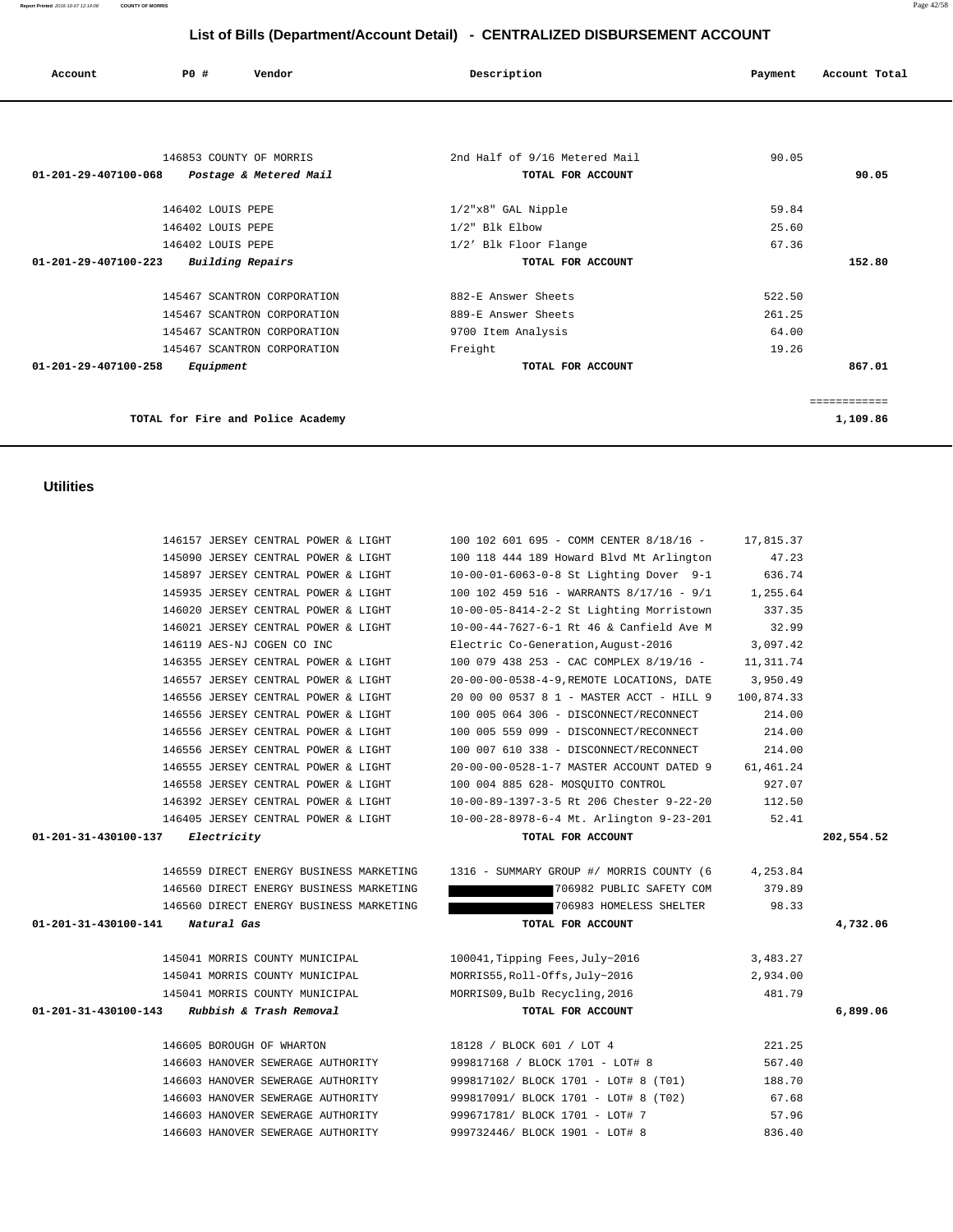| Page 43/58 |
|------------|
|            |
|            |

| Account              | P0 #<br>Vendor                                                   | Description                                        | Payment         | Account Total |
|----------------------|------------------------------------------------------------------|----------------------------------------------------|-----------------|---------------|
| <b>Utilities</b>     |                                                                  |                                                    |                 |               |
|                      | 146604 TOWNSHIP OF MORRIS                                        | 2101-0/ HEALTH MANAGEMENT                          | 282.50          |               |
| 01-201-31-430100-144 | Sewer                                                            | TOTAL FOR ACCOUNT                                  |                 | 7,667.99      |
|                      | 145823 VERIZON                                                   | 973-361-0398 892 16Y, 9/1/16, Randolph T           | 132.16          |               |
|                      | 145823 VERIZON                                                   | 973-328-3165 445 58Y, 9/4/16, Dover WT (           | 35.24           |               |
|                      | 145823 VERIZON                                                   | 973-829-0312 882 15Y, 9/4/16, Randolph O           | 68.22           |               |
|                      | 146084 VERIZON                                                   | 973-299-6835 828 04Y, 9/10/16, Boonton T           | 35.24           |               |
|                      | 146084 VERIZON                                                   | 973-584-2050 195 53Y, 9/11/16, Mt Rd Rox           | 30.99           |               |
|                      | 145324 VERIZON CABS                                              | 201 M55-4914 825, 8/25/16, T1 American T 1, 121.21 |                 |               |
|                      | 145322 VERIZON CABS                                              | 201 M55-5534 968, 8/25/16, E911 fiber li 1,584.58  |                 |               |
|                      | 145321 VERIZON BUSINESS                                          | 6000057810 X26, 9/1/16, Mthly charge(aut           | 300.00          |               |
| 01-201-31-430100-146 | Telephone                                                        | TOTAL FOR ACCOUNT                                  |                 | 3,307.64      |
|                      | 146359 SOUTHEAST MORRIS COUNTY                                   | 211000004000/ A & R BLDG                           | 2,229.40        |               |
|                      | 146359 SOUTHEAST MORRIS COUNTY                                   | 211000004500/ CH                                   | 2,837.18        |               |
|                      | 146359 SOUTHEAST MORRIS COUNTY                                   | 212000084700/ CORRECTION FACILITY                  | 5,493.74        |               |
|                      | 146359 SOUTHEAST MORRIS COUNTY                                   | 211000005000/ ADM CTS                              | 926.75          |               |
|                      | 146359 SOUTHEAST MORRIS COUNTY                                   | 212000053001/ SHADETREE                            | 2,810.26        |               |
|                      | 146356 SOUTHEAST MORRIS COUNTY                                   | 691220165000/ VOTING MACHINE                       | 47.72           |               |
|                      | 146356 SOUTHEAST MORRIS COUNTY                                   | 691220133000/ CNTY GRG                             | 485.94          |               |
|                      | 146356 SOUTHEAST MORRIS COUNTY                                   | 691220161000/ MOSOUITO - HIGHVIEW                  | 221.14          |               |
|                      | 146613 SOUTHEAST MORRIS COUNTY                                   | 763510858000/ 21 HIGHVIEW                          | 233.86          |               |
|                      | 146613 SOUTHEAST MORRIS COUNTY                                   | 763510758000/ JDC                                  | 233.86          |               |
|                      | 146613 SOUTHEAST MORRIS COUNTY                                   | 763510668000/ CORRECTION FACILITY                  | 392.00          |               |
|                      | 146613 SOUTHEAST MORRIS COUNTY                                   | 763510330000/ SCHUYLER                             | 392.00          |               |
|                      | 146613 SOUTHEAST MORRIS COUNTY                                   | 763510104000/ A & R BLDG                           | 141.43          |               |
|                      | 146613 SOUTHEAST MORRIS COUNTY                                   | 763510091000/ CT ST GRG                            | 233.86          |               |
|                      | 146613 SOUTHEAST MORRIS COUNTY                                   | 762510372000 / LIBRARY                             | 91.32           |               |
|                      | 146613 SOUTHEAST MORRIS COUNTY                                   | 763510750000/ LIBRARY                              | 392.00          |               |
|                      | 146613 SOUTHEAST MORRIS COUNTY                                   | 762510070000/ MORRIS CLINIC                        | 91.32           |               |
|                      | 146613 SOUTHEAST MORRIS COUNTY                                   | 763510590000/ MORRIS SHELTER                       | 392.00          |               |
|                      | 146613 SOUTHEAST MORRIS COUNTY<br>146613 SOUTHEAST MORRIS COUNTY | 763510586000/ MV2                                  | 233.86<br>91.32 |               |
|                      | 146613 SOUTHEAST MORRIS COUNTY                                   | 762510236000/SEU                                   | 141.43          |               |
|                      | 146613 SOUTHEAST MORRIS COUNTY                                   | 763510404000/ CT ST<br>763510406000/ CT ST         | 141.43          |               |
|                      | 146613 SOUTHEAST MORRIS COUNTY                                   | 763510478000/ SEU                                  | 392.00          |               |
|                      | 146613 SOUTHEAST MORRIS COUNTY                                   | 763510155000/ CTY GRG                              | 141.43          |               |
|                      | 146613 SOUTHEAST MORRIS COUNTY                                   | 762510055001/ MV3                                  | 365.28          |               |
|                      | 146613 SOUTHEAST MORRIS COUNTY                                   | 762510395000/ H/S-MV1                              | 182.64          |               |
|                      | 146613 SOUTHEAST MORRIS COUNTY                                   | 763510809000/ H/S-MV1                              | 392.00          |               |
|                      | 146613 SOUTHEAST MORRIS COUNTY                                   | 762510397000/ JDC                                  | 91.32           |               |
|                      | 146613 SOUTHEAST MORRIS COUNTY                                   | 762510401000/ YOUTH SHELTER                        | 91.32           |               |
|                      | 146613 SOUTHEAST MORRIS COUNTY                                   | 763510828000/ YOUTH SHELTER                        | 233.86          |               |
|                      | 146613 SOUTHEAST MORRIS COUNTY                                   | 763510886500/ CENTRAL AVE                          | 392.00          |               |
|                      | 146613 SOUTHEAST MORRIS COUNTY                                   | 762510423000/ CENTRAL AVE                          | 913.20          |               |
|                      | 146609 SOUTHEAST MORRIS COUNTY                                   | 7721001924.00/ H/S-MV1                             | 985.65          |               |
|                      | 146609 SOUTHEAST MORRIS COUNTY                                   | 7721000080.00/ SCHUYLER                            | 733.66          |               |
|                      | 146609 SOUTHEAST MORRIS COUNTY                                   | 7721000133.00/ CENTRAL AVE                         | 686.50          |               |
|                      | 146609 SOUTHEAST MORRIS COUNTY                                   | 7721001827.00/ LIBRARY                             | 618.35          |               |
|                      | 146609 SOUTHEAST MORRIS COUNTY                                   | 7721000127.00/ SEU                                 | 182.70          |               |
|                      | 146609 SOUTHEAST MORRIS COUNTY                                   | 7721000131.00/ YOUTH SHELTER                       | 357.81          |               |
| 01-201-31-430100-147 | Water                                                            | TOTAL FOR ACCOUNT                                  |                 | 25,013.54     |

**TOTAL for Utilities** 250,174.81

**Report Printed** 2016-10-07 12:14:08 **COUNTY OF MORRIS**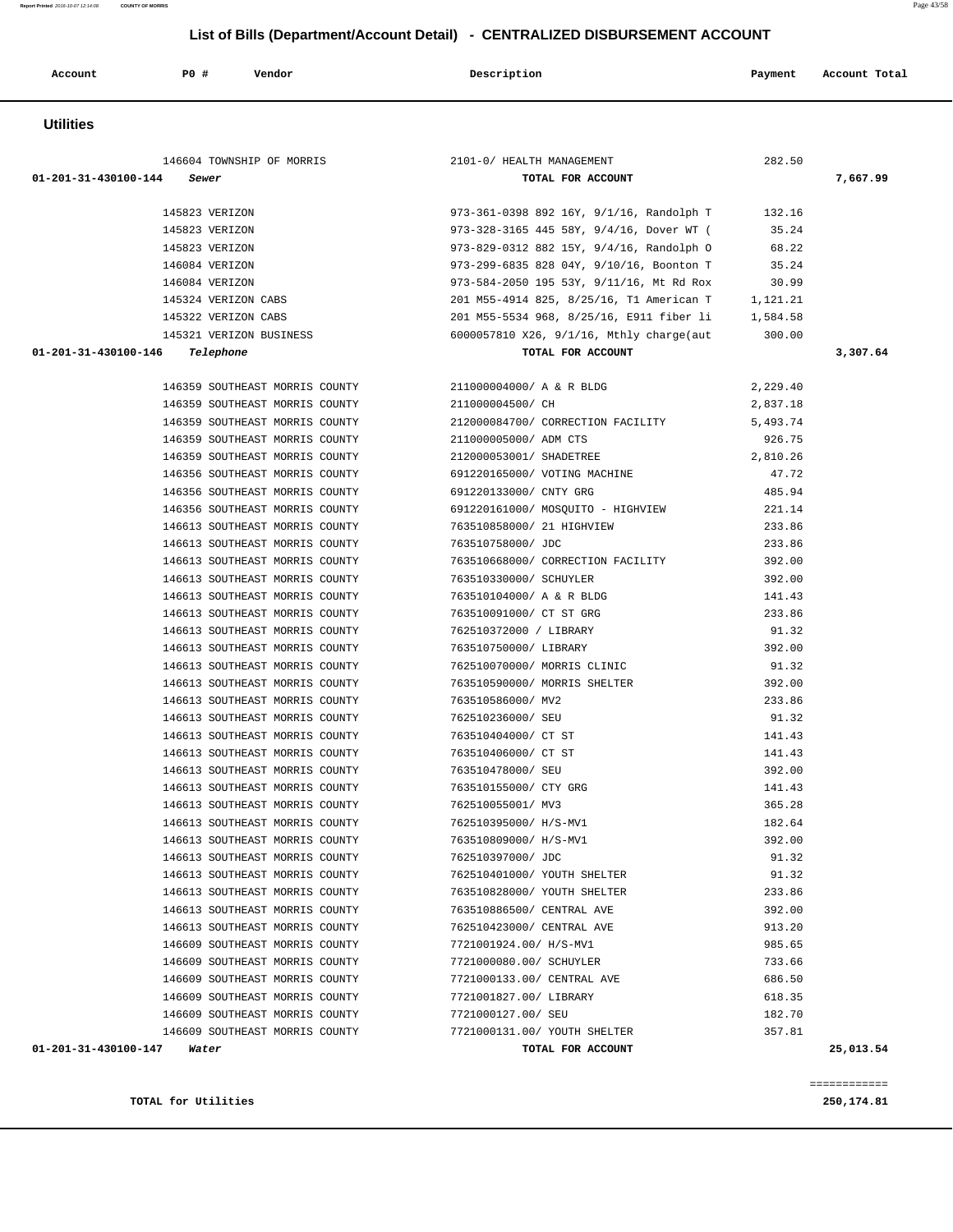**Report Printed** 2016-10-07 12:14:08 **COUNTY OF MORRIS** Page 44/58

## **List of Bills (Department/Account Detail) - CENTRALIZED DISBURSEMENT ACCOUNT**

|                                |                     |                               | __________                           |            |         |               |
|--------------------------------|---------------------|-------------------------------|--------------------------------------|------------|---------|---------------|
| Account                        | PO#                 | Vendor                        | Description                          |            | Payment | Account Total |
|                                |                     |                               |                                      |            |         |               |
|                                |                     | 145733 DOROTHY TAYLOR         | Morristown Nut. Site Picnic items    |            | 129.54  |               |
| 01-201-41-716100-059           |                     | Other General Expenses        | TOTAL FOR ACCOUNT                    |            |         | 129.54        |
|                                |                     | 146052 PATRICIA W. GIBBONS    | Nutritionist Supp August 2016Mileage |            | 451.44  |               |
|                                |                     | 146052 PATRICIA W. GIBBONS    | Mileage 307.1                        |            | 107.49  |               |
|                                |                     | 145488 JERSEY PAPER PLUS INC  | 8/12/16 ord#304660                   |            | 342.05  |               |
|                                |                     | 145488 JERSEY PAPER PLUS INC  | 8/16/16 ord#804279                   |            | 135.18  |               |
| 01-201-41-716100-098           |                     | Other Operating&Repair Supply | TOTAL FOR ACCOUNT                    |            |         | 1,036.16      |
|                                | 144418 VERIZON      |                               | Acct#201 Z43-6536 999 73Y            | 08/01/2016 | 843.42  |               |
| $01 - 201 - 41 - 716100 - 146$ | Telephone           |                               | TOTAL FOR ACCOUNT                    |            |         | 843.42        |
|                                |                     |                               |                                      |            |         | ============  |
|                                | TOTAL for Nutrition |                               |                                      |            |         | 2,009.12      |
|                                |                     |                               |                                      |            |         |               |

 **Area Plan Grant** 

| 146079 CFCS - HOPE HOUSE             | shtp 16-14-051 8/1/16-8/31/16  | 2,157.00 |
|--------------------------------------|--------------------------------|----------|
| 146078 CFCS - HOPE HOUSE             | CHORE 16-14-051 8/1/16-8/31/16 | 2,479.00 |
| Expenditures<br>01-201-41-716110-090 | TOTAL FOR ACCOUNT              | 4,636.00 |
|                                      |                                |          |
|                                      |                                |          |
| TOTAL for Area Plan Grant            |                                | 4,636.00 |
|                                      |                                |          |

 **ALPN** 

| qiass 1603 8/1/16-8/31/16 | 5,417.00<br>2,968.00         |
|---------------------------|------------------------------|
| TOTAL FOR ACCOUNT         | 8,385.00                     |
|                           |                              |
|                           | 8,385.00                     |
|                           | giass 1620 Cm 8/1/16-8/31/16 |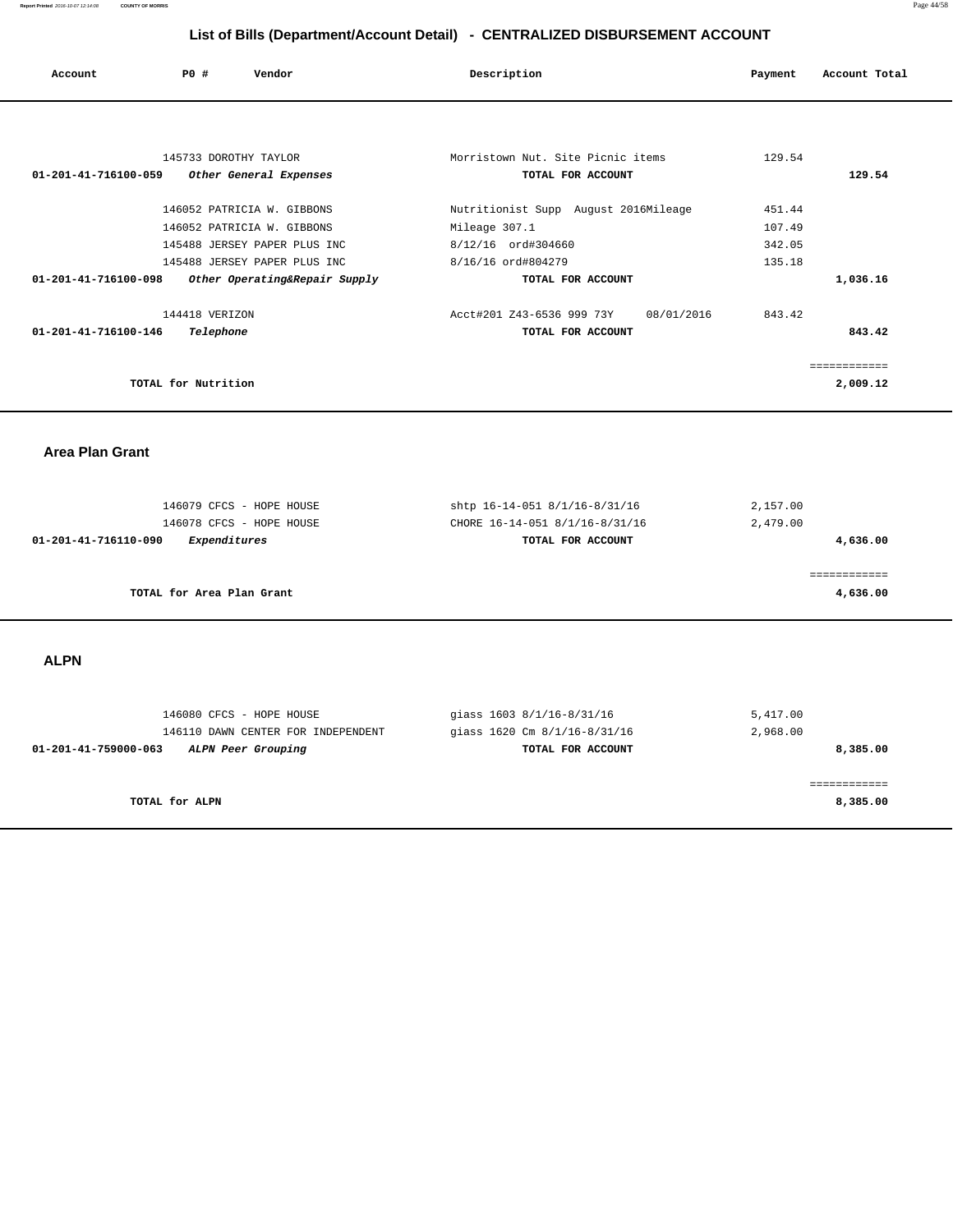**Report Printed** 2016-10-07 12:14:08 **COUNTY OF MORRIS** Page 45/58

# **List of Bills (Department/Account Detail) - CENTRALIZED DISBURSEMENT ACCOUNT**

| Account              | <b>PO #</b>          | Vendor                                                        | Description                   | Payment   | Account Total |
|----------------------|----------------------|---------------------------------------------------------------|-------------------------------|-----------|---------------|
|                      |                      |                                                               |                               |           |               |
|                      |                      |                                                               | <b>Grant Fund</b>             |           |               |
| DEPARTMENT 718710    |                      |                                                               |                               |           |               |
|                      |                      |                                                               |                               |           |               |
|                      |                      |                                                               |                               |           |               |
|                      |                      | 145590 MAMMA CATERINA                                         | Lunch for MRC training        | 53.95     |               |
|                      |                      | 146854 COUNTY OF MORRIS                                       | 2nd Half of 9/16 Metered Mail | 53.04     |               |
|                      |                      | 02-213-41-718710-391 Public Health Emer Grant(7/1/16-6/30/17) | TOTAL FOR ACCOUNT             |           | 106.99        |
|                      |                      |                                                               |                               |           |               |
|                      |                      |                                                               |                               |           | ============  |
|                      |                      | TOTAL for DEPARTMENT 718710                                   |                               |           | 106.99        |
| DEPARTMENT 741615    |                      |                                                               |                               |           |               |
|                      |                      | 146213 KAREN INSINGA                                          | Parking fees Sept 2016        | 100.00    |               |
|                      | 144489 SPRINT NEXTEL |                                                               |                               | 1.30      |               |
|                      |                      | 146179 AVTECH INSTITUTE                                       | Stephanie B.                  | 1,182.22  |               |
|                      |                      | 145466 TELESEARCH INC                                         |                               | 24.22     |               |
|                      |                      | 146351 COUNTY OF MORRIS                                       | Fringe Benefits 2nd qtr       | 21,047.58 |               |
| 02-213-41-741615-392 |                      | WFNJ-TANF (7/1/15-12/31/16)                                   | TOTAL FOR ACCOUNT             |           | 22,355.32     |
|                      |                      |                                                               |                               |           | ============  |
|                      |                      | TOTAL for DEPARTMENT 741615                                   |                               |           | 22,355.32     |
| DEPARTMENT 741620    |                      |                                                               |                               |           |               |

|                      | 144489 SPRINT NEXTEL                     |                              | 0.65      |
|----------------------|------------------------------------------|------------------------------|-----------|
|                      | 146351 COUNTY OF MORRIS                  | Fringe Benefits 2nd qtr      | 15,785.68 |
|                      | 146495 EDWARDS LEARNING CENTER           | August reimbursable expenses | 4,060.52  |
| 02-213-41-741620-392 | WFNJ-General Assistance(7/1/15-12/31/16) | TOTAL FOR ACCOUNT            | 19,846.85 |
|                      |                                          |                              |           |
|                      |                                          |                              |           |
|                      | TOTAL for DEPARTMENT 741620              |                              | 19,846.85 |

### **DEPARTMENT 741635**

| 146351 COUNTY OF MORRIS                           | Fringe Benefits 2nd qtr | 1,315.47 |  |
|---------------------------------------------------|-------------------------|----------|--|
| 02-213-41-741635-392<br>WDPP-DW (7/1/15-12/31/16) | TOTAL FOR ACCOUNT       | 1,315.47 |  |
|                                                   |                         |          |  |
|                                                   |                         |          |  |
| TOTAL for DEPARTMENT 741635                       |                         | 1,315.47 |  |
|                                                   |                         |          |  |

| 145520 TELESEARCH INC          | Lilly H W/E $9/4/16$            | 24.57    |
|--------------------------------|---------------------------------|----------|
| 146544 AEROFUND FINANCIAL INC. | Transportation for 9/19-9/23/16 | 2,808.33 |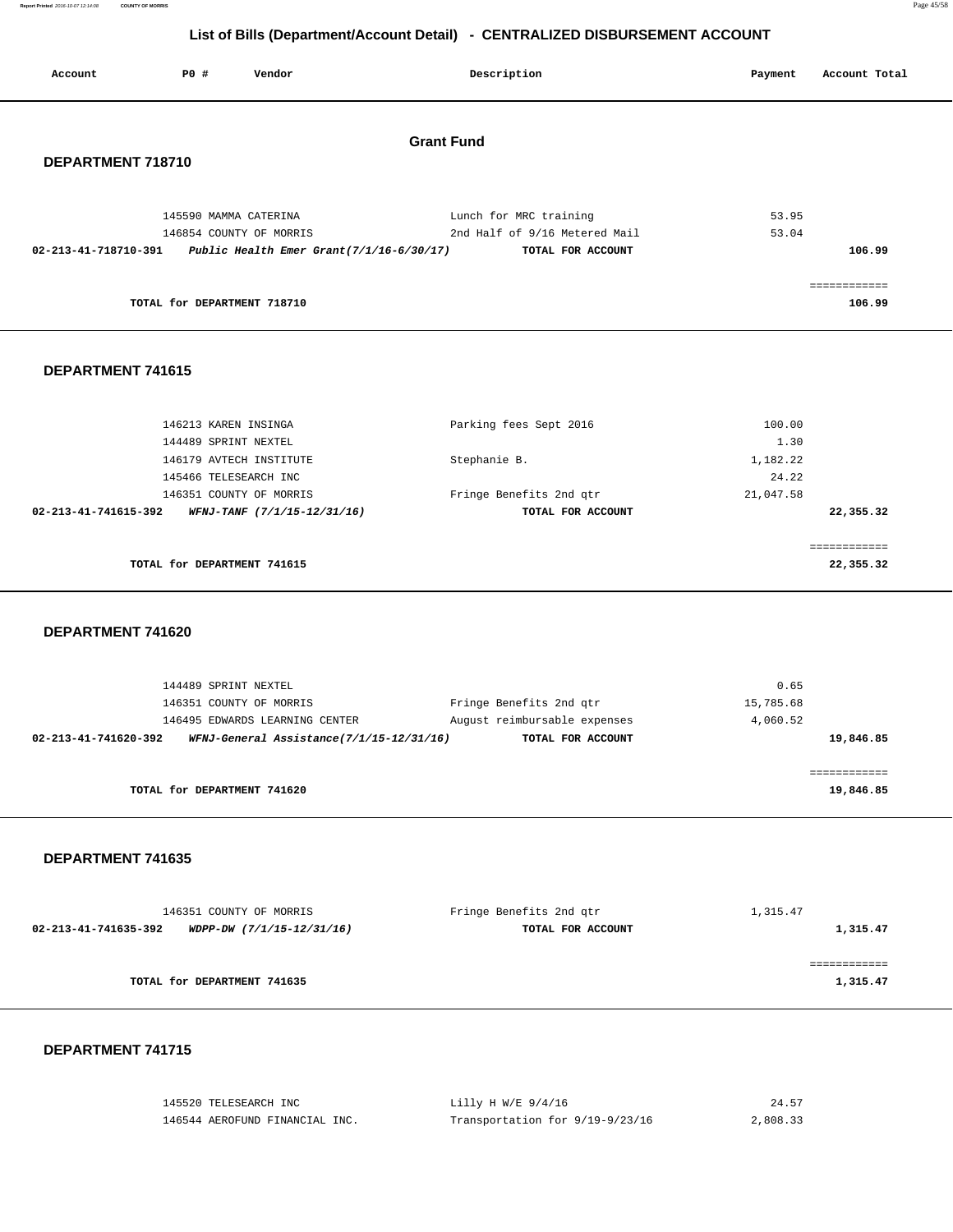**Report Printed** 2016-10-07 12:14:08 **COUNTY OF MORRIS** Page 46/58

# **List of Bills (Department/Account Detail) - CENTRALIZED DISBURSEMENT ACCOUNT**

| Account              | P0 #                        | Vendor                                                        | Description                                    | Payment  | Account Total            |
|----------------------|-----------------------------|---------------------------------------------------------------|------------------------------------------------|----------|--------------------------|
| DEPARTMENT 741715    |                             |                                                               |                                                |          |                          |
| 02-213-41-741715-392 |                             | 146561 AEROFUND FINANCIAL INC.<br>WFNJ-TANF (7/1/16-12/31/17) | Transportation 9/6-9/9/16<br>TOTAL FOR ACCOUNT | 2,149.01 | 7,708.97                 |
|                      | TOTAL for DEPARTMENT 741715 |                                                               |                                                |          | .===========<br>7,708.97 |

### **DEPARTMENT 741720**

| 146171 AVTECH INSTITUTE                                          | Eartha W.                       | 1,176.00 |              |
|------------------------------------------------------------------|---------------------------------|----------|--------------|
| 146185 ROBOTECH CAD SOLUTIONS                                    | Mark W.                         | 1,600.00 |              |
| 145466 TELESEARCH INC                                            |                                 | 12.11    |              |
| 145520 TELESEARCH INC                                            | Lilly H W/E $9/4/16$            | 12.28    |              |
| 146544 AEROFUND FINANCIAL INC.                                   | Transportation for 9/19-9/23/16 | 936.11   |              |
| 146495 EDWARDS LEARNING CENTER                                   | August reimbursable expenses    | 525.21   |              |
| 146554 AEROFUND FINANCIAL INC.                                   |                                 | 909.02   |              |
| 146575 BTII INSTITUTE, LLC                                       | Yvette P. 8/25/16-9/16/16       | 1,036.00 |              |
| 146578 LASCOMP INSTITUTE                                         | Anthony T.                      | 3,200.00 |              |
| 146561 AEROFUND FINANCIAL INC.                                   | Transportation 9/6-9/9/16       | 716.33   |              |
| WFNJ-General Assistance(7/1/16-12/31/17)<br>02-213-41-741720-392 | TOTAL FOR ACCOUNT               |          | 10,123.06    |
|                                                                  |                                 |          |              |
|                                                                  |                                 |          | ============ |
| TOTAL for DEPARTMENT 741720                                      |                                 |          | 10,123.06    |

 **DEPARTMENT 741730** 

| TOTAL for DEPARTMENT 741730                         |                                          | 867.60 |
|-----------------------------------------------------|------------------------------------------|--------|
|                                                     |                                          |        |
| 02-213-41-741730-392<br>WFNJ-WLLP (7/1/16-12/31/17) | TOTAL FOR ACCOUNT                        | 867.60 |
| 144412 DRC-CTB                                      | Shipping & Handling                      | 50.60  |
| 144412 DRC-CTB                                      | C1041600 Tabe/Surey M-9 Test booklet, Pk | 294.00 |
| 144412 DRC-CTB                                      | C7756400 Tabe 9&10 Survey Scoreze Pkg/25 | 523.00 |

| 144489 SPRINT NEXTEL                  |                      | 11.75    |
|---------------------------------------|----------------------|----------|
| 146191 WARREN COUNTY TECHNICAL SCHOOL | Latesha R.           | 271.60   |
| 146192 WARREN COUNTY TECHNICAL SCHOOL | Etienne P            | 271.60   |
| 146193 WARREN COUNTY TECHNICAL SCHOOL | Barbara S.           | 271.60   |
| 146194 WARREN COUNTY TECHNICAL SCHOOL | Fatima L.            | 271.60   |
| 146196 WARREN COUNTY TECHNICAL SCHOOL | Holga V.             | 271.60   |
| 146173 AVTECH INSTITUTE               | Henry H.             | 1,080.00 |
| 146178 AVTECH INSTITUTE               | Ronald M.            | 1,272.00 |
| 146182 COUNTY COLLEGE OF MORRIS       | Carol L.             | 1,694.00 |
| 146181 RUTGERS CENTER FOR CONTINUING  | Ouiana L.            | 2,361.00 |
| 145466 TELESEARCH INC                 |                      | 217.97   |
| 145520 TELESEARCH INC                 | Lilly H W/E $9/4/16$ | 221.13   |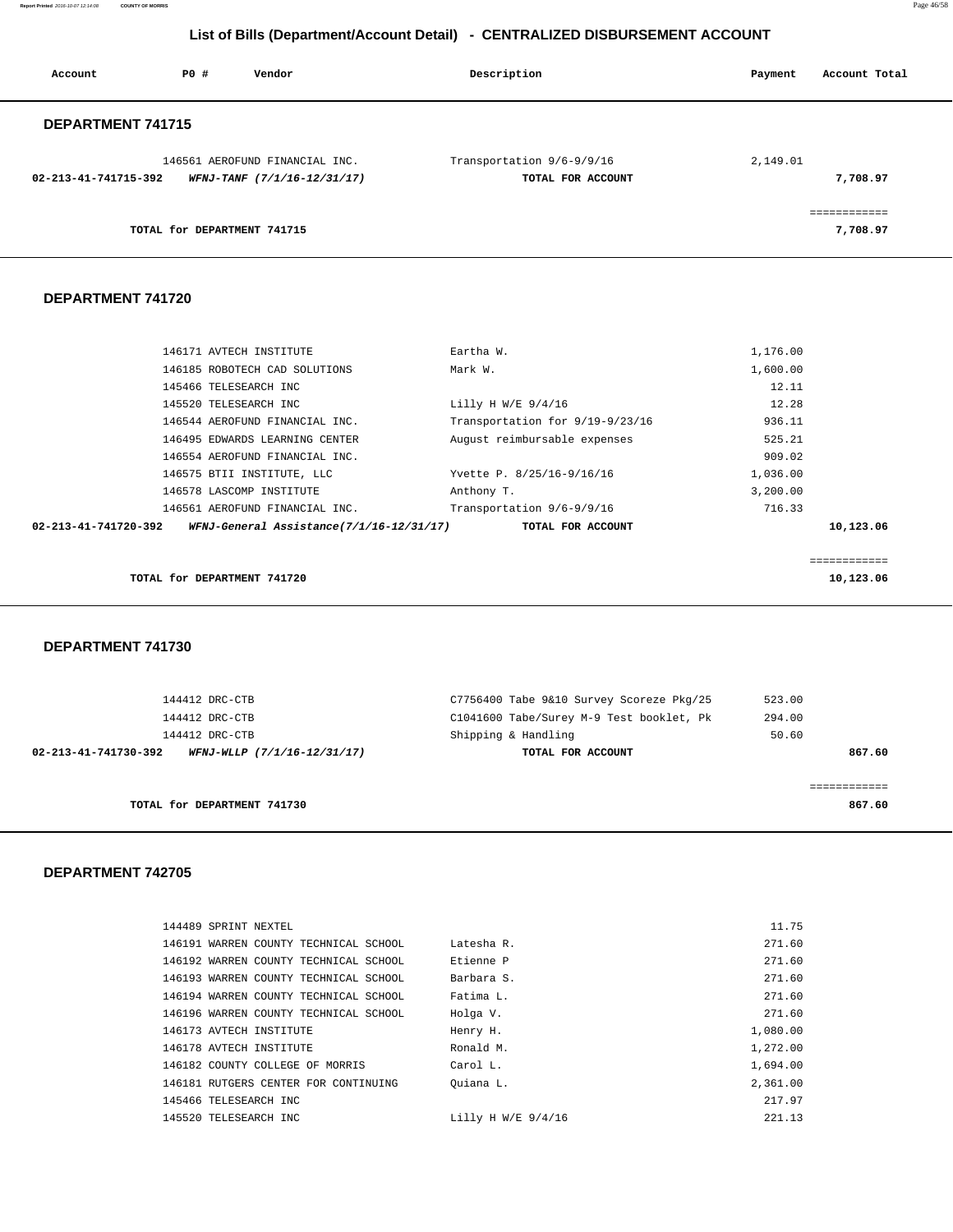**Report Printed** 2016-10-07 12:14:08 **COUNTY OF MORRIS** Page 47/58

# **List of Bills (Department/Account Detail) - CENTRALIZED DISBURSEMENT ACCOUNT**

| Account                        | PO#                         | Vendor                                 | Description                | Payment   | Account Total |
|--------------------------------|-----------------------------|----------------------------------------|----------------------------|-----------|---------------|
| DEPARTMENT 742705              |                             |                                        |                            |           |               |
|                                |                             | 146351 COUNTY OF MORRIS                | Fringe Benefits 2nd qtr    | 28,940.41 |               |
|                                |                             | 146498 AVTECH INSTITUTE                | Milagros A. plcmnt         | 800.00    |               |
|                                |                             | 146499 SUSSEX COUNTY COMMUNITY COLLEGE | Kathleen H. 9/8/15-4/17/16 | 3,200.00  |               |
|                                |                             | 146567 ACE HEALTHCARE TRAINING         | Sarah P. 4/16/16-9/14/16   | 2,362.10  |               |
|                                |                             | 146577 LASCOMP INSTITUTE               | Ashok C.                   | 3,200.00  |               |
|                                |                             | 146581 ACE HEALTHCARE TRAINING         | Astrid Z                   | 807.30    |               |
| $02 - 213 - 41 - 742705 - 391$ |                             | WIOA Adult (7/1/15-6/30/17)            | TOTAL FOR ACCOUNT          |           | 49,018.66     |
|                                |                             |                                        |                            |           |               |
|                                |                             |                                        |                            |           | ============  |
|                                | TOTAL for DEPARTMENT 742705 |                                        |                            |           | 49,018.66     |

#### **DEPARTMENT 742710**

| 146184 EZ WHEELS DRIVING SCHOOL Mitchell M.                    |                                       | 1,173.04  |
|----------------------------------------------------------------|---------------------------------------|-----------|
| 144489 SPRINT NEXTEL<br>$973 - 765 - 3723$ .                   |                                       | 12.40     |
| 146186 SUSSEX COUNTY COMMUNITY COLLEGE Marilyn M.              |                                       | 3,084.00  |
| 146197 SUSSEX COUNTY COMMUNITY COLLEGE Kelly B.                |                                       | 3,200.00  |
| 146195 WARREN COUNTY TECHNICAL SCHOOL                          | Lavette A.                            | 271.60    |
| 146205 AVTECH INSTITUTE                                        | Carole D.                             | 624.00    |
| 146172 AVTECH INSTITUTE                                        | Daniela D.                            | 1,354.67  |
| 146174 AVTECH INSTITUTE                                        | Judith M.                             | 711.12    |
| 146175 AVTECH INSTITUTE                                        | Lucy K.                               | 1,351.11  |
| 146176 AVTECH INSTITUTE                                        | Myrna V.                              | 1,344.00  |
| 146177 AVTECH INSTITUTE                                        | Nicholas S                            | 952.00    |
| 146170 AVTECH INSTITUTE                                        | Daniela D.                            | 800.00    |
| 146202 COUNTY COLLEGE OF MORRIS                                | Marc F.                               | 225.00    |
| 146180 COUNTY COLLEGE OF MORRIS 6 Kenneth L.                   |                                       | 897.00    |
| 146166 MEDICAL & DENTAL INSTITUTE                              | James I.                              | 800.00    |
| 145466 TELESEARCH INC                                          | Lilly H., W/E 8/28/16.                | 230.08    |
| 145520 TELESEARCH INC                                          | Lilly H., W/E 9/4/16.                 | 233.42    |
| 146351 COUNTY OF MORRIS THE STRINGE Benefits 2nd gtr           |                                       | 49,987.98 |
| 146424 COUNTY COLLEGE OF MORRIS Andrea S.                      |                                       | 1,723.00  |
| 146568 ACE HEALTHCARE TRAINING                                 | Teresa P. 3/21/2016-8/5/2016 2,930.84 |           |
| 146584 RUTGERS CENTER FOR CONTINUING Deborah R. plcmt          |                                       | 569.00    |
| 146569 SUSSEX COUNTY COMMUNITY COLLEGE Linda L. 9/8/15-8/19/16 |                                       | 3,200.00  |
| 146571 BERGEN BLENDED ACADEMY                                  | Elizabeth P.                          | 878.60    |
| 146572 SUSSEX COUNTY COMMUNITY COLLEGE Kay F.                  |                                       | 3,200.00  |
| 146854 COUNTY OF MORRIS                                        | 2nd Half of 9/16 Metered Mail         | 236.32    |
| 02-213-41-742710-391 WIOA Dislocated Worker (7/1/15-6/30/17)   | TOTAL FOR ACCOUNT                     | 79,989.18 |
|                                                                |                                       |           |

**TOTAL for DEPARTMENT 742710 79,989.18** 

### **DEPARTMENT 742720**

| 146203 PHILLIPSBURG SCHOOL BASED | Ashley O. follow up  | 213.00 |
|----------------------------------|----------------------|--------|
| 146203 PHILLIPSBURG SCHOOL BASED | Marissa R. follow up | 213.00 |
| 146203 PHILLIPSBURG SCHOOL BASED | Adam B. GED          | 455.00 |
| 146204 PHILLIPSBURG SCHOOL BASED | Sierra B. GED prep   | 746.00 |
| 146204 PHILLIPSBURG SCHOOL BASED | Joseph O. GED prep   | 746.00 |
|                                  |                      |        |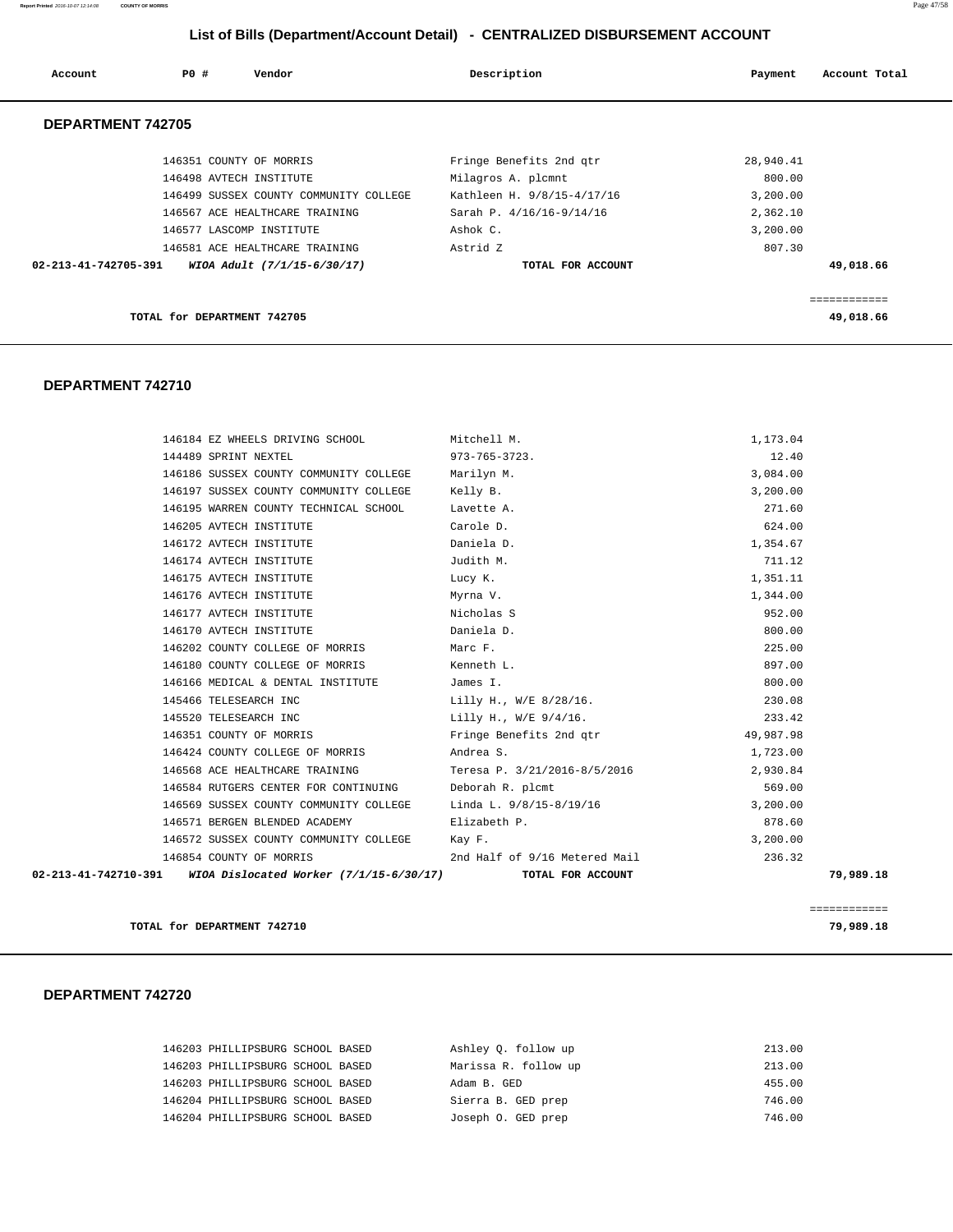| Account | P <sub>0</sub> | Vendor<br>. | Description | Payment | Account Total |
|---------|----------------|-------------|-------------|---------|---------------|
|         |                |             |             |         |               |

## **DEPARTMENT 742720**

|                      | 144489 SPRINT NEXTEL                   |                                       | 6.53      |           |
|----------------------|----------------------------------------|---------------------------------------|-----------|-----------|
|                      | 146190 SUSSEX COUNTY COMMUNITY COLLEGE | James M                               | 3,840.00  |           |
|                      | 145919 NEWBRIDGE SERVICES INC          | Mackenzie S., Follow-up Q1, Q2.       | 454.50    |           |
|                      | 145919 NEWBRIDGE SERVICES INC          | Madison F., Follow-up 03.             | 227.25    |           |
|                      | 145919 NEWBRIDGE SERVICES INC          | Michael C., Follow-up Q1, Q2, Q3.     | 681.75    |           |
|                      | 145919 NEWBRIDGE SERVICES INC          | Nicole B., Follow-up 01, 02, 03.      | 681.75    |           |
|                      | 145919 NEWBRIDGE SERVICES INC          | Tiffany S., Follow-up 01, 02, 03.     | 681.75    |           |
|                      | 145919 NEWBRIDGE SERVICES INC          | Fergie R., Follow-up Q1, Q2, Q3.      | 681.75    |           |
|                      | 145920 NEWBRIDGE SERVICES INC          | Jessica E., Follow-up 01, 02, 03.     | 681.75    |           |
|                      | 145920 NEWBRIDGE SERVICES INC          | Julia M., Follow-up Q1, Q2, Q3.       | 681.75    |           |
|                      | 145920 NEWBRIDGE SERVICES INC          | Myles T., Follow-up 02, 03, 04.       | 681.75    |           |
|                      | 145920 NEWBRIDGE SERVICES INC          | Matthew W., Follow-up 01, 02, 03.     | 681.75    |           |
|                      | 145920 NEWBRIDGE SERVICES INC          | Geordanne F., Follow-up, Q3, Q4.      | 454.50    |           |
|                      | 145920 NEWBRIDGE SERVICES INC          | Karen V., Follow-up 01, 02 03.        | 681.75    |           |
|                      | 146163 NEWBRIDGE SERVICES INC          | Danielle M. Q3 Follow Up              | 227.25    |           |
|                      | 146163 NEWBRIDGE SERVICES INC          | Andrew B. 01,2 Follow Up              | 454.50    |           |
|                      | 146163 NEWBRIDGE SERVICES INC          | Liz C. Q1,2,3 Follow Up               | 681.75    |           |
|                      | 146163 NEWBRIDGE SERVICES INC          | Alan V. Q1,2,3                        | 681.75    |           |
|                      | 146163 NEWBRIDGE SERVICES INC          | Emily D. $Q1,2$                       | 454.50    |           |
|                      | 146163 NEWBRIDGE SERVICES INC          | Tammy D. Q1, 2, 3, 4 Follow Up        | 909.00    |           |
|                      | 146163 NEWBRIDGE SERVICES INC          | Tammy D. Adv Training                 | 510.00    |           |
|                      | 145466 TELESEARCH INC                  |                                       | 121.10    |           |
|                      | 145520 TELESEARCH INC                  | Lilly H W/E $9/4/16$                  | 122.85    |           |
|                      | 146351 COUNTY OF MORRIS                | Fringe Benefits 2nd gtr               | 14,470.20 |           |
|                      | 146491 WARREN COUNTY COMMUNITY COLL.   | Jacqueline M.                         | 1,234.80  |           |
|                      | 146492 JAMES BRYANT                    | Travel 8/31-9/14/2016                 | 123.62    |           |
|                      | 146492 JAMES BRYANT                    | Hotel for GSETA conference- 9/13/2016 | 83.66     |           |
| 02-213-41-742720-391 | WIOA Youth (7/1/15-6/30/17)            | TOTAL FOR ACCOUNT                     |           | 33,779.51 |
|                      |                                        |                                       |           |           |

**TOTAL for DEPARTMENT 742720** 33,779.51

#### **DEPARTMENT 742805**

| TOTAL for DEPARTMENT 742805                         |                           | 5,963.33 |
|-----------------------------------------------------|---------------------------|----------|
| 02-213-41-742805-391<br>WIOA Adult (7/1/16-6/30/18) | TOTAL FOR ACCOUNT         | 5,963.33 |
| 146576 BTII INSTITUTE, LLC                          | Anatoly B. 9/2/16-9/17/16 | 896.00   |
| 146583 AVTECH INSTITUTE                             | Mary W.                   | 1,008.00 |
| 146582 AVTECH INSTITUTE                             | David Z.                  | 768.00   |
| 146201 EZ WHEELS DRIVING SCHOOL                     | Lauren W                  | 1,069.52 |
| 146167 AVTECH INSTITUTE                             | Laurie L.                 | 1,096.00 |
| 146187 EZ WHEELS DRIVING SCHOOL                     | Eder B.                   | 1,125.81 |
|                                                     |                           |          |

## **DEPARTMENT 742810**

| 146188 EZ WHEELS DRIVING SCHOOL | Edward D. | 1,066.40 |
|---------------------------------|-----------|----------|
| 146189 EZ WHEELS DRIVING SCHOOL | Ydi C.    | 1,125.81 |
| 146198 EZ WHEELS DRIVING SCHOOL | Gloria N. | 1,013.08 |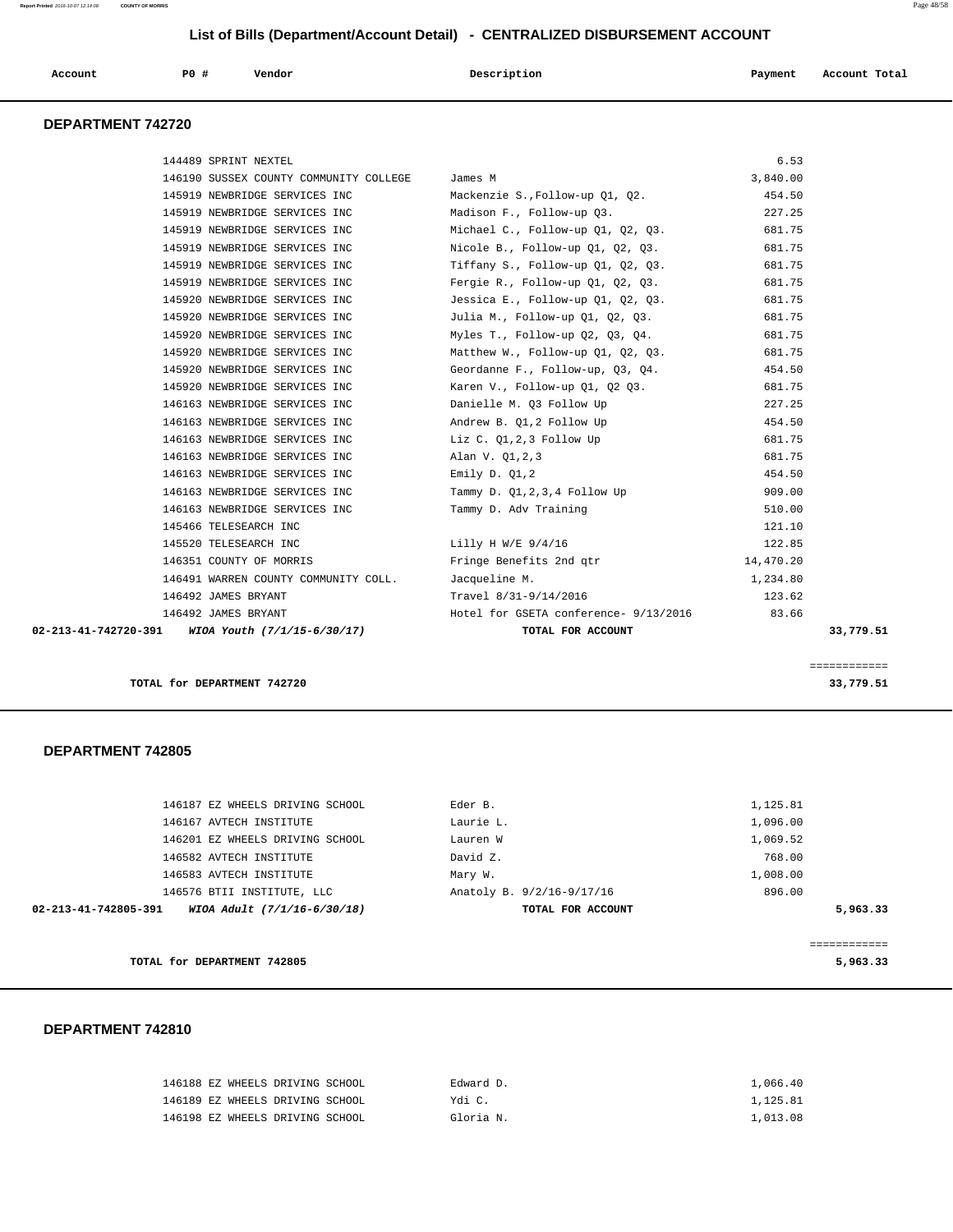**Report Printed** 2016-10-07 12:14:08 **COUNTY OF MORRIS** Page 49/58

# **List of Bills (Department/Account Detail) - CENTRALIZED DISBURSEMENT ACCOUNT**

| Account              | PO#<br>Vendor                                                         | Description                        | Account Total<br>Payment |
|----------------------|-----------------------------------------------------------------------|------------------------------------|--------------------------|
| DEPARTMENT 742810    |                                                                       |                                    |                          |
|                      | 146200 EZ WHEELS DRIVING SCHOOL<br>146168 AVTECH INSTITUTE            | Dorent F.<br>Rolando O.            | 1,013.08<br>1,008.00     |
|                      | 146169 AVTECH INSTITUTE<br>146183 JERSEY TRACTOR TRAILER              | Lana S.<br>Abedallah E.            | 1,008.00<br>3,200.00     |
|                      | 146580 BTII INSTITUTE, LLC                                            | Vincent E.                         | 720.00                   |
|                      | 146573 BTII INSTITUTE, LLC<br>146574 BTII INSTITUTE, LLC              | Nancy D.<br>Liza T. 9/2/16-9/16/16 | 696.00<br>864.00         |
| 02-213-41-742810-391 | 146579 LASCOMP INSTITUTE<br>WIOA Dislocated Worker $(7/1/16-6/30/18)$ | Doreen H.<br>TOTAL FOR ACCOUNT     | 3,200.00<br>15,927.45    |
|                      |                                                                       |                                    | ============             |
|                      | TOTAL for DEPARTMENT 742810                                           |                                    | 15,927.45                |

 **Reach Program** 

| 146351 COUNTY OF MORRIS                            | Fringe Benefits 2nd gtr | 27,920.46 |
|----------------------------------------------------|-------------------------|-----------|
| 02-213-41-751605-392<br>REACH Prog(7/1/15-6/30/16) | TOTAL FOR ACCOUNT       | 27,920.46 |
|                                                    |                         |           |
|                                                    |                         |           |
| TOTAL for Reach Program                            |                         | 27,920.46 |
|                                                    |                         |           |

### **DEPARTMENT 752620**

|                      | 146564 THE EDUCATIONAL CENTER              | 2016 JJ-1601 January 2016-July 2016 | 22,770.00 |
|----------------------|--------------------------------------------|-------------------------------------|-----------|
| 02-213-41-752620-392 | $SCP-Program$ Services $(1/1/16-12/31/16)$ | TOTAL FOR ACCOUNT                   | 22,770.00 |
|                      |                                            |                                     |           |
|                      |                                            |                                     |           |
|                      | TOTAL for DEPARTMENT 752620                |                                     | 22,770.00 |
|                      |                                            |                                     |           |

## **DEPARTMENT 752625**

| 146152 LONGFELLOWS SANDWICH DELI                                     | 2016 Coffee/Tea Services and water for 1 | 32.50  |        |
|----------------------------------------------------------------------|------------------------------------------|--------|--------|
| 146152 LONGFELLOWS SANDWICH DELI                                     | 2016 Food and Beverages for YSAC Funding | 102.50 |        |
| 146152 LONGFELLOWS SANDWICH DELI                                     | 2016 Coffee/Tea Service and water for 10 | 32.50  |        |
| $SCP-Program$ Management $(1/1/16-12/31/16)$<br>02-213-41-752625-392 | TOTAL FOR ACCOUNT                        |        | 167.50 |
|                                                                      |                                          |        |        |
|                                                                      |                                          |        |        |
| TOTAL for DEPARTMENT 752625                                          |                                          |        | 167.50 |
|                                                                      |                                          |        |        |

## **DEPARTMENT 752635**

| 02-213-41-752635-392 | SCP-Family Court (1/1/16-12/31/16) | TOTAL FOR ACCOUNT           | 22,558.00 |
|----------------------|------------------------------------|-----------------------------|-----------|
|                      | 146565 FAMILY INTERVENTION         | 2016 FC-1614 8/1/16-8/31/16 | 11,984.00 |
|                      | 146565 FAMILY INTERVENTION         | 2016 FC-1614 7/1/16-7/31/16 | 10,574.00 |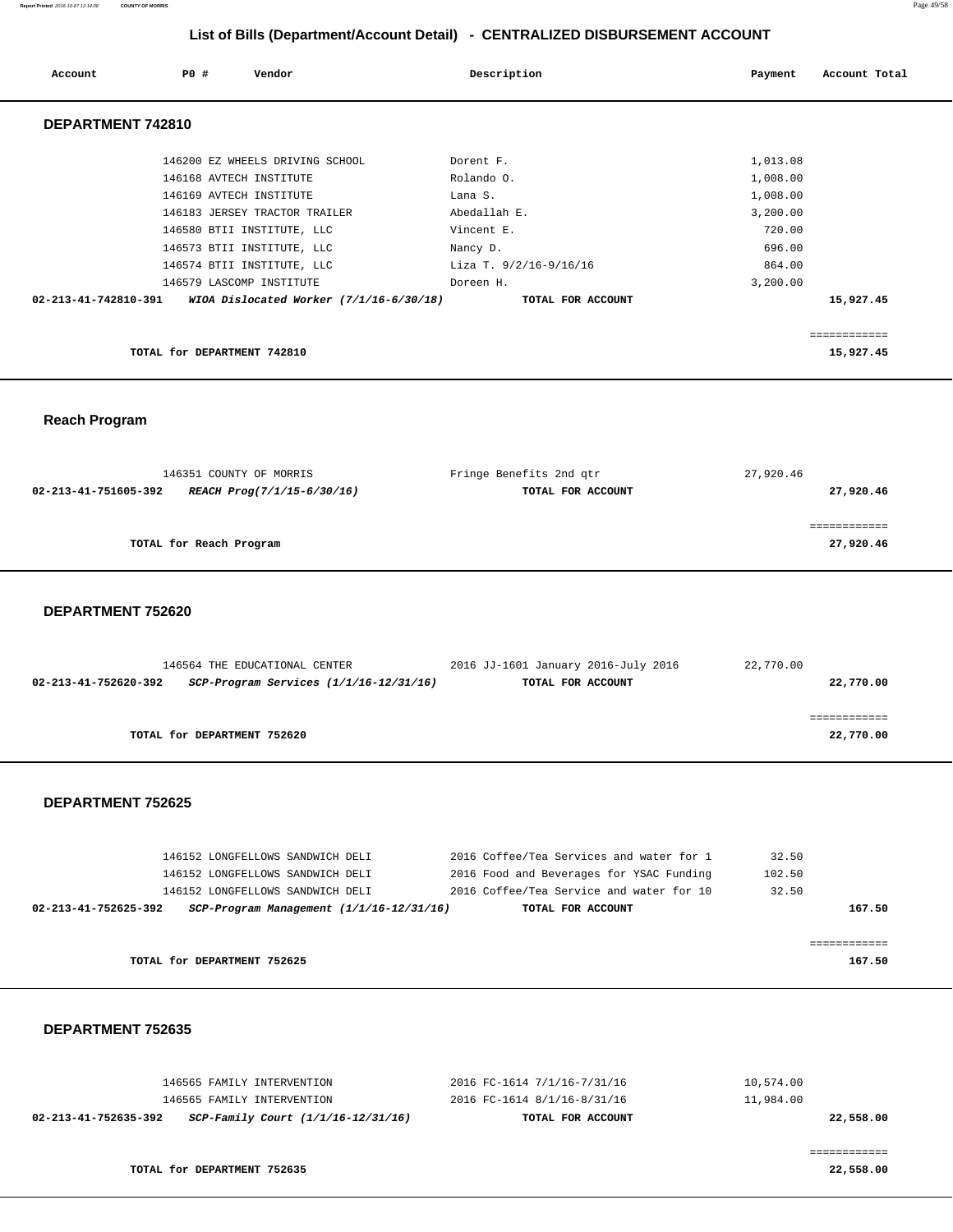| P0<br>Description<br>Account Total<br>Account<br>Payment<br>Vendor<br>. |  |
|-------------------------------------------------------------------------|--|
|-------------------------------------------------------------------------|--|

 **Chapter 51** 

| 146102 TURNING POINT, INC<br>146350 MORRISTOWN MEDICAL CENTER      | Detox Bed days<br>Psych evals             | 816.00<br>600.00     |  |
|--------------------------------------------------------------------|-------------------------------------------|----------------------|--|
|                                                                    |                                           |                      |  |
|                                                                    |                                           |                      |  |
| 146111 NEW HOPE FOUNDATION INC.<br>146111 NEW HOPE FOUNDATION INC. | Enhanced Detox bed days<br>Detox bed days | 4,400.00<br>3,060.00 |  |
| 146109 NEW HOPE FOUNDATION INC.                                    | Bed days                                  | 23,961.00            |  |
| 146142 CFCS - HOPE HOUSE<br>146142 CFCS - HOPE HOUSE               | Group Sessions<br>Case Management         | 850.00<br>375.00     |  |

## **DEPARTMENT 758610**

| 146227 MEADOW WOOD MANOR    |                                          | Balance for venue for Countywide Prevent | 1,158.00 |          |
|-----------------------------|------------------------------------------|------------------------------------------|----------|----------|
| 02-213-41-758610-394        | Municipal Alliance $(1/1/16 - 12/31/16)$ | TOTAL FOR ACCOUNT                        |          | 1,158.00 |
|                             |                                          |                                          |          |          |
|                             |                                          |                                          |          |          |
| TOTAL for DEPARTMENT 758610 |                                          |                                          |          | 1,158.00 |
|                             |                                          |                                          |          |          |

 **DEPARTMENT 758710** 

| 146088 STEPHEN NEBESNI                                        |                 | Cost for County Alliance Coordinator Tra<br>100.00   |          |
|---------------------------------------------------------------|-----------------|------------------------------------------------------|----------|
| 146073 OFFICE CONCEPTS GROUP, INC.                            | Office Supplies | 299.85                                               |          |
| 146226 MEADOW WOOD MANOR                                      |                 | Balance of cost for Prevention Forum Ven<br>6.000.00 |          |
| Municipal Alliance $(7/1/16-6/30/17)$<br>02-213-41-758710-392 |                 | TOTAL FOR ACCOUNT                                    | 6,399.85 |
|                                                               |                 |                                                      |          |
| TOTAL for DEPARTMENT 758710                                   |                 |                                                      | 6,399.85 |

## **ALPN - HSAC**

|                       | 146150 THE CENTER FOR PREVENTION | Education Partnership "Hidden In Plain S | 500.00 |
|-----------------------|----------------------------------|------------------------------------------|--------|
| 02-213-41-759605-392  | 15 ALPN-HSAC (1/1/15-12/31/16)   | TOTAL FOR ACCOUNT                        | 500.00 |
|                       |                                  |                                          |        |
|                       |                                  |                                          |        |
| TOTAL for ALPN - HSAC |                                  |                                          | 500.00 |
|                       |                                  |                                          |        |

#### **DEPARTMENT 771610**

 139440 MICROSOFT CORPORATION Quote ID: 3989-805-462\*\*(3)Three Surface 10,762.06  **02-213-41-771610-391 Multi-Juriscd Task Force(7/1/15-6/30/16) TOTAL FOR ACCOUNT 10,762.06**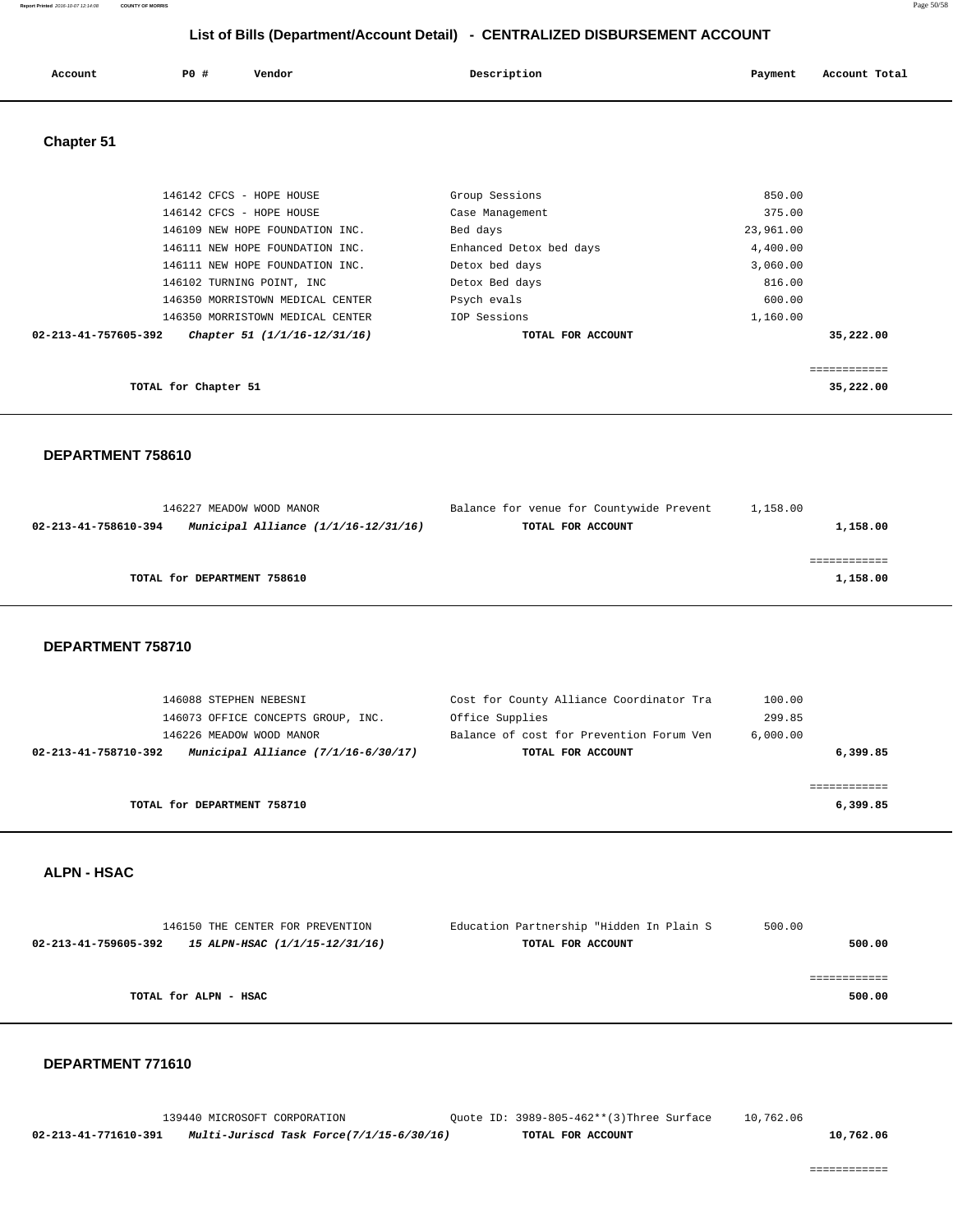**Report Printed** 2016-10-07 12:14:08 **COUNTY OF MORRIS** Page 51/58

# **List of Bills (Department/Account Detail) - CENTRALIZED DISBURSEMENT ACCOUNT**

| Account           | P0 #                        | Vendor                           | Description                             | Payment | Account Total |
|-------------------|-----------------------------|----------------------------------|-----------------------------------------|---------|---------------|
| DEPARTMENT 771610 |                             |                                  |                                         |         |               |
|                   | TOTAL for DEPARTMENT 771610 |                                  |                                         |         | 10,762.06     |
| <b>MAPS</b>       |                             |                                  |                                         |         |               |
|                   |                             | 146049 NJ TRANSACTION CONFERENCE | 2016 reg for NJ Council on Spec Transp. | 225.00  |               |

| 02-213-41-786505-394 | MAPS (1/1/15-12/31/15) | TOTAL FOR ACCOUNT | 225.00 |
|----------------------|------------------------|-------------------|--------|
|                      |                        |                   |        |
|                      |                        |                   |        |
| TOTAL for MAPS       |                        |                   | 225.00 |

## **NYS&W Bicycle/Pedestrian Path**

|                      | 146693 THE RBA GROUP INC.                | Professional Services rendered concernin | 20,859.21 |           |
|----------------------|------------------------------------------|------------------------------------------|-----------|-----------|
| 02-213-41-790015-391 | NYS&W Bicycle/Ped Path 9/16/09-xt6/30/17 | TOTAL FOR ACCOUNT                        |           | 20,859.21 |
|                      |                                          |                                          |           |           |
|                      |                                          |                                          |           |           |
|                      | TOTAL for NYS&W Bicycle/Pedestrian Path  |                                          |           | 20,859.21 |
|                      |                                          |                                          |           |           |

|                      | 146149 GREENMAN PEDERSEN INC |                                        | Construction Inspection Services for Sus | 27,984.00  |            |
|----------------------|------------------------------|----------------------------------------|------------------------------------------|------------|------------|
|                      |                              | 146665 CONCRETE CONSTRUCTION CORP.     | Sussex Turnpike Intersection Improvement | 120,828.30 |            |
| 02-213-41-864607-391 |                              | Sussex(CR617)STP-0350 (9/8/14-3/18/18) | TOTAL FOR ACCOUNT                        |            | 148,812.30 |
|                      |                              |                                        |                                          |            |            |
|                      |                              |                                        |                                          |            |            |
|                      | TOTAL for DEPARTMENT 864607  |                                        |                                          |            | 148,812.30 |
|                      |                              |                                        |                                          |            |            |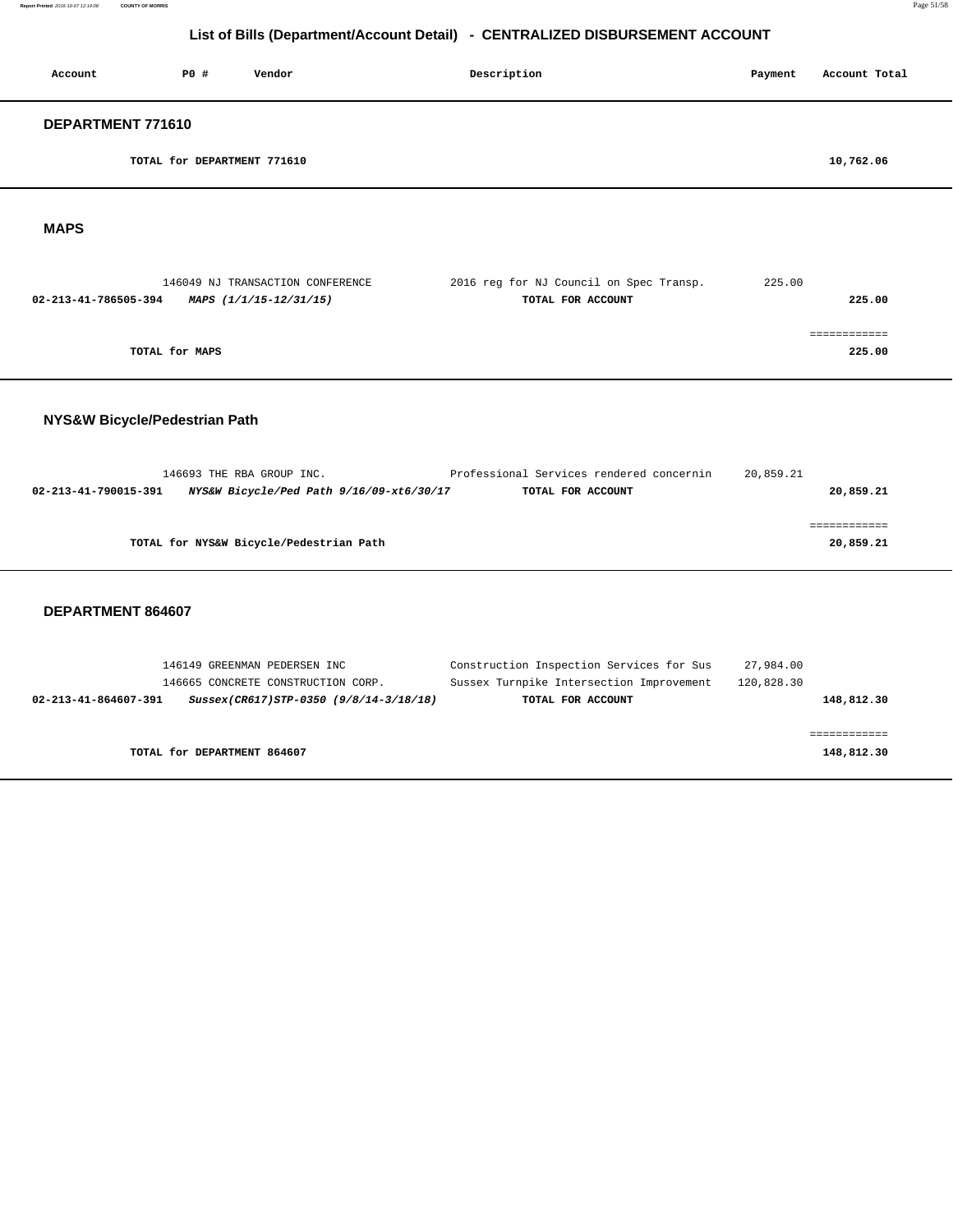| List of Bills (Department/Account Detail) - CENTRALIZED DISBURSEMENT ACCOUNT |      |                                                                           |                       |                                                               |           |                           |  |
|------------------------------------------------------------------------------|------|---------------------------------------------------------------------------|-----------------------|---------------------------------------------------------------|-----------|---------------------------|--|
| Account                                                                      | P0 # | Vendor                                                                    |                       | Description                                                   | Payment   | Account Total             |  |
| <b>Rpl/Upgr Fire/Sprinkler Sys</b>                                           |      |                                                                           | <b>County Capital</b> |                                                               |           |                           |  |
| 04-216-55-953181-909                                                         |      | 144602 HERBST-MUSCIANO, LLC<br>Miscellaneous - Other                      |                       | Fire Alarm Panel replacement Morris View<br>TOTAL FOR ACCOUNT | 12,598.00 | 12,598.00                 |  |
|                                                                              |      | TOTAL for Rpl/Upgr Fire/Sprinkler Sys                                     |                       |                                                               |           | ============<br>12,598.00 |  |
| DEPARTMENT 953202                                                            |      |                                                                           |                       |                                                               |           |                           |  |
| 04-216-55-953202-909                                                         |      | 146116 STONEFIELD ENGINEERING<br>Road Resurfacing/Construction/Imprvments |                       | Traffic Analysis & Construction Design a<br>TOTAL FOR ACCOUNT | 4,500.00  | 4,500.00                  |  |
|                                                                              |      | TOTAL for DEPARTMENT 953202                                               |                       |                                                               |           | ============<br>4,500.00  |  |
| DEPARTMENT 953225                                                            |      |                                                                           |                       |                                                               |           |                           |  |
| 04-216-55-953225-909                                                         |      | 146686 KEEGAN TECHNOLOGY &<br>Bridge Design, Renov, Construc - Var Loc    |                       | Bridge No. 1400-121, Ridgedale Avenue ov<br>TOTAL FOR ACCOUNT | 240.00    | 240.00                    |  |
|                                                                              |      | TOTAL for DEPARTMENT 953225                                               |                       |                                                               |           | ============<br>240.00    |  |
| <b>DEPARTMENT 953259</b>                                                     |      |                                                                           |                       |                                                               |           |                           |  |
|                                                                              |      | 146680 THE MUSIAL GROUP PA                                                |                       | Central Avenue Complex BuildingArea Six                       | 3,976.75  |                           |  |

| RenovCentrlAveComplx-StClare/NonprofMall | TOTAL FOR ACCOUNT           | 3,976.75 |
|------------------------------------------|-----------------------------|----------|
|                                          |                             |          |
|                                          |                             |          |
|                                          |                             | 3,976.75 |
|                                          | TOTAL for DEPARTMENT 953259 |          |

## **DEPARTMENT 953269**

**Report Printed** 2016-10-07 12:14:08 **COUNTY OF MORRIS** 

| 146463 CHERRY WEBER & ASSOC. PC                              | Engineering Design Services for Erosion  | 996.55     |
|--------------------------------------------------------------|------------------------------------------|------------|
| 146586 KELLER & KIRKPATRICK                                  | Morris County Bridge 1401-107Flanders Dr | 33, 423.57 |
| 146585 KELLER & KIRKPATRICK                                  | Construction Inspection - Clerk of the W | 6.656.00   |
| Bridge Design/Constr - var locations<br>04-216-55-953269-909 | TOTAL FOR ACCOUNT                        | 41,076.12  |
|                                                              |                                          |            |
|                                                              |                                          |            |
| TOTAL for DEPARTMENT 953269                                  |                                          | 41,076.12  |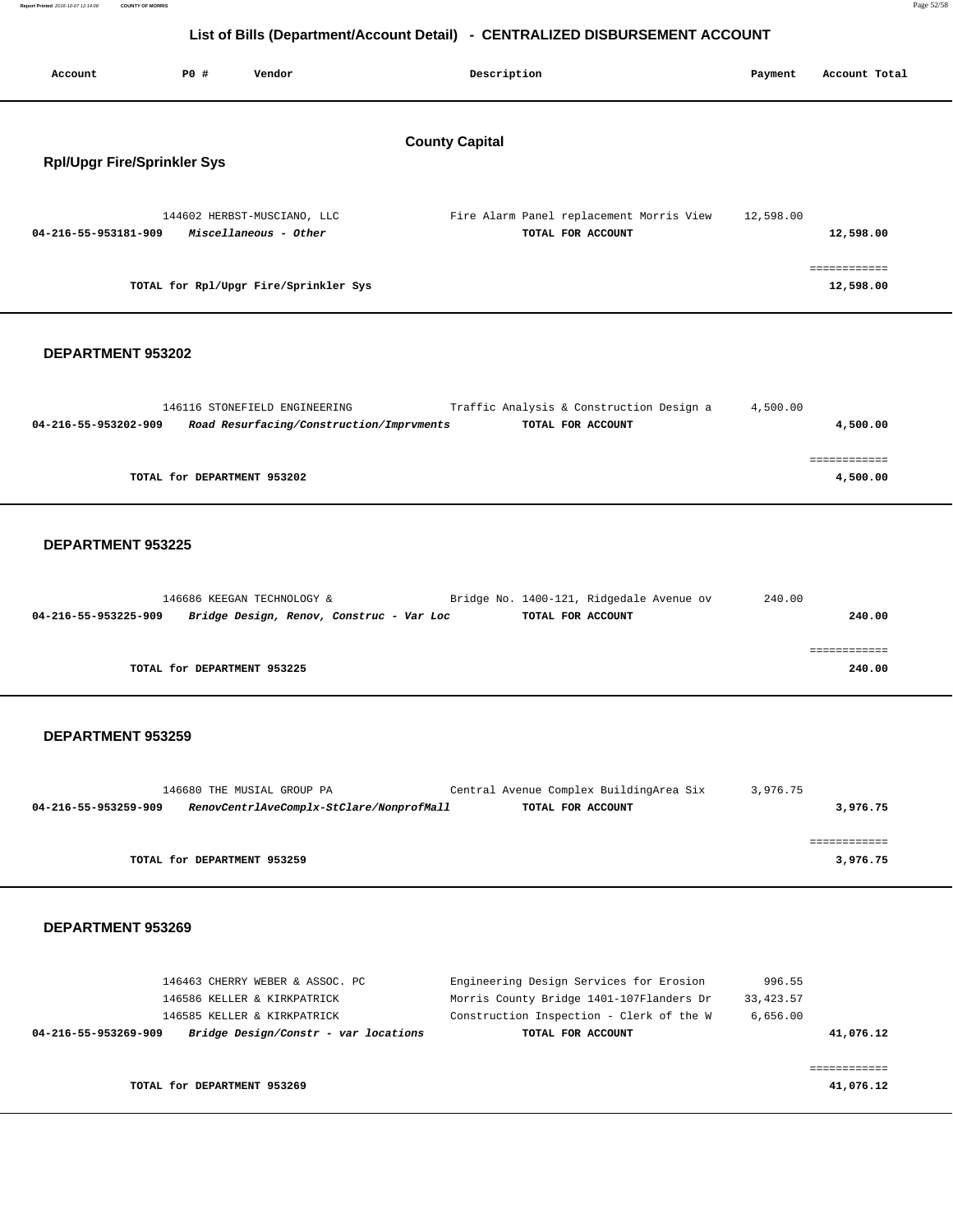| Account              | PO#                         | Vendor                               | Description                             | Payment | Account Total |
|----------------------|-----------------------------|--------------------------------------|-----------------------------------------|---------|---------------|
|                      |                             |                                      |                                         |         |               |
|                      |                             | 146685 KEEGAN TECHNOLOGY &           | Ann Street Parking Garage, Ann Street * | 75.00   |               |
| 04-216-55-953270-909 |                             | Road Design/Construc - var locations | TOTAL FOR ACCOUNT                       |         | 75.00         |
|                      |                             |                                      |                                         |         |               |
|                      |                             |                                      |                                         |         | ===========   |
|                      | TOTAL for DEPARTMENT 953270 |                                      |                                         |         | 75.00         |

#### **DEPARTMENT 953291**

| General Engineering on site services. Ou                   | 9,120.00                                 |
|------------------------------------------------------------|------------------------------------------|
| TOTAL FOR ACCOUNT                                          | 9,120.00                                 |
|                                                            |                                          |
|                                                            |                                          |
|                                                            | 9,120.00                                 |
| 146519 KELLER & KIRKPATRICK<br>TOTAL for DEPARTMENT 953291 | Var Roadway Drainage Proj - Public Works |

#### **DEPARTMENT 953347**

|                             | 145498 AUTOMATED BUILDING CONTROLS   | RE:WEIGHTS & MEASURES - 9/9/16 | 1,150.00 |
|-----------------------------|--------------------------------------|--------------------------------|----------|
| 04-216-55-953347-951        | HVAC-Replace or Repair Various Bldgs | TOTAL FOR ACCOUNT              | 1,150.00 |
|                             |                                      |                                |          |
|                             |                                      |                                |          |
| TOTAL for DEPARTMENT 953347 |                                      |                                | 1,150.00 |
|                             |                                      |                                |          |

#### **DEPARTMENT 953349**

|                      | 146357 PANCIELLO CONSTRUCTION LLC   | RE: REBUILD 911 WALL/ 09-24-16 | 720.00 |
|----------------------|-------------------------------------|--------------------------------|--------|
| 04-216-55-953349-956 | Various Bldging Repairs-County Wide | TOTAL FOR ACCOUNT              | 720.00 |
|                      |                                     |                                |        |
|                      |                                     |                                |        |
|                      | TOTAL for DEPARTMENT 953349         |                                | 720.00 |

|                             | 132082 COMPLETE SECURITY SYSTEMS, INC.  |  | REPLACE PANIC DEVICES AT DOVER PROBATION | 1,321.00 |           |
|-----------------------------|-----------------------------------------|--|------------------------------------------|----------|-----------|
|                             | 132082 COMPLETE SECURITY SYSTEMS, INC.  |  | ACCESS CONTROL SYSTEM ADDITIONS AT COURT | 1,420.00 |           |
|                             | 132082 COMPLETE SECURITY SYSTEMS, INC.  |  | SUPPLY AXIS ENCODER TO A&R BUILDING      | 1,600.00 |           |
|                             | 132082 COMPLETE SECURITY SYSTEMS, INC.  |  | ADDITIONAL MONITOR FOR DOVER PROBATION   | 963.00   |           |
|                             | 132082 COMPLETE SECURITY SYSTEMS, INC.  |  | AIPHONE WITH HID READER, COURTHOUSE, COU | 4,590.00 |           |
|                             | 139225 COMPLETE SECURITY SYSTEMS, INC.  |  | RE: CH - SHERIFF/ JOB# 16-069/ SUPPLY AN | 3,110.00 |           |
| 04-216-55-953362-951        | Security Improvement AR Bldg/Courthouse |  | TOTAL FOR ACCOUNT                        |          | 13,004.00 |
|                             |                                         |  |                                          |          |           |
|                             |                                         |  |                                          |          |           |
| TOTAL for DEPARTMENT 953362 |                                         |  |                                          |          | 13,004.00 |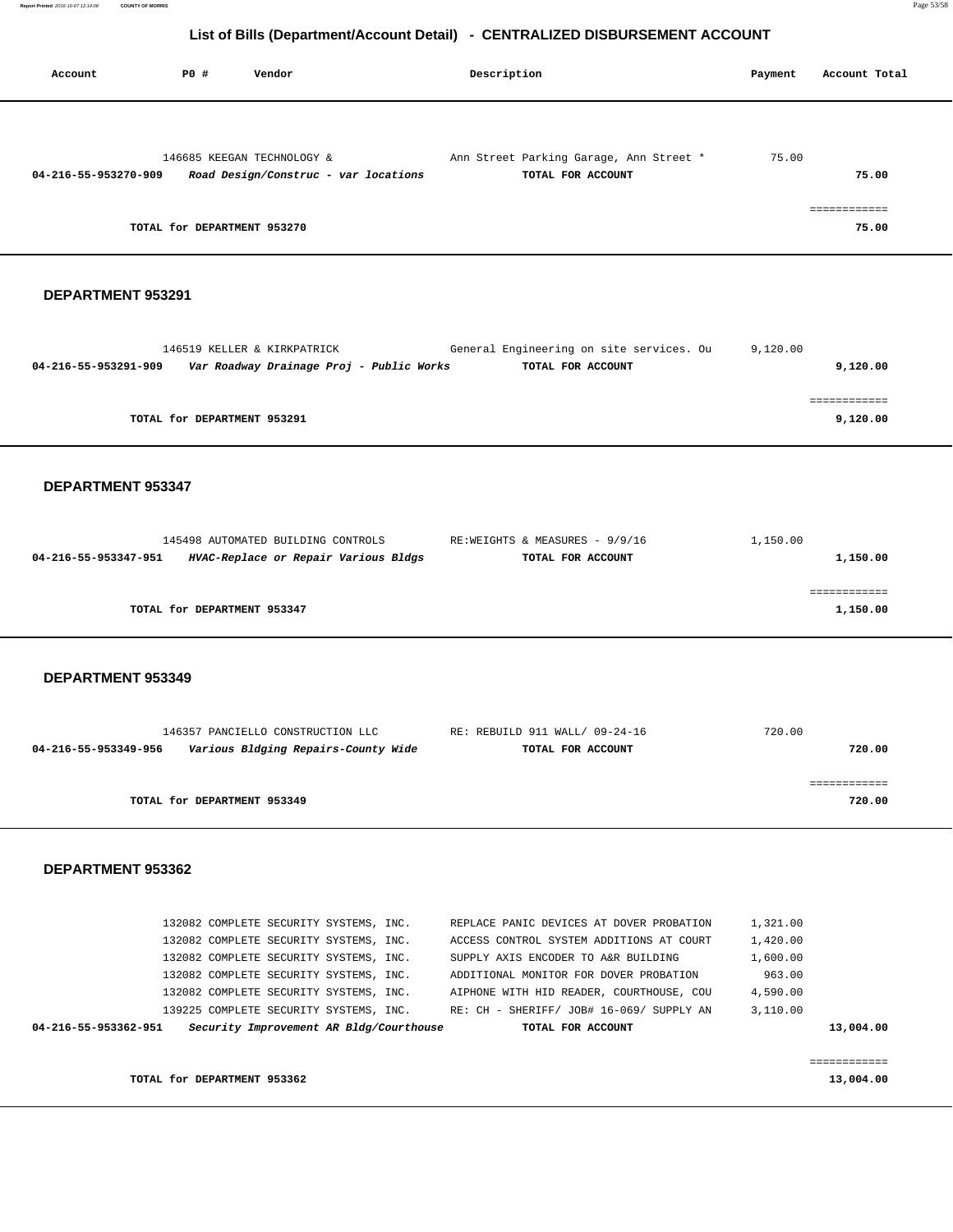| Account              | PO#                         | Vendor                             | Description                              | Payment   | Account Total |
|----------------------|-----------------------------|------------------------------------|------------------------------------------|-----------|---------------|
|                      |                             |                                    |                                          |           |               |
|                      |                             | 146687 KELLER & KIRKPATRICK        | Group B (4 Roadway Improvement Projects) | 2,465.10  |               |
|                      |                             | 146353 CHERRY WEBER & ASSOC. PC    | Construction Inspection Services - Cente | 10,356.50 |               |
| 04-216-55-953363-909 |                             | Paving & Resurfacing Various Roads | TOTAL FOR ACCOUNT                        |           | 12,821.60     |
|                      |                             |                                    |                                          |           |               |
|                      | TOTAL for DEPARTMENT 953363 |                                    |                                          |           | 12,821.60     |

#### **DEPARTMENT 953382**

| 145567 ROAD SAFETY SYSTEMS LLC                                  | Repair of Guide Rail on Mt. Hope Rd25 | 5,540.00  |
|-----------------------------------------------------------------|---------------------------------------|-----------|
| 146665 CONCRETE CONSTRUCTION CORP.                              |                                       | 30,856.75 |
| Road Resurfacing, MV arking lot, Railrd<br>04-216-55-953382-940 | TOTAL FOR ACCOUNT                     | 36,396.75 |
|                                                                 |                                       |           |
|                                                                 |                                       |           |
| TOTAL for DEPARTMENT 953382                                     |                                       | 36,396.75 |
|                                                                 |                                       |           |

#### **DEPARTMENT 953384**

| 146462 T & M ASSOCIATES                            | Professional Services Rendered for the G | 3,498.29 |
|----------------------------------------------------|------------------------------------------|----------|
| 04-216-55-953384-909<br>Greystone/CAC Improvements | TOTAL FOR ACCOUNT                        | 3,498.29 |
|                                                    |                                          |          |
|                                                    |                                          |          |
| TOTAL for DEPARTMENT 953384                        |                                          | 3,498.29 |
|                                                    |                                          |          |

## **DEPARTMENT 953385**

| 144599 CARRIER CORPORATION                                     | RE: K-9/ 08-08-16            | 617.50   |
|----------------------------------------------------------------|------------------------------|----------|
| 144599 CARRIER CORPORATION                                     | RE: COUNTY LIBRARY/ 08-08-16 | 1,032.76 |
| 144599 CARRIER CORPORATION                                     | RE: K-9/ 08-08-16            | 742.20   |
| Replace Repair Upgrade HVAC Var. Build<br>04-216-55-953385-940 | TOTAL FOR ACCOUNT            | 2,392.46 |
|                                                                |                              |          |
|                                                                |                              |          |
| TOTAL for DEPARTMENT 953385                                    |                              | 2,392.46 |

| 146461 CHERRY WEBER & ASSOC. PC                    | Engineering Design Services for the Comp | 566.90 |
|----------------------------------------------------|------------------------------------------|--------|
| Various Bridge Replacement<br>04-216-55-953387-909 | TOTAL FOR ACCOUNT                        | 566.90 |
|                                                    |                                          |        |
|                                                    |                                          |        |
| TOTAL for DEPARTMENT 953387                        |                                          | 566.90 |
|                                                    |                                          |        |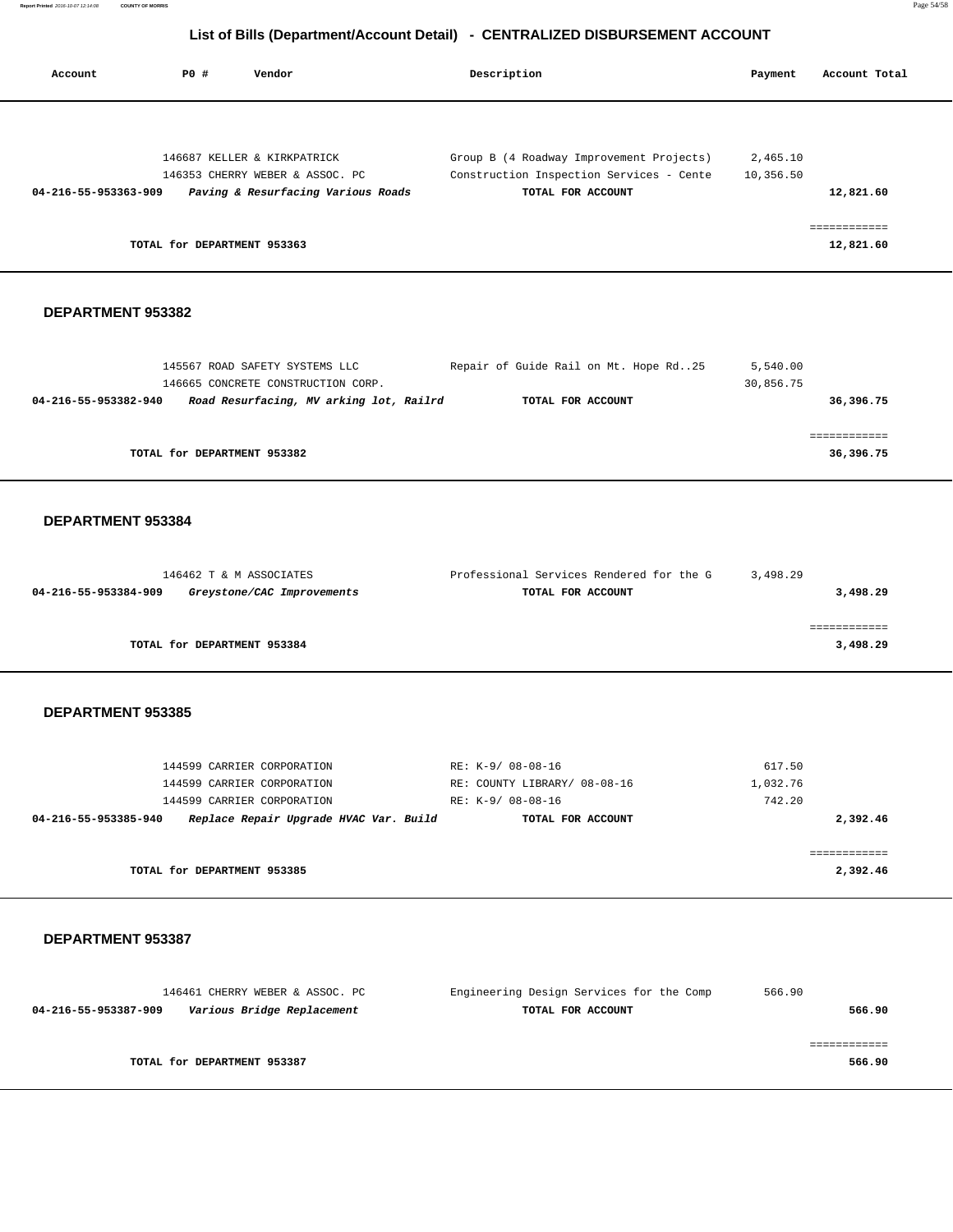| Account              | PO#                         | Vendor                             | Description                              | Payment   | Account Total |
|----------------------|-----------------------------|------------------------------------|------------------------------------------|-----------|---------------|
|                      |                             | 140529 MONMOUTH TRUCK EQUIPMENT CO | DUMP BED INSERTS DESIGNED TO FIT F350 PI | 14,750.00 |               |
| 04-216-55-953388-957 |                             | Equip. & Vehicle Replacement-PPW   | TOTAL FOR ACCOUNT                        |           | 14,750.00     |
|                      | TOTAL for DEPARTMENT 953388 |                                    |                                          |           | 14,750.00     |

## **DEPARTMENT 953420**

|                             | 145527 LS ENGINEERING ASSOCIATES CORP. | PUBLIC SAFETY TRAINING ACADEMY, ROOF STR | 1,330.00 |          |
|-----------------------------|----------------------------------------|------------------------------------------|----------|----------|
| 04-216-55-953420-909        | B&G - Interior Building Improvements   | TOTAL FOR ACCOUNT                        |          | 1,330.00 |
|                             | 145348 R.D. SALES DOOR & HARDWARE LLC  | RE: OTA/ 08-10-16                        | 460.00   |          |
|                             | 145348 R.D. SALES DOOR & HARDWARE LLC  | RE: GREYSTONE/ 08-15-16                  | 215.00   |          |
|                             | 146154 R.D. SALES DOOR & HARDWARE LLC  | RE: COUNTY LIBRARY/ 08-18-16             | 315.00   |          |
| 04-216-55-953420-951        | B&G - Interior Building Improvements   | TOTAL FOR ACCOUNT                        |          | 990.00   |
|                             |                                        |                                          |          |          |
|                             |                                        |                                          |          |          |
| TOTAL for DEPARTMENT 953420 |                                        |                                          |          | 2,320.00 |

## **DEPARTMENT 954434**

| 144384 MOTOROLA SOLUTIONS INC                                  | (40) Radios and Accessories/ Communicati | 124,602.00 |
|----------------------------------------------------------------|------------------------------------------|------------|
| Sheriff - Various Upgrades & Equipment<br>04-216-55-954434-956 | TOTAL FOR ACCOUNT                        | 124,602.00 |
|                                                                |                                          |            |
|                                                                |                                          |            |
| TOTAL for DEPARTMENT 954434                                    |                                          | 124,602.00 |

### **DEPARTMENT 955345**

| 146385 VOLKER CRANE LLC                                | VCMC No. 1403, Professional Consulting 7- | 1,340.00 |
|--------------------------------------------------------|-------------------------------------------|----------|
| Various Projects - Morris View<br>04-216-55-955345-909 | TOTAL FOR ACCOUNT                         | 1,340.00 |
|                                                        |                                           |          |
|                                                        |                                           |          |
| TOTAL for DEPARTMENT 955345                            |                                           | 1,340.00 |

|                      | 100692 VERIZON NETWORK INTEGRATION | Wall Mounts |                   | INV#JL0000014481DD34880 | 241.80 |        |
|----------------------|------------------------------------|-------------|-------------------|-------------------------|--------|--------|
| 04-216-55-962263-955 | Acq VOIP telephone sys-ITD         |             | TOTAL FOR ACCOUNT |                         |        | 241.80 |
|                      |                                    |             |                   |                         |        |        |
|                      |                                    |             |                   |                         |        |        |
|                      | TOTAL for DEPARTMENT 962263        |             |                   |                         |        | 241.80 |
|                      |                                    |             |                   |                         |        |        |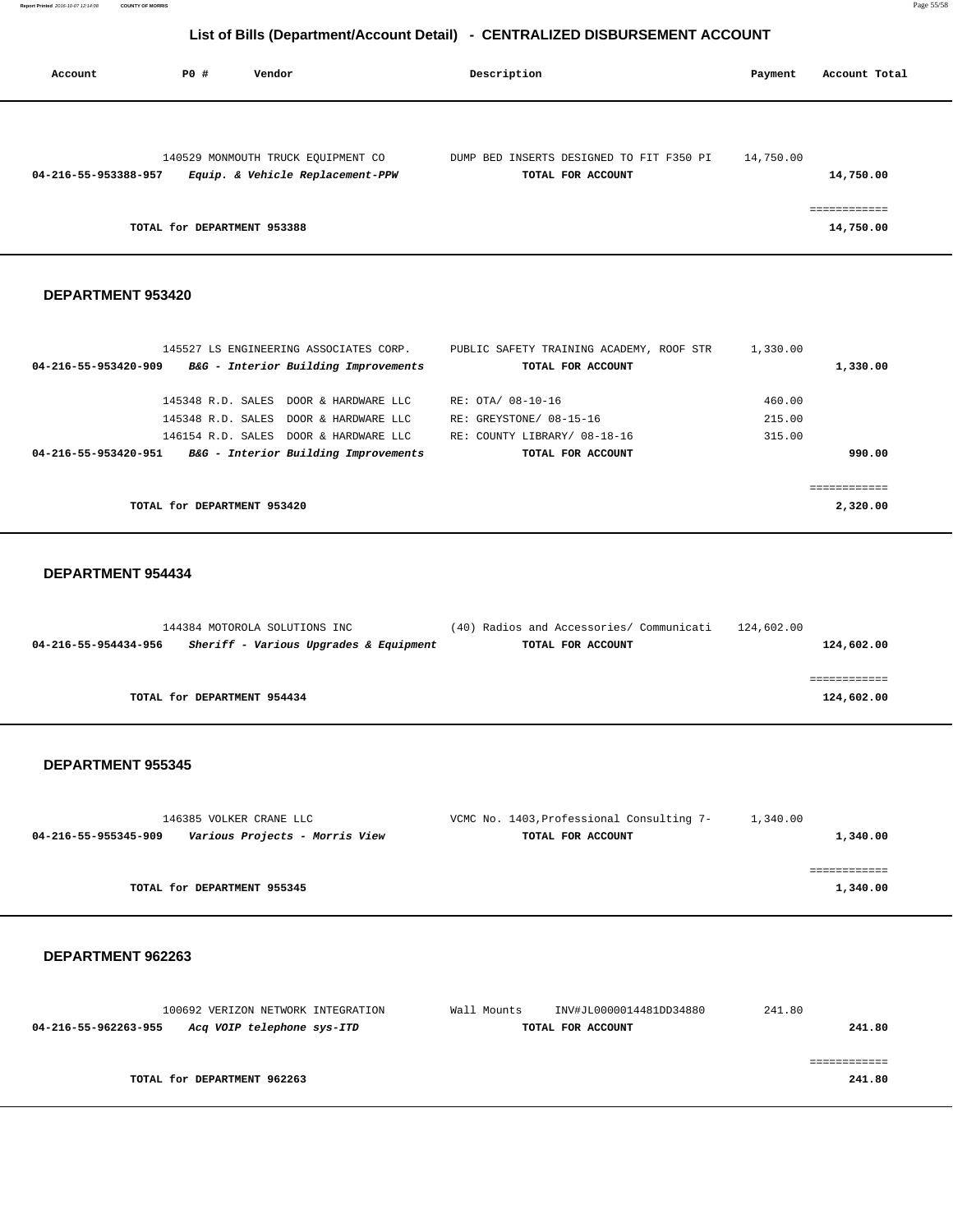| Account              | PO#                         | Vendor                                   | Description                              | Payment  | Account Total |
|----------------------|-----------------------------|------------------------------------------|------------------------------------------|----------|---------------|
|                      |                             |                                          |                                          |          |               |
|                      |                             | 145139 MOTOROLA SOLUTIONS INC            | EMS Support equipment - UHF Minitor V1 P | 6,112.50 |               |
|                      |                             | 143624 MOTOROLA SOLUTIONS INC            | Quote 7/6/16, Morris County Jail APX7500 | 7,184.40 |               |
|                      |                             | 144708 MOTOROLA SOLUTIONS INC            | Quote 8/16/16, VHF MTR3000 Base Station  | 6,060.00 |               |
| 04-216-55-963378-952 |                             | Purchase New/Replacement Cty Radio Equip | TOTAL FOR ACCOUNT                        |          | 19,356.90     |
|                      |                             |                                          |                                          |          |               |
|                      |                             |                                          |                                          |          |               |
|                      |                             |                                          |                                          |          |               |
|                      | TOTAL for DEPARTMENT 963378 |                                          |                                          |          | 19,356.90     |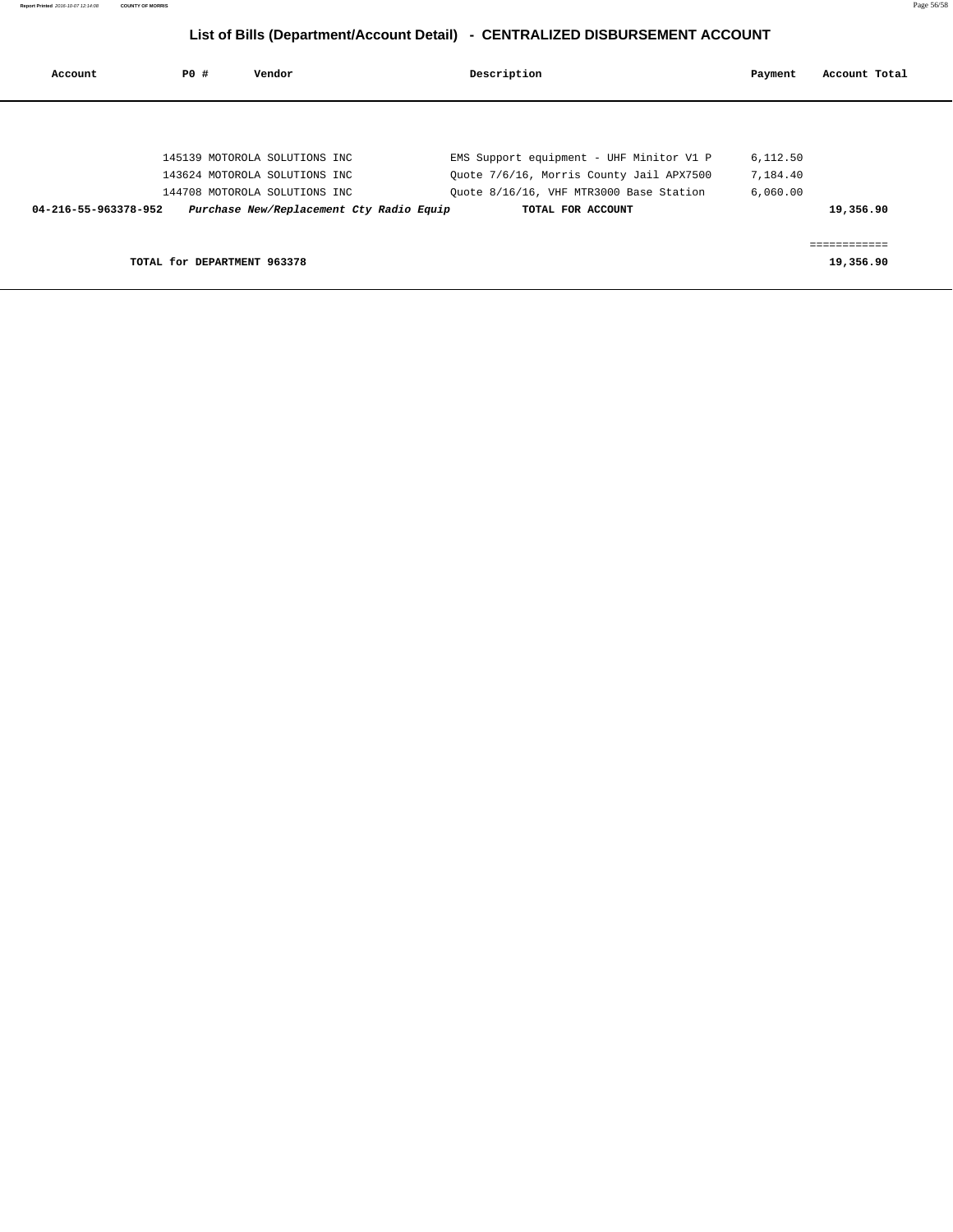#### **Report Printed** 2016-10-07 12:14:08 **COUNTY OF MORRIS** Page 57/58

# **List of Bills (Department/Account Detail) - CENTRALIZED DISBURSEMENT ACCOUNT**

| Account<br>. | PO# | Vendor | Description | Payment | Account Total<br>. |
|--------------|-----|--------|-------------|---------|--------------------|
|              |     |        |             |         |                    |

## **Dedicated Trust**

## **Tax Board**

| TOTAL FOR ACCOUNT                                                                      | 4,605.52 |
|----------------------------------------------------------------------------------------|----------|
| Full Conference Registration<br>445.00<br>145560 WASHINGTON TOWNSHIP                   |          |
| 145560 WASHINGTON TOWNSHIP<br>790.00<br>Grand Hotel, Cape May                          |          |
| 144440 O'DOWD ADVERTISING<br>1500 m AH Portable Power Bank<br>1,500.63                 |          |
| 15.00<br>Tips                                                                          |          |
| Tolls<br>7.50                                                                          |          |
| 119.00<br>Mileage to and from Cape May                                                 |          |
| $9/2/16$ Meals<br>20.00                                                                |          |
| 20.00<br>$9/1/16$ Meals                                                                |          |
| 8/30/16 Meals<br>20.00                                                                 |          |
| 17.50<br>8/29/16 Meals                                                                 |          |
| 8/28/16 Meals<br>33.49                                                                 |          |
| 10.00<br>Housekeeping tip                                                              |          |
| Tolls<br>7.50                                                                          |          |
| Mileage to and from Cape May<br>114.10                                                 |          |
| 20.00<br>Housekeeping tips                                                             |          |
| Tolls<br>7.50                                                                          |          |
| Mileage to and from Cape May<br>130.90                                                 |          |
| Borgata Hotel Casino & Spa check in 8/31<br>145943 MATTHEW R. PETRACCA<br>219.40       |          |
| 10.00<br>145943 MATTHEW R. PETRACCA<br>Tips - Maid, Bellman                            |          |
| 7.50<br>Tolls<br>145943 MATTHEW R. PETRACCA                                            |          |
| 145943 MATTHEW R. PETRACCA<br>Mileage to and from Cape May<br>115.50                   |          |
| 138768 N R A A O CONFERENCE 2016<br>NRAAO 2016 Conference Registration Patri<br>325.00 |          |
| NRAAO 2016 Conference Registration Willi<br>138768 N R A A O CONFERENCE 2016<br>325.00 |          |
| NRAAO 2016 Conference Registration Ralph<br>138768 N R A A O CONFERENCE 2016<br>325.00 |          |
|                                                                                        |          |

**TOTAL for Tax Board 4,605.52**

## **Farmland Application Fees**

| 145997 KONKUS FARM, LLC                           | Refund of Easement Purchase Application | 1,000.00 |
|---------------------------------------------------|-----------------------------------------|----------|
| Farmland Application Fees<br>13-290-56-580301-888 | TOTAL FOR ACCOUNT                       | 1,000.00 |
|                                                   |                                         |          |
|                                                   |                                         |          |
| TOTAL for Farmland Application Fees               |                                         | 1,000.00 |
|                                                   |                                         |          |

============

| 145282 MORRIS COUNTY PARK COMMISSION                 | PO#31732 Parr Property - Morris Township   | 972.93   |
|------------------------------------------------------|--------------------------------------------|----------|
| 145282 MORRIS COUNTY PARK COMMISSION                 | $PO#30935$ Platt - Lot $41$ - House - Invo | 527.54   |
| Open Space - Park Commission<br>13-290-56-580554-888 | TOTAL FOR ACCOUNT                          | 1,500.47 |
|                                                      |                                            |          |
|                                                      |                                            |          |
| TOTAL for DEPARTMENT 580554                          |                                            | 1,500.47 |
|                                                      |                                            |          |